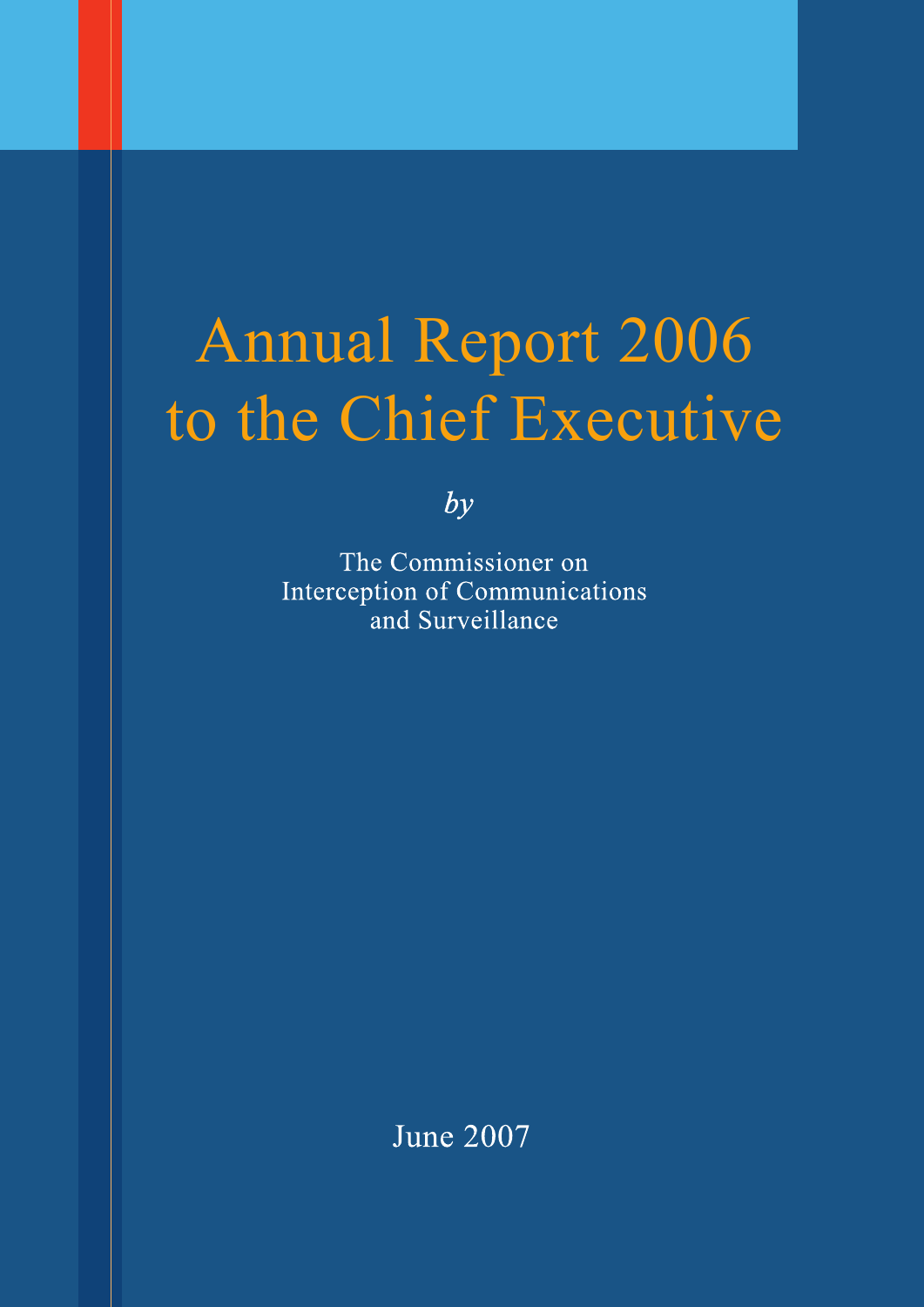# 截取通訊及監察事務專員辦公室

Office of the Commissioner on Interception of Communications and Surveillance

本處檔號 Our ref : ICS/1-165/4C 來函檔號 Your. ref:

電話 Tel. No.: 值直 Fax No:

29 June 2007

The Honourable Donald Tsang GBM The Chief Executive Hong Kong Special Administrative Region People's Republic of China Government House Hong Kong

# **Confidential**

Dear Chief Executive,

#### **Annual Report for the Year 2006**

I have the pleasure, pursuant to section  $49(1)$  and (6) of the Interception of Communications and Surveillance Ordinance, in submitting to you the annual report for the year 2006, together with its Chinese translation.

Yours sincerely,

Commissioner on Interception of Communications and Surveillance

Encl: Annual Report 2006 and its Chinese translation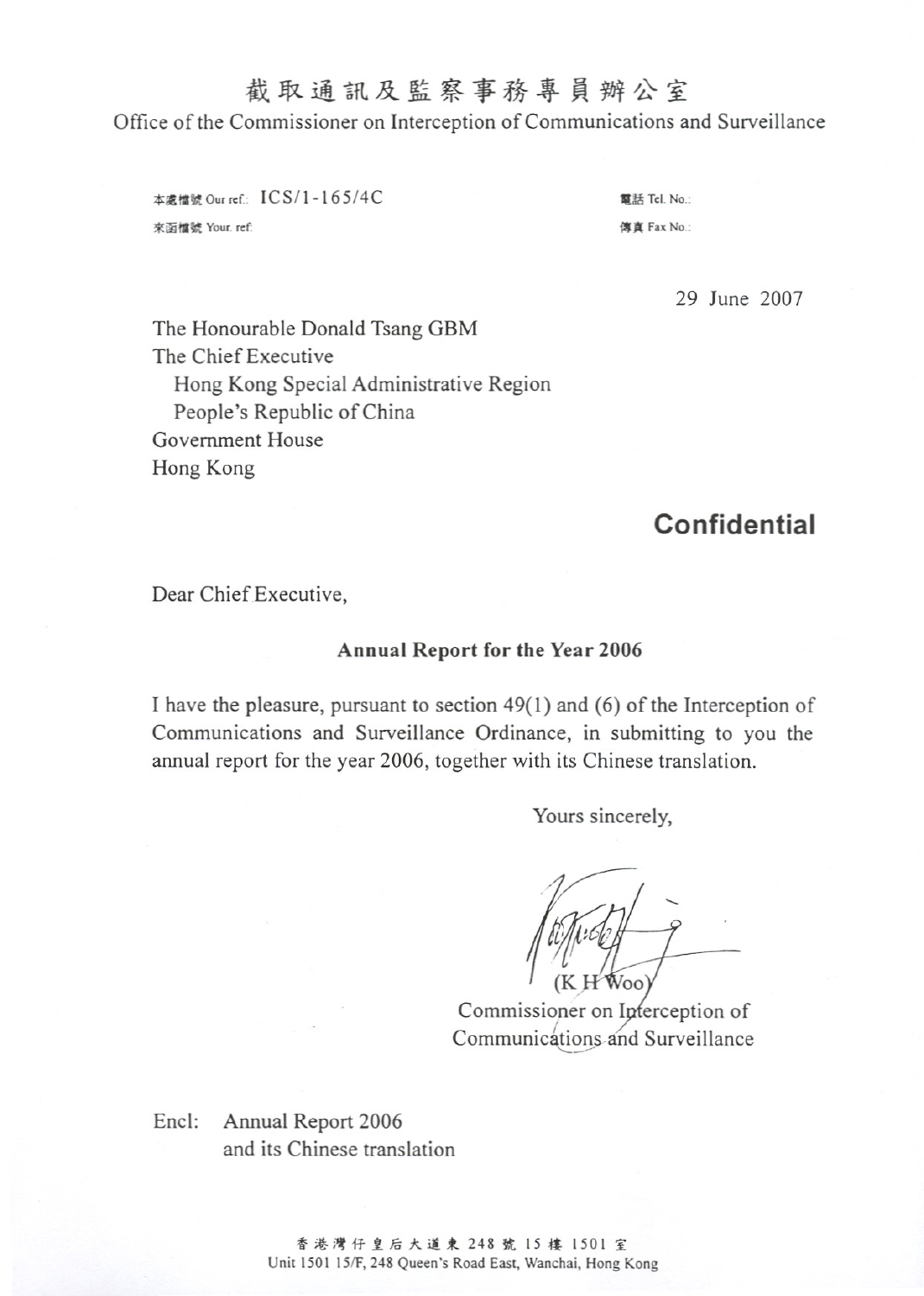# **CONTENTS**

| <b>Chapter</b> |                                                                                  | Page        |
|----------------|----------------------------------------------------------------------------------|-------------|
|                | <i><b>Abbreviations</b></i>                                                      | $iv-v$      |
| $\mathbf{1}$   | Introduction and Objective of the Ordinance                                      | $1 - 5$     |
| $\overline{2}$ | Functions and Areas Not Covered by the Ordinance                                 | $6 - 9$     |
| 3              | Legal Professional Privilege and Journalistic Material                           | $10 - 12$   |
| 4              | Procedure of Oversight and Review of LEAs' Compliance                            | $13 - 21$   |
| 5              | Interception                                                                     | $22 - 32$   |
| 6              | Type 1 Surveillance                                                              | $33 - 45$   |
| 7              | Type 2 Surveillance                                                              | $46 - 50$   |
| 8              | Application for Examination and Notification to Relevant<br>Person               | $51 - 55$   |
| 9              | The Code of Practice and Recommendations to the<br><b>Secretary for Security</b> | $56 - 66$   |
| 10             | Reports of Irregularities from LEAs and Findings                                 | $67 - 75$   |
| 11             | Recommendations to LEAs made under Section 52                                    | $76 - 92$   |
| 12             | <b>Statutory Tables</b>                                                          | $93 - 115$  |
| 13             | <b>Other Review and Recommendations</b>                                          | $116 - 133$ |
| 14             | <b>Conclusions and Acknowledgement</b>                                           | $134 - 136$ |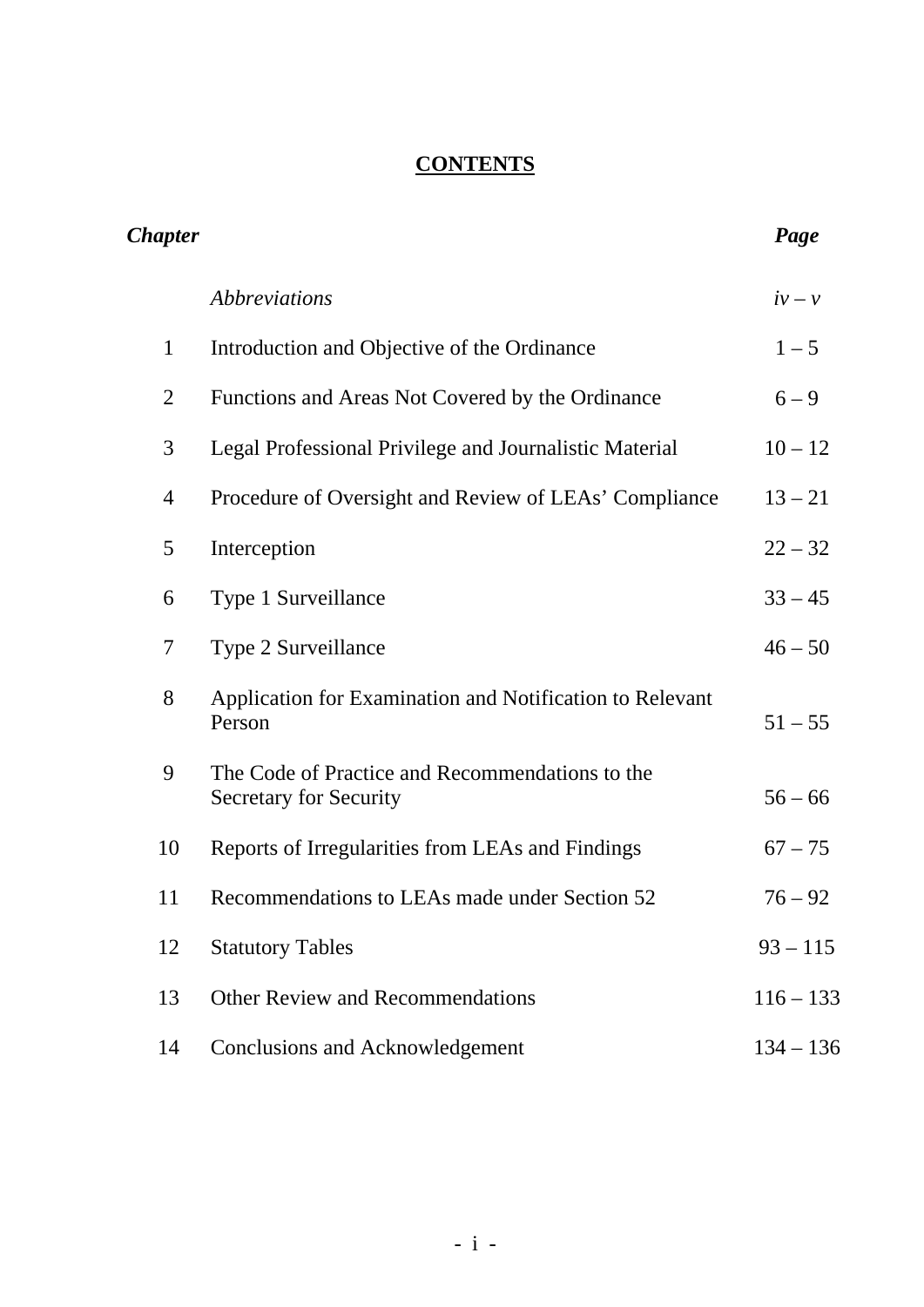#### *Tables under Chapter 12* Page

- Table  $1(a)$  interception number of authorizations issued / renewed with the average duration of the respective authorizations and number of applications refused [section 49(2)(a)] 96 Table 1(b) – surveillance – number of authorizations issued / renewed with the average duration of the respective authorizations and number of applications refused [section 49(2)(a)] 97 Table  $2(a)$  – interception – major categories of offences for the investigation of which prescribed authorizations have been issued or renewed under the Ordinance [section  $49(2)(b)(i)$ ] 98 Table 2(b) – surveillance – major categories of offences for the investigation of which prescribed authorizations have been issued or renewed under the Ordinance [section  $49(2)(b)(i)$ ] 99 Table  $3(a)$  – interception – number of persons arrested as a result of or further to any operation carried out pursuant to a prescribed authorization [section  $49(2)(b)(ii)$ ] 100 Table 3(b) – surveillance – number of persons arrested as a result of or further to any operation carried out pursuant to a prescribed authorization [section  $49(2)(b)(ii)$ ] 100 Table 4 – interception and surveillance – number of device 101
- retrieval warrants issued and number of applications for the issue of device retrieval warrants refused [section  $49(2)(c)(i)$  and (ii)]
- Table 5 summary of reviews conducted by the Commissioner under section 41 [section  $49(2)(d)(i)$ ]  $102 - 105$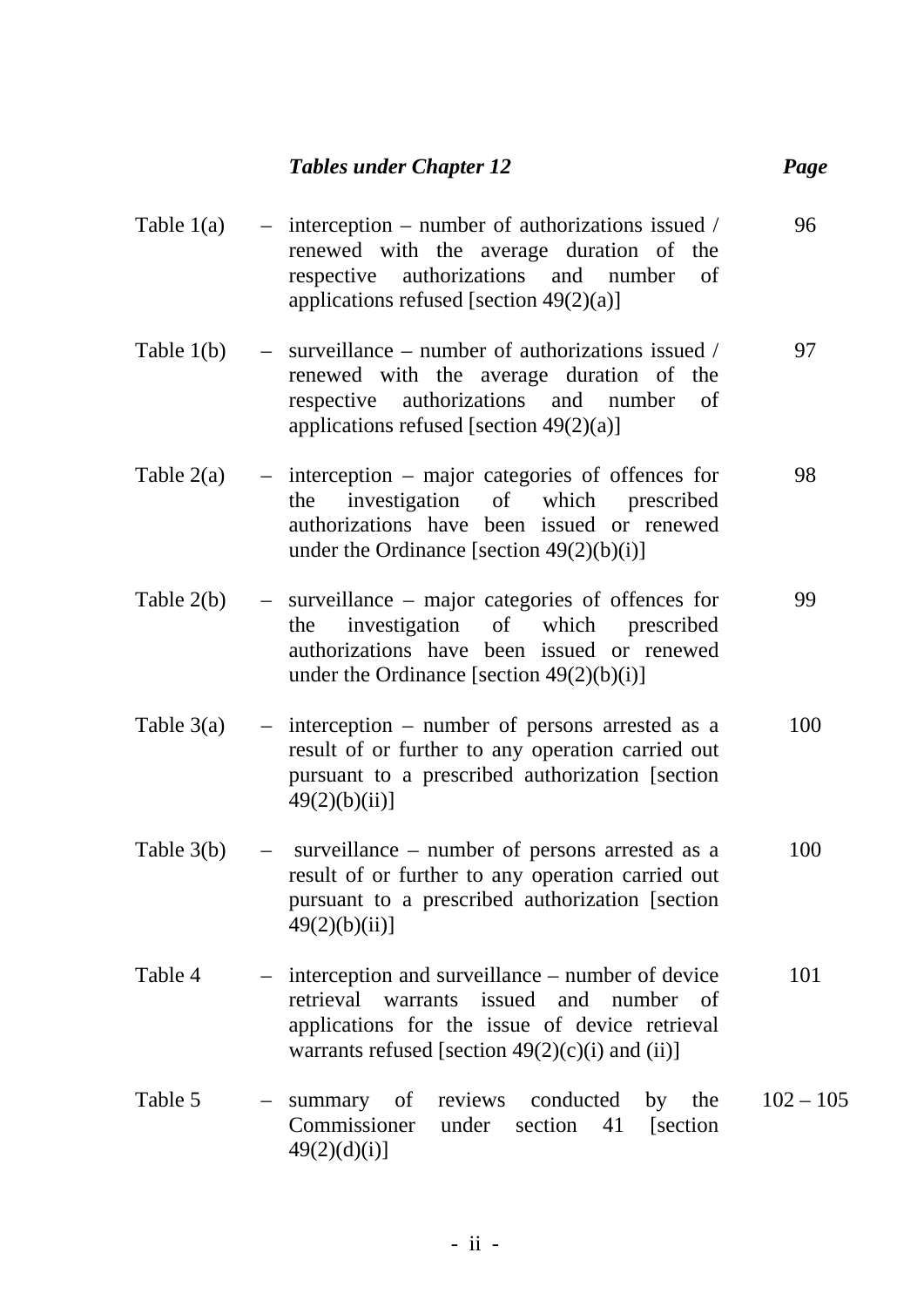|                            |                          | <b>Tables under Chapter 12</b>                                                                                                                                                                                                                                             | Page        |
|----------------------------|--------------------------|----------------------------------------------------------------------------------------------------------------------------------------------------------------------------------------------------------------------------------------------------------------------------|-------------|
| Table 6                    |                          | broad<br>number<br>and<br>nature of<br>of<br>cases<br>irregularities or errors identified in the reviews<br>[section $49(2)(d)(ii)$ ]                                                                                                                                      | $106 - 107$ |
| Table 7                    | $\overline{\phantom{m}}$ | number of applications for examination that have<br>been received by the Commissioner [section<br>$49(2)(d)(iii)$ ]                                                                                                                                                        | 108         |
| Table 8                    |                          | - respective numbers of notices given by the<br>Commissioner under section $44(2)$ and section<br>examinations<br>44(5)<br>further<br>to<br>[section]<br>49(2)(d)(iv)]                                                                                                     | 109         |
| Table 9                    |                          | number of cases in which a notice has been given<br>by the Commissioner under section 48 [section<br>49(2)(d)(v)]                                                                                                                                                          | 110         |
| Table 10                   |                          | - broad nature of recommendations made by the<br>Commissioner under sections 50, 51 and 52<br>[section $49(2)(d)(vi)$ ]                                                                                                                                                    | $111 - 112$ |
| Table $11(a)$<br>and $(b)$ |                          | - number of cases in which information subject to<br>legal professional privilege has been obtained in<br>consequence of any interception or surveillance<br>carried out pursuant to a prescribed authorization<br>[section $49(2)(d)(vii)$ ]                              | 113         |
| Table 12                   | $\overline{\phantom{m}}$ | number of cases in which disciplinary action has<br>been taken in respect of any officer of a<br>department according to any report submitted to<br>the Commissioner under section 42, 47, 52 or 54<br>and the broad nature of such action [section]<br>$49(2)(d)(viii)$ ] | 114         |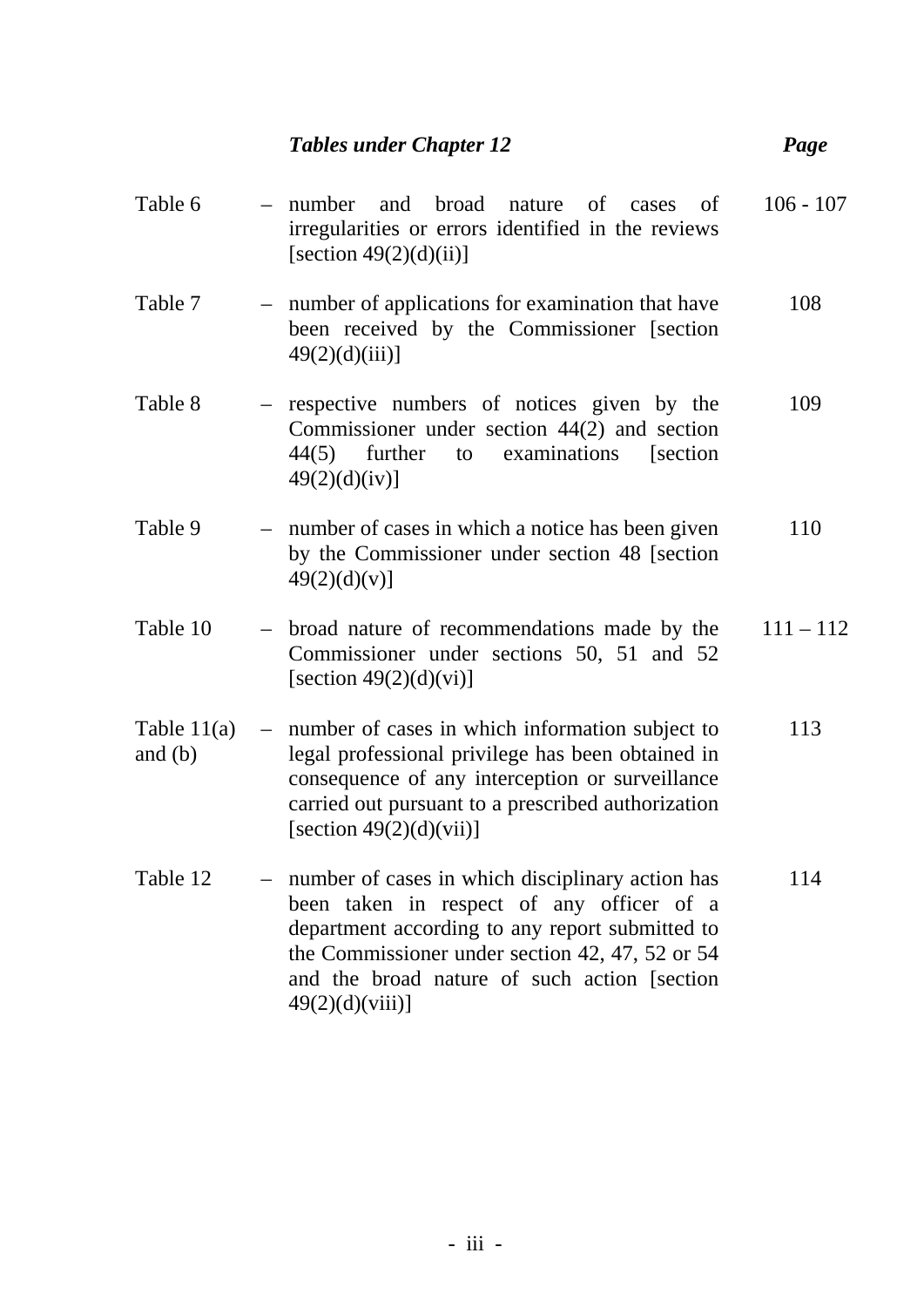# **ABBREVIATIONS**

Unless the context otherwise requires:

| added facility, added<br>facilities | facility or facilities additional to those set out<br>in a schedule to an authorization, added<br>pursuant to the 'reasonably expected to use'<br>clause granted in the authorization |
|-------------------------------------|---------------------------------------------------------------------------------------------------------------------------------------------------------------------------------------|
| <b>C&amp;ED</b>                     | <b>Customs and Excise Department</b>                                                                                                                                                  |
| Cap                                 | chapter in the Laws of Hong Kong                                                                                                                                                      |
| Code, Code of Practice              | the Code of Practice issued by the Secretary<br>for Security under the Ordinance                                                                                                      |
| Commissioner                        | of<br>Commissioner<br>Interception<br>on<br><b>Communications and Surveillance</b>                                                                                                    |
| COP forms                           | specimen forms annexed to the Code of<br>Practice                                                                                                                                     |
| CSP(s)                              | communications services provider(s)                                                                                                                                                   |
| <b>ICAC</b>                         | <b>Independent Commission Against Corruption</b>                                                                                                                                      |
| <b>ICSO</b>                         | Interception of Communications<br>and<br><b>Surveillance Ordinance</b>                                                                                                                |
| Immigration                         | <b>Immigration Department</b>                                                                                                                                                         |
| interception                        | interception of communications                                                                                                                                                        |
| internal form,<br>internal forms    | one or more of the forms that were produced<br>under the coordination of the Secretary for<br>Security to facilitate LEA officers' tasks<br>under the Ordinance                       |
| LEA, LEAs                           | law enforcement agency, law enforcement<br>agencies                                                                                                                                   |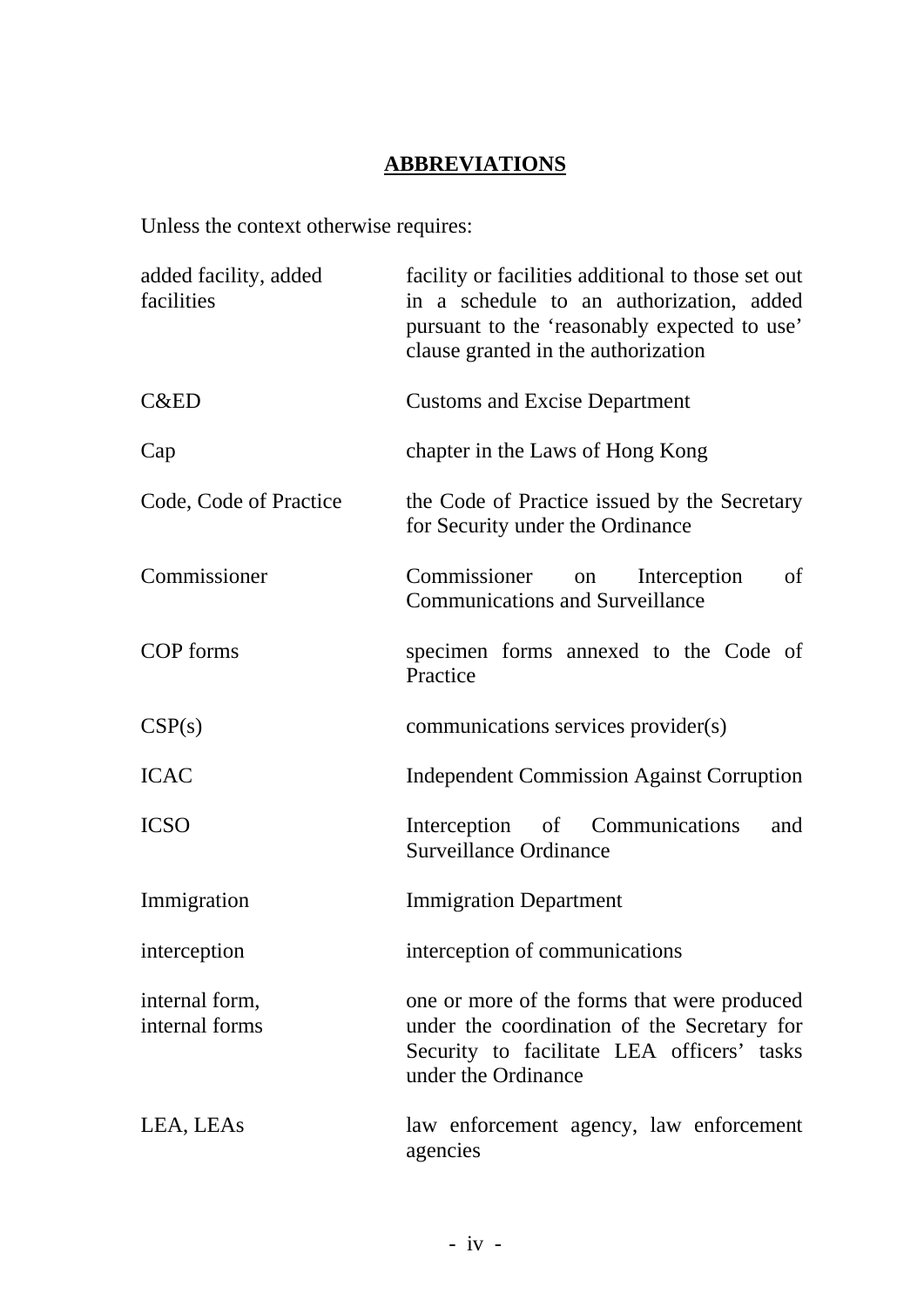| <b>LPP</b>                                  | legal professional privilege                                                                                       |
|---------------------------------------------|--------------------------------------------------------------------------------------------------------------------|
| Ordinance                                   | Interception of Communications<br>and<br><b>Surveillance Ordinance</b>                                             |
| panel judge                                 | one of the panel judges appointed under<br>section 6 of the Ordinance                                              |
| <b>PJO</b>                                  | Panel Judges' Office                                                                                               |
| Police                                      | Hong Kong Police Force                                                                                             |
| section                                     | section of the Ordinance                                                                                           |
| statutory activities,<br>statutory activity | interception and surveillance activities called<br>collectively or one of those activities                         |
| surveillance                                | covert surveillance                                                                                                |
| the report period                           | the period from 9 August to 31 December<br>2006                                                                    |
| the Team                                    | the dedicated team comprising officers from<br>the LEAs that operates independently of their<br>investigative arms |
| weekly report forms                         | the forms designed for the LEAs and panel<br>judges to provide information<br>the<br>to<br>Commissioner            |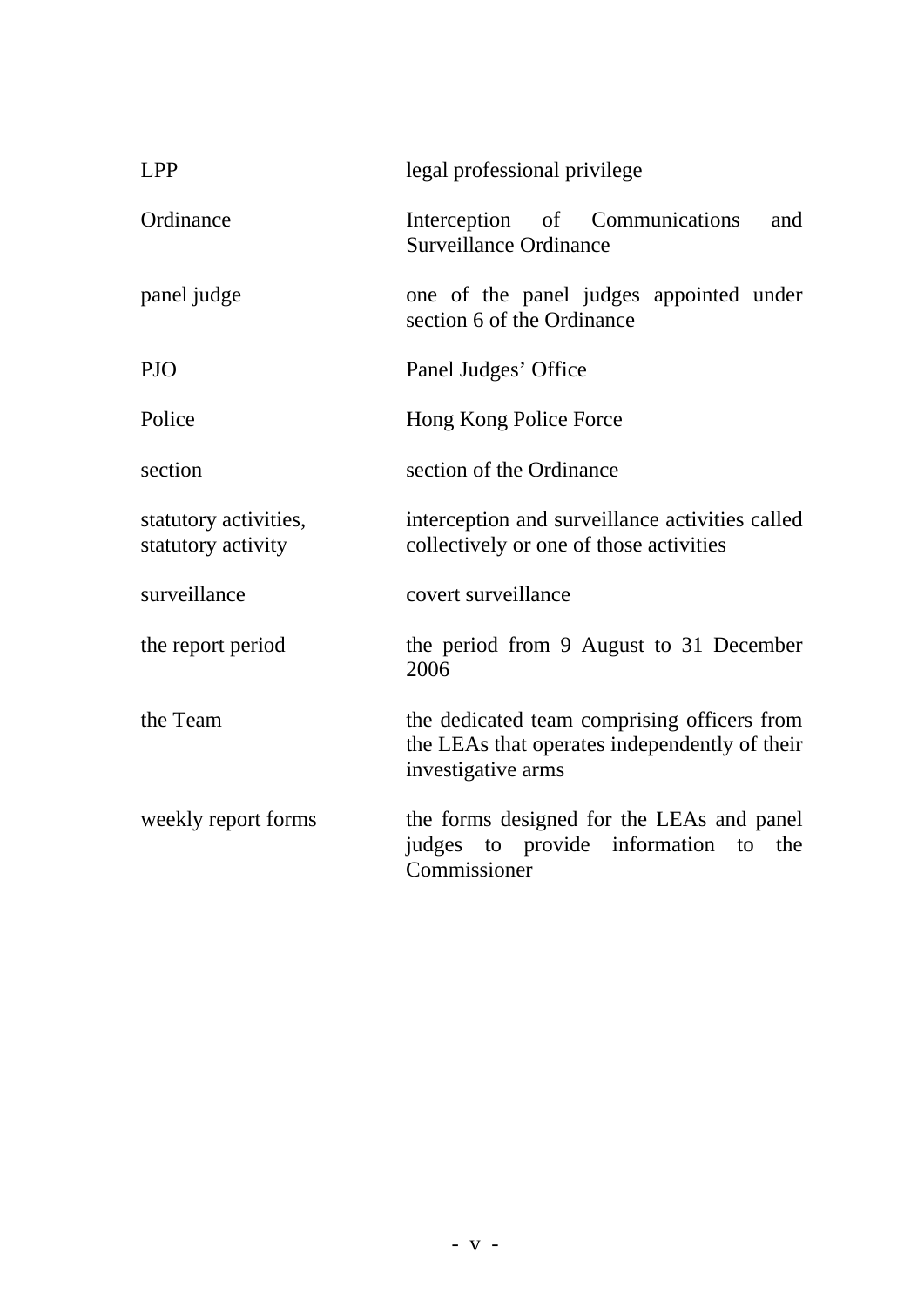#### **CHAPTER 1**

#### **INTRODUCTION AND OBJECTIVE OF THE ORDINANCE**

#### **My appointment**

1.1 The Interception of Communications and Surveillance Ordinance ('the Ordinance' or 'ICSO') came into force on 9 August 2006 and I was appointed as the Commissioner on Interception of Communications and Surveillance ('Commissioner') by the Chief Executive on the same date to take effect on 17 August 2006. The appointment was made pursuant to section 39 of the Ordinance and was for a period of three years.

#### **Objective of the Ordinance**

1.2 The Ordinance prohibits public officers from directly or indirectly carrying out any interception of communications ('interception') and any covert surveillance ('surveillance') [sections 4(1) and 5(1)] (collectively called 'statutory activities' in this report) unless it is done pursuant to a prescribed authorization [sections 4(2) and 5(2)].

1.3 The conditions for the issue, renewal or continuance of a prescribed authorization are set out in section 3. The conditions are threefold: first, circumscribing the purposes sought to be furthered by carrying out a statutory activity, which are for preventing or detecting serious crime or for protecting public security; second, requiring that there be reasonable suspicion in relation to the serious crime or the threat to public security involved; and third, stipulating the requirements of necessity and proportionality having to be satisfied. It is only where the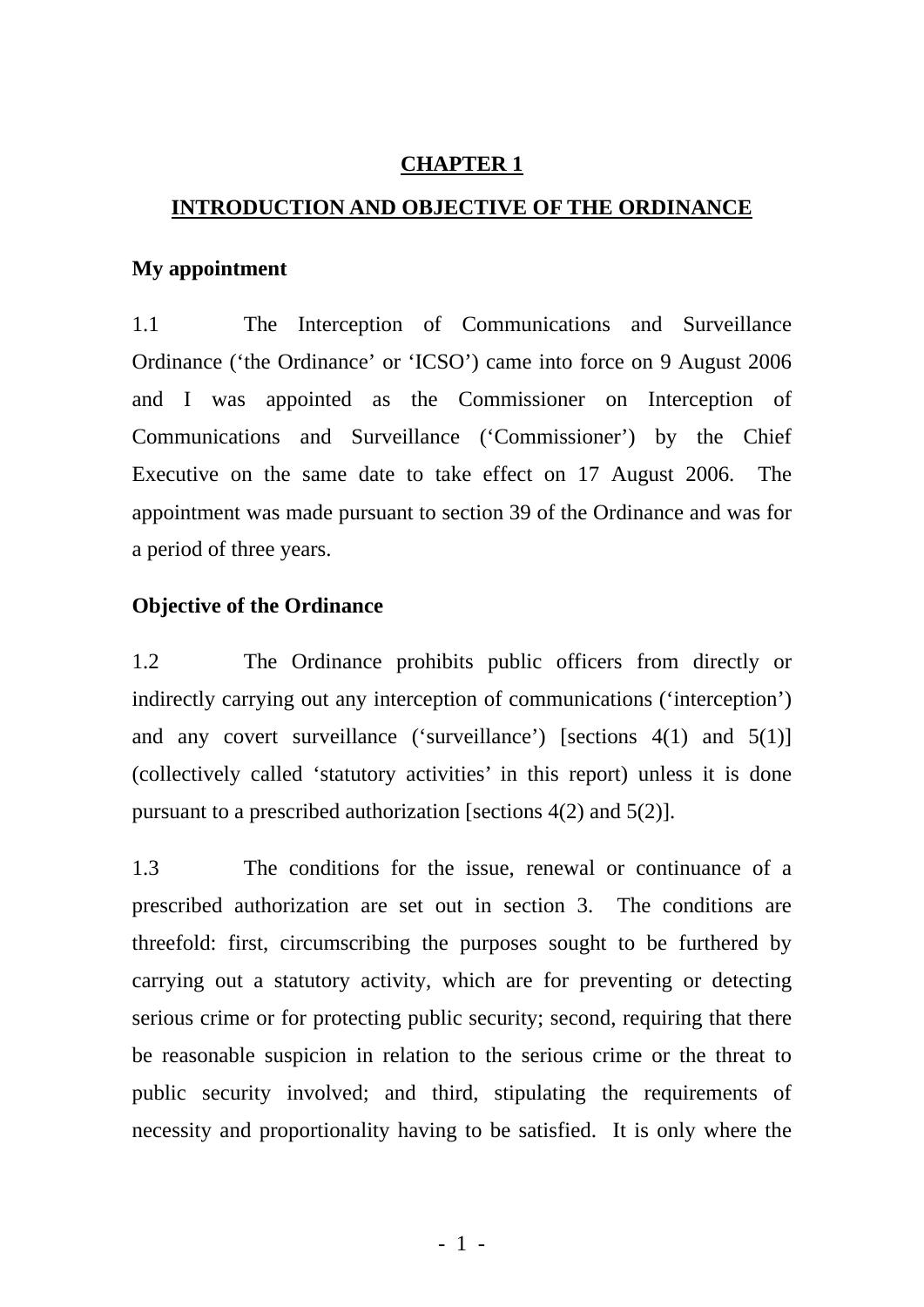intrusion by the statutory activity into privacy of the person is necessary and reasonably proportional to the furtherance of the purposes of fighting serious crime or protecting public security that it should be permitted, and even then the possibility of employing other less intrusive means should always be considered.

1.4 The objective of the Ordinance is thus made abundantly clear. It is for the protection of the rights of persons in Hong Kong (see Article 41 of the Basic Law) in various facets of privacy that are protected by Article 29 of the Basic Law (prohibition against arbitrary or unlawful intrusion into a home or other premises), Article 30 of the Basic Law (prohibition against infringement of privacy of communications) and Article 17 of the International Covenant on Civil and Political Rights (incorporated in Article 14 of the Hong Kong Bill of Rights Ordinance, Cap 383) (prohibition against interference with privacy, family, home and correspondence and against attacks on honour and reputation), as enshrined by Article 39 of the Basic Law. It is only where the conditions and requirements of the Ordinance have been satisfied that a prescribed authorization may be granted to public officers to carry out and continue with a statutory activity.

#### **Misunderstood name**

1.5 However, right upon my assumption of office as Commissioner, I felt that some members of the media and the public seemed to consider that the panel judges (referred to in the following paragraph) and I were appointed to assist the law enforcement agencies ('LEAs') in their conducting statutory activities in disregard of the privacy of persons in Hong Kong. This view, which is contrary to the clear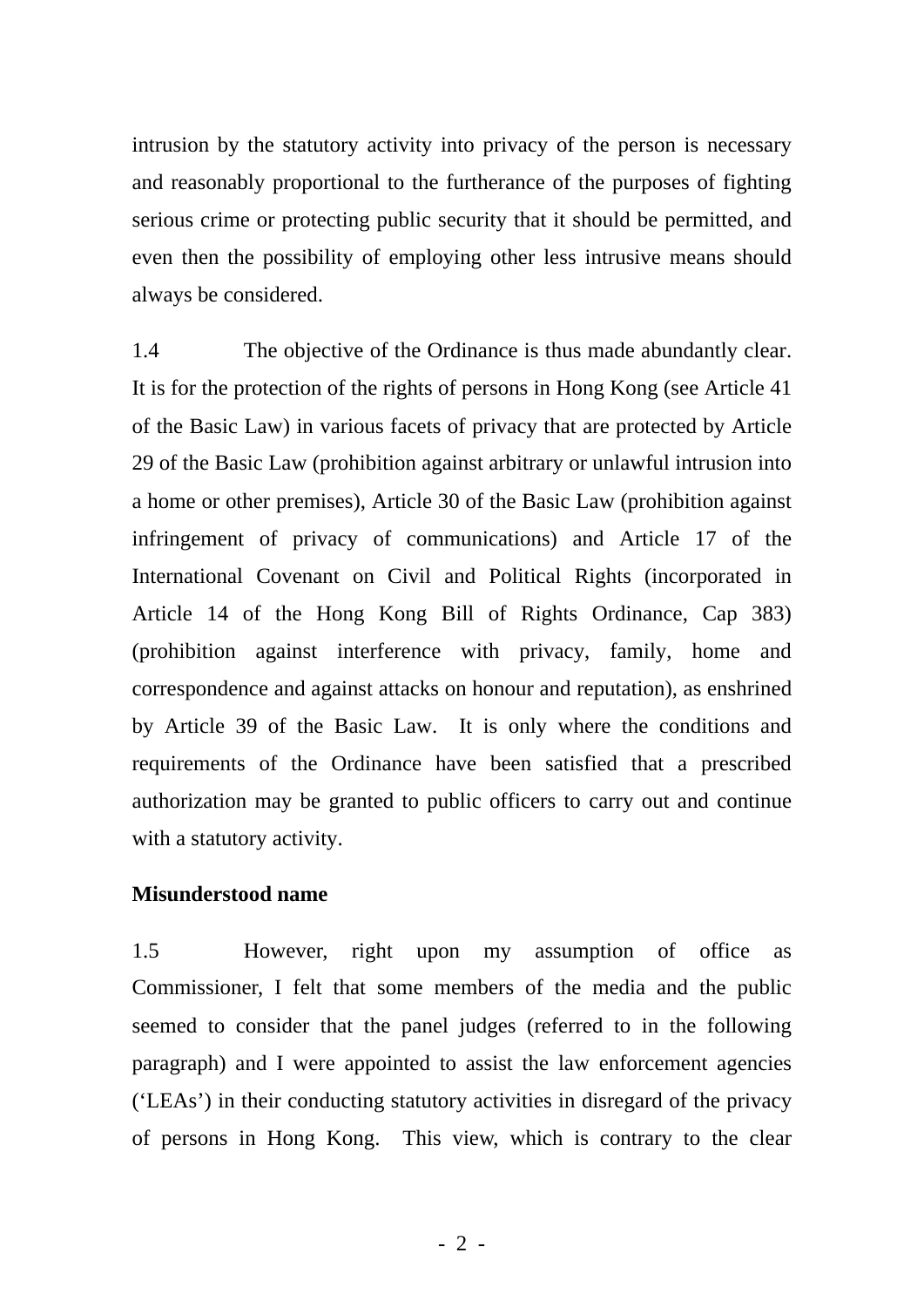objective of the Ordinance, might have been caused by the title of the Ordinance and that of the Commissioner. Had the Ordinance been named, for example, as the Protection against Unlawful Interception of Communications or Surveillance Ordinance and my post been called the Commissioner on Protection against Unlawful Interception of Communications or Surveillance, I would have thought that that would have eliminated the misunderstanding and generated a better appreciation of the objective of the Ordinance and the purposes of my appointment.

#### **General scheme**

1.6 The general scheme of the Ordinance may be briefly described as follows. Surveillance is divided into two types: the more intrusive surveillance is called Type 1 and the less Type 2 [see their respective definitions in section 2(1) and paragraphs 6.1, 6.4 and 7.1 below]. A panel of judges ('panel judges') is to be appointed [section 6] for dealing with applications made by the LEAs for interception and Type 1 surveillance. Each application is to be determined by a panel judge. In handling an application, the panel judge concerned must examine the application presented before him and may grant a prescribed authorization only where the requirements of the Ordinance are satisfied. For Type 2 surveillance, the applications by the LEAs are to be dealt with by an authorizing officer of not below the rank of senior superintendent of police or equivalent [section 7], who may grant a prescribed authorization upon the same requirements being met.

1.7 A Commissioner is to be appointed with various functions [Part 4 of the Ordinance], the main aim being to ensure full compliance with the requirements of the Ordinance by the LEAs under his power of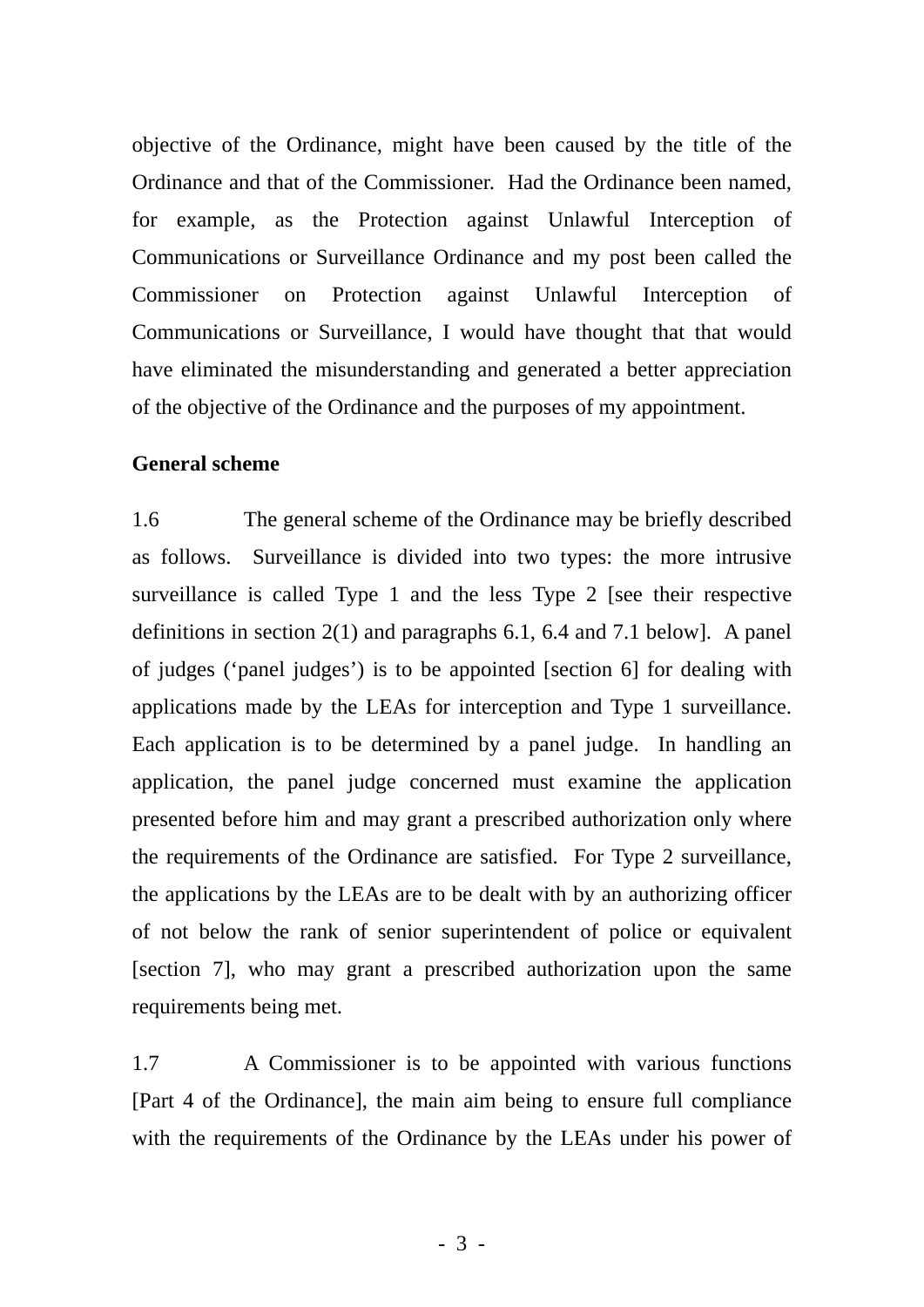oversight and review. He has a further function, which is to examine and determine applications from members of the public who claim that any of the LEAs have carried out a statutory activity against them and to order compensation to be paid by the Government to applicants in whose favour a case of conduct of any such activity without a proper prescribed authorization has been found.

#### **This report**

1.8 The Commissioner shall report to the Chief Executive at regular intervals [section 49(1)]. The first report is to cover the period from the commencement of the Ordinance to 31 December 2006 ('the report period' or 'this report period') whilst later reports are to cover subsequent yearly periods [section 49(6)]; and each report is to be submitted within six months after the end of the period covered [section 49(3)].

1.9 This is my first report.

# **Limit of transparency**

1.10 In performing his functions under the Ordinance, the Commissioner shall take heed not to divulge any information the disclosure of which may prejudice the prevention or detection of crime or the protection of public security. For instance, I am not allowed to disclose to an unsuccessful applicant for examination the reason why I have reached the determination of finding not in favour of his case [section  $46(4)(a)$  and section  $48(4)(a)$  or even indicate whether any statutory activity complained of has taken place [section  $46(4)(c)$ ]. Even if I were to find a case in favour of the applicant, I should only give him a notice leading to my assessing compensation to be awarded to him if I consider that my so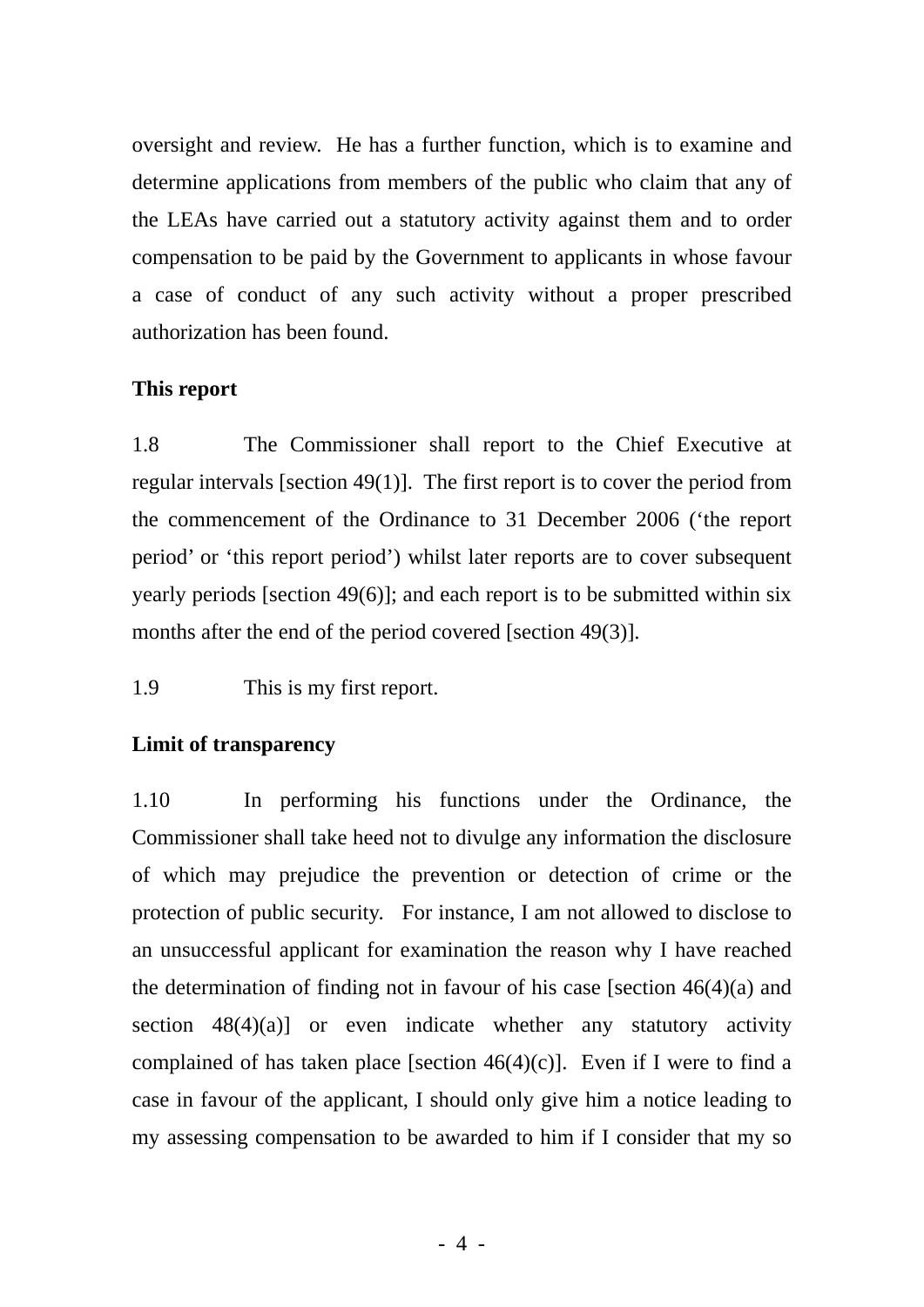doing would not be prejudicial to the prevention or detection of crime or the protection of public security [section 44(6)].

1.11 Thus, it is incumbent upon me to consider very carefully what should be disclosed in this report as well as to the public so as to ensure that no prejudice as envisaged by the Ordinance will be caused. This is the reason why some matters in this report may not be described in as much detail as one would like.

1.12 Indeed, there is a further safeguard provided by the Ordinance regarding the contents of my report, which is that the Chief Executive may exclude any matter in the report the publication of which he considers would result in the prejudice being caused [section 49(5)].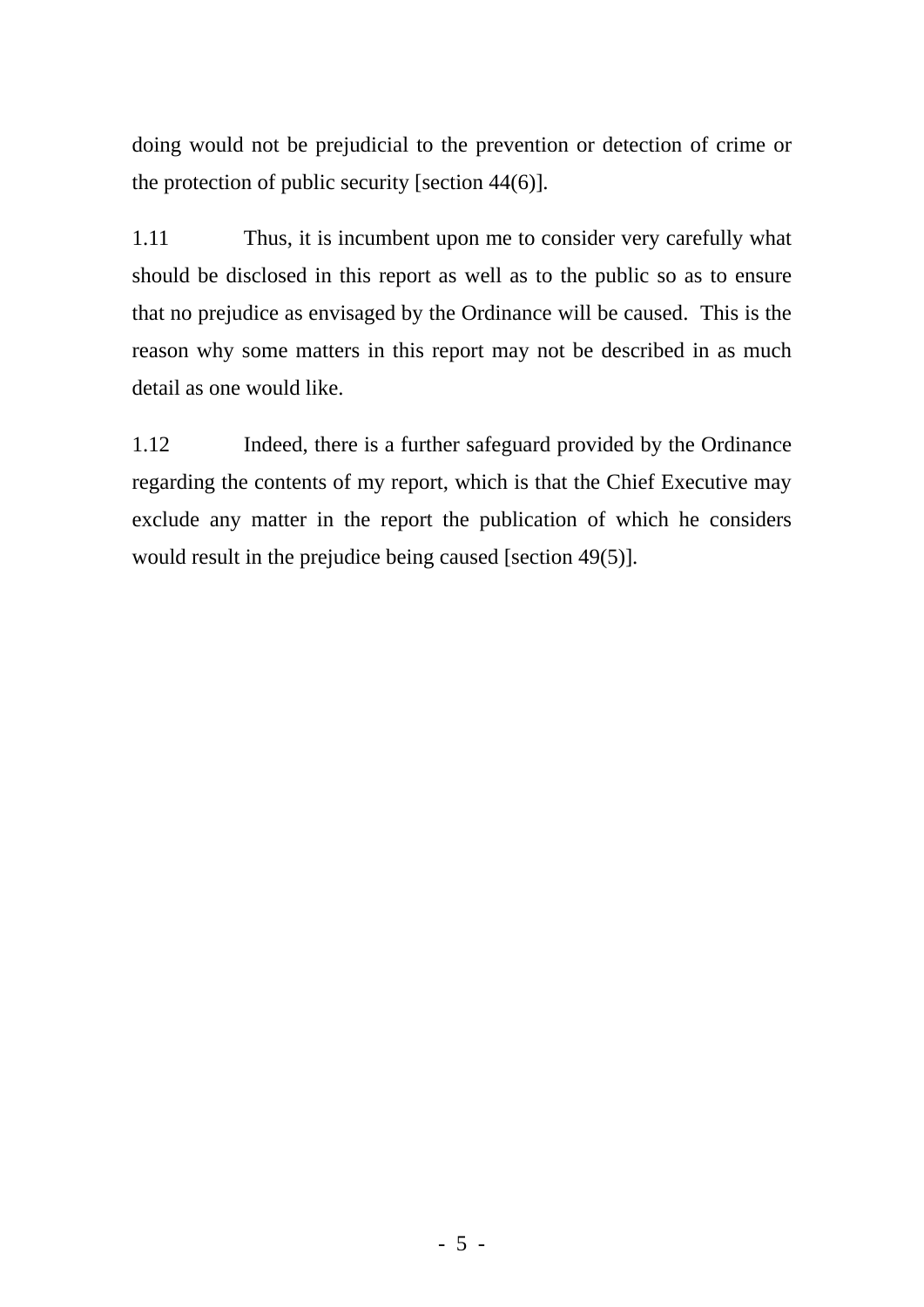#### **CHAPTER 2**

# **FUNCTIONS AND AREAS NOT COVERED BY THE ORDINANCE**

#### **My functions**

2.1 My functions as Commissioner are set out in Part 4 of the Ordinance under six Divisions. Section 40 summarizes my main functions as follows:

- paragraph 2.7 below, and their officers with the statutory requirements (Division 1); (a) to oversee the compliance by the LEAs, referred to in
- (b) to conduct reviews that I consider necessary with regard to such compliance (Division 2);
- (c) to carry out examinations upon receiving written applications from persons of their suspicion of having been subject to statutory activity without the authority of a prescribed authorization having been conducted against an applicant, to determine the compensation and order payment of it to him (Division 3); interception or surveillance by an LEA, and upon finding a
- (d) to notify the person against whom I have discovered that any interception or surveillance having been carried out by an to determine the compensation and order payment of it to him upon his application for examination (Division 4); LEA without the authority of a prescribed authorization, and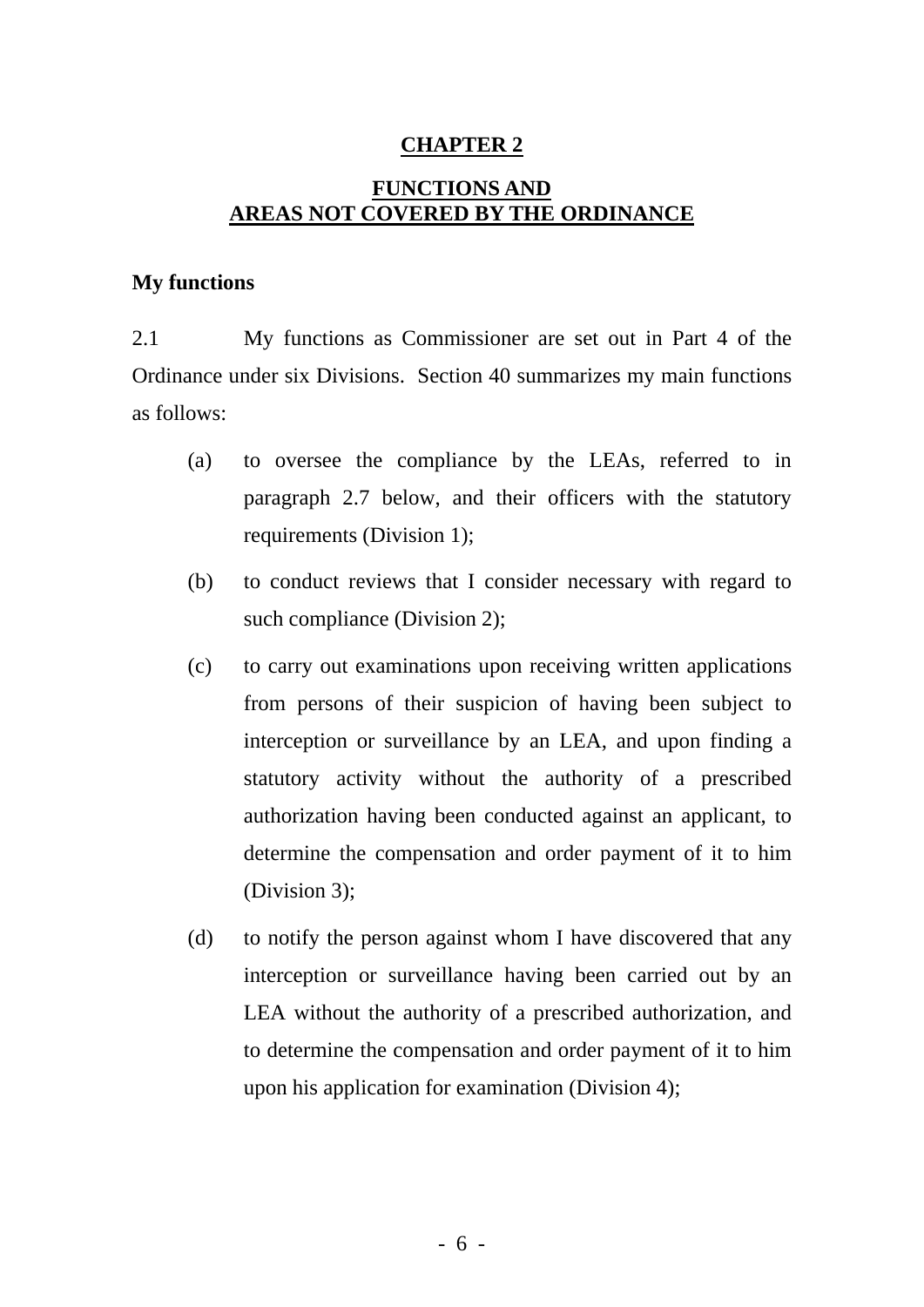- (e) to submit reports to the Chief Executive, to make recommendations whenever necessary to the Secretary for Security regarding the Code of Practice issued by him to the LEAs for practical guidance in respect of matters under the Ordinance, and to make recommendations to heads of the LEAs for a change of any arrangements made by them to better carry out the objects of the Ordinance (Division 5); and
- (f) to perform any other or further functions as are imposed by the Ordinance or any other enactment and as are prescribed by any regulation made under the Ordinance by the Chief Executive (Division 6).

2.2 Since as the Commissioner, I am only concerned with various facets of the working of the Ordinance as aforesaid, it is necessary to set out what the Ordinance does not encompass so that the sphere of my functions will be better understood.

#### **Matters beyond the Ordinance**

2.3 The Ordinance prohibits interception and surveillance being carried out by any public officer except pursuant to a prescribed authorization [sections 4 and 5]. There is no express provision prohibiting such activities by persons other than public officers.

2.4 'Interception' is defined in section 2(1) as meaning the inspection of some or all of the contents of any communication, in the course of its transmission by a postal service or by a telecommunications system, by a person other than its sender or intended recipient. This definition is very wide.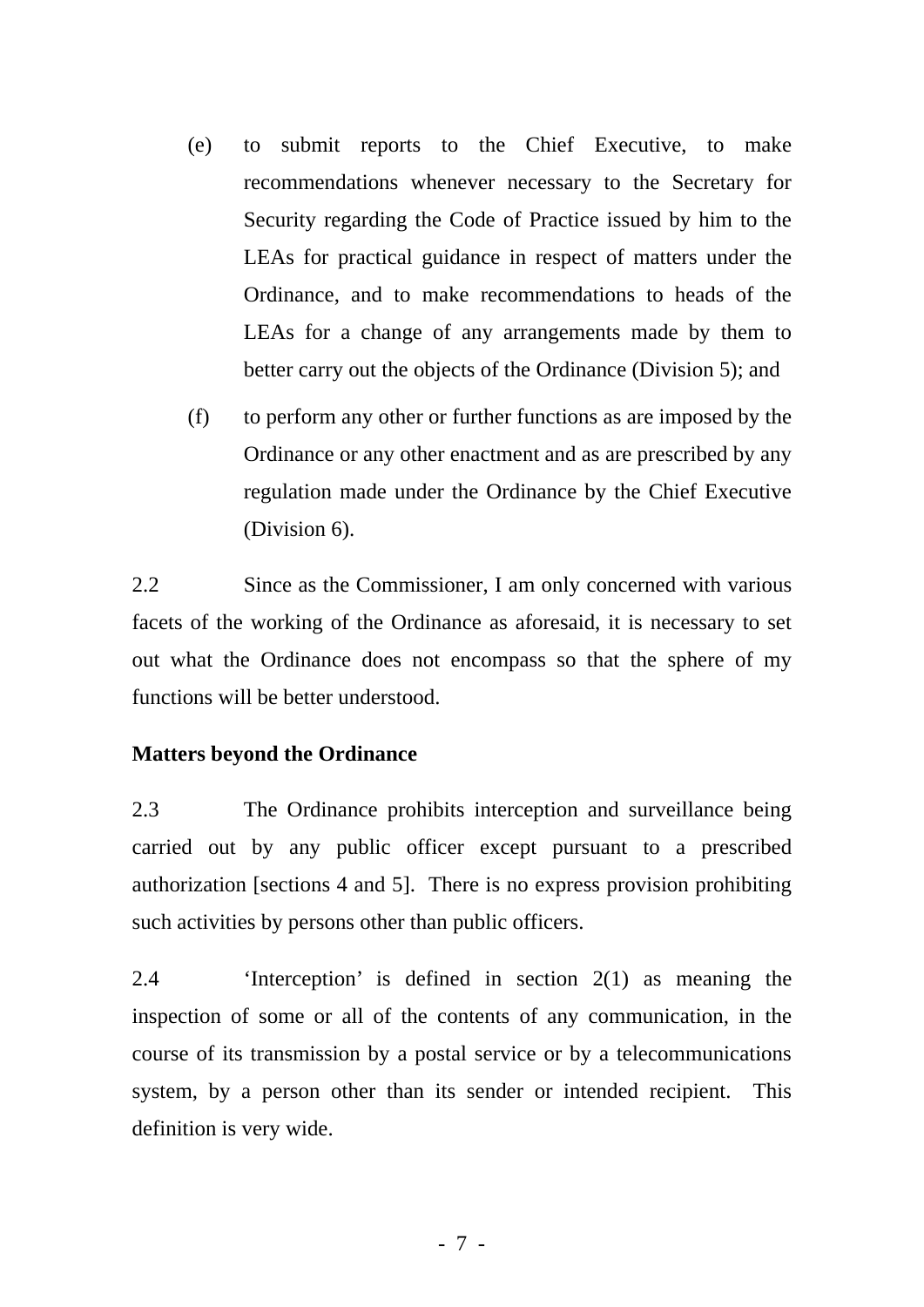2.5 On the other hand, 'covert surveillance' is defined in section 2(1) as follows:

- '(a) [It] means any surveillance carried out with the use of any surveillance device for the purposes of a specific investigation or operation, if the surveillance –
	- (i) is carried out in circumstances where any person who is the subject of the surveillance is entitled to a reasonable expectation of privacy;
	- (ii) is carried out in a manner calculated to ensure that the person is unaware that the surveillance is or may be taking place; and
	- (iii) is likely to result in the obtaining of any private information about the person; but
- (b) does not include
	- (i) any spontaneous reaction to unforeseen events or circumstances; and
	- (ii) any such surveillance that constitutes interception under this Ordinance[.]'

2.6 Thus, as a matter of general application and in the usual circumstances that can be envisaged, where the surveillance is not carried out with the use of any surveillance device, or where the person subject to surveillance is not entitled to a reasonable expectation of privacy, or where the surveillance is a spontaneous reaction to unforeseen events or circumstances, then it is not a form of surveillance that is covered by the Ordinance and therefore is not within my remit as Commissioner. The exception in paragraph (b)(ii) of the definition, ie where the surveillance constitutes an interception under the Ordinance, does not affect the protection of privacy offered by the Ordinance because this form of surveillance is covered by and subjected to the statutory requirements relating to interceptions.

2.7 My remit as Commissioner only concerns the LEAs (and their officers) as specified in Schedule 1 to the Ordinance, namely, Customs and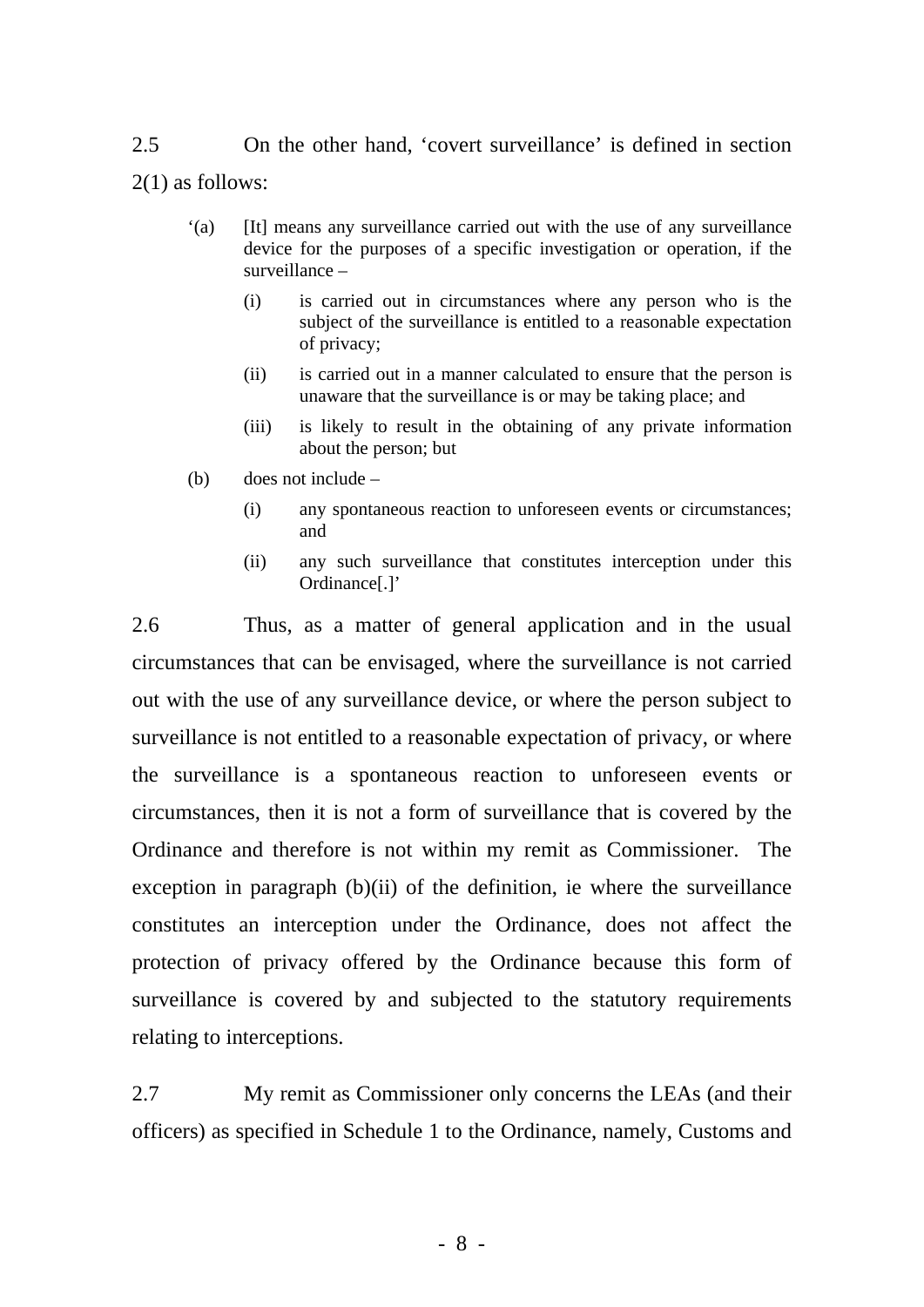Excise Department ('C&ED'), Hong Kong Police Force ('Police') and Independent Commission Against Corruption ('ICAC') in relation to interception, and C&ED, Police, Immigration Department ('Immigration') and ICAC in relation to surveillance. I am not concerned with persons other than those public officers who may engage in interception and surveillance, nor am I concerned with any forms of surveillance not within the definition of that term under the Ordinance.

2.8 An example can be given to demonstrate the limit of my functions. If a person makes an application for examination to me under Division 3 of Part 4 of the Ordinance, and my finding is that the interception or surveillance suspected by the applicant is not within the definition of those terms in the Ordinance or alternatively that the suspected activity has been carried out other than by an LEA, my task is to give a notice to the applicant that I have not found the case in his or her favour.

## **Possible remedies**

2.9 In such a situation, any remedy that the applicant may seek depends on the circumstances of his case. A good summary of the various remedies available under existing laws can be found in Chapter 2 of The Law Reform Commission's Report on Civil Liability for Invasion of Privacy published in December 2004.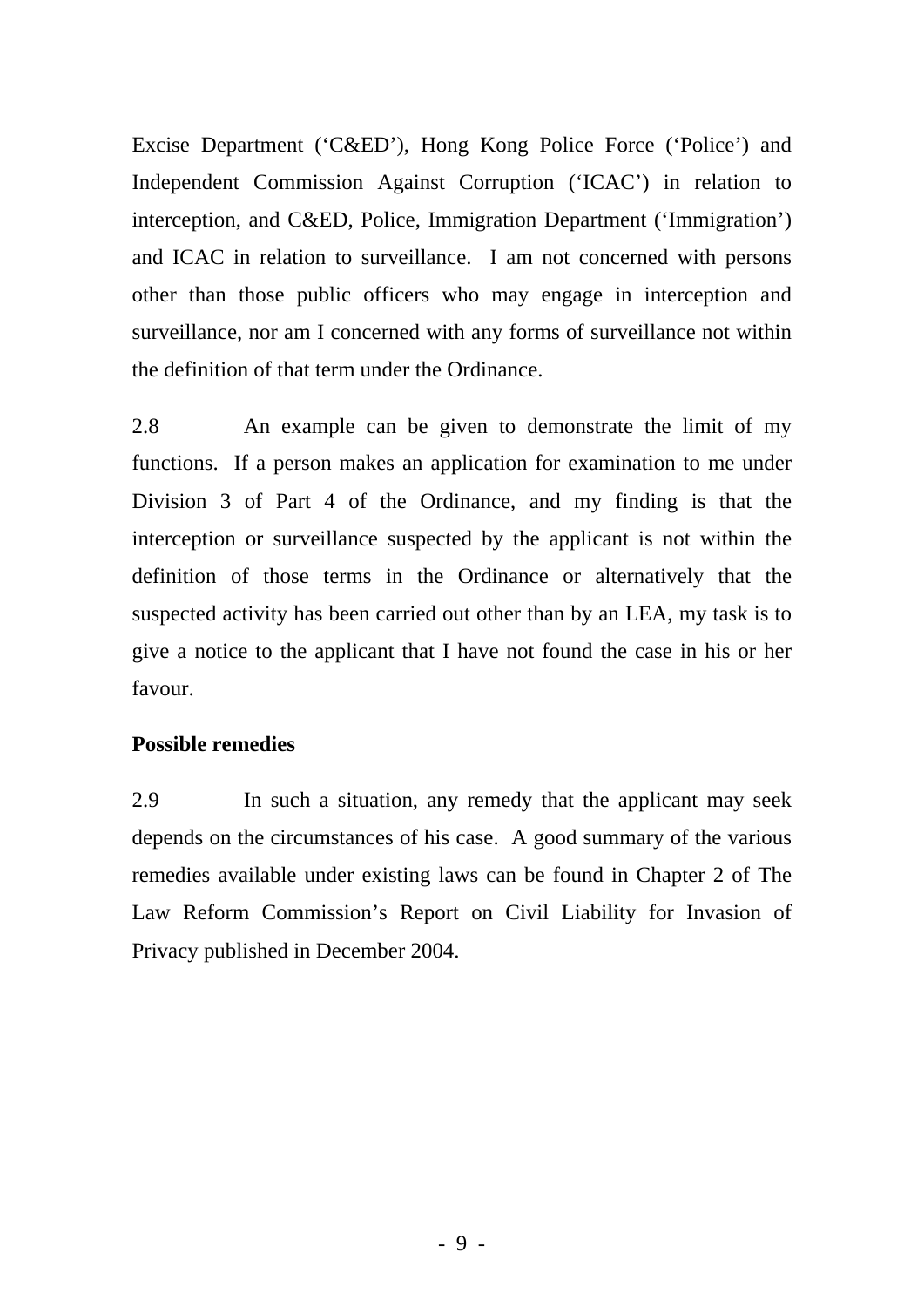# **CHAPTER 3 LEGAL PROFESSIONAL PRIVILEGE AND JOURNALISTIC MATERIAL**

## **Introduction**

3.1 The Ordinance makes specific reference to legal professional privilege ('LPP') and journalistic material for particular caution when statutory activities are to be authorized and carried out.

# **Protection**

3.2 The right of Hong Kong residents to confidential legal advice is protected by Article 35 of the Basic Law. This is to recognise the wellestablished common law right to LPP. The right is not only a rule of the law of evidence prohibiting the disclosure in court proceedings of information subject to the privilege without the consent of the person enjoying the privilege, but is also fundamental to the protection of the administration of justice. individual in his access to the courts and to the fulfilment of the system of

3.3 On the other hand, the freedom of the press, the principal manifestation of the freedom of expression, and the various forms of freedom of expression are enshrined in Article 27 of the Basic Law.

3.4 Section 2(3) of the Ordinance elevates any Type 2 surveillance as Type 1 surveillance if it is likely that any information which may be subject to LPP will be obtained by carrying out the surveillance. Type 2 surveillance is one that can be authorized internally by an authorizing officer within the LEA itself, whereas Type 1 surveillance must be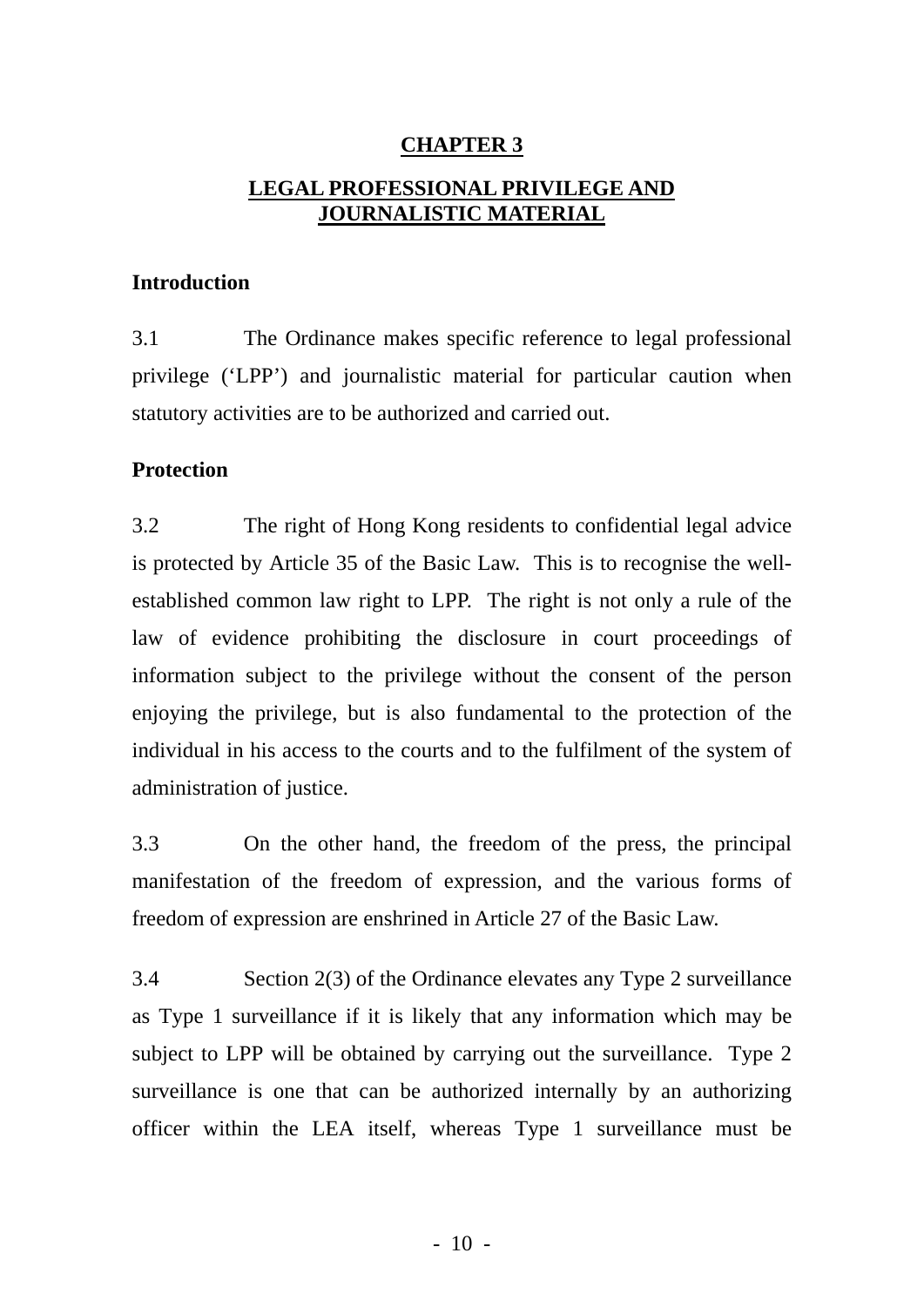authorized by a panel judge. Moreover, section 31 provides that save for exceptional circumstances, no interception or surveillance should be authorized by reference to the premises of a lawyer, including his office and residence, or to his communications. In the applications for interception and surveillance, attention of the relevant authorizing authority (panel judge or authorizing officer or head of department) is required to be drawn as to the likelihood of obtaining any LPP information (see Part 1 paragraph (b)(ix), Part 2 paragraph (b)(x) and Part 3 paragraph (b)(x) of Schedule 3 to the Ordinance).

3.5 Although journalistic material is not given as much prominence in the body of the Ordinance as LPP save in the various provisions of Schedule 3 to the Ordinance referred to above, attention of the relevant authorizing authority is similarly required to be drawn to the likelihood of journalistic material being obtained in an application for interception or surveillance.

3.6 The aim of these statutory provisions is to ensure that where it is likely that LPP information or journalistic material will be obtained, the application for authorization must be scrutinized most carefully, offering better protection of the right to confidential legal advice and the freedom of the media.

## **The LEAs' practice**

3.7 In accordance with the aim and spirit of the Ordinance, I have paid heed to LPP information and journalistic material when performing my reviewing functions in the context both of the authorization process and the investigation product in order to prevent any abuse or dilution of these fundamental rights.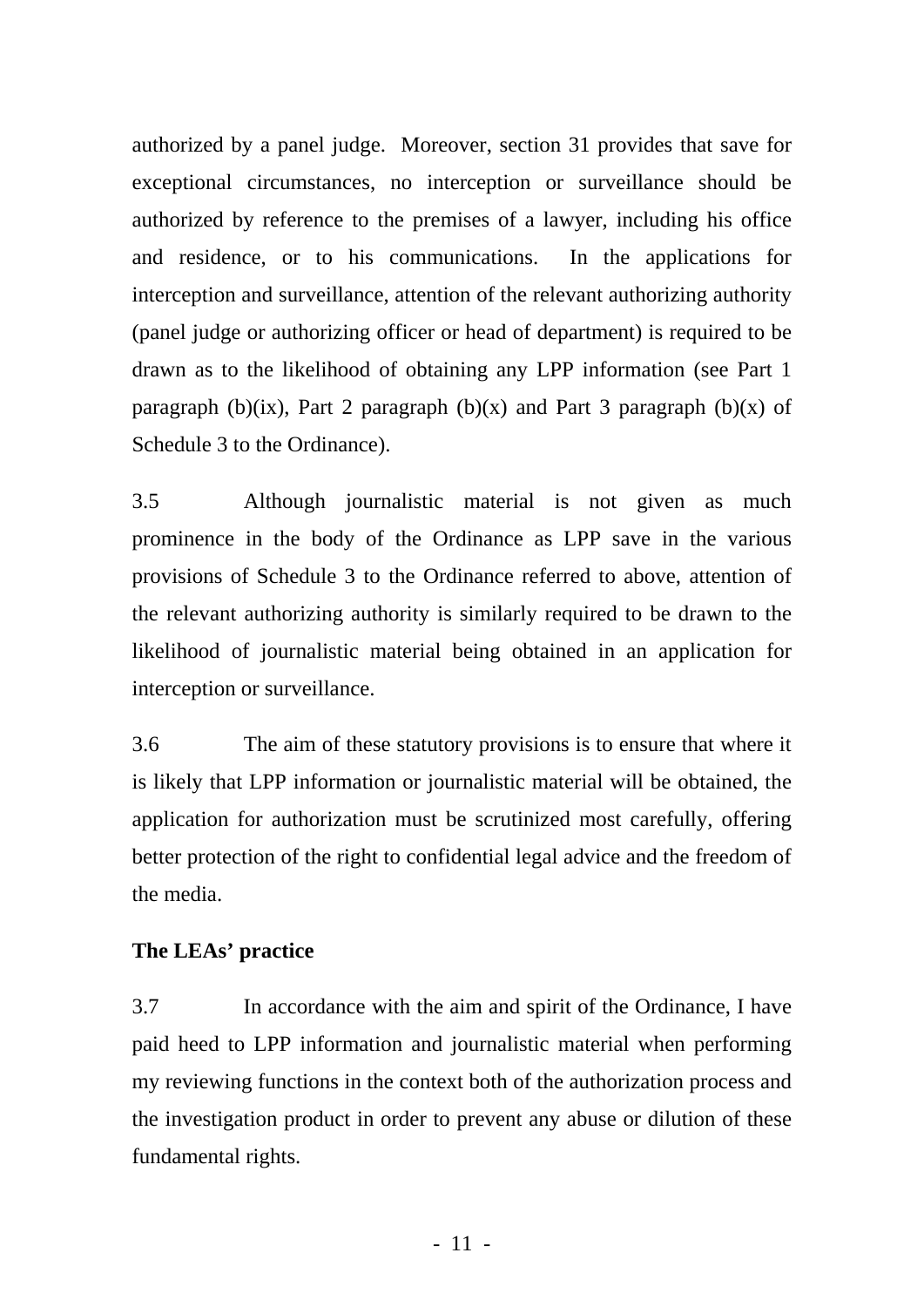3.8 In the sample form of affidavit/affirmation (hereinafter called 'affidavit') in support of the application to a panel judge for prescribed authorization, it can be found that the LEAs' attention is directed to the subjects of LPP information and journalistic material. Where LPP information or journalistic material might possibly be involved or obtained, the LEA's affidavit would state the possibility.

3.9 From the review that I have conducted, I found that where there was a likelihood of LPP information being obtained, the panel judge adopted a cautious approach in determining the application, and even when granting the authorization sought, he would impose stringent conditions in the authorization such as the LEA would have to report to him as a material change of circumstances if LPP information was obtained, thus retaining the power to review the situation if and when the need should arise.

3.10 The LEAs have to assess whether LPP information or journalistic material may be obtained and to disclose their assessment to the panel judge. From my checking of the LEAs' files, I have found that they do pay heed to these two matters, that they disclose their assessments to the panel judges and that their assessments are reasonable under the circumstances.

3.11 In all the cases reported to me by the LEAs during the report period, there was not a single case where journalistic material was ever obtained. Nor was there a case where LPP information had in fact been obtained.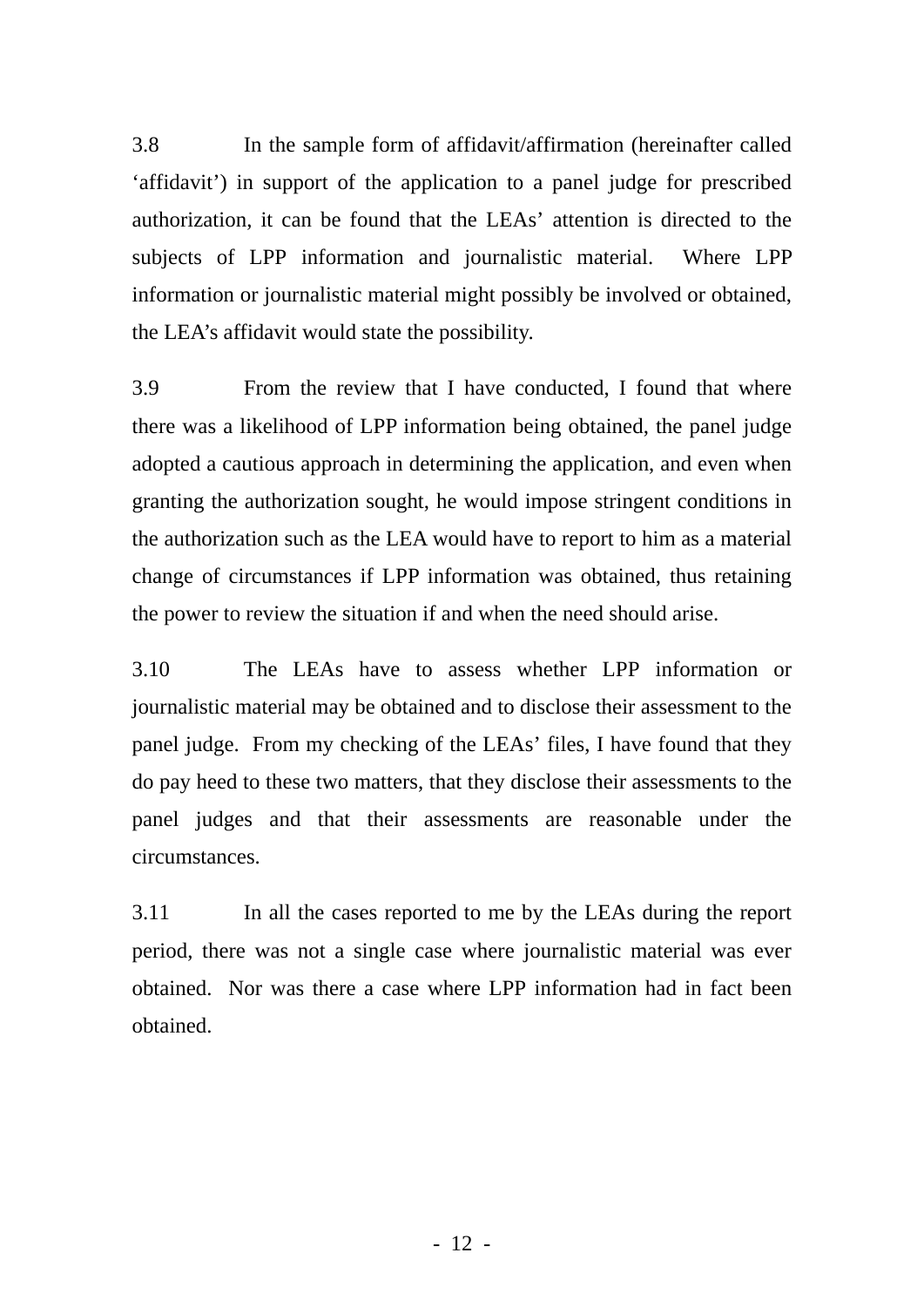#### **CHAPTER 4**

# **PROCEDURE OF OVERSIGHT AND REVIEW OF LEAS' COMPLIANCE**

#### **Procedure of oversight**

4.1 Shortly after I took office, I started with requiring weekly statutory activities, successful or otherwise, by way of requiring them to fill in forms designed with the assistance of my Secretariat for the purpose ('weekly report forms'). The first report was to cover the period from the commencement of the Ordinance on 9 August till 25 August 2006. The literally weekly reporting started from the period from 26 August to 1 thereafter. Up to the end of this report period, the Panel Judges' Office ('PJO') and the LEAs had each furnished me with 19 reports. The aim was to establish a constant checking system to ensure that any discrepancy between the returns from the PJO and the LEAs would be revealed timely. A second aim was to discover any impropriety or deficiency as soon as practicable so as to be able to nip it in the bud. reports from the panel judges and the LEAs on the applications for September 2006 and subsequent reports were to cover each calendar week

granted two Type 2 surveillance authorizations, which were said to be premises-based, with the use of a listening device. According to the definition of Type 2 surveillance under section 2(1) of the Ordinance, where a listening device is used, the minimum requirement is that the person using the device should be the intended or expected recipient to hear the words spoken by the targeted person, or the person using the device 4.2 In the second weekly returns, it was disclosed that an LEA had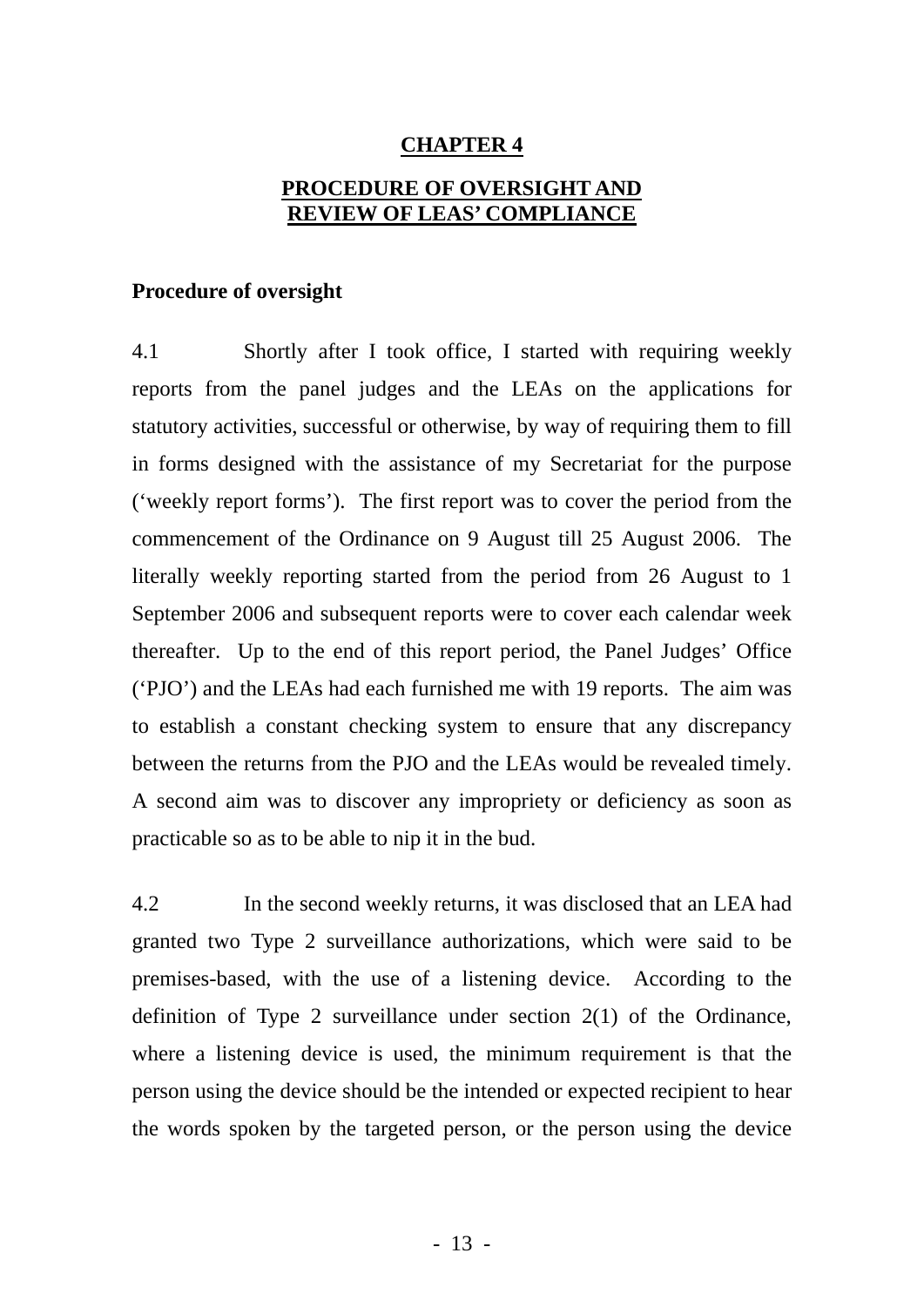listens to, monitors or records the words or activity with the consent, express or implied, of the intended or expected recipient. It was most unlikely that such Type 2 surveillance would be premises-based (directed at a fixed place) instead of subject-based (ie, directed at a targeted person).

4.3 Thus, I was wondering if the premises-based operations were in fact squarely within Type 2, so that the authorization could properly have been granted by an authorizing officer of the LEA, instead of being sought from a panel judge. I immediately had the LEA contacted so that I could conduct an inspection of the files relating to the two applications. A visit to the LEA was soon arranged for me to check the two files.

4.4 The inspection was made by me in the presence of an assistant head of the LEA and two other officers. I was informed that the surveillance operations carried out pursuant to the two Type 2 authorizations had already been discontinued and a report had been made to the authorizing officer who had revoked them. I checked the two related files. The first one involved the use of a listening device installed on a person (Person A) who was in possession of a prohibited article and who had provided information that someone (unknown and unidentified) would be contacting Person A to receive the prohibited article while Person A stayed inside known premises. The second case involved a similar operation with a different person (Person B) inside another known premises. However, there was an added listening device installed on the mobile phone of Person B so that the device would record the conversation Person B might have with anyone contacting Person B over that mobile phone. The person in both cases would turn on the listening and recording device whenever the situation required, and intrusion into the privacy of anyone who was not the recipient of the prohibited article would unlikely be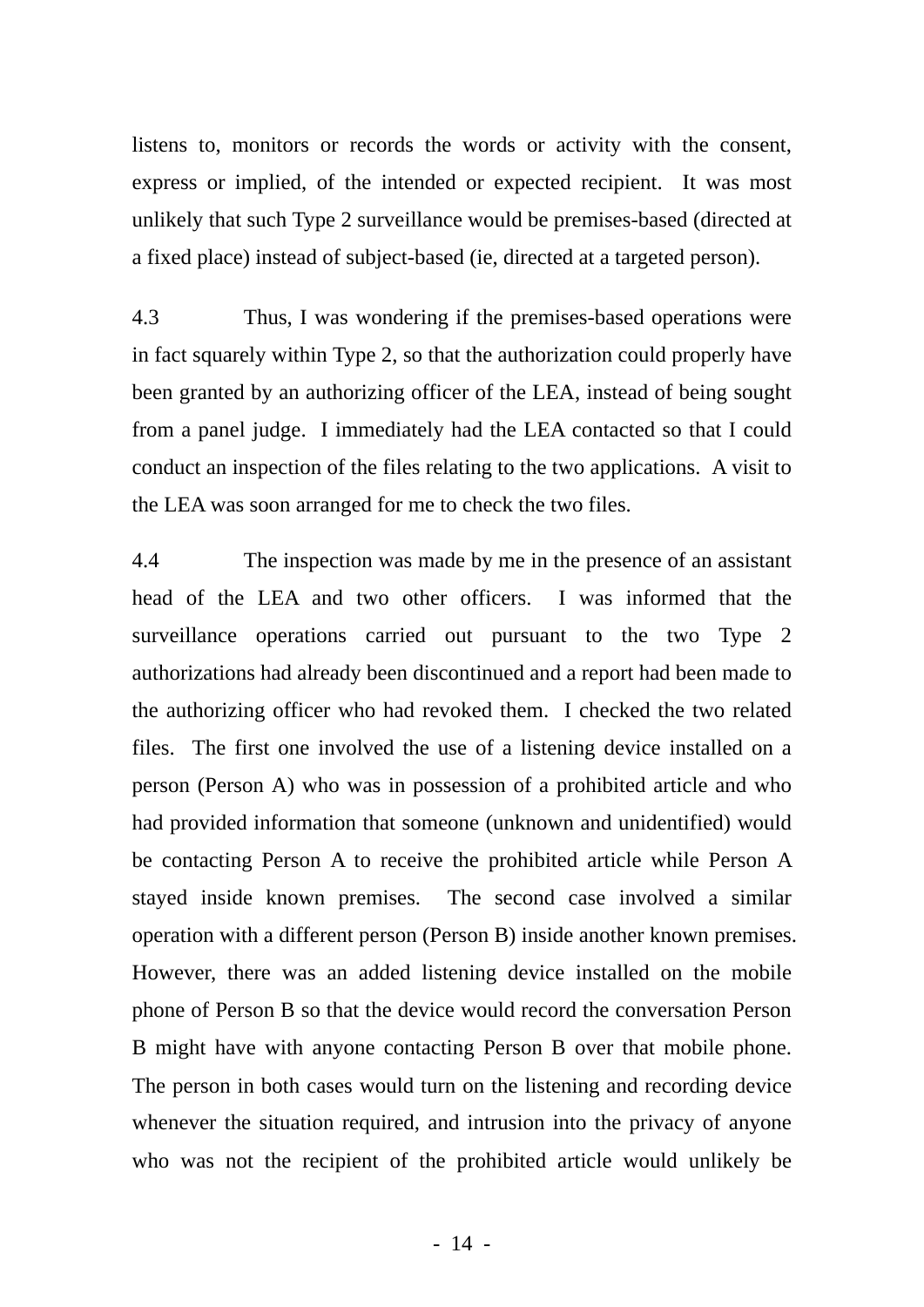involved. I was satisfied that both operations were within the ambit of Type 2 surveillance, in which the persons using the listening devices were the intended or expected recipient to hear the words spoken by the targeted persons.

4.5 Notwithstanding, I took the opportunity to advise the officers of the LEA that their weekly report on the second case should not have simply stated that the surveillance was premises-based; they should have added that it was also object-based, because they applied the additional listening and recording device to the mobile phone held by Person B. The officers undertook to amend the related weekly report in order to remedy the slight deficiency.

4.6 This checking of the records of the applications had eliminated my fear that the LEA had not complied with the requirements of the Ordinance. My concern was caused by the lack of imagination on my part as to how premises-based listening surveillance could have been carried out as Type 2 surveillance. The review of the files had also enabled me to advise the LEA how the weekly report forms should be properly filled. It also had the effect, as intended, of demonstrating that I, as the Commissioner, am vigilant in performing my duties of ensuring full compliance with the statutory requirements and that everything the LEAs do will be under my watchful eye.

4.7 The above description of the first encounter with an LEA is to demonstrate the general nature of my visits to the premises of the LEAs and the checking of the relevant files they kept for the purpose of clarification and verification, wherever necessary. I also conducted random checks of files relating to the successful and unsuccessful applications for a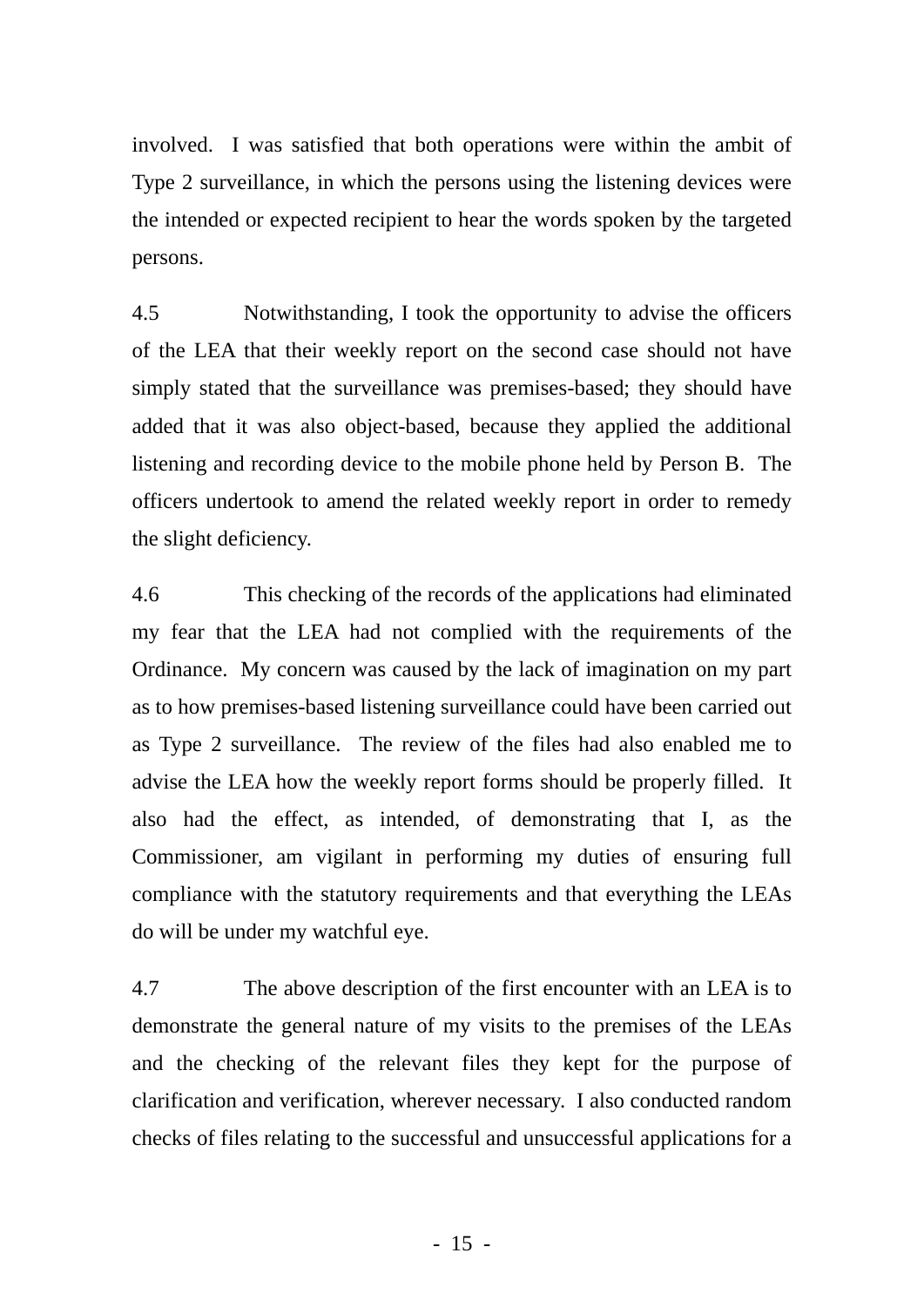statutory activity, even where there was no necessity to seek clarification. During such visits, I also took the opportunity to review the relevant procedures and arrangements and advised improvements to be made if and when so required.

## **Other steps taken**

4.8 Apart from counter-checking the weekly returns from LEAs against those from the PJO, and conducting periodical checks of the relevant files and documents at the LEAs' offices, I have also adopted measures for further checking respectively the interceptions and surveillance conducted by the LEAs.

4.9 Wherever necessary, a counter-check has been conducted with non-LEA parties such as communications services providers ('CSPs') who have played a part in some of the interception process but are independent from the LEAs. The interceptions by an LEA are made through a dedicated team ('the Team') that, whilst being part of the LEAs, operates independently of their investigative arms. With telecommunications interception effected through the CSPs, for example, I required the CSPs to verify the facilities intercepted against the prescribed authorizations produced by the Team for checking and to notify me if any interception was done without authorization. I also required the CSPs to furnish me with a four-weekly return to ensure that the number of facilities intercepted tally with those as reported by the LEAs. I consider it would not be prudent, for security reasons, to divulge any further details of the procedures of how interception requests were made to the CSPs, how the requested interceptions were effected and how my checking exercises were conducted.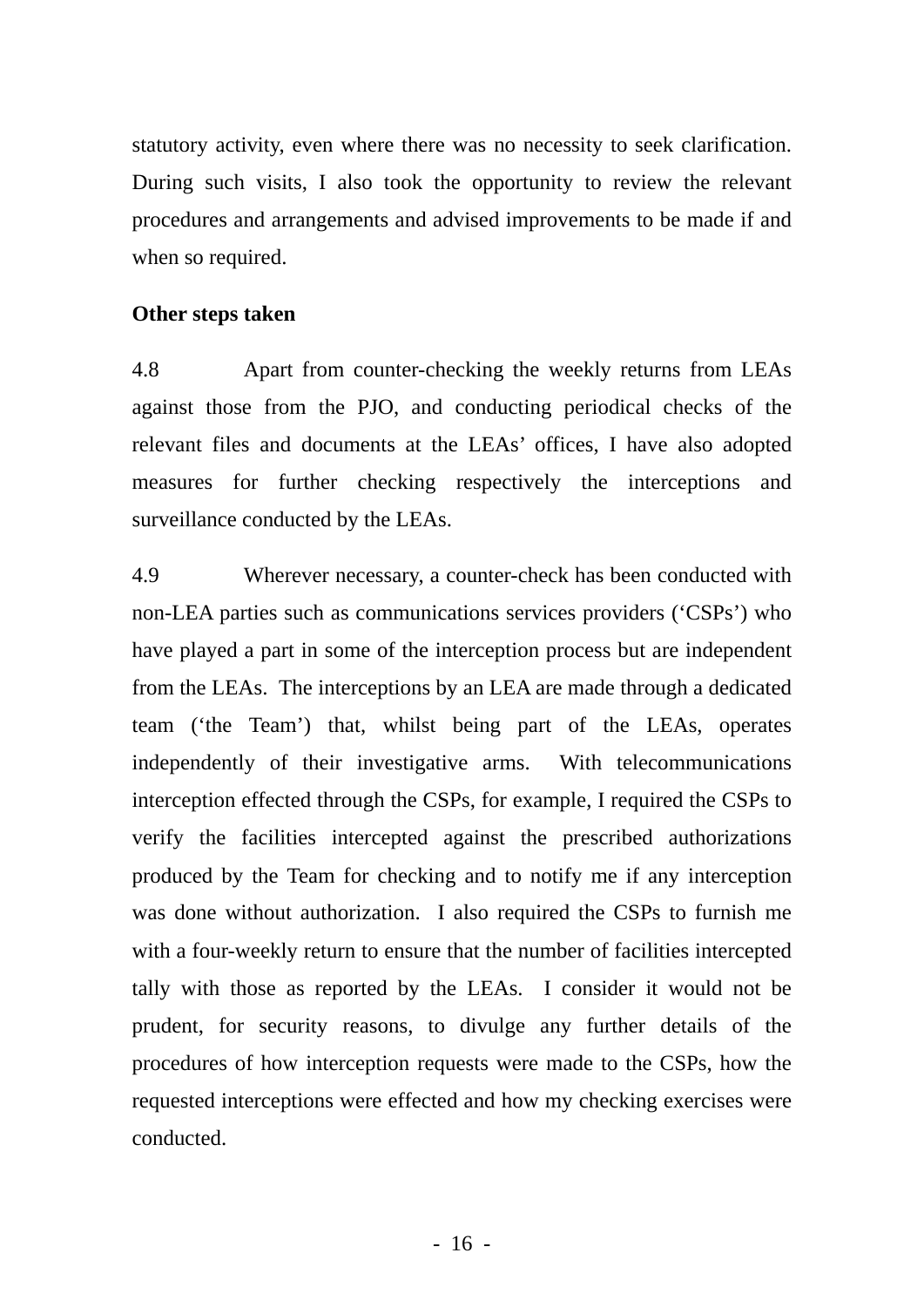4.10 For surveillance, the weekly returns from the LEAs have been counter-checked against the PJO's returns. In case of any discrepancies, clarifications and explanations were sought from the LEA concerned and the PJO. The periodical physical checks of the LEA files and documents and the requirement of explanations were also carried out to clarify any doubts or suspicions that I harboured. In addition, I required each of the LEAs that are entitled to apply for authorization for surveillance to prepare inventories of surveillance devices stored and registers of withdrawal and return of such devices so as to enable me to check if any such device had been drawn out and made use of by officers for authorized surveillance purposes or otherwise. More details on this matter can be found in paragraphs 6.26 to 6.30 of Chapter 6.

## **Review of compliance**

4.11 On the whole, the LEAs were extremely cooperative and all my queries and doubts have been clarified. I have not detected any intentional or deliberate contravention of the requirements of the Ordinance by any LEA or its officers.

4.12 The panel judges on the whole have applied the requirements of the Ordinance in a stringent manner in their consideration of the applications made by the LEAs. For instance, at the initial stage a high number of an LEA's applications for interception and surveillance were rejected, mainly for the reason that the panel judges considered that insufficient material was provided in the applications to justify the necessity of operating the statutory activities for the period applied for, especially where that period was the maximum period that can be authorized under the Ordinance.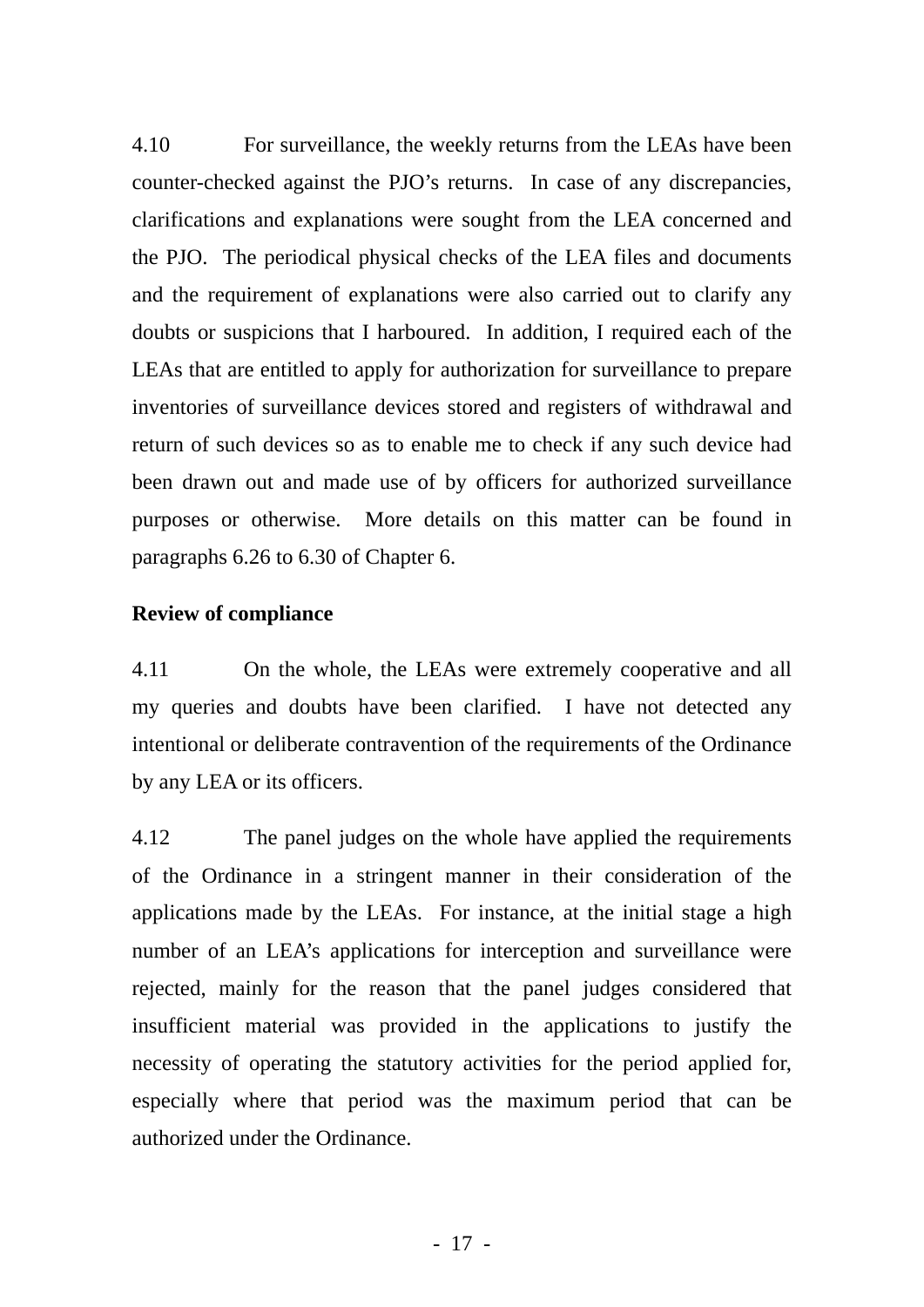4.13 There was an occasion that the affidavit in support of the application stated that 'there has been no issue of any prescribed authorization in which (the subject) has been subject to interception' within the preceding two years but at the oral hearing before a panel judge the applicant revealed that in fact interception activities had been carried out against the targeted person pursuant to an authorization under the former regime before the ICSO came into existence. The LEA concerned considered that the term 'prescribed authorization' meant an authorization under the Ordinance because it was the term used and interpreted as such in the Ordinance, and that any prior authorization under the former regime was not a prescribed authorization. Thus what was stated in the affidavit was considered by the LEA to be factually correct. The panel judge who dealt with the application, however, considered that the statement in question was 'woefully misleading' since the Ordinance only came into existence on 9 August 2006. He refused the application, taking the view that it was incumbent upon the applicant to provide evidence that 'paints a full and complete picture to the relevant authority', and that the applicant's statement in the affidavit did not do so and instead it misled. It was the common opinion held by all the three panel judges that since applications made by the LEAs under the Ordinance are necessarily *ex parte* applications, the normal rule applicable to *ex parte* applications, ie, that it is the duty of the applicant to make full and frank disclosure of all facts material to the application, should apply to the LEAs. Not disclosing the authorization under the former regime relating to the targeted person fell foul of the rule. Paragraphs 9.14 to 9.19 of Chapter 9 are also relevant. I understand that after this case, the LEAs have paid extra attention to the accuracy of information that they present to support their applications. They understand that to enable the relevant authority to make a balanced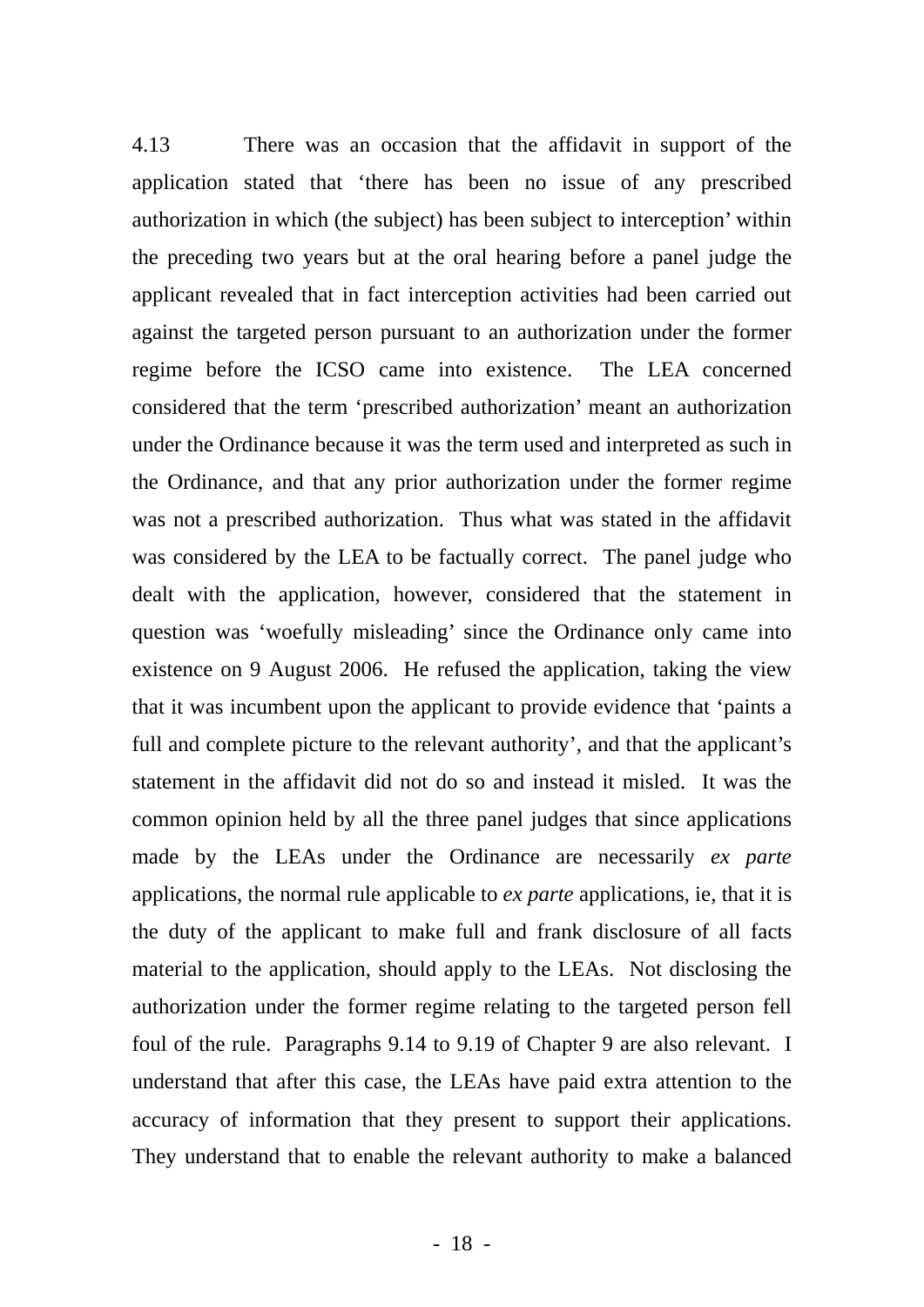decision, apart from information required to be provided under the Ordinance, all information known to the applicant to be relevant to the determination of an application should be provided.

4.14 The panel judges were extremely cautious in considering applications by LEAs if it was likely that information which might be subject to LPP might be obtained. For example, where the targeted person had been arrested, the panel judge would consider carefully whether any further conduct of a statutory activity would likely contravene LPP. In some cases, authorization was refused on this ground.

4.15 There was also a case where no useful information had been obtained by the LEA after the authorized interception had been granted for about three months, the panel judge refused a third renewal of the authorization.

4.16 The panel judges' reasons for refusal of LEAs' applications, as revealed by my checking, have led me to conclude that the panel judges have applied very stringent tests in their consideration of the applications and that they have conscientiously applied the Ordinance's requirement that an authorization should only be granted upon the proportionality test being fully satisfied. In my view, the panel judges might on occasions be said to have acted over-cautiously.

4.17 Thus, I am quite sure that authorizations granted by the panel judges were all made properly. The panel judges have helped to ensure that only where there is a need for the purposes of preventing or detecting serious crime or of protecting public security and that the statutory activity is proportional that they will grant an authorization for such activity to be carried out.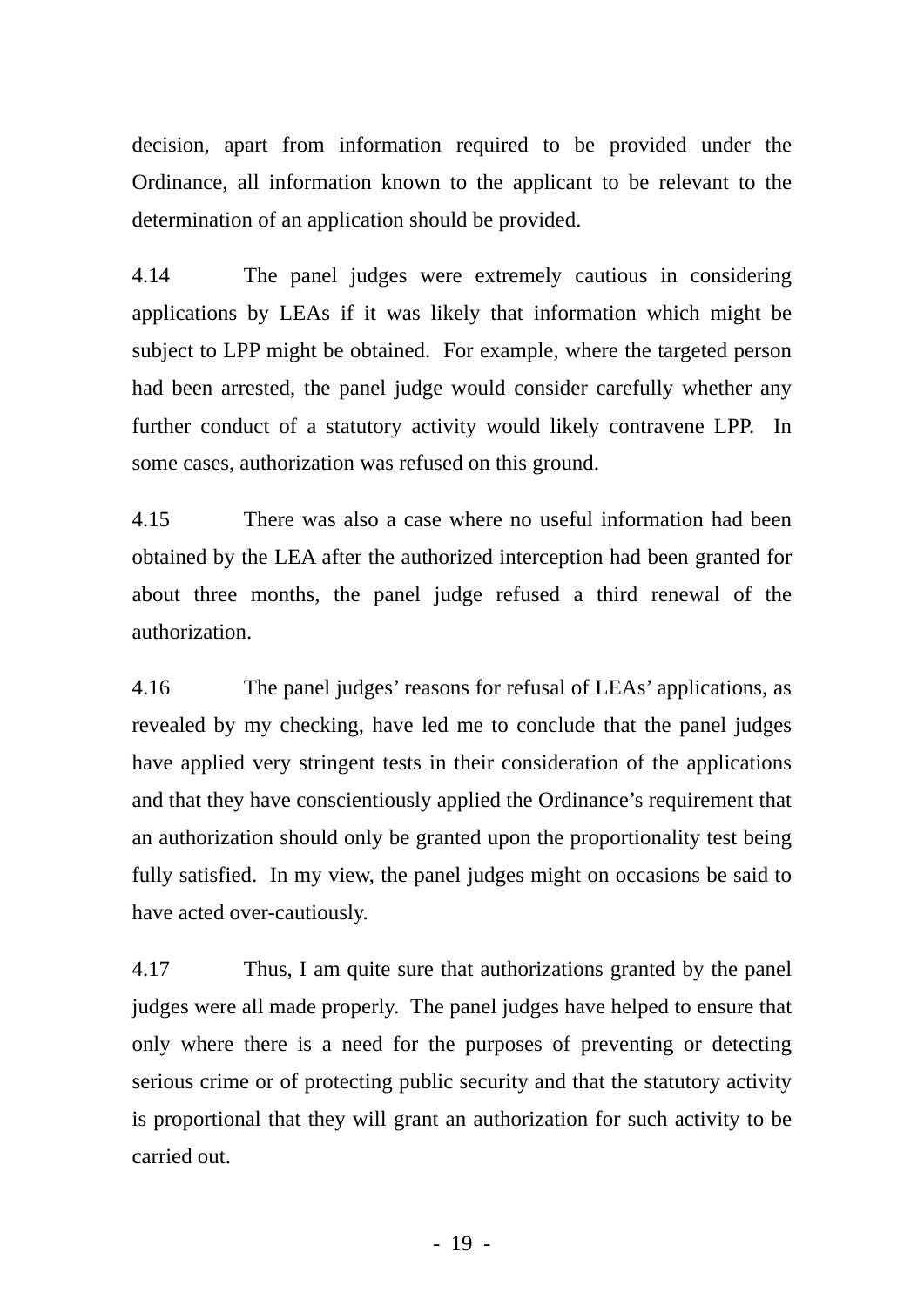4.18 Moreover, there were cases which demonstrate that insofar as the purpose sought to be achieved could not be achieved by an authorized statutory activity, the LEA concerned terminated such activity. This is not limited to the usual circumstances under section 57 – discontinuance of the activity, or under section  $58$  – decision of the authorizing authority to revoke an authorization after receipt of a report on arrest of the targeted person. For example, the LEA which had been duly authorized to intercept a telecommunications facility (such as a telephone line) might discontinue the operation where the interception so far carried out for a short period had not produced any discernible result to help investigation. However, there were cases where the discontinuance was reported to the PJO for the reason that useful information had been elicited through the interception, but the LEA discontinued the interception instead of trying to obtain more information. There were also cases where the LEA reported the reason for discontinuance as being the subject having withdrawn from the criminal plot. These cases reflect that the LEAs had complied with the requirements of the Ordinance in not simply adopting a passive attitude by leaving matters continue until the expiration of the authorized period for the statutory activity. They had apparently heeded and borne in mind that intrusion into privacy, even of the suspected criminal, should not go unchecked, and whenever circumstances did not require the intrusion being continued, they would vigilantly take the initiative to discontinue the activity.

4.19 There was no application for emergency authorization for any statutory activity in the report period. There were possibly two reasons. First, there was no case falling within circumstances that required an emergency authorization. Second, the LEAs might have paid careful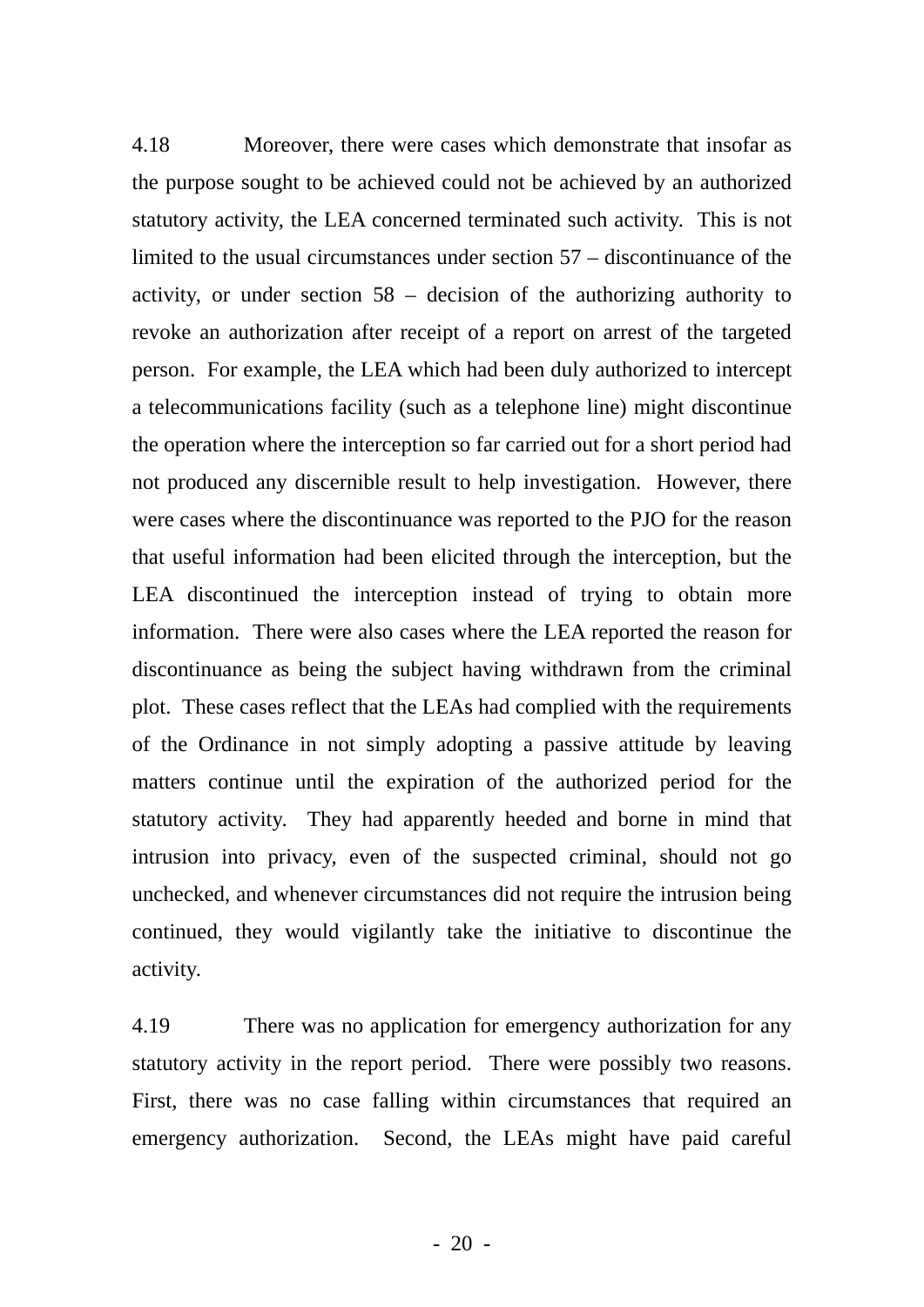regard to the statutory requirements and would not lightly embark upon an application for emergency authorization unless the conditions to be complied with were met. Regardless of whether such caution stemmed from the LEAs' respect for the law or from the apprehension of the panel judges' strict control, it would, if existed, reinforce the protection of privacy.

4.20 The stringentness of the panel judges in their consideration of the applications and the LEAs' heed to the requirements of the Ordinance have made me doubly sure that any statutory activity carried out by the LEAs as authorized by the panel judges was proper, and any interception or surveillance so authorized was engaged only when required under the circumstances as prescribed by the Ordinance, thus ensuring that intrusion into the privacy of persons in Hong Kong was kept to the minimum.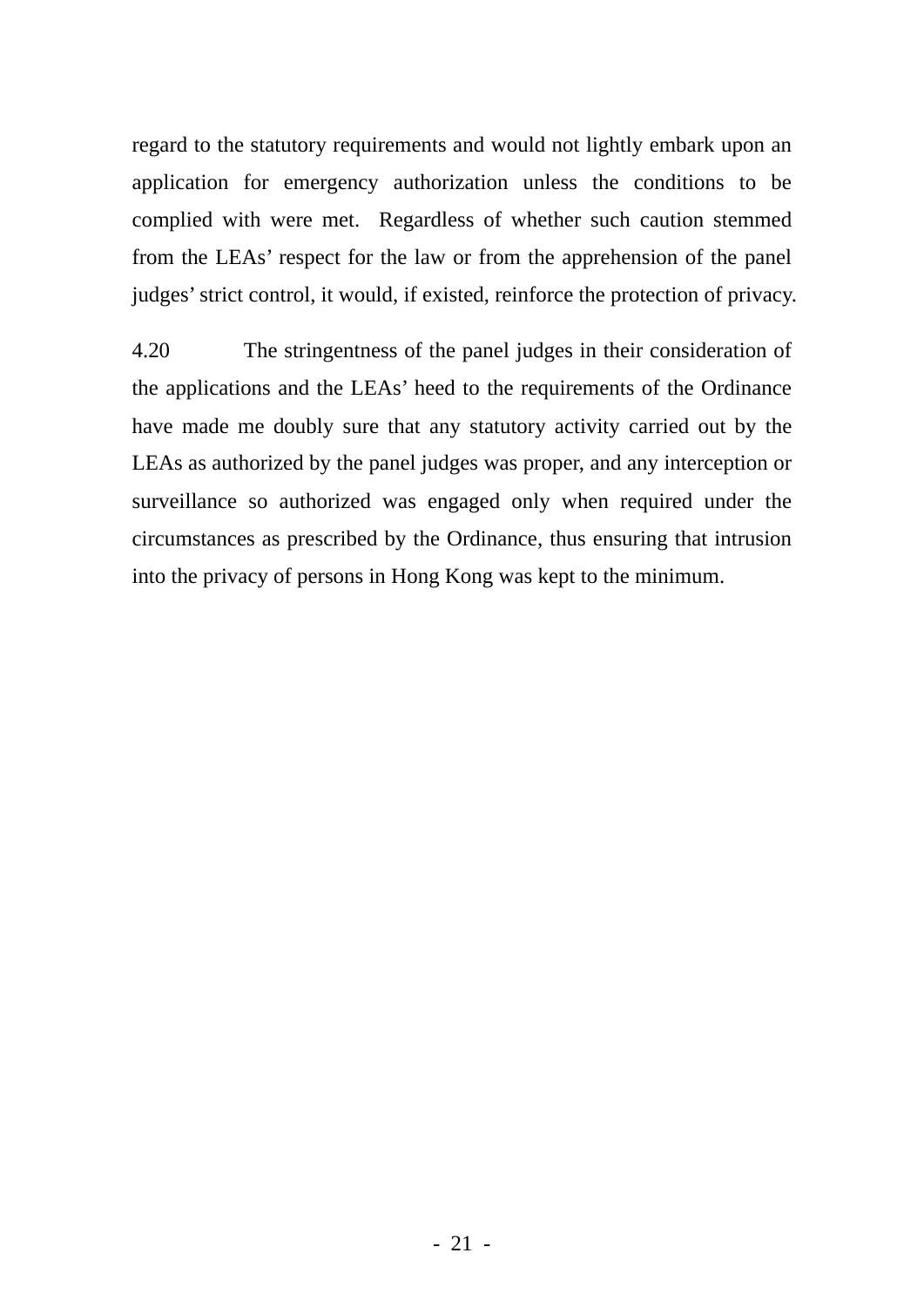# **CHAPTER 5 INTERCEPTION**

## **Definition**

5.1 Under the Ordinance, the definition given to an 'intercepting act', as a necessary ingredient of 'interception', in relation to any communication, is the carrying out of inspection of some or all of the contents of the communication by a person other than its sender or intended transmission either by a postal service or by a telecommunications system. recipient. The communication under inspection is in the course of its

# **A brief overview of the legislation on interception**

5.2 The primary objective of the legislation is to protect the privacy of individuals who use postal service or telecommunications systems in Hong Kong for communication purposes. The Ordinance also specifies the legal framework for authorized interception to be carried out.

directly or indirectly carry out any interception. This prohibition does not apply to  $-$ 5.3 Under section 4 of the Ordinance, no public officer shall

- (a) any interception carried out pursuant to a prescribed authorization;
- (b) any interception of telecommunications transmitted by public telecommunications service by any carrier licensee under the Telecommunications Ordinance (Cap 106)); and radiocommunications (other than the radiocommunications part of a telecommunications network for the provision of a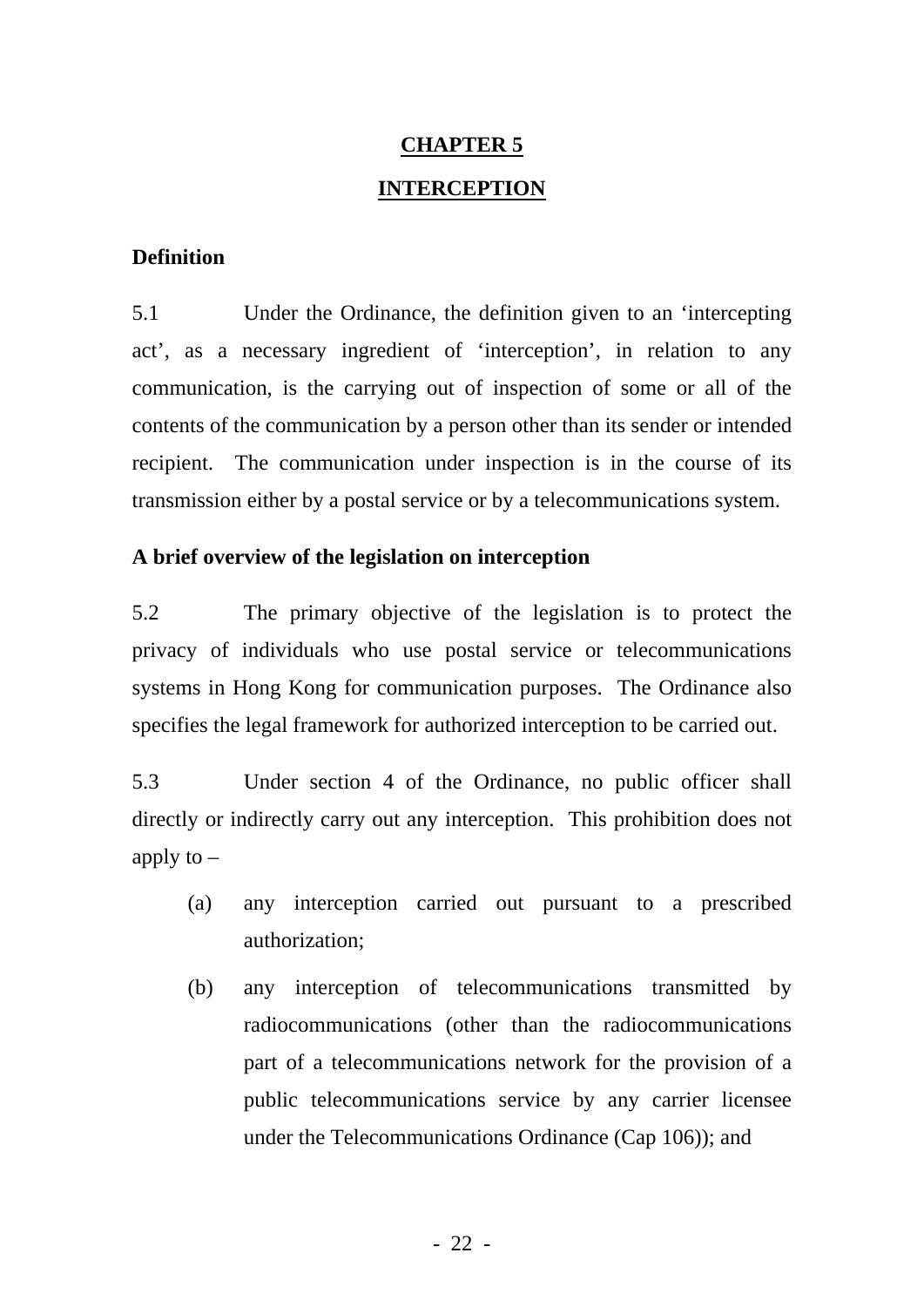(c) any interception authorized, permitted or required to be carried out by or under any enactment other than the Ordinance (including any interception carried out in the course of the execution of an order of a court authorizing the search of any premises or the seizure of any evidence).

5.4 As specified in section 3(1) of the Ordinance, the purpose sought to be furthered by carrying out interception pursuant to a prescribed authorization is that of 'preventing or detecting serious crime'.<sup>[Note 1](#page-29-0)</sup> or 'protecting public security'.

## **Prescribed authorizations**

5.5 Under section 29(1) of the Ordinance, a prescribed authorization for interception may –

- (a) in the case of a postal interception, authorize one or both of the following –
	- (i) the interception of communications made to or from any premises or address specified in the prescribed authorization;
	- (ii) the interception of communications made to or by any person specified in the prescribed authorization; or
- (b) in the case of a telecommunications interception, authorize one or both of the following –
	- (i) the interception of communications made to or from any

<span id="page-29-0"></span>Note 1 'Serious crime' in relation to a prescribed authorization for interception means any offence punishable by a maximum penalty that is or includes a term of imprisonment of not less than seven years [section 2(1) of ICSO].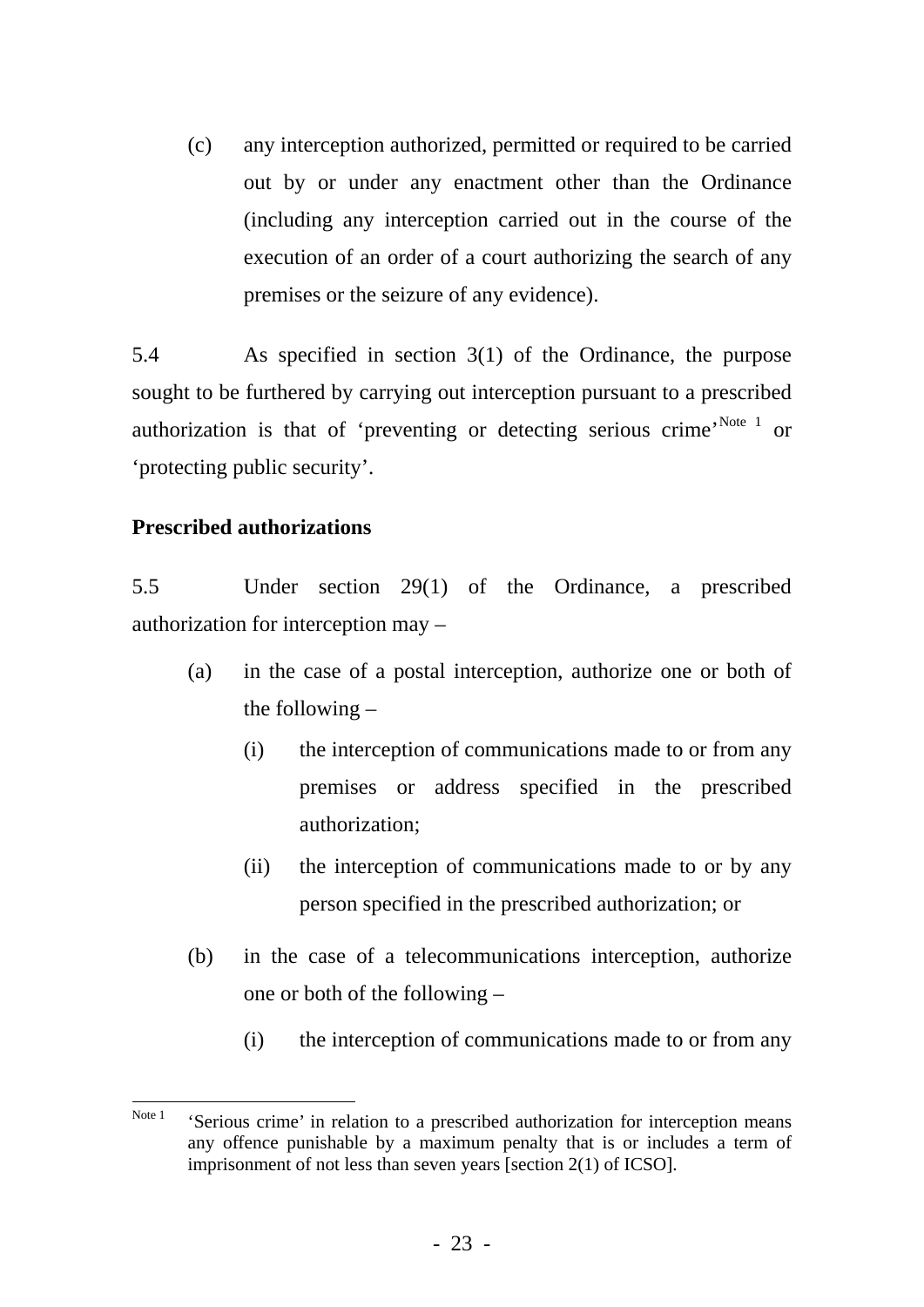telecommunications service specified in the prescribed authorization;

(ii) the interception of communications made to or from any telecommunications service that any person specified in the prescribed authorization is using, or is reasonably expected to use.

5.6 What requires specific mention is the last category where the authorization allows interception of a telecommunications facility (such as a telephone line) that the targeted person is 'reasonably expected to use', although when the authorization is granted, the identifying details of the facility (such as the telephone number) are not yet known. This kind of authorization gives the LEA concerned the power to include a facility in the authorization identified only after the grant of the authorization and conduct interception of it without the necessity of going back to the panel judge to obtain specific authorization regarding it. This matter will be further discussed in Chapter 11 and Chapter 13. I have paid particular attention to this type of authorization and am glad to report that I have not found a case where the panel judge had granted any such authorization inappropriately or a case where the LEA concerned had subsequently added a facility without justification.

5.7 Schedule 1 to the Ordinance specifies the LEAs that may carry out interception under a prescribed authorization. They are the C&ED, the Police and the ICAC. Thus, the law is clear that out of the four law enforcement departments specified under the Ordinance, Immigration alone has not been conferred any power to carry out interception. The reference to LEAs in this chapter, therefore, must be read to exclude that Department.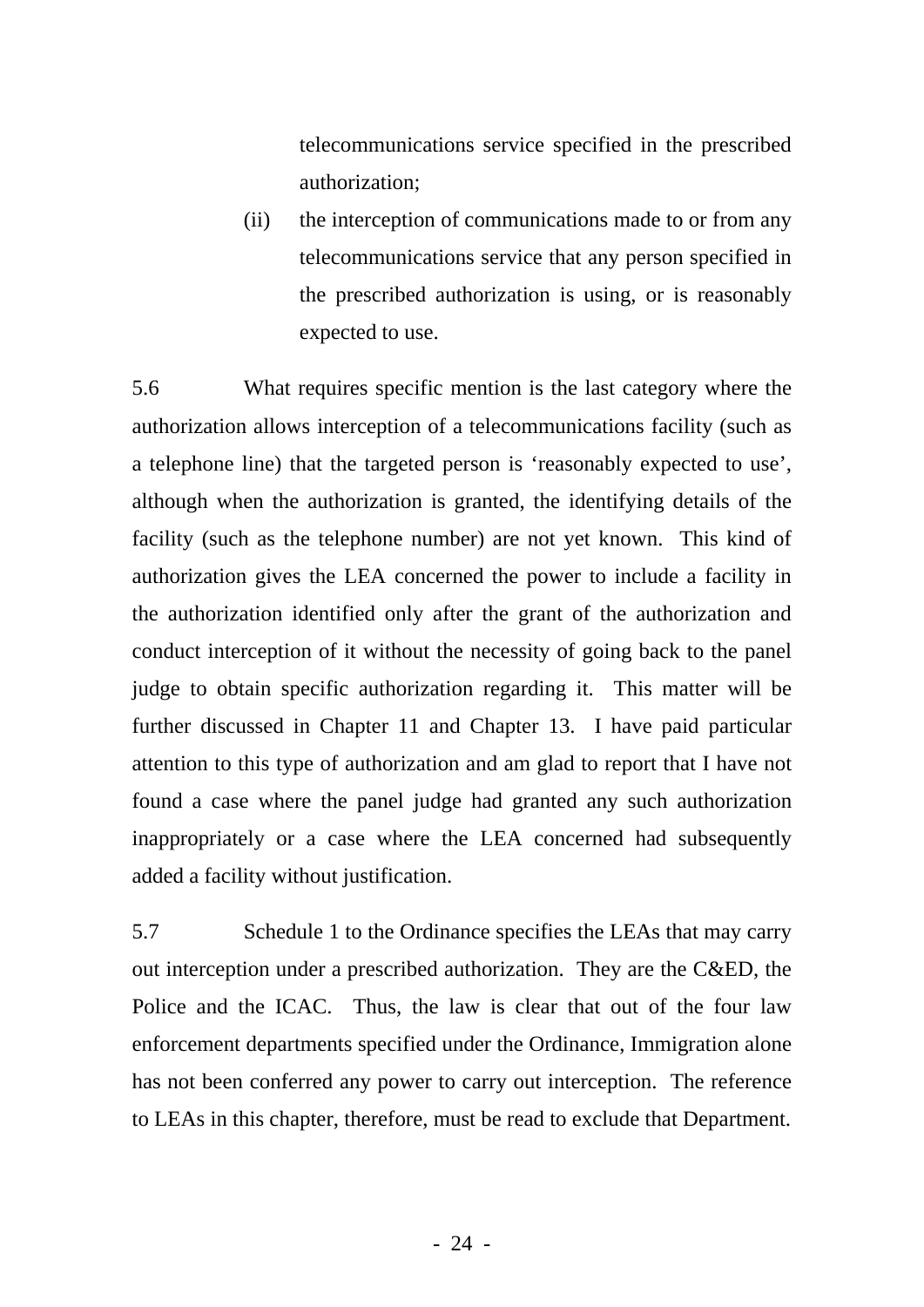#### **Judges' authorizations**

5.8 An officer of an LEA may apply to a panel judge for the issue of a judge's authorization or renewal for any interception to be carried out. The application is to be made in writing and supported by an affidavit of the applicant. The Ordinance does not allow interception to be authorized by an 'executive authorization' that applies only to Type 2 surveillance. The maximum duration authorized for an interception allowed for by the Ordinance is in any case not to be longer than the period of three months [section 10(b)]. The same maximum duration is also set for renewal of such an authorization [section 13(b)].

#### **Emergency authorizations**

5.9 An officer of an LEA may apply to the head of the department for the issue of an emergency authorization for any interception, if he considers that there is immediate need for the interception to be carried out by reason of an imminent risk of death or serious bodily harm, substantial damage to property, serious threat to public security or loss of vital evidence, and that it is not reasonably practicable to apply for the issue of a judge's authorization, having regard to all the circumstances of the case [section 20(1)]. An emergency authorization shall not last for more than  $48$ hours and may not be renewed [section 22(1)(b) and (2)]. The officer should also apply to a panel judge for confirmation of the emergency authorization within 48 hours, beginning with the time when the emergency authorization is issued [section 23(1)].

5.10 During the report period, no application for emergency authorization for interception was ever made by any of the LEAs.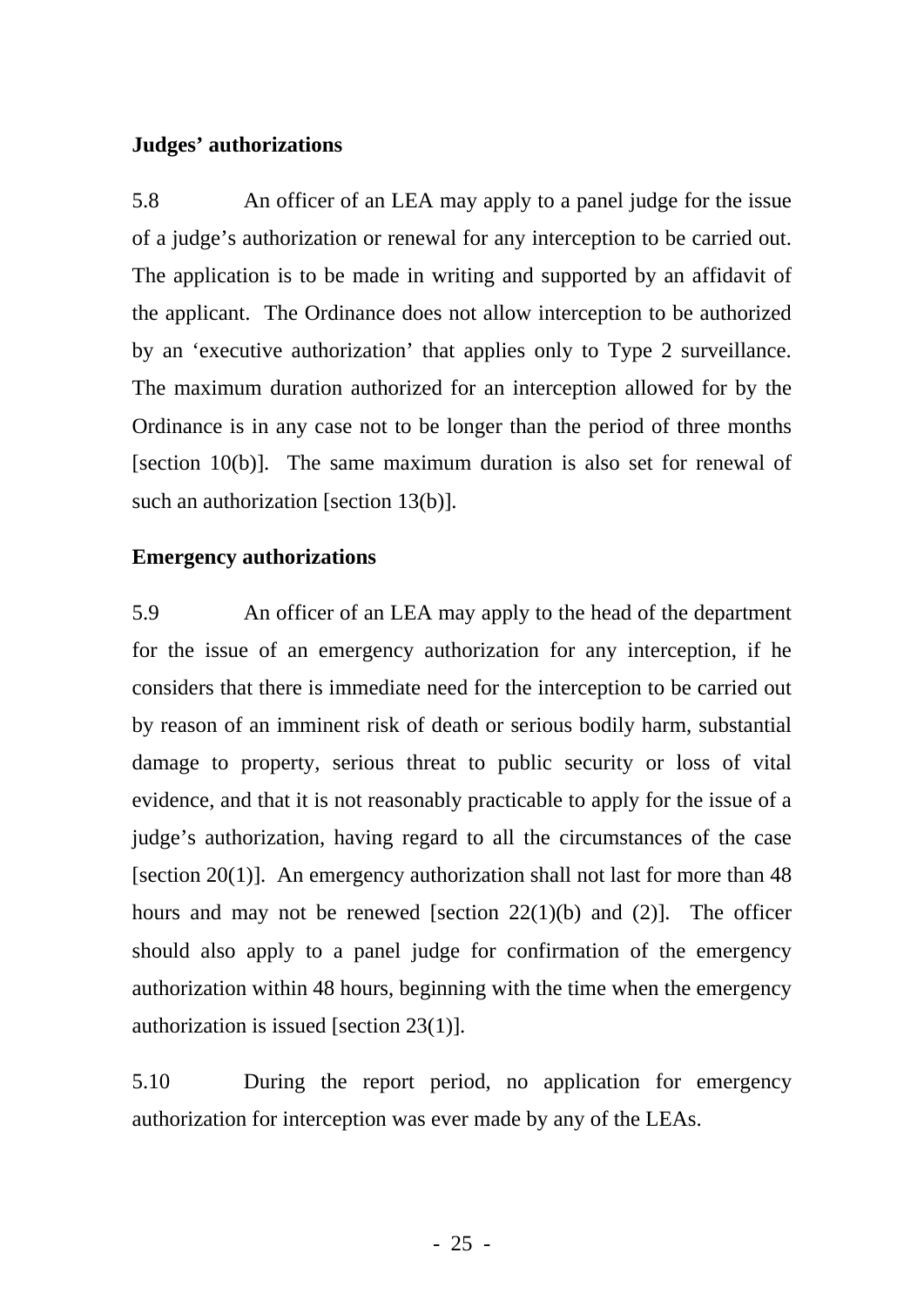# **Oral applications**

5.11 An application for the issue or renewal of a prescribed authorization may be made orally if the applicant considers that, having regard to all the circumstances of the case, it is not reasonably practicable to make the application in accordance with the relevant written application provisions under the Ordinance. This practicability condition must be satisfied for the grant of authorization upon an oral application [section 25(2)]. An oral application and the authorization granted as a result of the application are regarded as having the same effect as a written application/authorization. The officer concerned should also apply for confirmation of the prescribed authorization within 48 hours beginning with the time when the authorization is granted. See sections 25 to 27 of the Ordinance.

5.12 During the report period, no oral application for interception was ever made by any of the LEAs.

# **Written applications**

5.13 A total of 485 written applications for interception were made by the LEAs during the report period. The number of judges' authorizations issued was 449, of which 301 were made pursuant to fresh applications and 148 were consequent upon renewal applications<sup>[Note 2](#page-32-0)</sup>. Altogether, 30 fresh applications and five renewal applications for interception had been refused by the panel judges. One renewal application was granted but no authorization was in fact issued due to the fact that the

<span id="page-32-0"></span>Note 2 The number of applications granted does not necessarily equal the number of investigation cases. A particular investigation case could involve more than one application for interception / surveillance.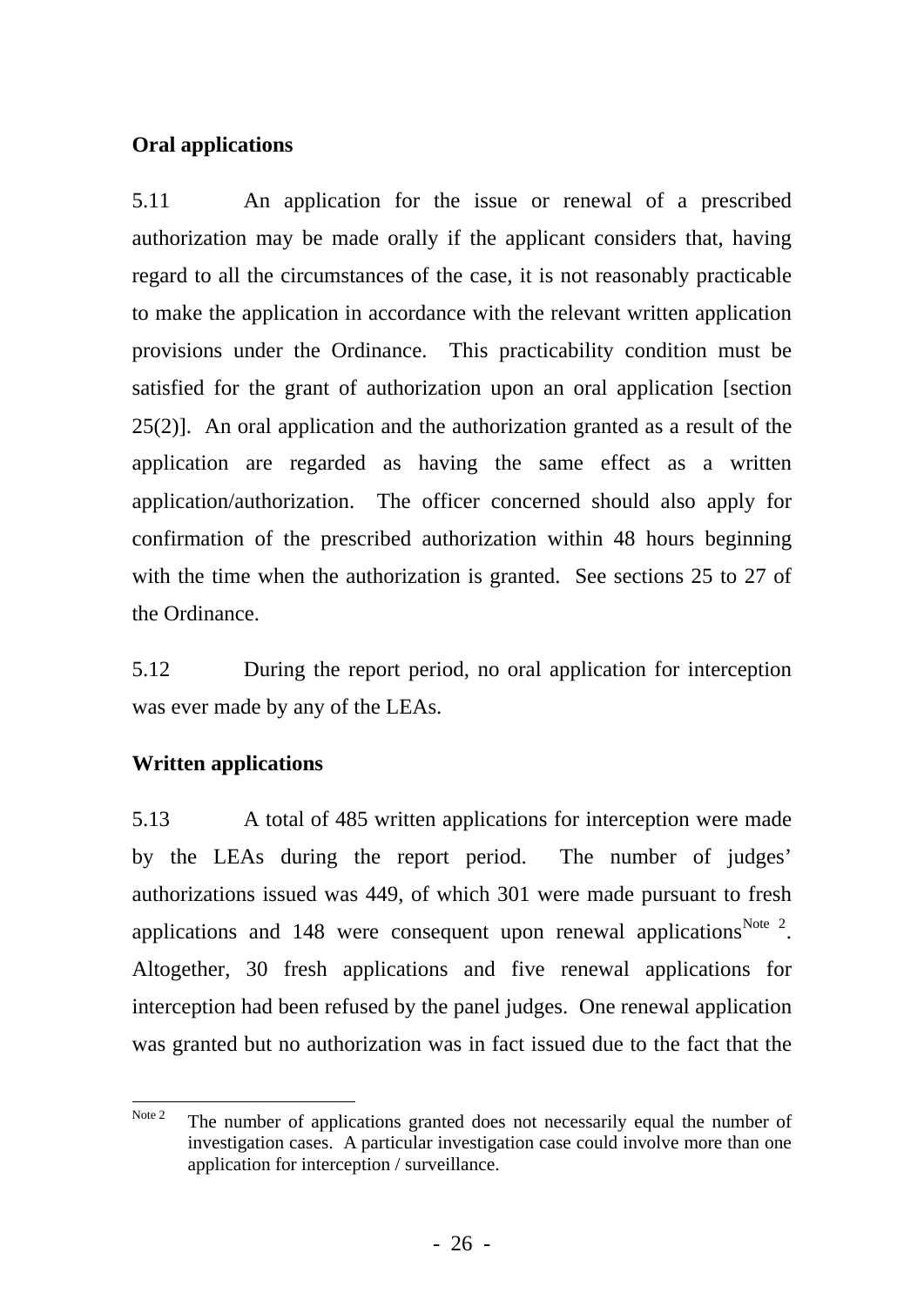subject of the interception was arrested after the submission of the application.

# **Offences**

5.14 A list of the major categories of offences for the investigation of which prescribed authorizations for interception had been issued or renewed during the report period is shown in Table 2(a) in Chapter 12.

# **Duration of authorizations**

5.15 For the majority (over 83%) of the cases (fresh authorizations as well as renewals), the duration of the prescribed authorizations granted by the panel judges lasted for a period of one month or less, a duration that was relatively short as compared to the maximum of three months allowed by the Ordinance [sections 10 and 13]. Only one authorization was granted for a period of three months. Apparently, the panel judges were acting cautiously and applying a rather stringent control over the use of interception activity by the LEAs. Overall, the average duration for interception authorized during the report period was one month.

# **Revocation of authorizations**

5.16 Under section 57(1), an officer of an LEA, who conducts any regular review pursuant to the arrangements made under section 56 by his head of department, should cause an interception (and also surveillance) to be discontinued if he is of opinion that the ground for discontinuance of the prescribed authorization exists. A similar obligation also attaches to the officer who is for the time being in charge of the interception after he becomes aware that such a ground exists [section 57(2)]. The officer concerned shall then report the discontinuance and the ground for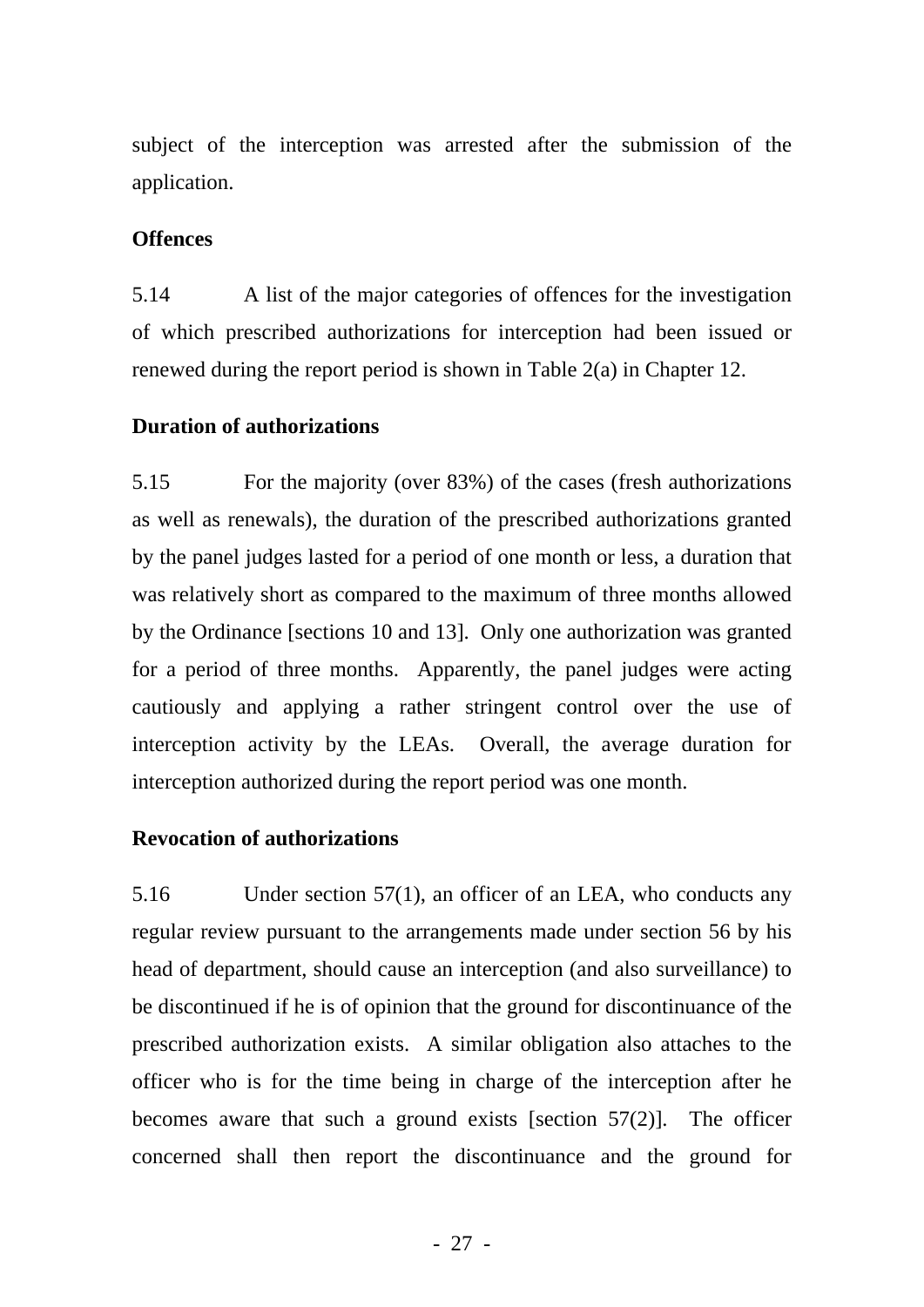discontinuance to the relevant authority who shall revoke the prescribed authorization concerned [section 57(3) and (4)].

5.17 The number of authorizations for interception revoked 'fully' pursuant to section 57 during the report period was 156. In addition, another 26 cases involved the cessation of interception in respect of some but not all of the communications facilities approved under a prescribed authorization, so that interception of the other facilities remained in force. Such 'partial' revocation is also dealt with in paragraphs 11.4 to 11.10 of Chapter 11 and paragraphs 13.5 to 13.7 of Chapter 13. The normal grounds for discontinuance were mainly situations where the subjects were arrested, or that continuing with the interception was not useful because the communications facility was found not used or seldom used by the targeted subject.

5.18 Revocation of authorizations is also provided for in section 58 of the Ordinance. Where the relevant authority receives a report from an LEA that the subject of an interception has been arrested, with an assessment of the effect of the arrest on the likelihood that any information which may be subject to LPP will be obtained by continuing the interception, he shall revoke the prescribed authorization if he considers that the conditions for the continuance of the prescribed authorization under the Ordinance are not met. The number of revocations under section 58 during the report period was eight.

5.19 It will be noted that whereas section 57 covers the situation where discontinuance has already taken place and the only thing to be done by the relevant authority is to revoke the authorization (section 57(4): 'shall revoke') without any necessity to exercise discretion, section 58 imposes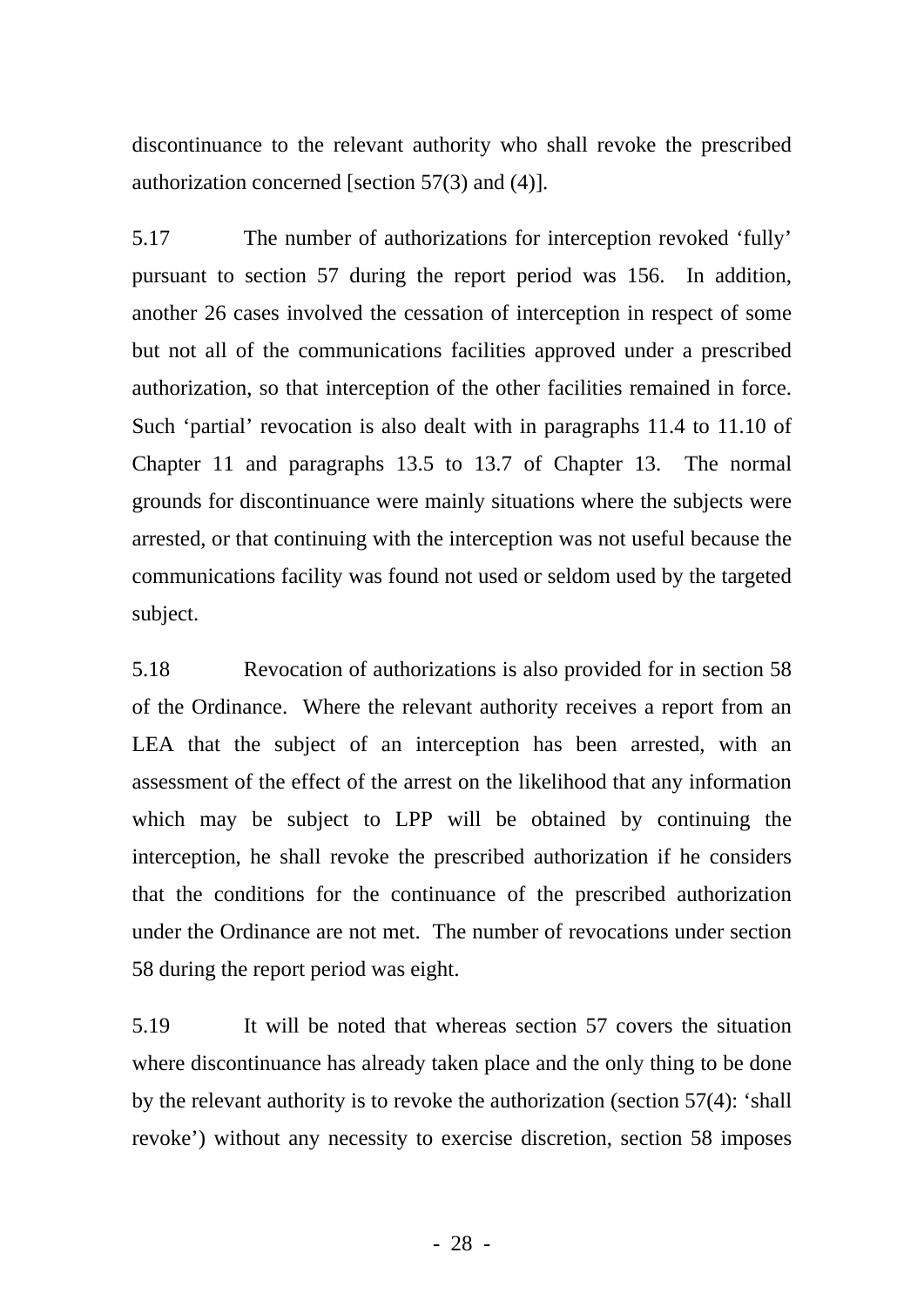two requirements, namely, first the assessment by the reporting officer of the effect of the arrest on the likelihood that LPP information may be obtained by continuing with the interception authorized and second, the consideration by the relevant authority after receiving the report of arrest whether 'the conditions for the continuance of the prescribed authorization under section 3 are not met' and he 'shall revoke the prescribed authorization' if he so considers [section 58(2)].

5.20 It was at first not clear if section 57 could be applied if there was an arrest of the subject targeted by the activity authorized by a prescribed authorization. After discussions amongst the Security Bureau, the LEAs, the panel judges and the Commissioner, it was agreed that only where the reporting officer of the LEA requires the relevant authority to make consideration and exercise discretion under section 58(2) that he should make a report under section 58; in all other cases, where a ground for discontinuance arises, a report should invariably be made under section 57 that would result in the revocation of the prescribed authorization. The discrepant practices that had originally been used were eliminated and a unified practice was thus adopted.

## **Legal professional privilege**

5.21 During the report period, there was no case in which information subject to LPP had been obtained in consequence of interception carried out pursuant to a prescribed authorization.

5.22 It was however noted that a small proportion of applications for interception were assessed to have the likelihood of LPP information being obtained. Some of them were refused by the panel judges. I have checked all the files regarding these cases during my inspection visits at the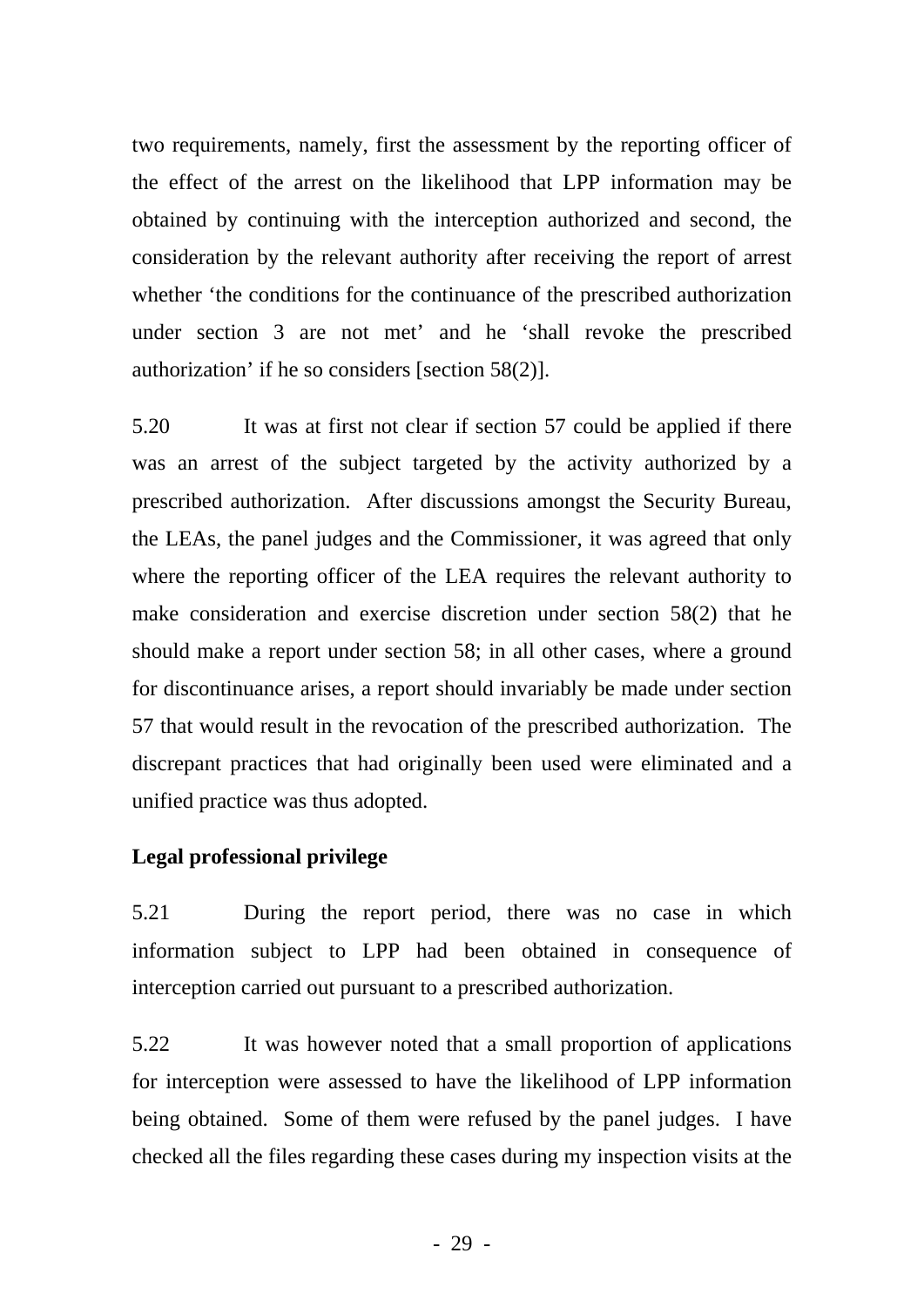LEAs' premises. It appears to me that the panel judges had considered the cases carefully and had reasonably assessed the likelihood of LPP information being obtained, amongst other factors concerned in respect of the case, in reaching the decision that the interception applied for should or should not be authorized.

### **Effectiveness of interception**

5.23 Among the LEAs, there is a common view that interception is and continues to be an effective and valuable investigation tool. Information gathered from interception can lead to a fruitful and successful conclusion of an investigation. During the report period, a total of 59 persons, who were subjects of authorized interception operations, were arrested as a result of or further to interceptions carried out pursuant to prescribed authorizations. In addition to the arrests of subjects in the interceptions, a total of 71 non-subjects were arrested as a result of or further to interceptions carried out pursuant to prescribed authorizations. The relevant arrest figures are shown in Table 3(a) in Chapter 12. The benefit of interception as an investigation tool can therefore be appreciated.

### **Cases of irregularities**

5.24 During the report period, there were two reports of irregularities concerning three cases of interception operations. Details of the cases can be found in Chapter 10.

5.25 In addition, one LEA officer had committed a minor typographical error in the spelling of the name of the targeted person in the granted prescribed authorization while that person's identity card number and other particulars were correctly stated. The mistake was not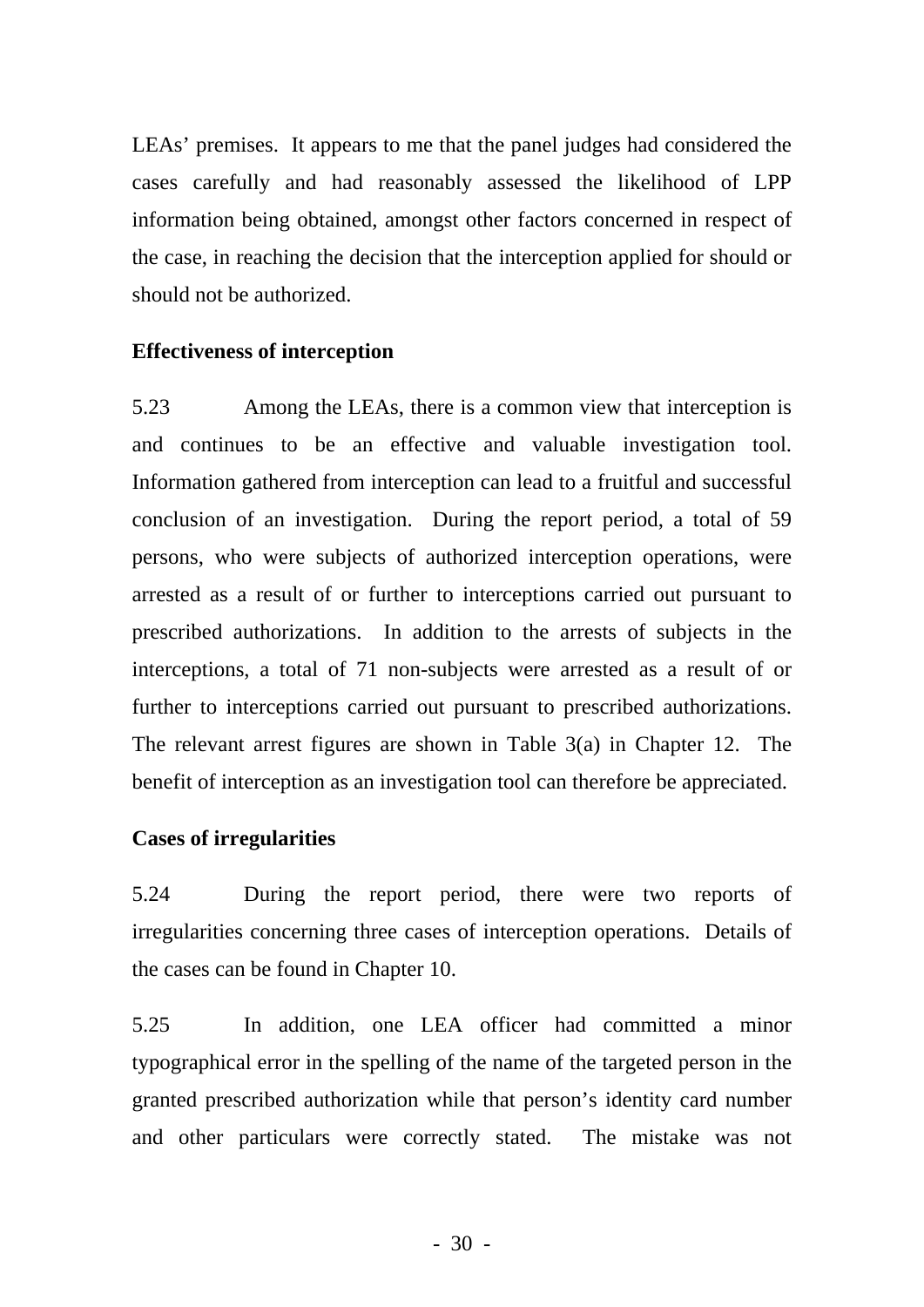discovered until an application for renewal was made to the panel judge. He directed that the error be corrected. The case was rightly not treated as an irregularity since no one other than the targeted person was affected by the prescribed authorization and that the error was corrected upon discovery. It was merely caused by a careless mistake and did not have any impact on any other person. The LEA concerned was, however, frank and prompt in its weekly report to me (see below) to draw my attention to this case.

#### **Checking of cases**

5.26 The LEAs and the PJO are required to submit weekly reports to the Commissioner's Office on every application for interception approved or refused during the week. Information such as the identifying details of the communications facility (eg telephone lines added pursuant to the 'reasonably expected to use' clause referred to in paragraph 5.6 above), duration of authorization, offences involved, together with other relevant details submitted by a party is verified against information provided by another party to check if there was any irregularity involved. Towards the end of the report period, information on interceptions was also required from the Team of the LEAs (referred to in paragraph 4.9 of Chapter 4) and from CSPs, whenever necessary, to provide another source for counterchecking, clarification and verification purposes.

5.27 Visits to the LEAs for checking purposes were also carried out on a regular basis periodically. The LEAs were requested to explain their operational procedures, to provide the original of the applications and other relevant documents for checking and to answer my queries on any doubtful cases. Whenever circumstances require, applicants of prescribed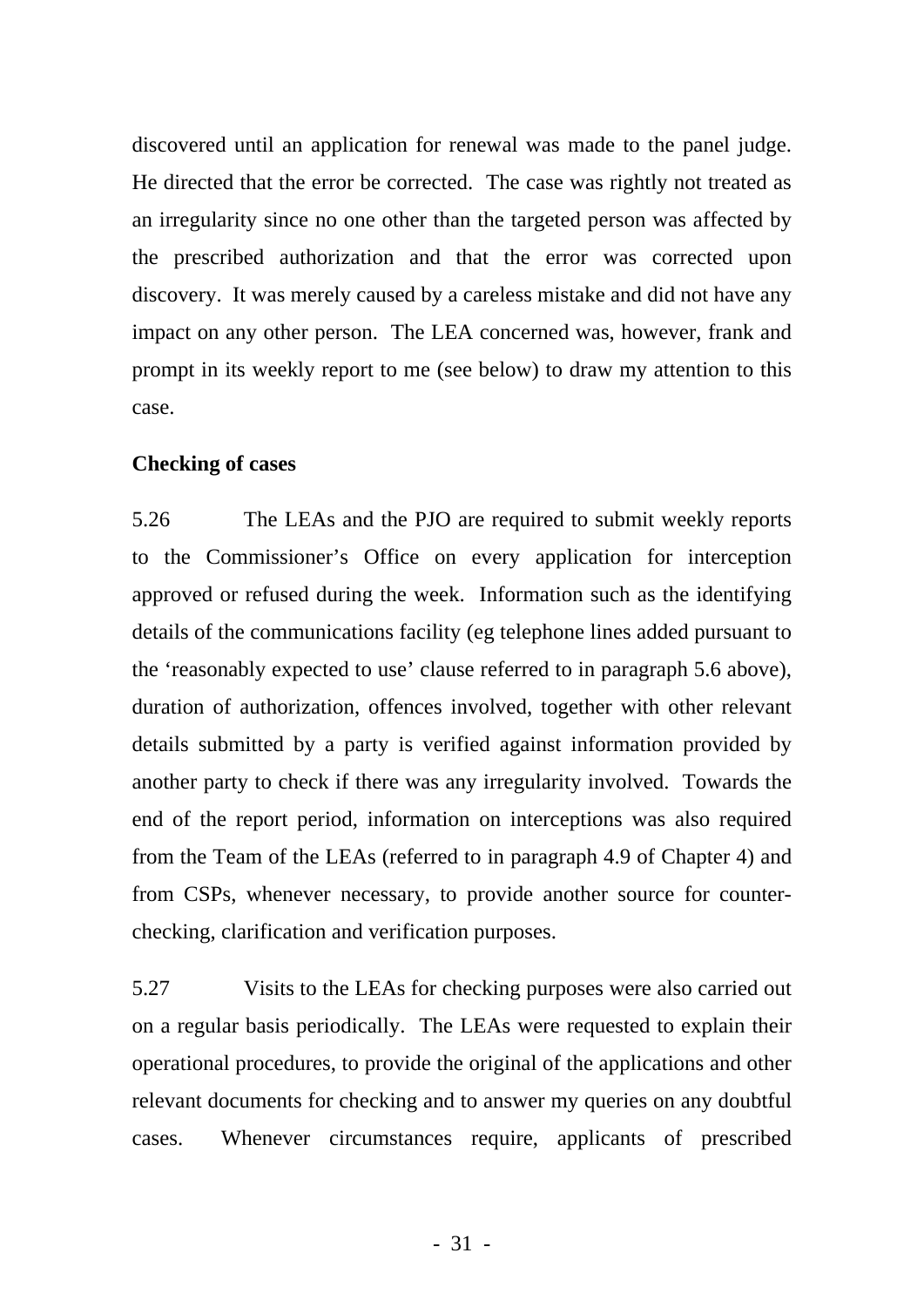authorizations and other officers responsible for matters relating to the interceptions were interviewed. In the course of checking, where I found any areas requiring improvement, I had advised the LEAs and made recommendations to them for implementing appropriate measures. A total of 138 interception-related cases were checked. Apart from those cases involving irregularities referred to in paragraph 5.24 above and those in paragraph 13.38 of Chapter 13, no other irregularity had been observed during the checking. I found no evidence whatsoever that any of the LEAs had wilfully not complied with the requirements of the Ordinance.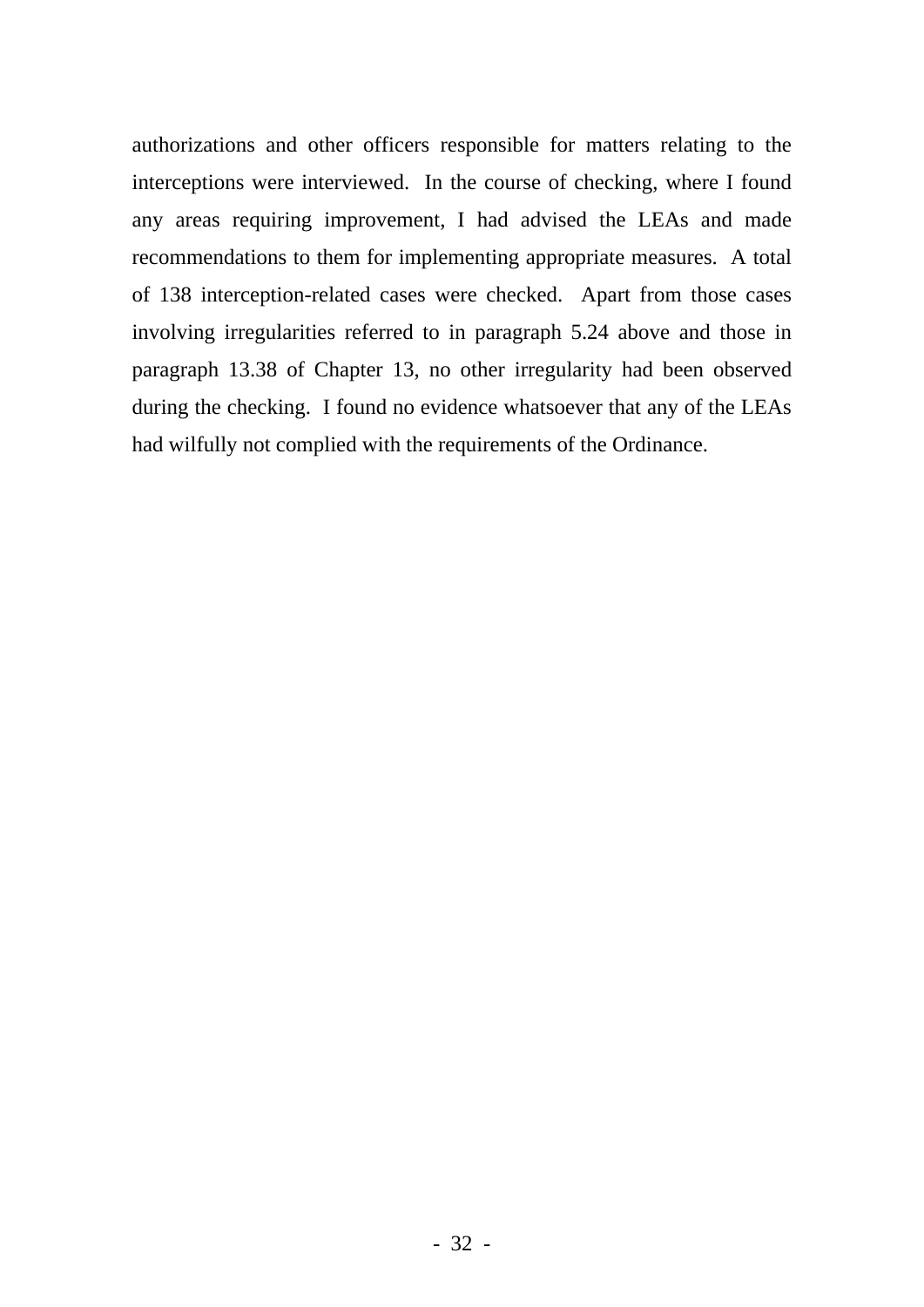# **CHAPTER 6 TYPE 1 SURVEILLANCE**

#### **Covert surveillance**

6.1 Under the Ordinance, officers of the LEAs are required to obtain a prescribed authorization for carrying out any 'covert surveillance' operation. A prescribed authorization can be issued either by a panel judge ('judge's authorization') or a designated authorizing officer<sup>[N](#page-39-0)ote 3</sup> within the defines 'covert surveillance' as: individual LEA ('executive authorization'). Section 2(1) of the Ordinance

> 'any surveillance carried out with the use of any surveillance device for the purposes of a specific investigation or operation, if the surveillance –

- (i) is carried out in circumstances where any person who is the subject of the surveillance is entitled to a reasonable expectation of privacy;
- (ii) is carried out in a manner calculated to ensure that the person is unaware that the surveillance is or may be taking place; and
- (iii) is likely to result in the obtaining of any private information about the person; …'

According to the above definition, other kinds of surveillance conducted in circumstances where a person is not entitled to a reasonable expectation of privacy is not considered as 'covert surveillance'. Prescribed authorization activities in a public place where such activities can be visible to other passers-by without the aid of a sense-enhancing device (surveillance device). is therefore not required for such kind of 'non-covert surveillance'. An example of 'non-covert surveillance' is surveillance upon a person's

<span id="page-39-0"></span>Note 3 Section 7 of ICSO refers an authorizing officer as an officer designated by the head of department not below a rank equivalent to that of senior superintendent of police.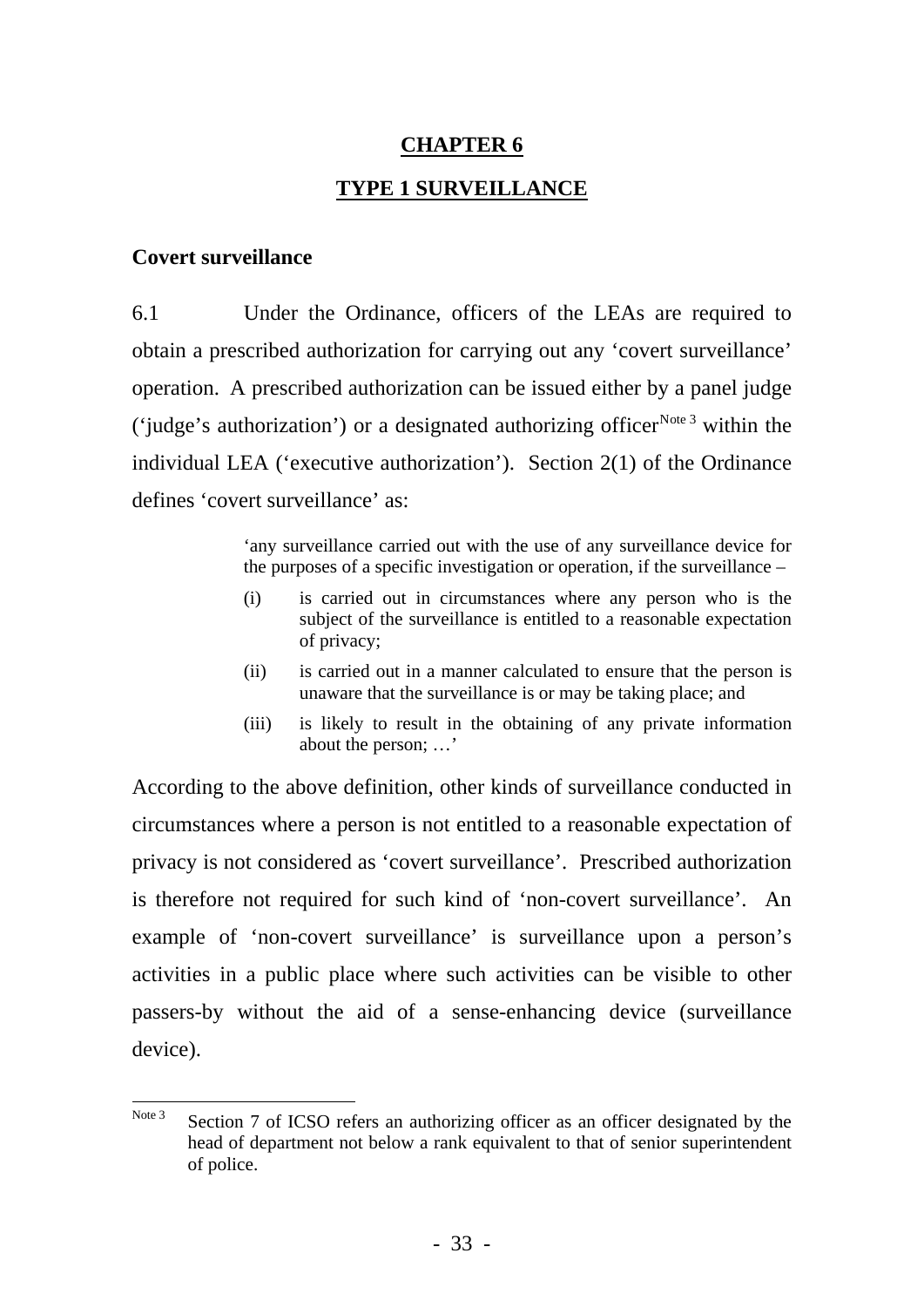6.2 Equal to interception, the Ordinance confines the purposes sought for surveillance operation by its section 3(1) to 'preventing or detecting serious crime<sup>, [Note 4](#page-40-0)</sup> or 'protecting public security'.

6.3 For the report period, all applications for surveillance, including those granted and those refused, were sought for the statutory purposes.

# **Type 1 surveillance versus Type 2 surveillance**

6.4 Section 2(1) of the Ordinance only gives a very simple definition of Type 1 surveillance as '*any covert surveillance other than Type 2 surveillance*'. Basically these two types of surveillance can be distinguished by their different degrees of intrusiveness into a person's privacy: Type 1 surveillance is more intrusive than Type 2 surveillance. Type 2 surveillance is defined in section 2(1) of the Ordinance as meaning any surveillance that –

- '(a) is carried out with the use of a listening device or an optical surveillance device by any person for the purpose of listening to, monitoring or recording words spoken or activity carried out by any other person, if the person using the device –
	- (i) is a person by whom the other person intends, or should reasonably expect, the words or activity to be heard or seen; or
	- (ii) listens to, monitors or records the words or activity with the consent, express or implied, of a person described in subparagraph (i); or
- (b) is carried out with the use of an optical surveillance device or a tracking device, if the use of the device does not involve –
	- (i) entry onto any premises without permission; or

<span id="page-40-0"></span> Note 4 'Serious crime' in relation to prescribed authorization for surveillance means any offence punishable by a maximum penalty that is or includes a term of imprisonment of not less than three years or a fine of not less than \$1,000,000 [section 2(1) of ICSO].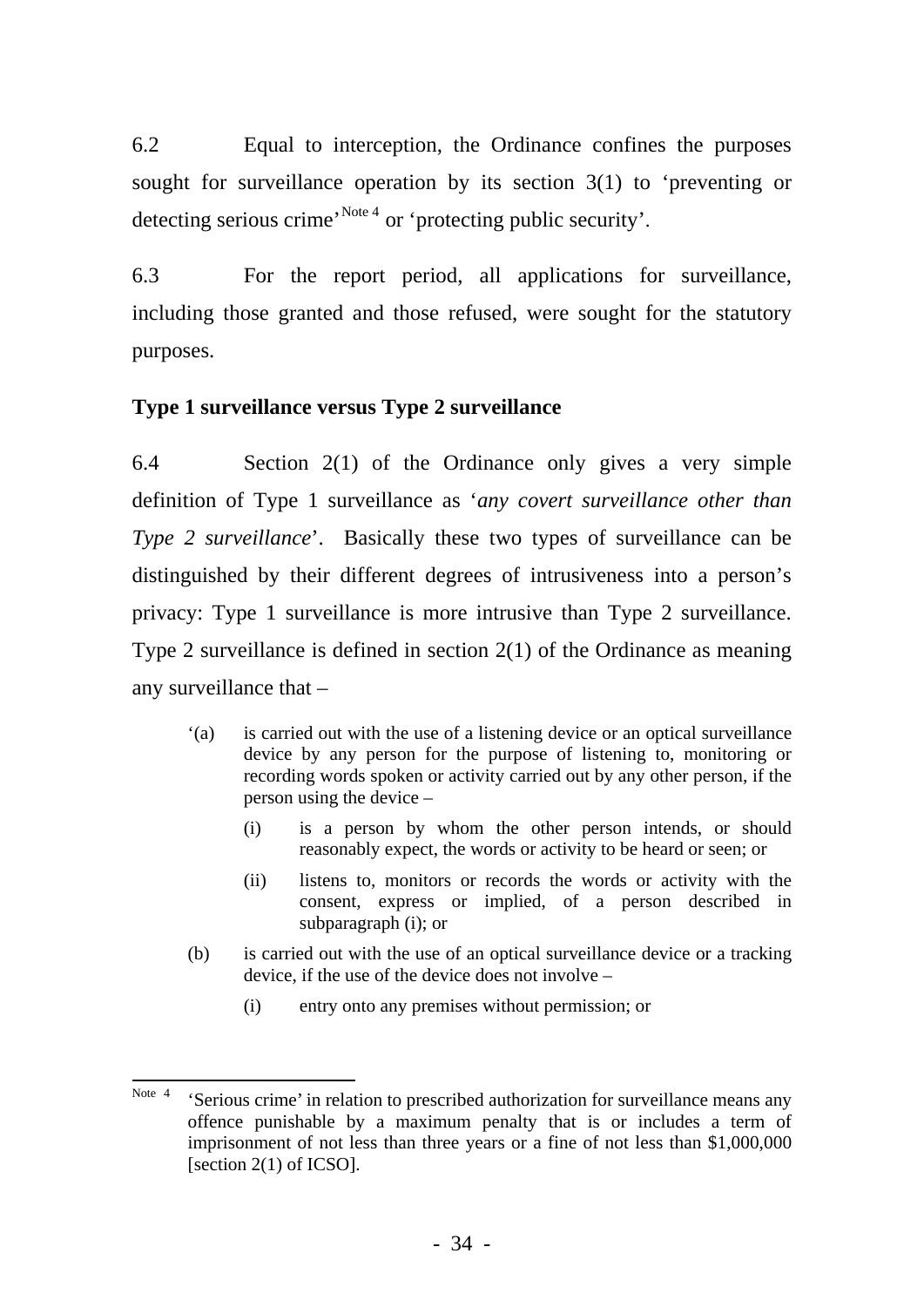(ii) interference with the interior of any conveyance or object, or electronic interference with the device, without permission.'

#### 6.5 Section 2(3) of the Ordinance further provides that

'For the purposes of this Ordinance, any covert surveillance which is Type 2 surveillance under the definition of "Type 2 surveillance" in subsection (1) is regarded as Type 1 surveillance if it is likely that any information which may be subject to legal professional privilege will be obtained by carrying it out.'

6.6 As required under section 63 of the Ordinance, the Secretary for Security has issued a Code of Practice ('Code') for ICSO<sup>[Note 5](#page-41-0)</sup> for the purpose of providing practical guidance to law enforcement officers. In the Code there is a further elaboration to distinguish Type 1 surveillance from Type 2 surveillance –

> 'The distinction between Type 1 and Type 2 covert surveillance reflects the different degrees of intrusiveness into the privacy of those who are subject to the surveillance. Type 2 surveillance covers 'participant monitoring' situations where the words or activities of the target of surveillance are being listened to, monitored by or recorded by someone (using a listening device or optical surveillance device) whom the target reasonably expects to be so listening or observing. It also covers situations where the use of an optical or tracking device does not involve entry onto premises without permission or interference with the interior of conveyance or object, or electronic interference with the device, without permission.' (Paragraph 28, Code of Practice for ICSO.)

and

'Any covert surveillance which is otherwise Type 2 surveillance is regarded as Type 1 surveillance if it is likely that any information which may be subject to legal professional privilege (LPP) will be obtained by carrying it out.' (Paragraph 29, Code of Practice for ICSO.)

In view of its more intrusive nature, a Type 1 surveillance operation requires a panel judge's authorization whereas an executive authorization would suffice for Type 2 surveillance [section 8 and section 14].

<span id="page-41-0"></span>Note 5 The Code of Practice for ICSO is available from the website of the Security Bureau at <http://www.sb.gov.hk/eng/news/pdfs/cop\_e.pdf>.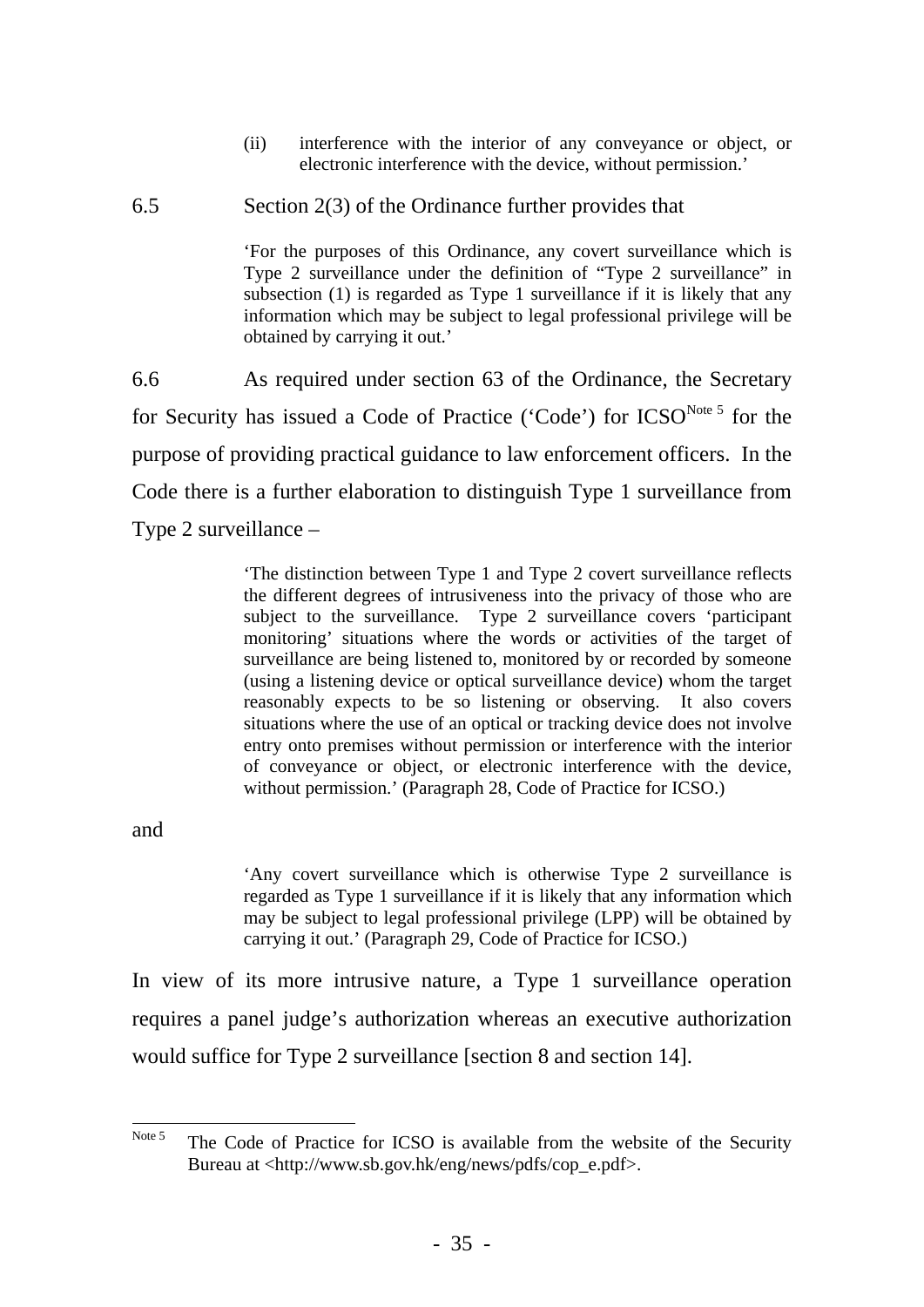### **Judges' authorizations**

6.7 Any Type 1 surveillance requires a panel judge's authorization. When applying for issue or renewal of an authorization for Type 1 surveillance, law enforcement officers need to provide sufficient grounds to satisfy the panel judge that the statutory purpose sought to be furthered by the operation concerned has been met and the operation could pass the proportionality test as set out in section 3 of the Ordinance. Only when the panel judge is satisfied that there is no other appropriate less intrusive means to obtain the expected information that an application will be approved. Otherwise the panel judge may refuse the application with expressed reasons.

# **Maximum approved duration of a judge's authorization**

6.8 The Ordinance stipulates that the maximum duration authorized for a Type 1 surveillance application is in any case not to be longer than the period of three months [section 10(b)]. Renewals for the original judge's authorization concerned may be applied for before its expiration. The same maximum duration is also set for a renewed authorization [section 13(b)].

6.9 The longest duration as authorized by the panel judges for Type 1 surveillance for the report period was 14 days. The overall average duration for Type 1 surveillance authorizations granted was only five days.

# **Emergency authorizations**

6.10 If a law enforcement officer of an LEA considers that there is immediate need for Type 1 surveillance due to an imminent risk of death or serious bodily harm, substantial damage to property, serious threat to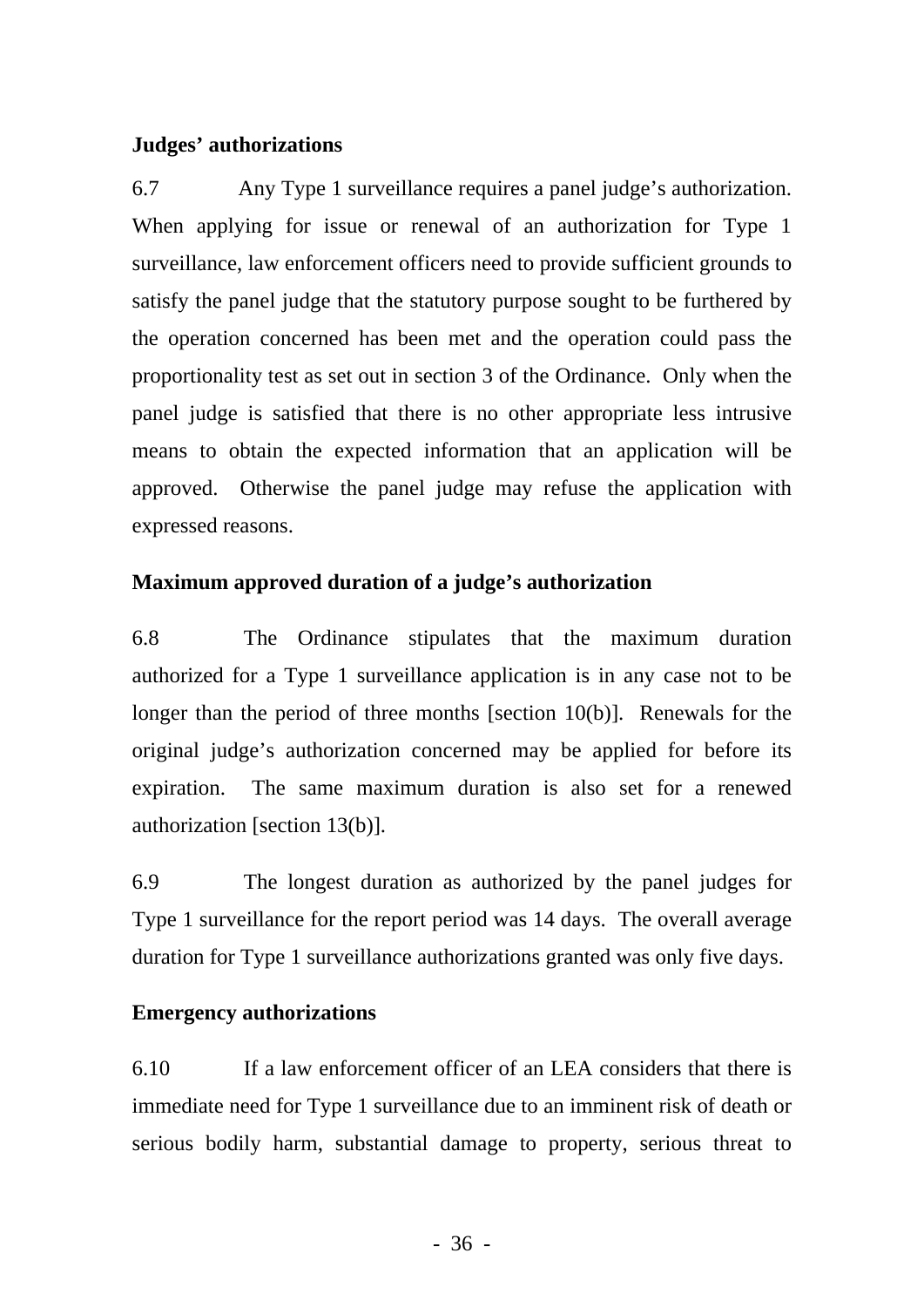public security or loss of vital evidence, and having regard to all the circumstances that it is not reasonably practicable to apply to a panel judge, he/she may apply in writing to the head of his/her department for issue of an emergency authorization for Type 1 surveillance [section 20(1)]. An emergency authorization shall not last for more than 48 hours and may not be renewed [section 22(1)(b) and (2)]. Within the period of 48 hours from the issue of the emergency authorization, the officer is required to apply to a panel judge for its confirmation [section 23(1)].

6.11 No application for emergency authorization for Type 1 surveillance was ever made by LEAs in the report period.

### **Oral applications**

6.12 Basically, all applications for Type 1 surveillance, including applications for emergency authorization, should be made in writing. Notwithstanding this, an application for a prescribed authorization may also be made orally when it is not reasonably practicable to make a written application [section 25]. The relevant authority may deliver his determination orally to issue the prescribed authorization or refuse the application; however, he shall not grant the application unless satisfied that, having regard to all the circumstances of the case, it is not reasonably practicable to make the application in accordance with the relevant written application provisions [section 25(2)]. Such a granted authorization will have the same effect as if an application had been made in writing [section  $25(5)$ ].

6.13 The oral application procedure should only be resorted to in exceptional circumstances and in time-critical cases where the normal written application procedure cannot be followed. The Code further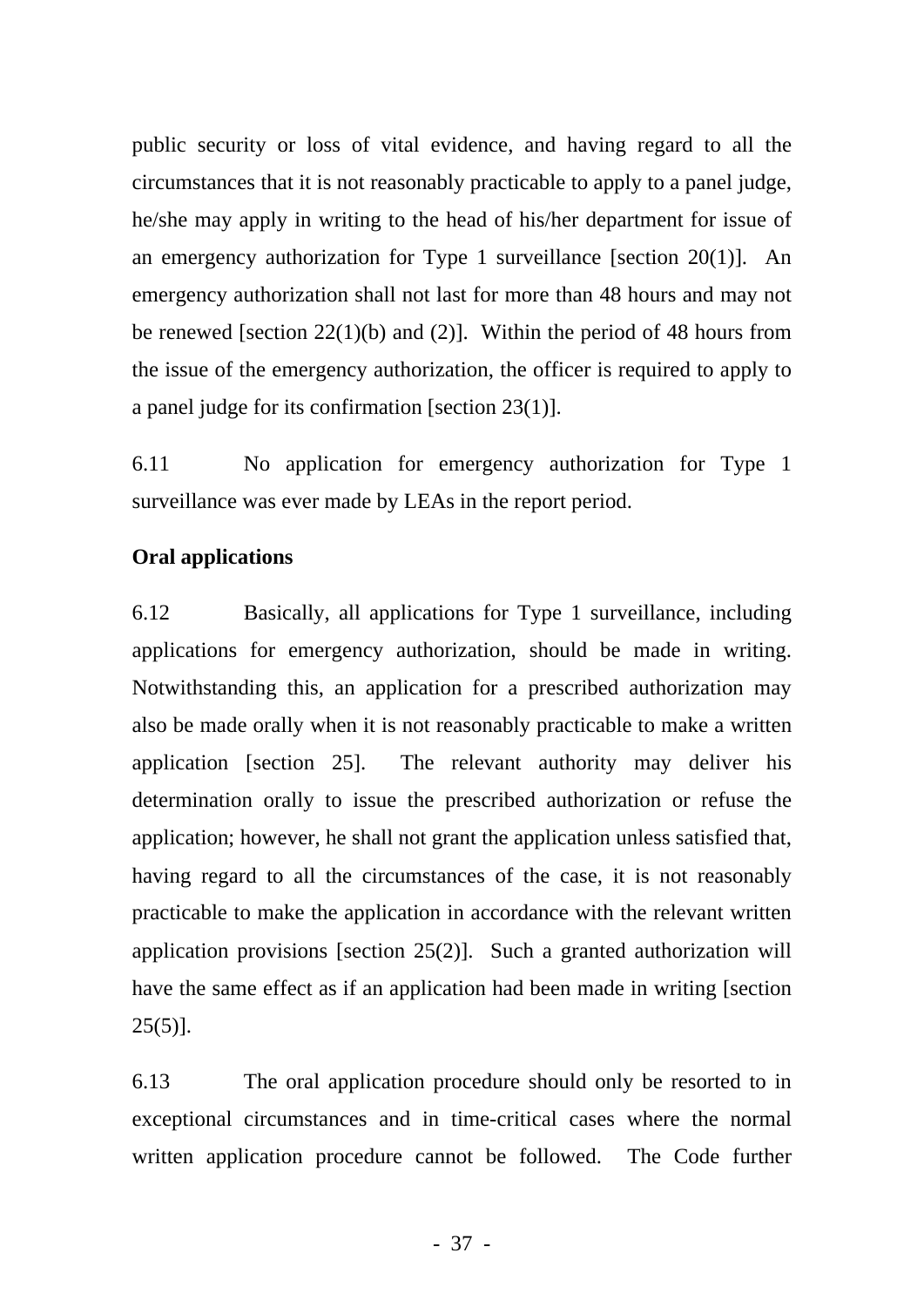reminds officers that only in urgent circumstances, such as a case involving imminent serious bodily harm without enough time to have the supporting affidavit in writing to be prepared, that an oral application can be justified.

6.14 After obtaining the prescribed authorization by virtue of an oral application, the law enforcement officer concerned is required by the Ordinance [section 26] to as soon as reasonably practicable apply in writing to the relevant authority (a panel judge for Type 1 surveillance) within 48 hours from the issue of the authorization for confirmation of that prescribed authorization. Failing to do so will cause that orally-granted prescribed authorization to be regarded as revoked upon the expiration of the 48 hours.

6.15 During the report period, no oral application for Type 1 surveillance was ever made.

# **Written applications**

6.16 Throughout the report period, a total of 59 written applications were made by  $LEAs<sup>Note 6</sup>$  $LEAs<sup>Note 6</sup>$  $LEAs<sup>Note 6</sup>$ . Only 30 judges' authorizations were granted, of which 29 were made pursuant to fresh applications and one was consequent upon a renewal application. 29 applications were refused. Out of the 29 refused applications, 28 of them were made in the first batch of applications immediately after the passage of the Ordinance.

6.17 The large number of refused applications during the beginning stage of the new regime had aroused my attention. During my inspection visits to the LEAs, I randomly checked the application files of some of the refused applications to see why this had happened. I also requested copies

<span id="page-44-0"></span>Note 6 The number of applications granted does not necessarily equal the number of investigation cases. A particular investigation case could involve more than one application for interception / surveillance.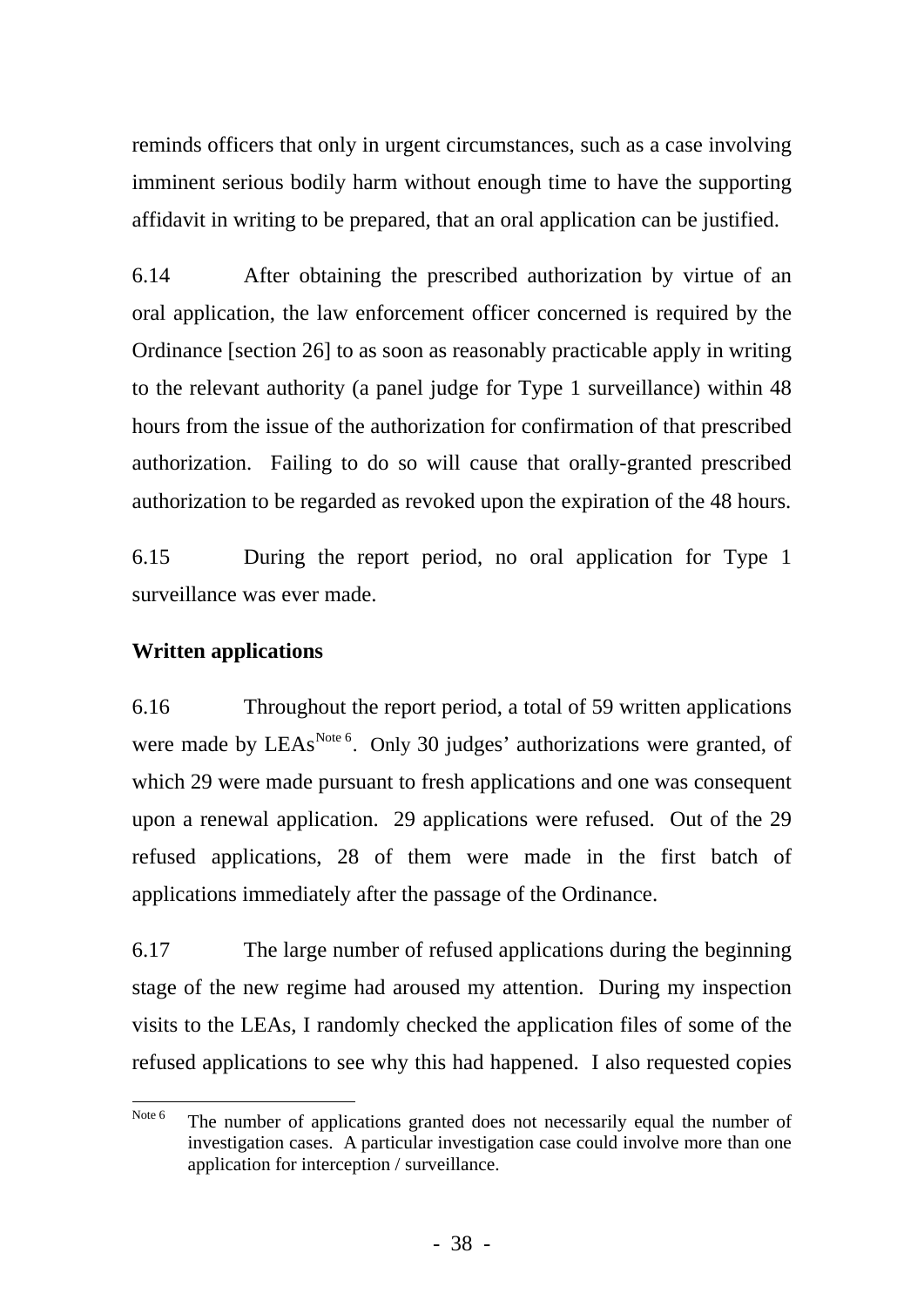of the reasons given by the panel judges for refusal of all the 28 cases to be provided to me. The refusals were mainly based on the following reasons:

- (a) the duration of some of the authorizations sought was too long;
- (b) the geographic coverage requested for some authorizations applied for was too wide; and
- (c) the affidavit (supporting the application) had not provided sufficient details in support.

6.18 To summarize, the refused applications were considered by the panel judges as too intrusive and disproportionate to the benefits likely to be obtained by the surveillance. I would conclude that the high refusal rate during the first batch of applications was mainly due to the fact that officers did not have sufficient understanding of the new statutory requirements and the standard as held by the panel judges. It is not uncommon that teething problems occur during the early stage of a new regime. Following this batch of refusals, the LEA officers promptly corrected their defects and deficiencies and the situation had significantly improved. There was only one refused application for Type 1 surveillance thereafter till the end of the report period on 31 December 2006.

6.19 While some law enforcement officers may feel that the standard held by the panel judges was too stringent, I consider that the panel judges were justified in striking a fair balance between fighting and detecting serious crimes or protecting public security on the one hand and protection of personal privacy on the other. Officers however should not take the judges' attitude as an unnecessary hindrance to their investigation work. On the contrary, a clear and positive message has in fact been conveyed to the community that each and every application has to pass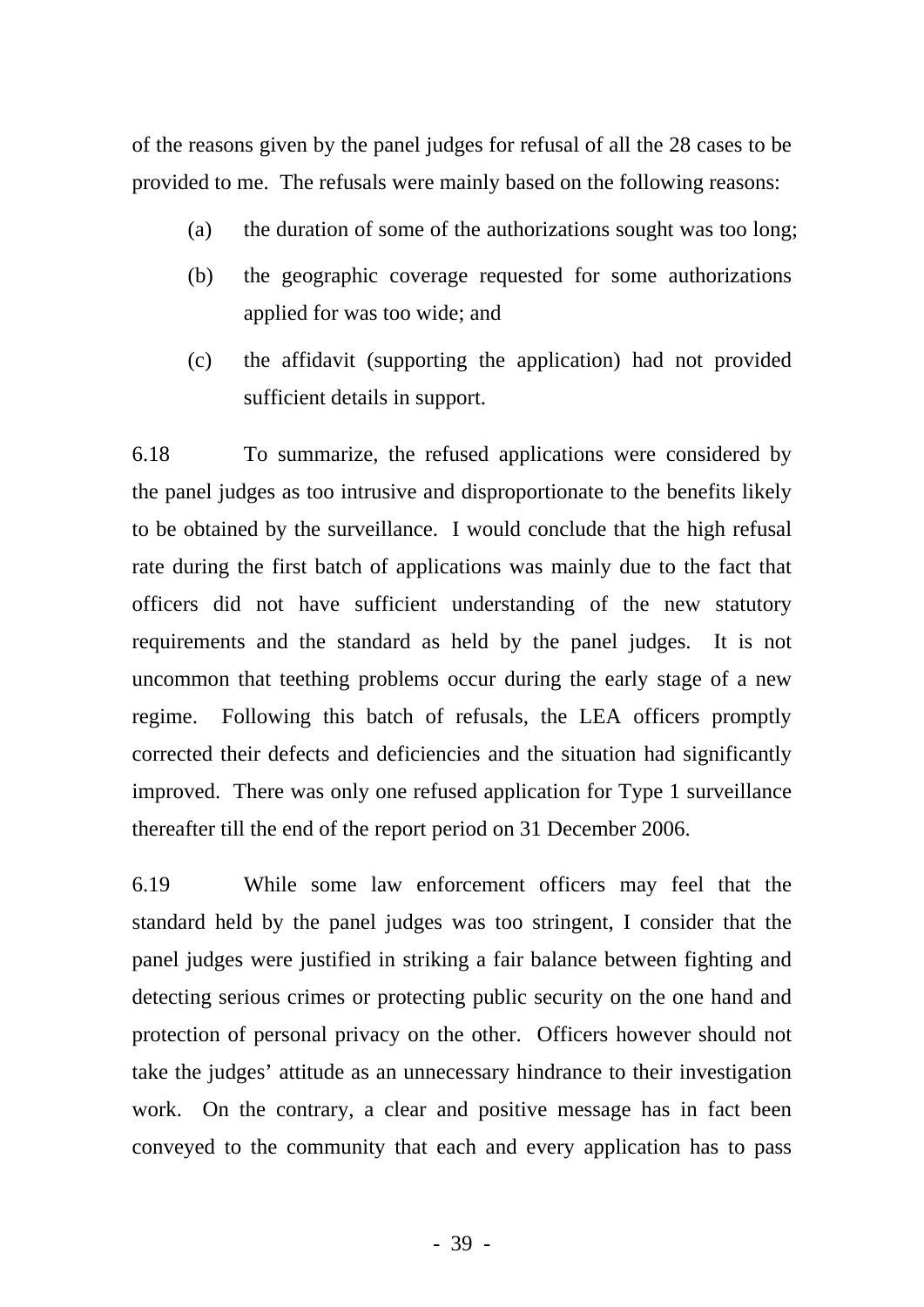through the panel judges' serious and thorough consideration on its appropriateness before it is allowed. The new ICSO regime has given rise to judge-guarded protection of personal privacy against any possible unauthorized surveillance.

# **Offences**

6.20 A list of the major categories of offences for the investigation of which prescribed authorizations for both Type 1 and Type 2 surveillance had been issued or renewed in the report period can be found in Table 2(b) in Chapter 12.

# **Revocation of authorizations**

6.21 For Type 1 surveillance, during the report period there were nine authorizations revoked pursuant to section 57 and one authorization revoked pursuant to section 58.

6.22 As I have mentioned in paragraph 5.20 of Chapter 5, there was no uniform practice among LEAs for revoking prescribed authorizations where a ground for discontinuance arose following arrest (ie, whether it should be done under section 57 – 'discontinuance of interception or covert surveillance' or under section 58 – 'reports to relevant authorities following arrests') (detailed discussions on this issue can be found in paragraphs 11.20 to 11.23 of Chapter 11). The single revocation under section 58 mentioned in the preceding paragraph is one of such examples. The original authorization was a premises-based Type 1 surveillance operation. The LEA concerned took steps to discontinue the operation shortly after the arrest of three persons and report to the PJO by invoking section 58. After going through the contents of the relevant application file, I took the view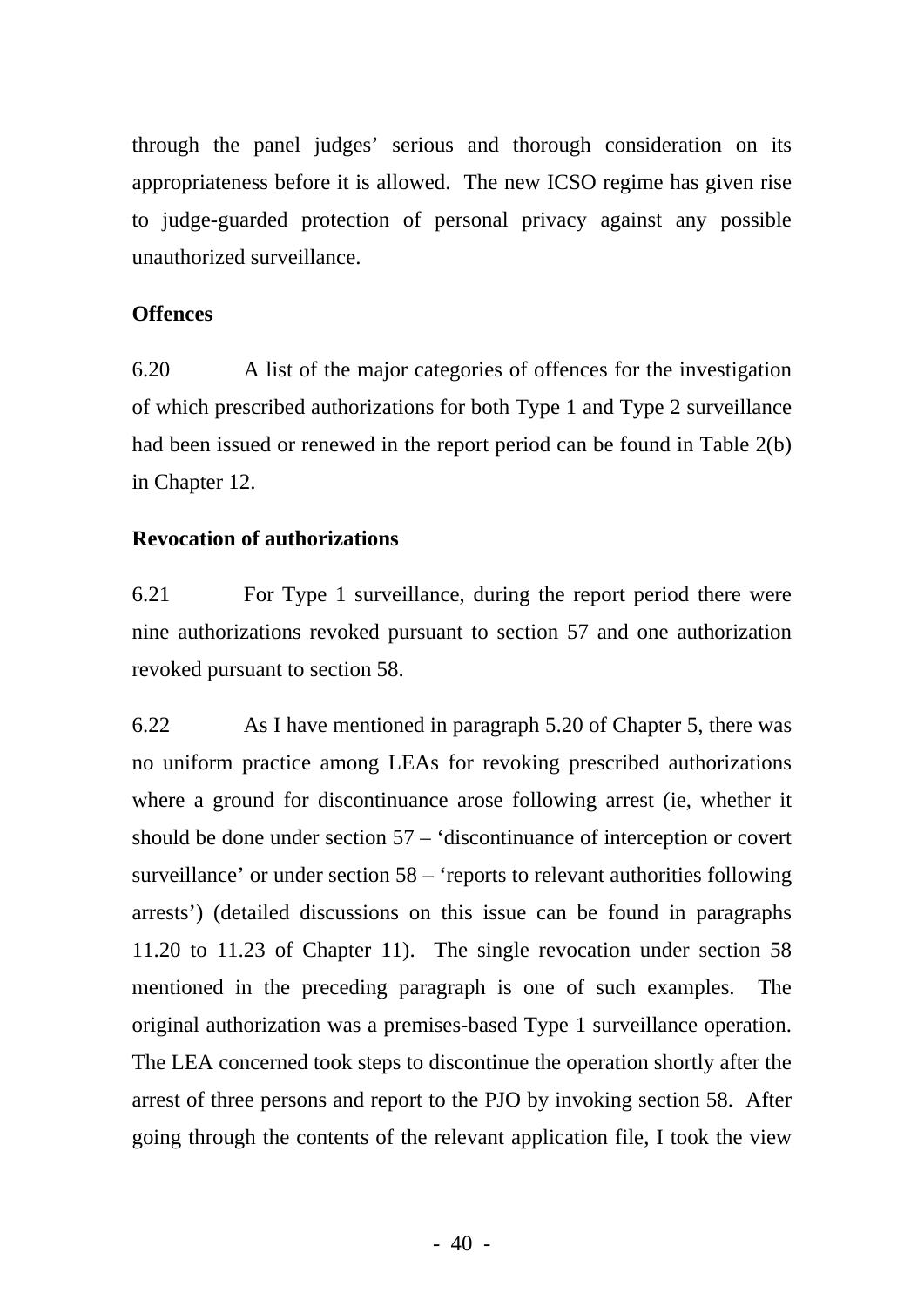that the authorization should be revoked under section 57 as the case officer did not perceive any need to continue with the operation after the arrest. Thus, section 57 should have been engaged. The practice has since been standardized.

# **Legal professional privilege**

6.23 There was no case in which information subject to LPP had been obtained in consequence of any Type 1 surveillance carried out pursuant to prescribed authorizations throughout the report period.

### **Types of surveillance device**

6.24 Section 2(1) of the Ordinance defines a surveillance device as a data surveillance device, a listening device, an optical surveillance device or a tracking device or a combination of any two or more of them. Each authorized surveillance operation, depending on the need of each particular case, may use one or more than one kind of surveillance device. During the report period, most of the surveillance operations conducted involved a composite use of listening and optical surveillance devices.

6.25 It may be noted that I have not broken down the figures into specific types of device or into individual LEAs, for doing so, in my view, may unnecessarily disclose their operation information. Criminals may take advantage from such information when considering the means of communication to be adopted for their criminal activities. For example, if criminals know that a particular LEA conducts relatively more surveillance operations than interceptions, they may choose to rely more on, say, telecommunications communications for contacting and discussing with other associates or gang members. This would adversely affect LEAs in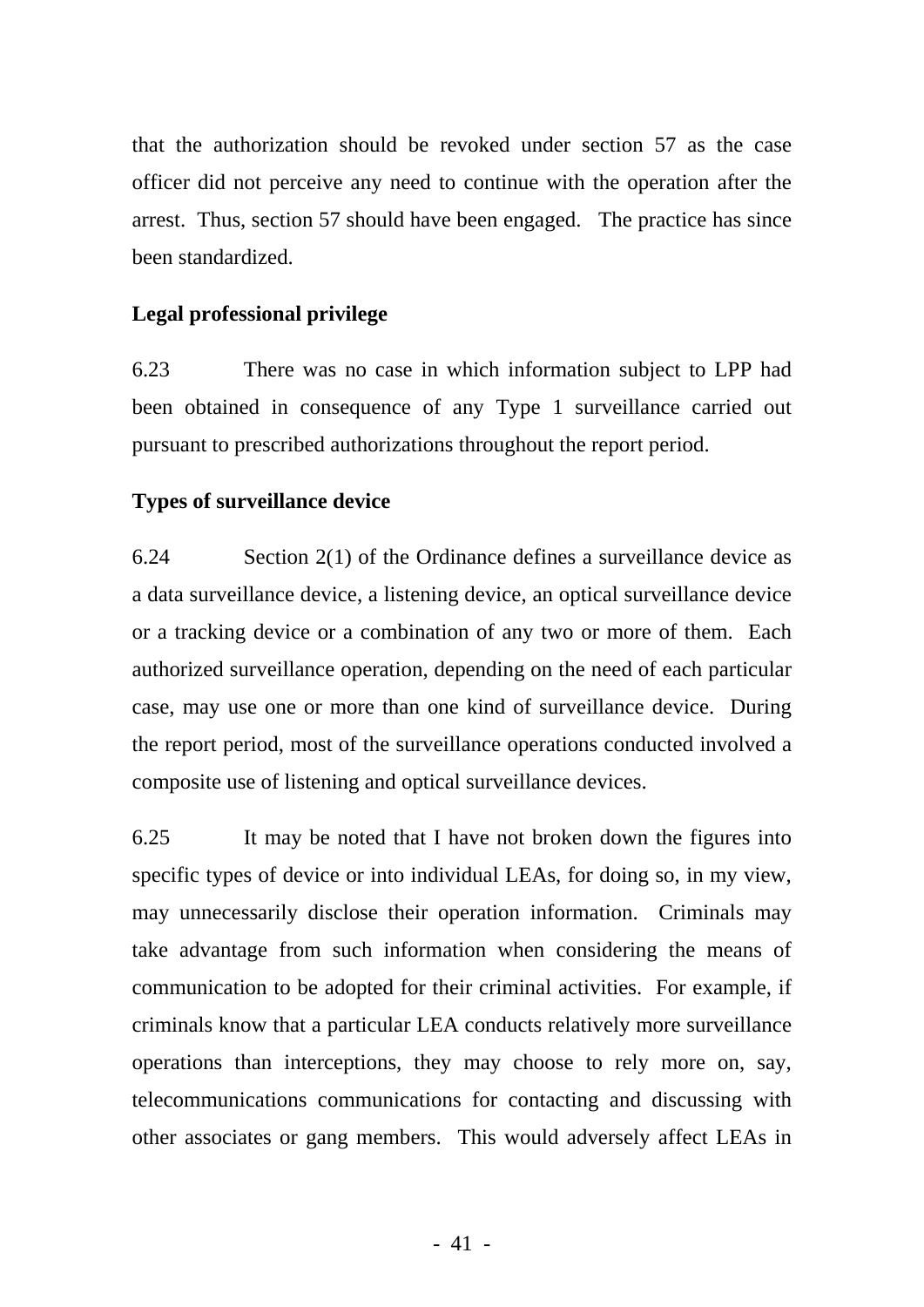performing their duties of preventing or detecting criminal activities. For such security or other purposes, I keep the presentation of figures in this report as simple as possible and only where necessary.

6.26 I have developed a scheme whereby I am able to check against possible abuse and to ensure that no LEA would be conducting any surveillance operation without the authority of a prescribed authorization. This scheme was built on the fact that surveillance must be carried out with surveillance devices, especially those that are sophisticated and generally not affordable by officers, that LEAs have the obligation to keep a comprehensive record of such devices and that they are also obliged to keep track of the movement of such devices.

6.27 I started to request the LEAs to develop a comprehensive record system of surveillance devices and also a control mechanism for issuing and collecting them. All surveillance devices are to be stored and managed by a registry, at headquarters/sectional/district office level as may be appropriate. A serial number should be issued to each single surveillance device item, particularly to those more sophisticated items applicable to or specially designed for Type 1 surveillance. The inventory records in each registry should be updated after any addition of new items or deletion of existing items.

6.28 Moreover, the register should record the movement of each loan request, together with the relating prescribed authorization number (ie ICSO No.). The LEAs are obliged to keep track of the movement of surveillance device items. I specifically warned the LEAs that in case of a late return beyond the authorized duration, officers should be required to provide justification or explanation.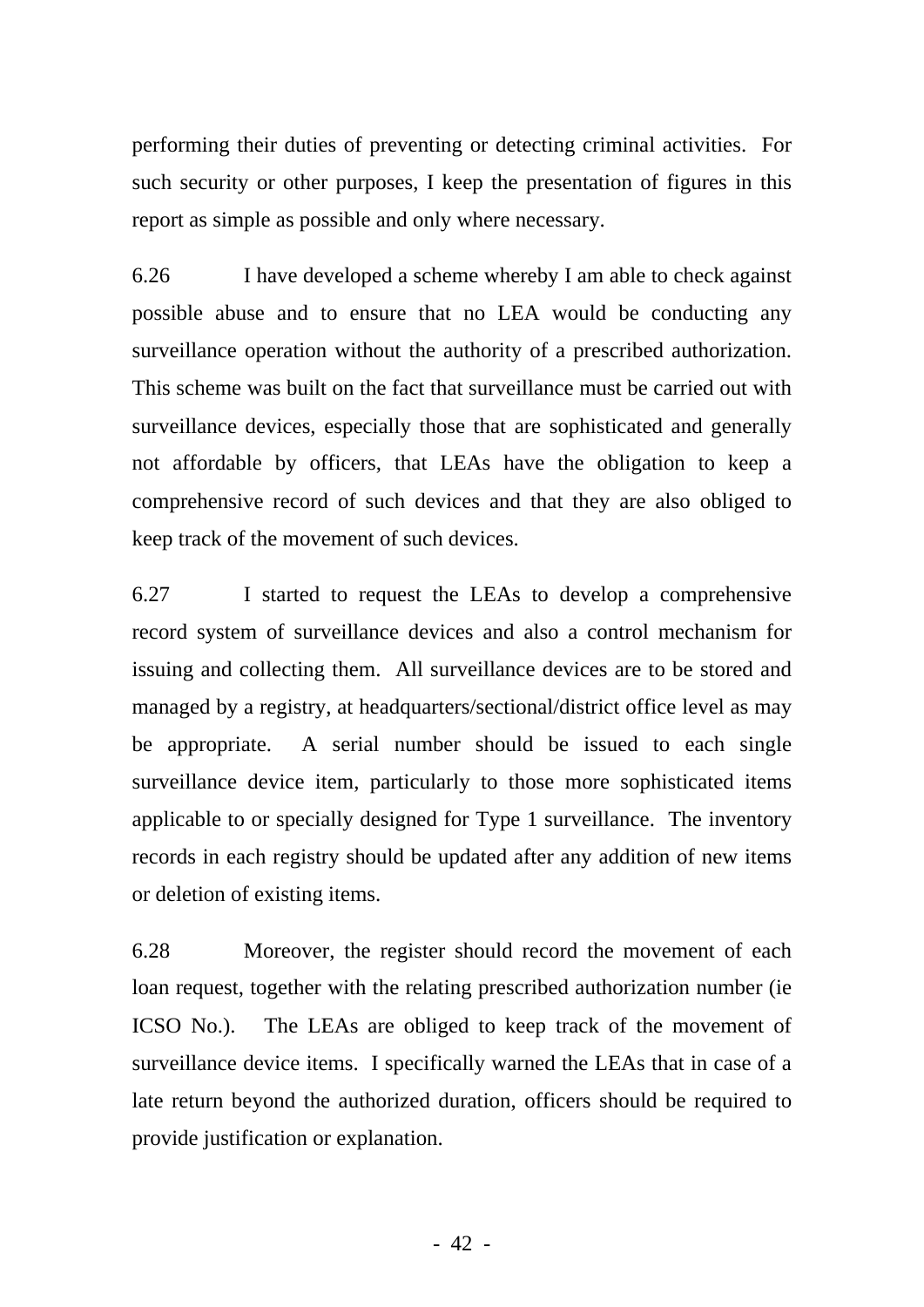6.29 In October 2006, I started to request the LEAs to let me have sight of their registers of surveillance devices. After going through the registers, I made a number of observations and suggested the following improvements:

- (a) Some registers did not include the relevant ICSO reference number and the approved duration of the prescribed authorization. Relevant agencies were requested to add such information to the registers for better monitoring purpose. With this information recorded in the registers, it ensures that each loan request is supported by a prescribed authorization. Moreover, it will facilitate my checking if there is any unreasonably late return after the expiry of the authorization. If so, the agency concerned will be requested to explain why this happened and to clarify if any unauthorized surveillance was conducted during the time gap.
- (b) I requested LEAs to submit to me copies of inventory lists of surveillance devices being maintained in respective surveillance device registries. Each inventory list should have essential information of each inventory item, including but not limited to serial/inventory number, brand name, type, capability and quantity. These inventory lists should be updated from time to time and submitted to my office on a regular basis. Based on such inventory lists and the registers referred to above, I can have a general picture of what surveillance devices are being used for surveillance and how frequently they are used.
- (c) For each registry, separate records should be kept for loan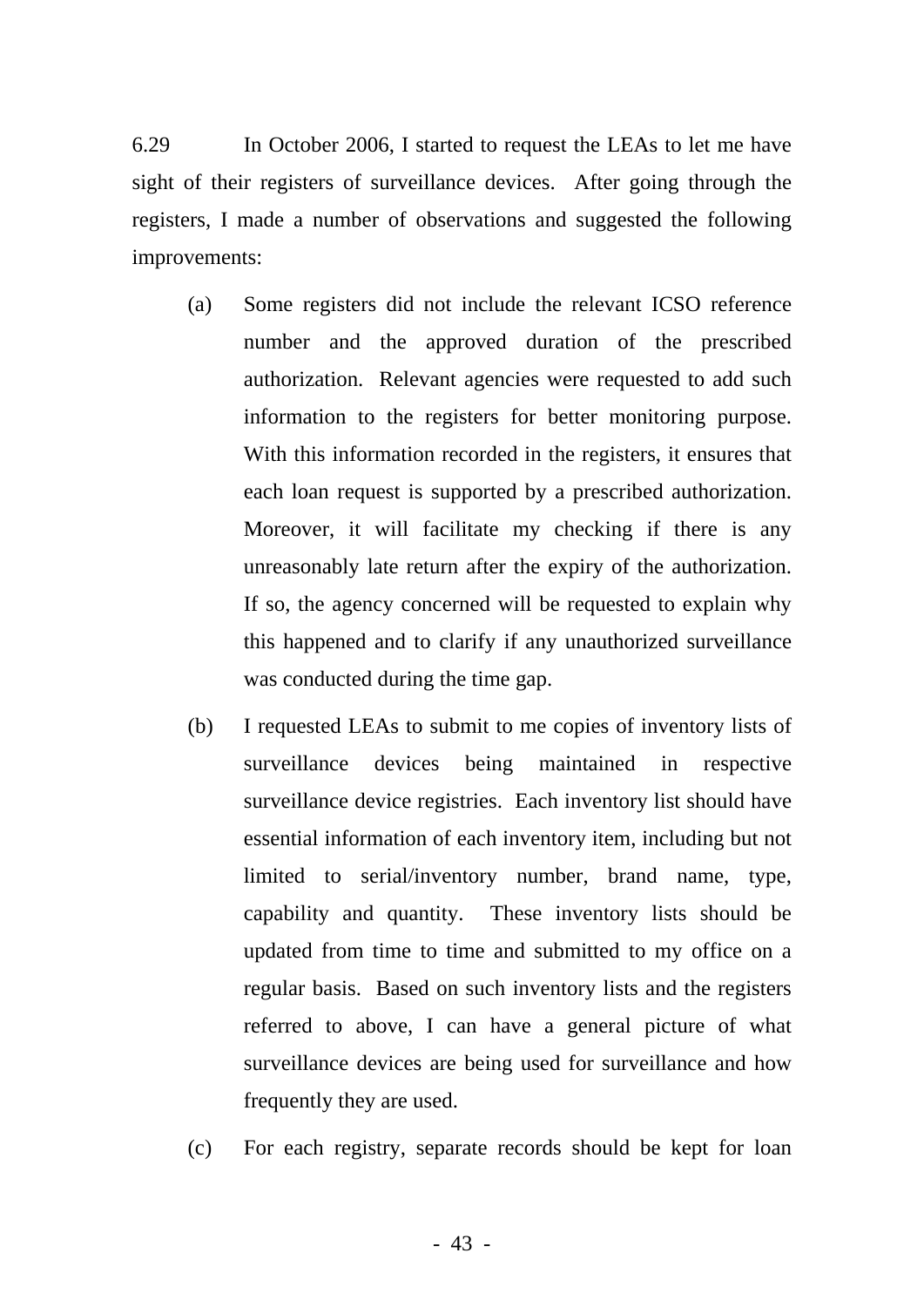requests requiring support of a prescribed authorization and loan requests of surveillance devices in respect of which no prescribed authorization is required (such as the use of a video camera to record activities of a subject at a public place) or for administrative or other purposes (such as using a digital camera to take photos of a crime scene for record or evidence purpose).

- (d) The description of the loaned items shown in the registers was not to be made complicated so as not to hinder me or my staff in matching such items with the inventory lists. It would be desirable to have cross reference, say an inventory number, indicated in the register to facilitate my examination or inspection.
- (e) To prevent loan of surveillance device items that are unnecessary for the operation concerned, the relevant case officer should obtain prior third-party endorsement, preferably from a supervisor, duly signing on the request form.
- (f) It would also be desirable if officers could record how the surveillance devices were used or to be used. This will facilitate me, being a layman to such devices and investigation methods, to have a better understanding of how such surveillance devices are used in operation.

6.30 In addition to the above, I plan to make inspection visits, including surprise visits, to the registries to check whether the loaned items correspond to those recorded in the register. Should I find any suspicious case of abuse, I would request a full and detailed explanation from the head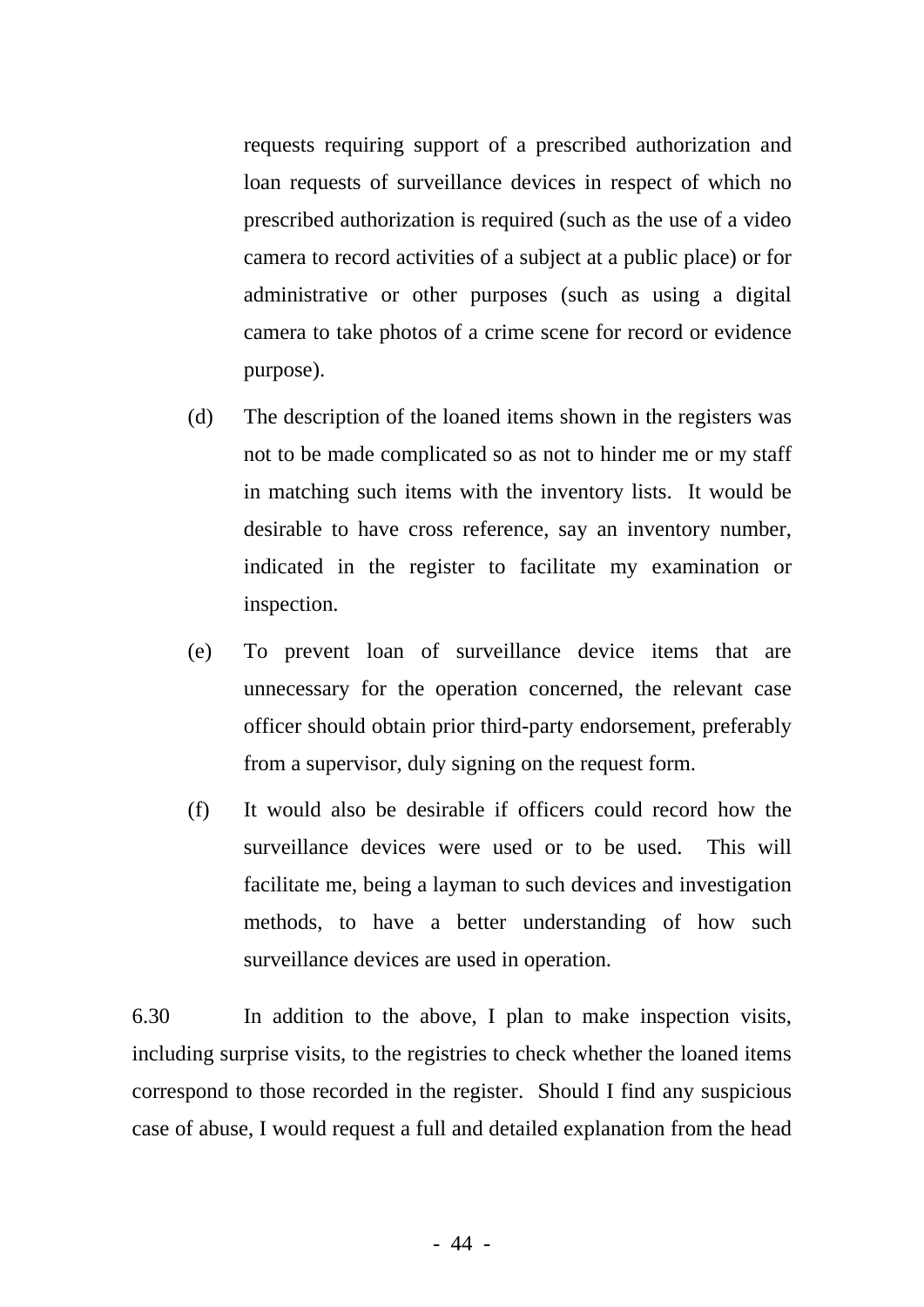of department concerned. I believe that the above measures will control the use of surveillance devices by the LEAs and better safeguard their compliance with the requirements of the Ordinance.

### **Effectiveness of surveillance**

6.31 Similar to interception, LEAs consider that surveillance, be it Type 1 or Type 2, is an effective and valuable investigation method. During the report period, a total of 50 persons who were subjects of authorized surveillance operations were arrested as a result of or further to such operations. A further 39 non-subjects were also arrested consequent upon the operations. Please see Table 3(b) in Chapter 12.

# **Checking of cases**

6.32 During my periodical inspection visits to the LEAs, as part of the random checking exercise, I had checked the relevant details of 21 applications/related matters for Type 1 surveillance, including those of the granted authorizations and refused applications. Upon my examination, they were all found to be in order and no irregularity of any sort was observed from them.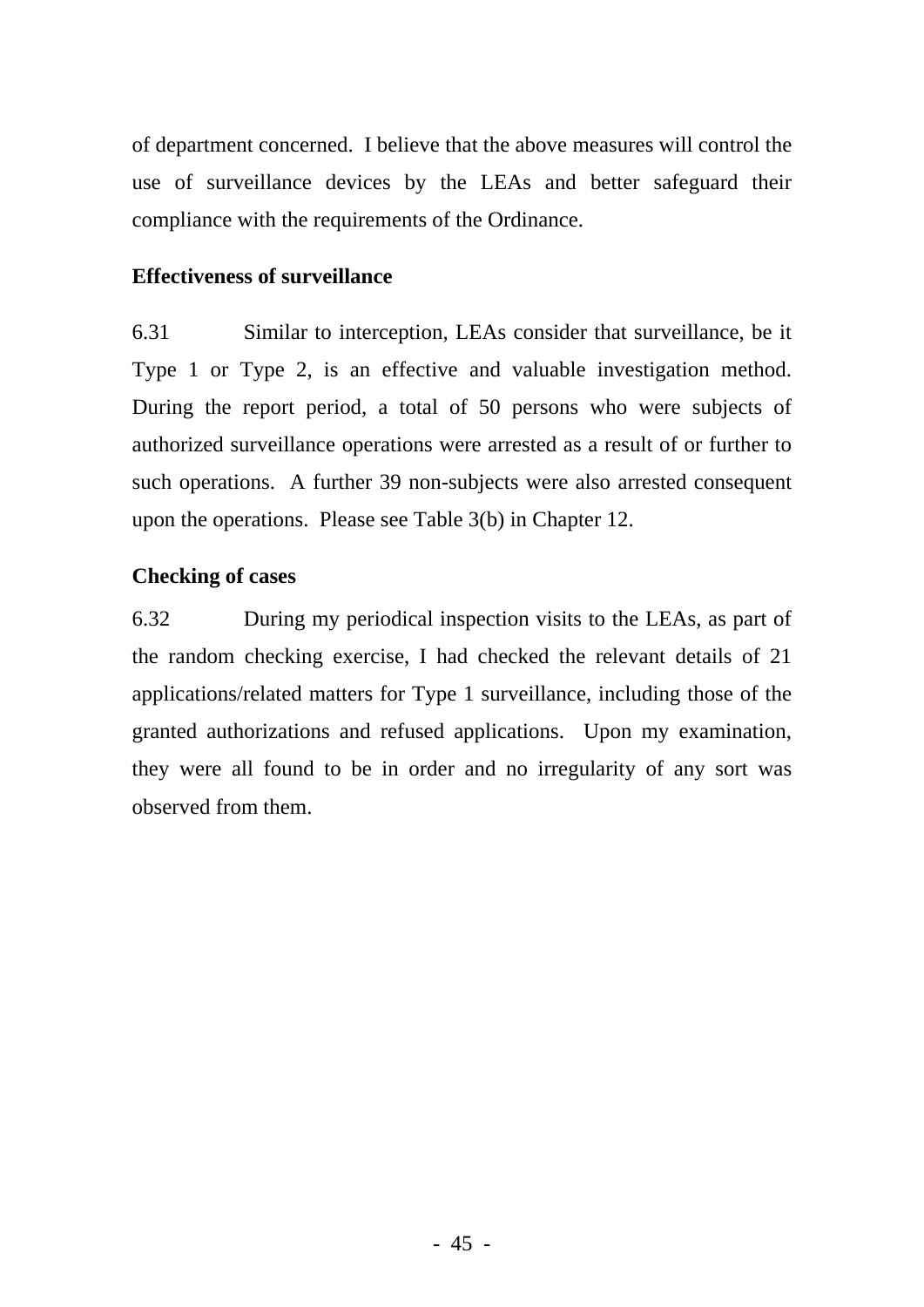### **CHAPTER 7**

### **TYPE 2 SURVEILLANCE**

#### **Definition**

7.1 Unlike Type 1 surveillance, section 2(1) of the Ordinance gives quite a detailed description of Type 2 surveillance, which is defined as surveillance that –

- '(a) is carried out with the use of a listening device or an optical surveillance device by any person for the purpose of listening to, monitoring or recording words spoken or activity carried out by any other person, if the person using the device –
	- (i) is a person by whom the other person intends, or should reasonably expect, the words or activity to be heard or seen; or
	- (ii) listens to, monitors or records the words or activity with the consent, express or implied, of a person described in subparagraph (i); or
- (b) is carried out with the use of an optical surveillance device or a tracking device, if the use of the device does not involve –
	- (i) entry onto any premises without permission; or
	- (ii) interference with the interior of any conveyance or object, or electronic interference with the device, without permission.'

7.2 In addition, if it is likely that any information which may be subject to LPP will be obtained by carrying out Type 2 surveillance, it is authorization [section 2(3)]. regarded as Type 1 surveillance and law enforcement officers must act accordingly in applying for the issue or renewal of a prescribed

#### **Executive authorizations**

7.3 An application, fresh or renewed, by a department for a an authorizing officer of the department concerned, who is an officer not prescribed authorization to carry out Type 2 surveillance may be made to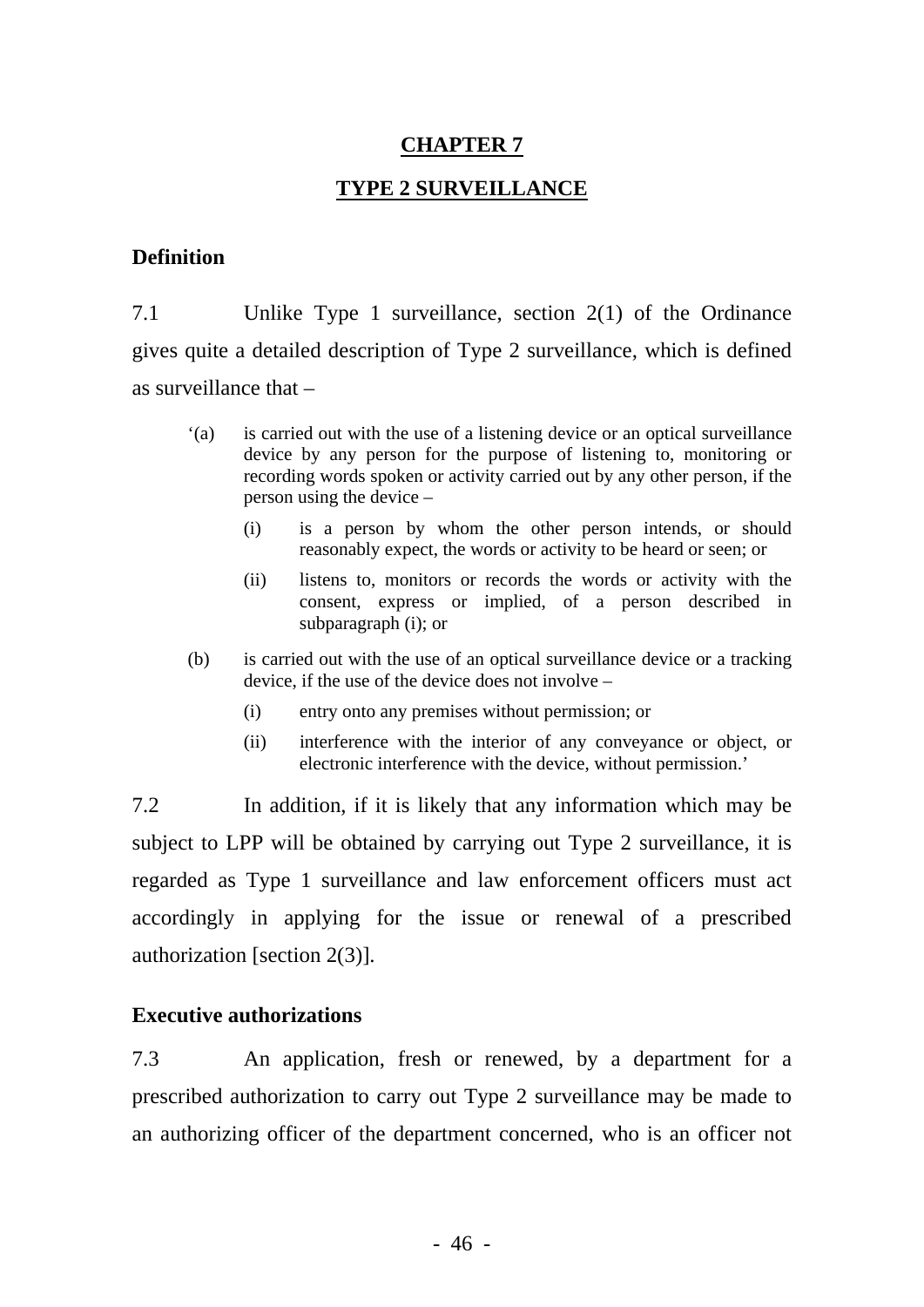below the rank equivalent to that of senior superintendent of police designated by the head of the department. Such an authorization when granted is called an 'executive authorization' [sections 2 and 14]. Applications for Type 2 surveillance should be made, the same as other applications for interceptions/Type 1 surveillance, in writing [section 14]. Upon consideration of all relevant supporting grounds, the authorizing officer may decide to issue the authorization (with or without variations) or to refuse the application with stated reasons [section 15].

### **Maximum approved duration of an executive authorization**

7.4 The maximum authorized duration for Type 2 surveillance is in any case not to be longer than the period of three months [section 16(b)]. Renewals for the original executive authorization concerned may be applied for before its expiration. The same maximum duration is also set for a renewed authorization [section 19(b)]. For this report period, the longest Type 2 surveillance as authorized lasted 61 days. However, the overall average duration for authorized Type 2 surveillance as a whole, stemming from both written and oral applications, was only 11 days.

### **Emergency authorization**

7.5 Under the Ordinance, unlike Type 1 surveillance, there is no provision by which Type 2 surveillance can be made subject of an application for emergency authorization.

# **Oral applications**

7.6 However, an application for authorization of Type 2 surveillance can be made orally to the authorizing officer [section 25]. For the report period, there were a total of four prescribed authorizations for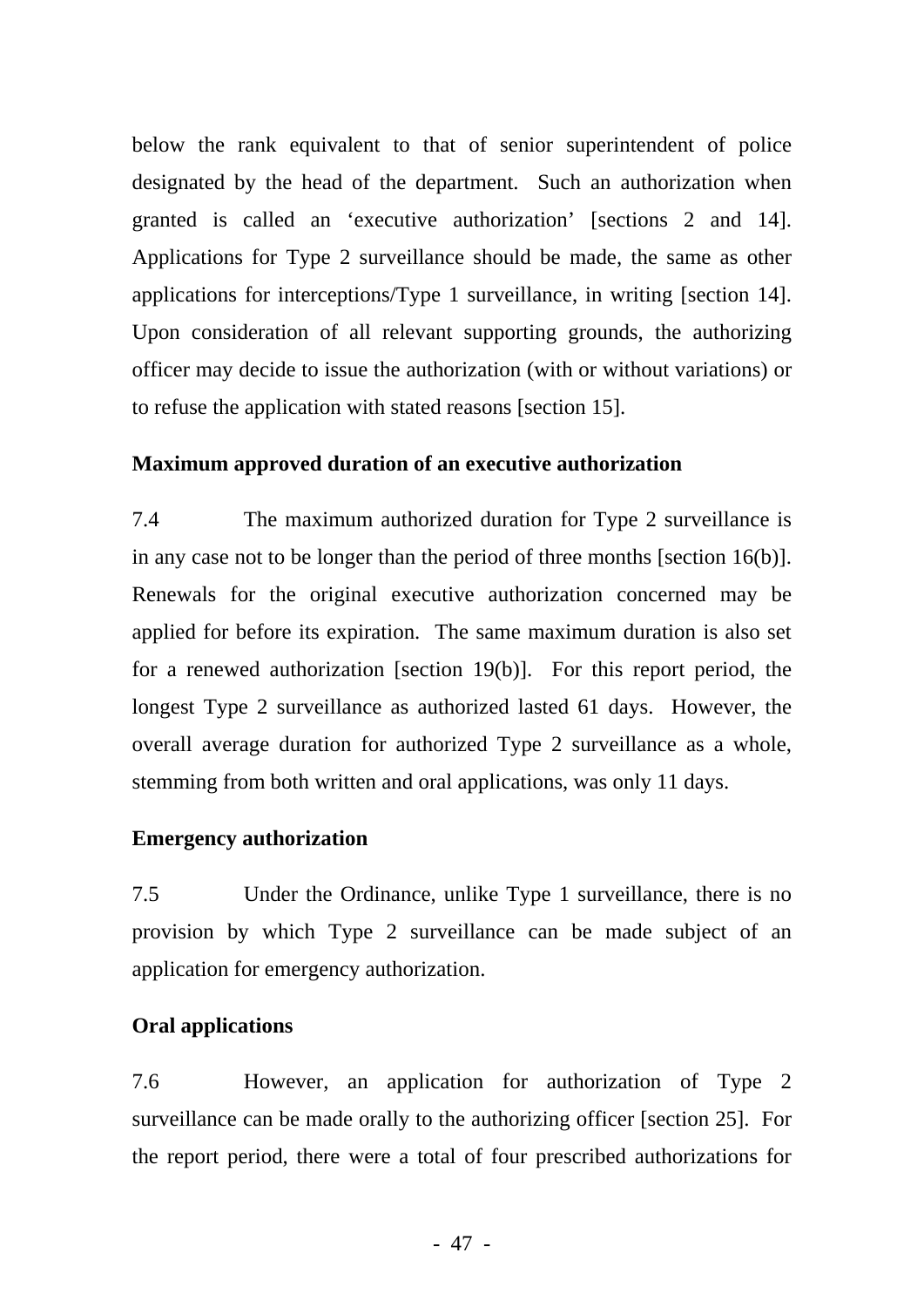Type 2 surveillance granted pursuant to oral applications. No oral application was refused.

# **Written applications**

7.7 Throughout the report period, a total of 46 written applications for Type 2 surveillance were made by the  $LEAs<sup>Note 7</sup>$  $LEAs<sup>Note 7</sup>$  $LEAs<sup>Note 7</sup>$ . 43 executive authorizations were granted, including 35 made pursuant to fresh applications and eight consequent upon renewal applications. Only three applications were refused, mainly for the reason that they did not meet the threshold of immediacy and gravity.

# **Offences**

7.8 A list of the major categories of offences for both Type 1 and Type 2 surveillance can be found in Table 2(b) in Chapter 12.

# **Revocation of authorizations**

7.9 In the report period, in respect of Type 2 surveillance, there were 17 authorizations revoked under section 57 and four authorizations revoked under section 58.

7.10 Similar to Type 1 surveillance, no uniform practice was adopted by LEAs for revoking prescribed authorizations where a ground for discontinuance arose following arrest (ie, whether it should be done pursuant to section 57 or section 58) (detailed discussions on this issue can be found in paragraphs 11.20 to 11.23 of Chapter 11). The revocations under section 58 of the four authorizations mentioned in the preceding

<span id="page-54-0"></span>Note 7 The number of applications granted does not necessarily equal the number of investigation cases. A particular investigation case could involve more than one application for interception / surveillance.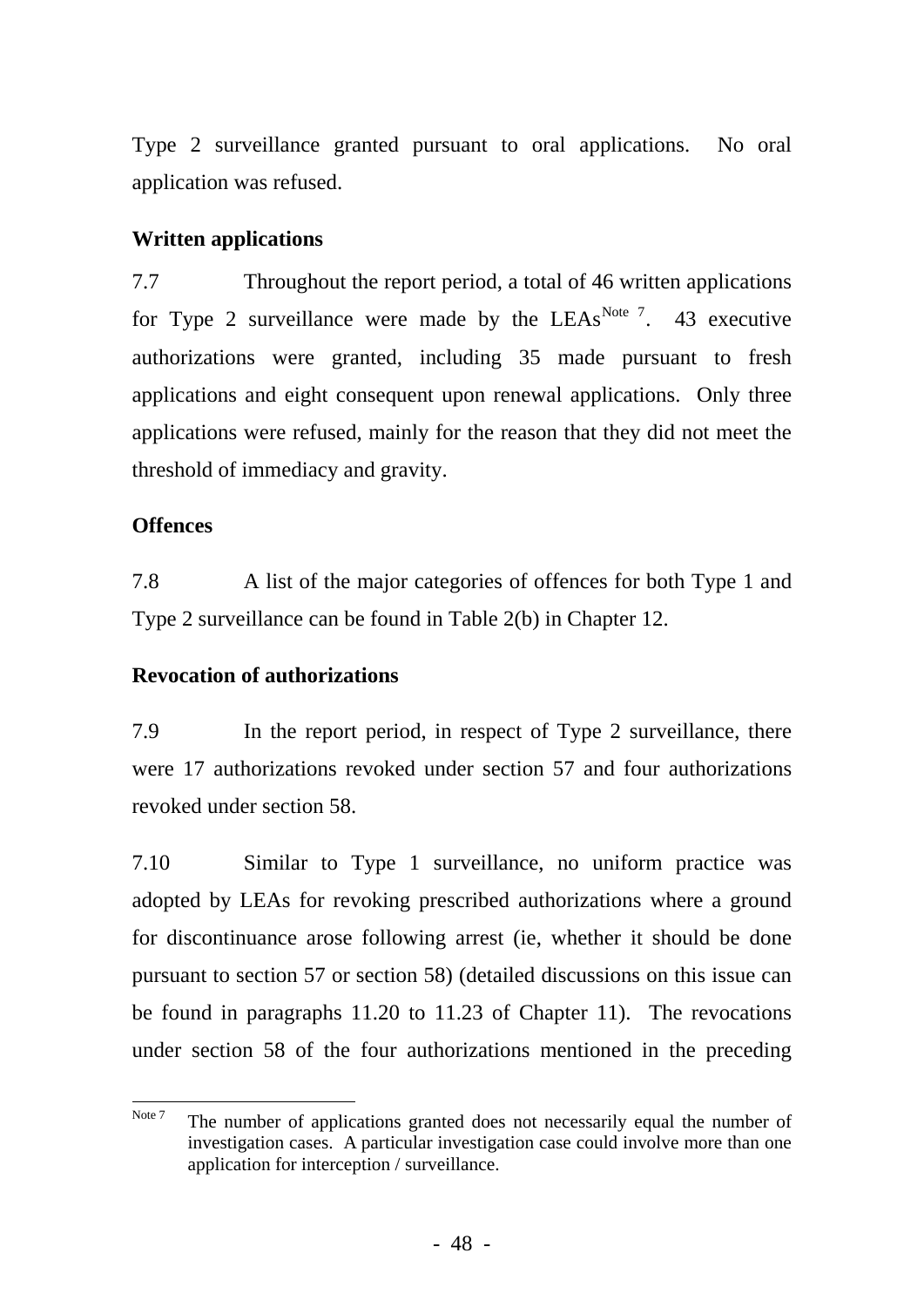paragraph are again, like the Type 1 surveillance revocation case, where section 57 would have been more appropriately invoked.

# **Legal professional privilege**

7.11 There was no case in which information subject to LPP had been obtained in consequence of any Type 2 surveillance carried out pursuant to prescribed authorizations throughout the report period.

# **Report of irregularity**

7.12 In the report period, there was one irregularity reported by the head of an LEA concerning the revocation of a prescribed authorization for Type 2 surveillance. Details of this case can be found in Chapter 10.

# **Checking of cases**

7.13 Although Type 2 surveillance is generally less intrusive than Type 1 surveillance and interception, the entirety of the application procedure for Type 2 surveillance is completed internally within the department. Without the scrutiny of a panel judge, it is important to ensure that all such operations correctly fall within the category of Type 2 surveillance and there is no Type 1 surveillance conducted under the name or guise of Type 2 surveillance. For this reason, I gave much of my attention to checking all the application files in relation to Type 2 surveillance, including granted fresh and renewal authorizations and also refused applications.

7.14 Out of a total of 50 cases relating to Type 2 surveillance for the report period, 33 of the application and related files had been checked in my inspection visits to the LEAs by the end of 2006, while the remaining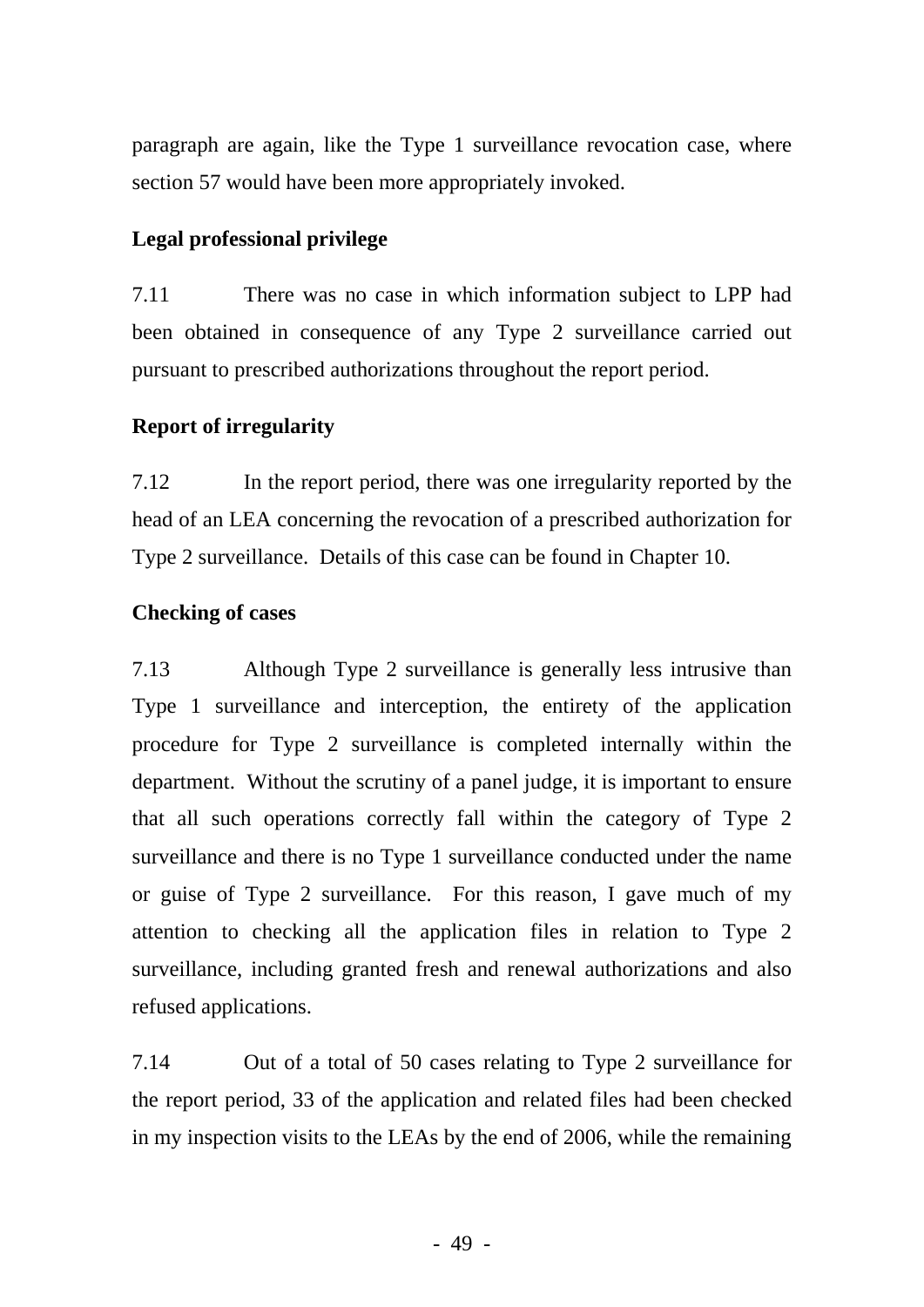of the cases and related files were checked in such visits in 2007. I concluded that all the cases were in order.

# **Types of surveillance device**

7.15 In the report period, most of the Type 2 surveillance operations involved the composite use of listening and optical surveillance devices.

7.16 Regarding the need for a comprehensive inventory list and also a loan register for surveillance devices, what have already been mentioned in paragraphs 6.26 to 6.30 of Chapter 6 above apply to Type 2 surveillance.

7.17 What I would like to add is that the officers-in-charge of the registry should be cautious with respect to each loan request so as to ensure that surveillance devices that meet the needs of the prescribed authorization are issued. Sophisticated devices should not be issued to officers if less sophisticated ones would suffice. In general, if there is a real need to use sophisticated devices for Type 2 purposes or even non-covert surveillance purposes, I would expect detailed and sufficient justification be given and recorded on the loan registers.

# **Effectiveness of surveillance**

7.18 Similar to interception, LEAs consider that surveillance, be it Type 1 or Type 2, is an effective and valuable investigation method. The arrest figures for the report period can be found in Table 3(b) in Chapter 12.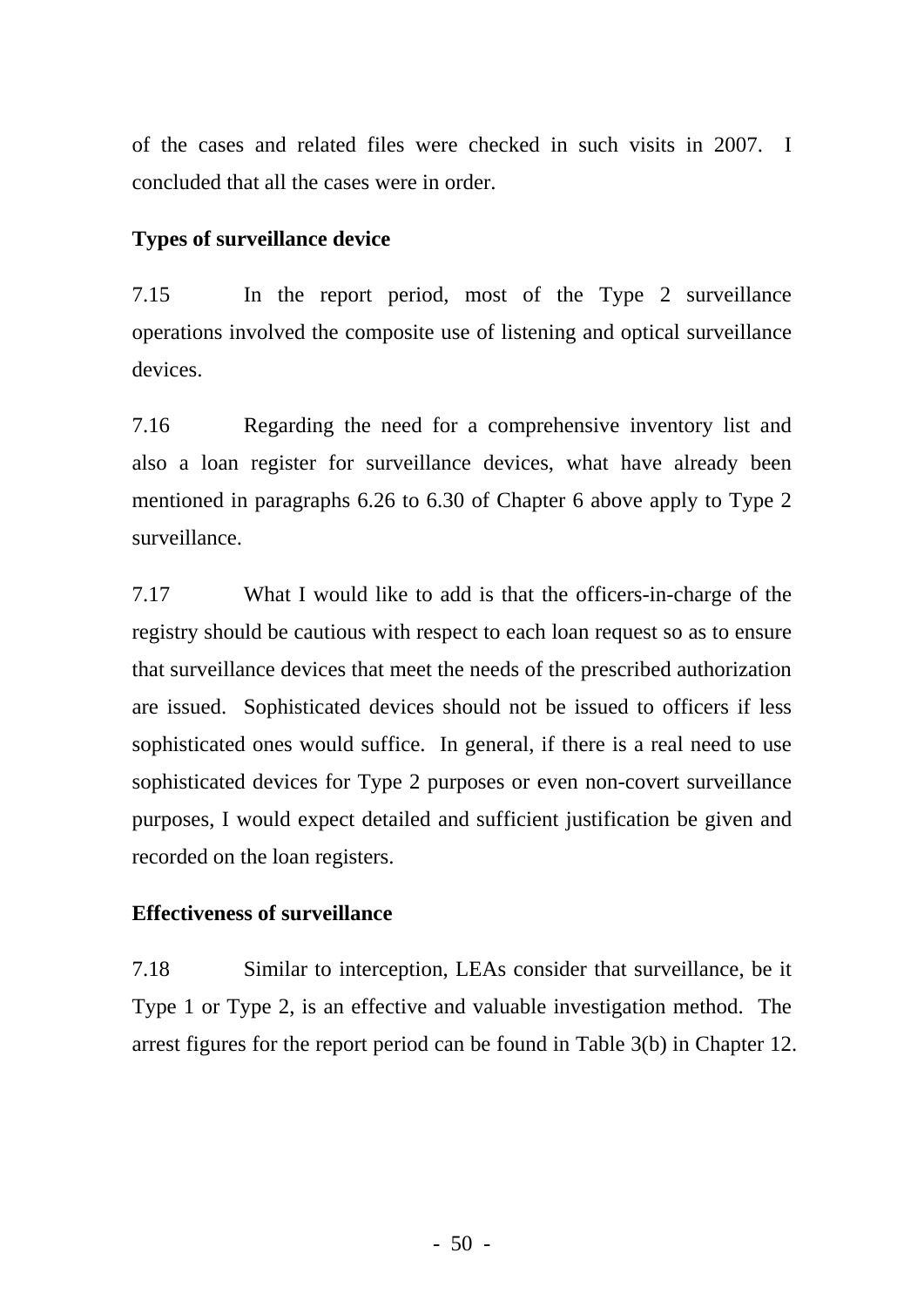#### **CHAPTER 8**

# **APPLICATION FOR EXAMINATION AND NOTIFICATION TO RELEVANT PERSON**

#### **The law**

8.1 The Ordinance stipulates that a person may apply to the Commissioner for an examination if he suspects that he is the subject of any interception or surveillance activity that has been carried out by the circumstances set out in section 45(1) apply, the Commissioner shall, upon receiving an application, carry out an examination to determine: officers of the LEAs. The application is to be made in writing. Save where

- surveillance has taken place; and (a) whether or not the suspected or alleged interception or
- (b) if so, whether or not such interception or surveillance has been of a prescribed authorization. carried out by an officer of a department without the authority

If the Commissioner finds the case in the applicant's favour, he shall notify the applicant and initiate the procedure for awarding payment of compensation to him by the Government.

[Sections 43 and 44.]

the Commissioner, the application is received by him more than 1 year after the last occasion on which the suspected interception or surveillance is alleged to have taken place, that the application is made anonymously, that 8.2 The circumstances provided in section 45(1) that justify the Commissioner not carrying out an examination are that, in the opinion of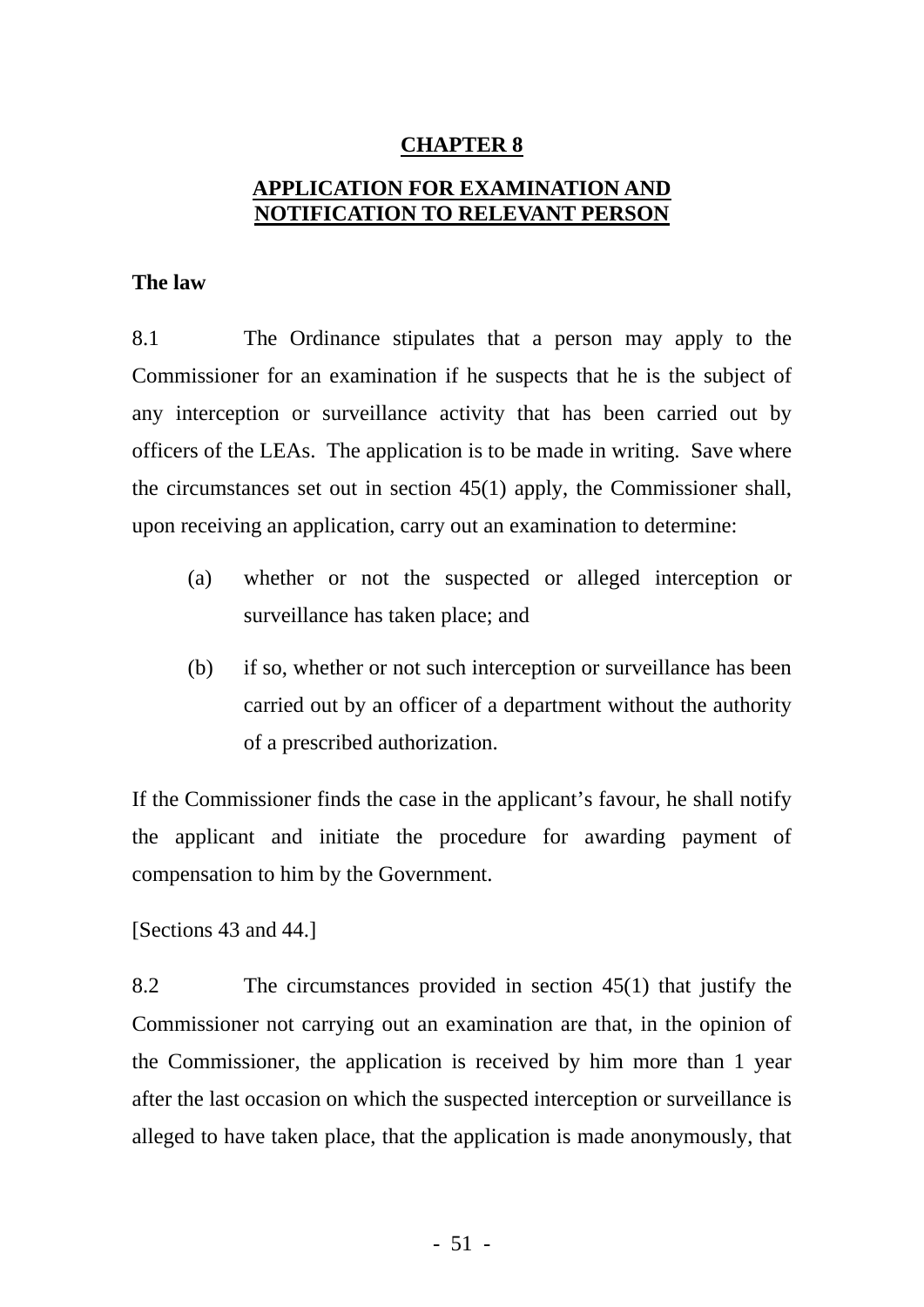the applicant cannot be identified or traced after the use of reasonable efforts, and that the application is frivolous or vexatious or is not made in good faith.

#### **The applications under section 45**

8.3 During the report period, a total of 19 applications for examination were received. One of these applications was subsequently not pursued by the applicant. Of the remaining 18 applications, five concerned suspected cases of interception and one alleged surveillance. The other 12 related to a combination of both. As the Commissioner, I did not consider that any of the 18 applications came within the ambit of the exceptions covered by section 45(1), and thus I had carried out an examination provided for in section 44 in respect of each case.

#### **The procedure**

8.4 The steps taken for such examination can be briefly described as follows. The Commissioner's office will make enquiries with the particular LEA who, as the applicant alleges, has carried out either interception or surveillance activity against him as to whether such a statutory activity had taken place, and if so the reason why. Enquiries will also be made with the PJO as to whether any authorization had been granted by any panel judge for the LEA to carry out any such activity, and if so the grounds for so doing. Where enquiries with any other party may help obtain evidence regarding the existence or otherwise of any such alleged statutory activity, that will also be pursued. The results of the enquiries made will be compared and counterchecked to ensure correctness. Apart from the above information, it is undesirable to disclose more details about the methods used for the examination of applications or about the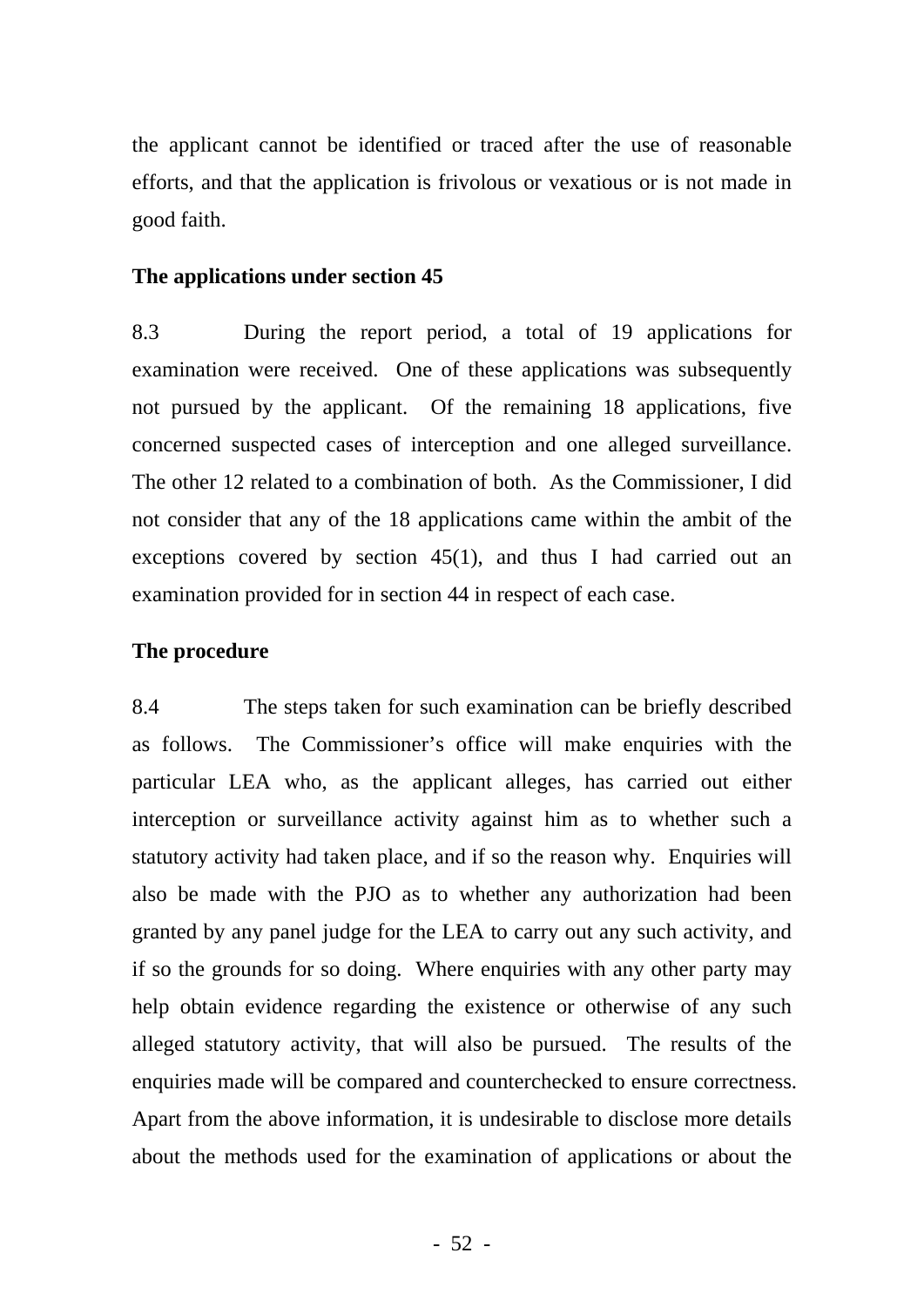examinations undertaken, because that would probably divulge information relating to the prevention or detection of crime or to the protection of public security, which would put LEAs in a disadvantageous position as against criminals or possible criminals.

8.5 Regarding the 18 applications for examination, after making enquiries with the necessary parties, I found all these cases not in the applicants' favour and I notified each of them in writing respectively of my finding accordingly, with 15 of such notices issued during the report period and three thereafter.

8.6 Upon receiving my determination on their cases, six applicants requested me to give reasons for my determination and to indicate whether or not the cases of interception or surveillance that they alleged had taken place. They were all advised that under the Ordinance, the Commissioner was not allowed to provide reasons for his determination or to inform the applicant whether or not the alleged interception or surveillance that was suspected had indeed occurred. The statutory provisions can be found in section 46(4) of the Ordinance.

### **Section 48 cases**

8.7 Another procedure may also result in compensation being awarded by the Commissioner to a person being found to have been subject to an unauthorized interception or surveillance. Under section 48 of the Ordinance, if, in the course of performing any of his functions under the Ordinance, the Commissioner considers that there is any case in which any interception or surveillance has been carried out by an officer of an LEA without the authority of a prescribed authorization, the Commissioner shall, subject to certain exceptions, inform the relevant person of his right to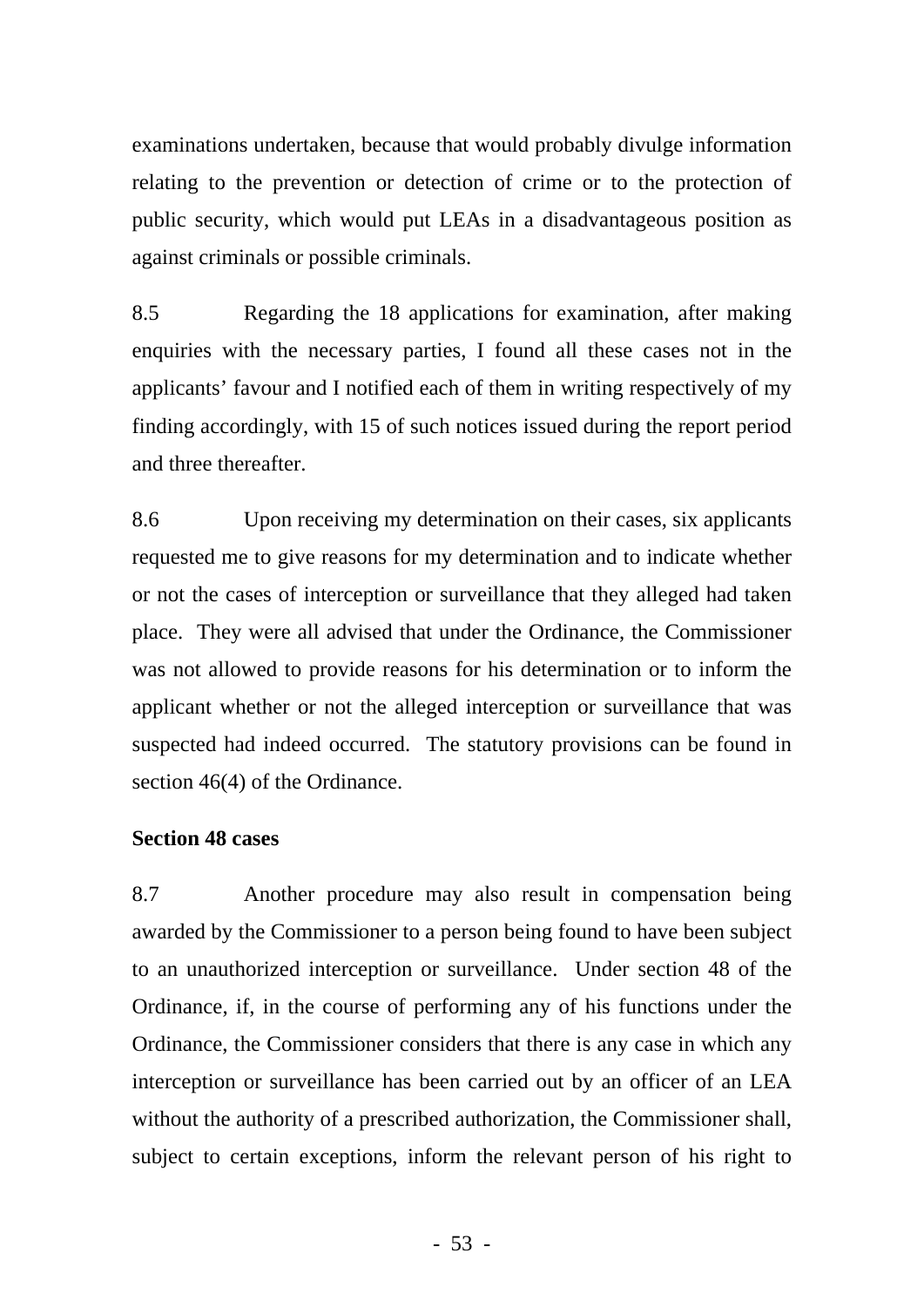apply to the Commissioner for an examination in respect of the discovered activity.

8.8 There was a case in which I was apprised of an interception that had taken place without the authority of a prescribed authorization. This was due to the fact that there was an interception of a telephone line that was other than that authorized by a panel judge's authorization. The error was caused by an inadvertent wrong interception of a telephone line instead of intercepting the line authorized by the authorization. However, after having made investigations with the necessary parties, I considered that the person who used the telephone line that had been intercepted without authority could not, despite the use of reasonable efforts, be identified or traced. Thus, the criterion under section 48(6)(a) of the Ordinance for exception having been satisfied, I considered that the requirement for giving notice to the relevant person did not arise. More details of this unauthorized interception can be found in Chapter 10 on irregularities.

8.9 There were two other cases of interception that took place prior to the effective date of the related prescribed authorization. I decided not to give notice pursuant to section 48(1) to the persons affected, mainly for fear that such a notice would be prejudicial to the prevention or detection of crime. Details relating to these two cases can also be found in paragraphs 10.6 to 10.11 of Chapter 10.

8.10 In the result, during this report period, there was no occasion on which the provisions of section 44(3) regarding my making an order for payment of compensation by the Government to any successful applicant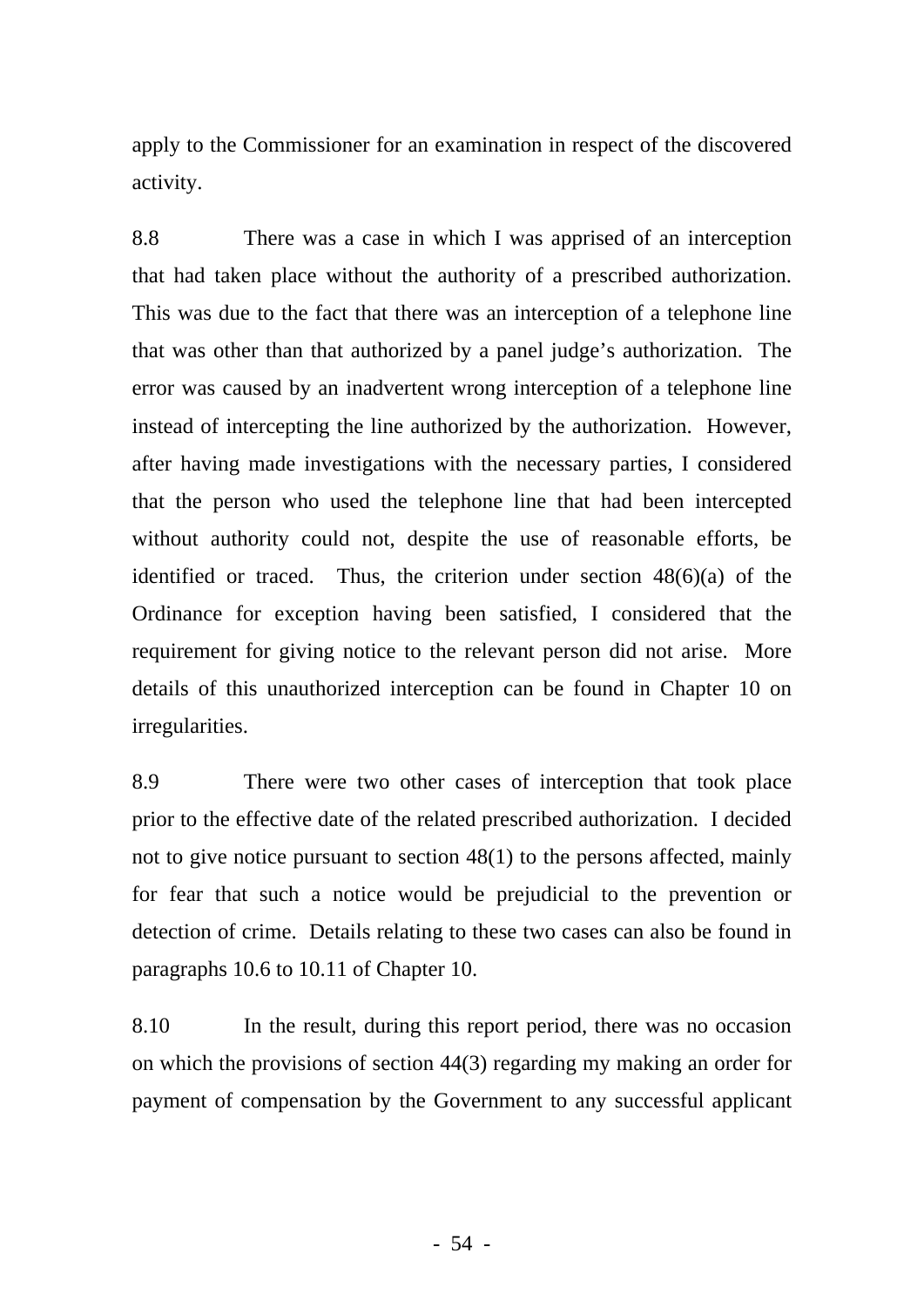had been invoked and the necessity for my assessing such compensation never arose.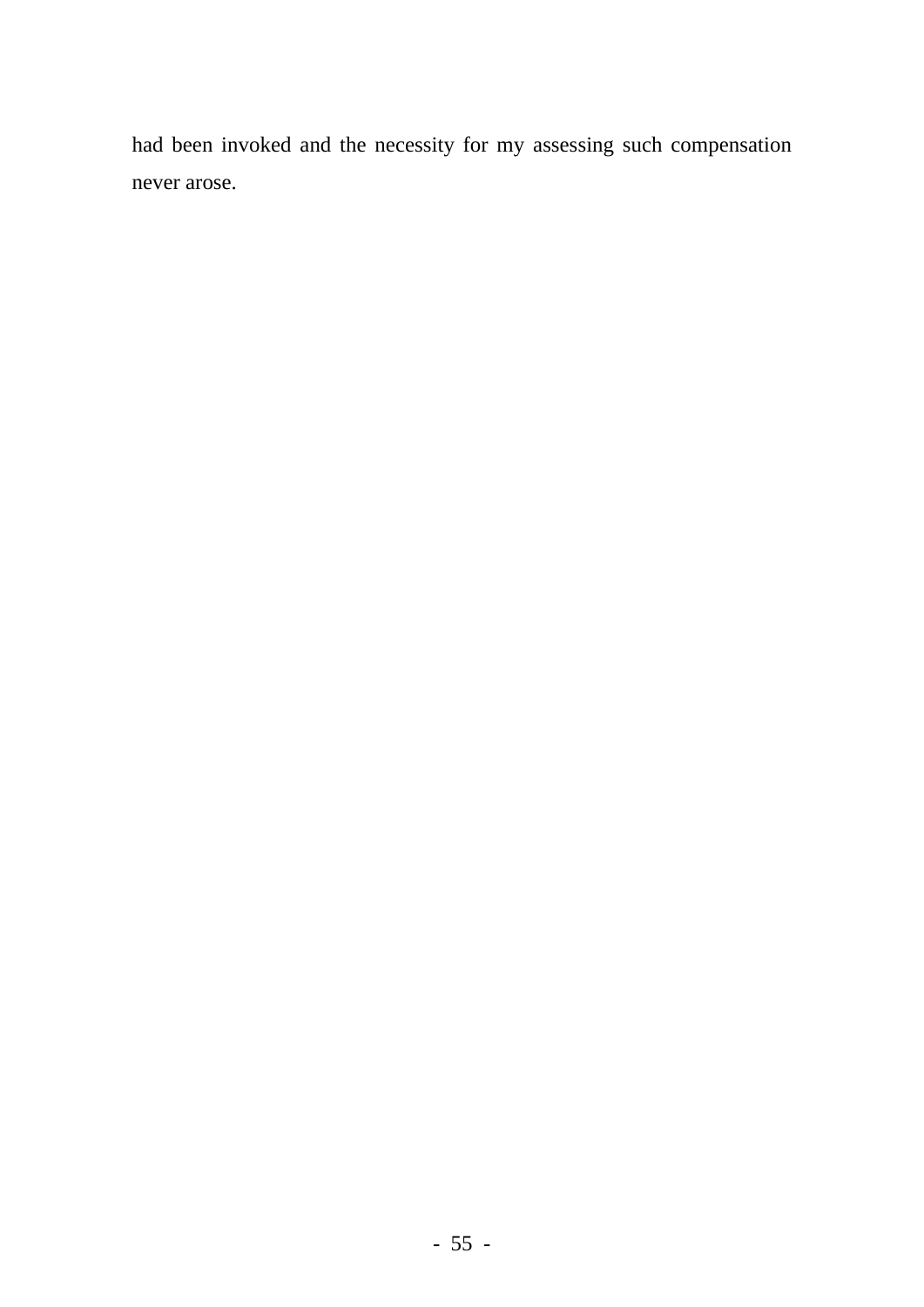# **CHAPTER 9**

# **THE CODE OF PRACTICE AND RECOMMENDATIONS TO THE SECRETARY FOR SECURITY**

#### **Code of Practice**

9.1 Pursuant to section 63 of the Ordinance, a code of practice ('Code') was issued by the Secretary for Security on 9 August 2006. The Code is to provide practical guidance to officers of the LEAs in respect of the Code specify the form of any application to be made to a panel judge under the Ordinance. He may from time to time revise the whole or any part of the Code. matters provided for in the Ordinance. The Secretary for Security may in

9.2 Any officer of an LEA shall, in performing any function under or for the purpose of any provision of the Ordinance, comply with the provisions of the Code. Non-compliance with the Code constitutes nonto be reported to the Commissioner. Depending on the circumstances of the case, the relevant officer may be subject to disciplinary action or the common law offence of misconduct in public office, in addition to the full range of existing law. compliance with the 'relevant requirements' of the Ordinance<sup>[Note 8](#page-62-0)</sup>, and has

9.3 The Code sets out practical guidance for the application for the granting of prescribed authorizations in respect of interception and 'reasonable expectation of privacy', 'public place', 'necessity and surveillance, defining terms and concepts such as 'private information',

<span id="page-62-0"></span>Note 8 'Relevant requirement' means any applicable requirement under any provision of the Ordinance, the code of practice or any prescribed authorization or device retrieval warrant concerned.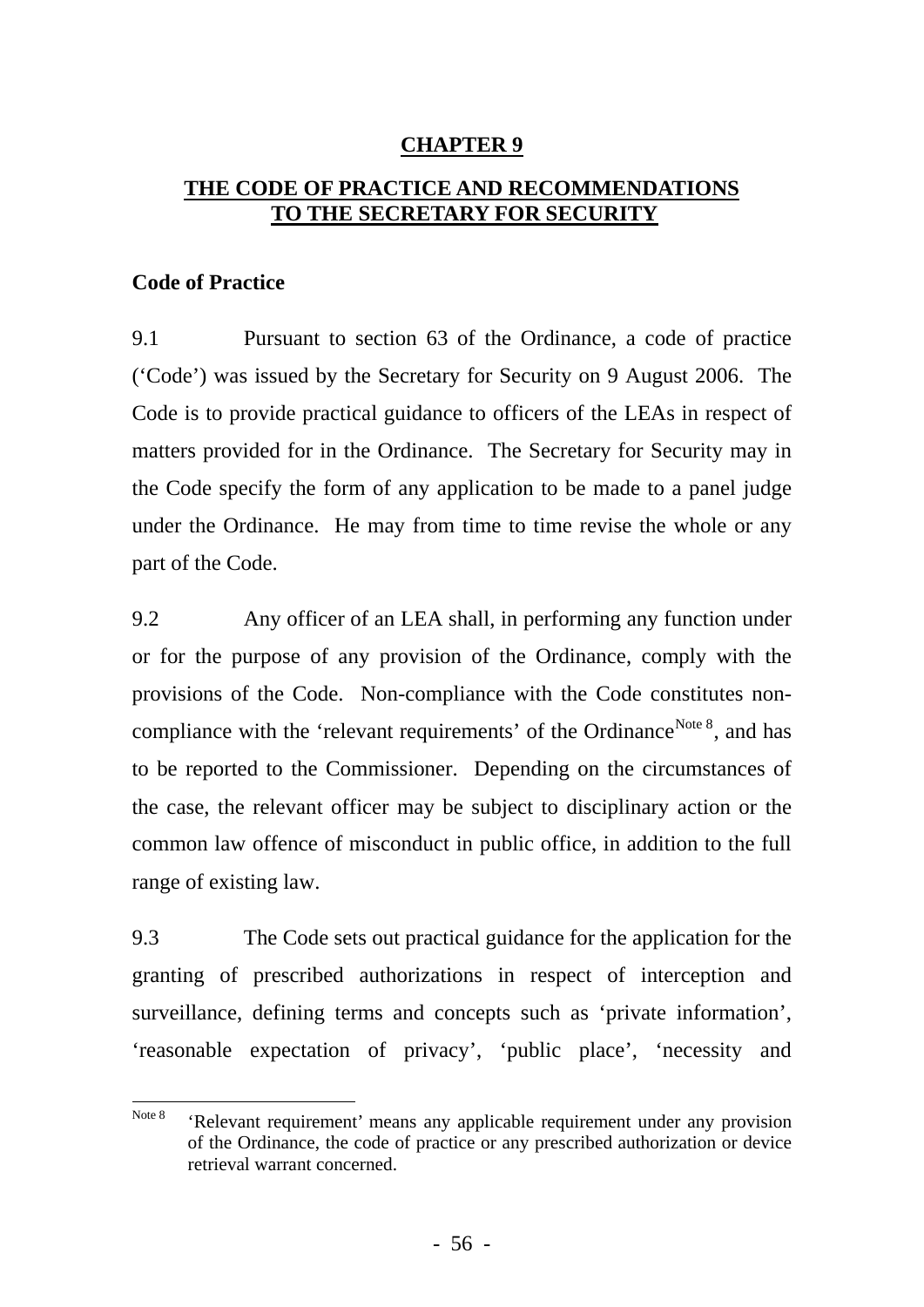proportionality', etc. General rules are laid down in the Code in respect of the procedures to be observed in obtaining and implementing panel judges' authorizations, executive authorizations and emergency authorizations, and in making oral applications. The Code also sets out the functions of the Commissioner and the circumstances under which a report to the Commissioner is required to be made by the LEA concerned.

9.4 A list of prescribed forms to be used in connection with the provisions of the Ordinance together with specimen forms are given at the Annex to the Code (collectively referred to as 'COP forms').

### **Recommendations to the Secretary for Security**

9.5 Under section 51 of the Ordinance, if the Commissioner considers that any provision of the Code should be revised to better carry out the objects of this Ordinance, he may make such recommendations to the Secretary for Security as he thinks fit.

9.6 During the report period, I made a number of recommendations to the LEAs to better carry out the objects of the Ordinance. The Secretary for Security and his staff have been heavily engaged in coordinating the responses from the LEAs and drawing up their implementation proposals. As these recommendations involve changes to the procedures and practices in the implementation and discontinuance of prescribed authorizations and impose additional reporting requirements, they will need to be reflected in the Code to update the procedures and guidelines therein when the Code is next revised. These recommendations are discussed in detail in Chapter 11.

9.7 During the report period, I also reviewed the COP forms annexed to the Code and other internal forms that were produced under the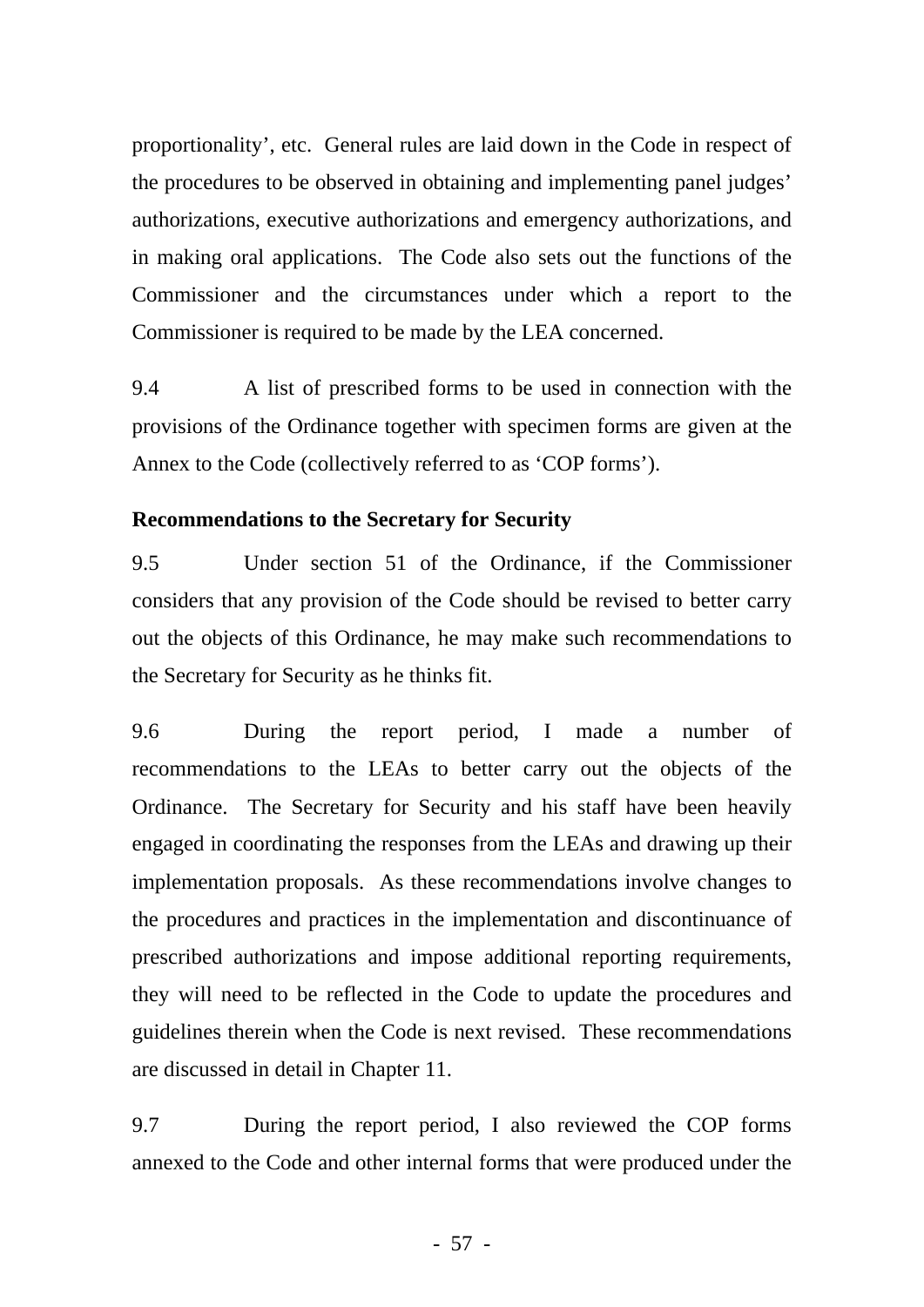coordination of the Secretary for Security to facilitate LEA officers' tasks under the Ordinance ('internal forms'). These forms were in use by the LEAs and PJO under different sections of the Ordinance such as the various types of authorizations, affidavits in support of various applications, revocations, records in writing had the oral applications been made in writing, records of determination for oral applications, statements in writing, modification forms and other miscellaneous forms. I made a number of comments on these forms to improve the content and wording. Except otherwise indicated in the paragraphs below, all my comments on the forms were accepted by the Secretary for Security. Where amendments to COP forms are involved, the LEAs would first update their operational forms, while corresponding amendments to the attachments to the Code will be made when the Code is next updated.

9.8 The following illustrate some of the comments and recommendations I made on the forms, which aimed to better reflect the requirements of the Ordinance and avoid ambiguity.

### *Illustration 1: COP-16, COP-17, COP-18, STA-1 and STA-2*

9.9 Where an executive authorization has been granted by an authorizing officer of an LEA to conduct Type 2 surveillance upon an oral application pursuant to section 25 and an application for confirmation of that authorization is required to be made to the authorizing officer under section  $26(1) - COP-16$  is the form for such an application for confirmation, COP-17 is the form for confirmation whereas COP-18 is the form for refusing to confirm the authorization. COP-16, 17 and 18 state that the application is supported by, inter alia, a statement in writing of the applicant. Internal forms STA-1 and STA-2 are the sample checklists for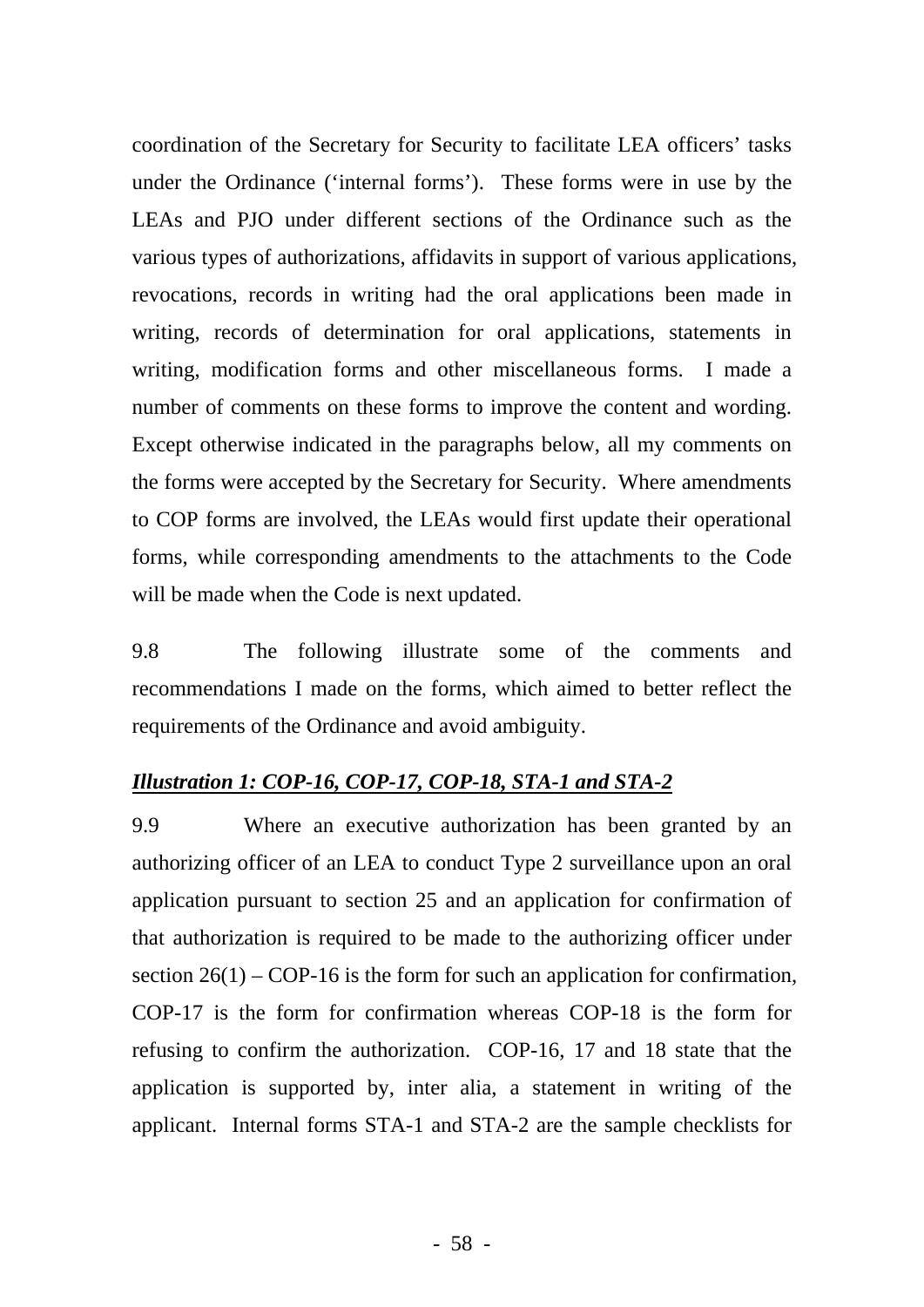LEA officers' reference as to the types of information that may need to be included in the statements in question:

- STA-1 : Statement in writing in support of an application for confirmation of an executive authorization for Type 2 surveillance issued upon oral application [section  $26(2)(b)(ii)(B)$ ].
- STA-2 : Statement in writing in support of an application for confirmation of the renewal of an executive authorization for Type 2 surveillance granted upon oral application [section  $26(2)(b)(ii)(B)$ ].

9.10 STA-1 and STA-2 stated in their headings to be under section  $26(2)(b)(ii)(B)$ . However, nowhere in these checklists was specified the necessity of disclosing the information previously provided upon the oral application or of such information having to be declared to be true. Although there is a section on 'Applicant's declaration' in STA-1 and STA-2, it falls short of declaring that the information provided in the statement was that provided at the time of the oral application.

9.11 The relevant part of section  $26(2)(b)(ii)(B)$  that deals with application for confirmation of authorization granted upon oral application requires 'a statement in writing made by the applicant setting out all the information provided pursuant to' section 25(3) 'for the purposes of the oral application'.

9.12 The importance of this information that has been provided for the purposes of the oral application is apparent, for section 27(2) provides that the relevant authority shall not confirm the prescribed authorization or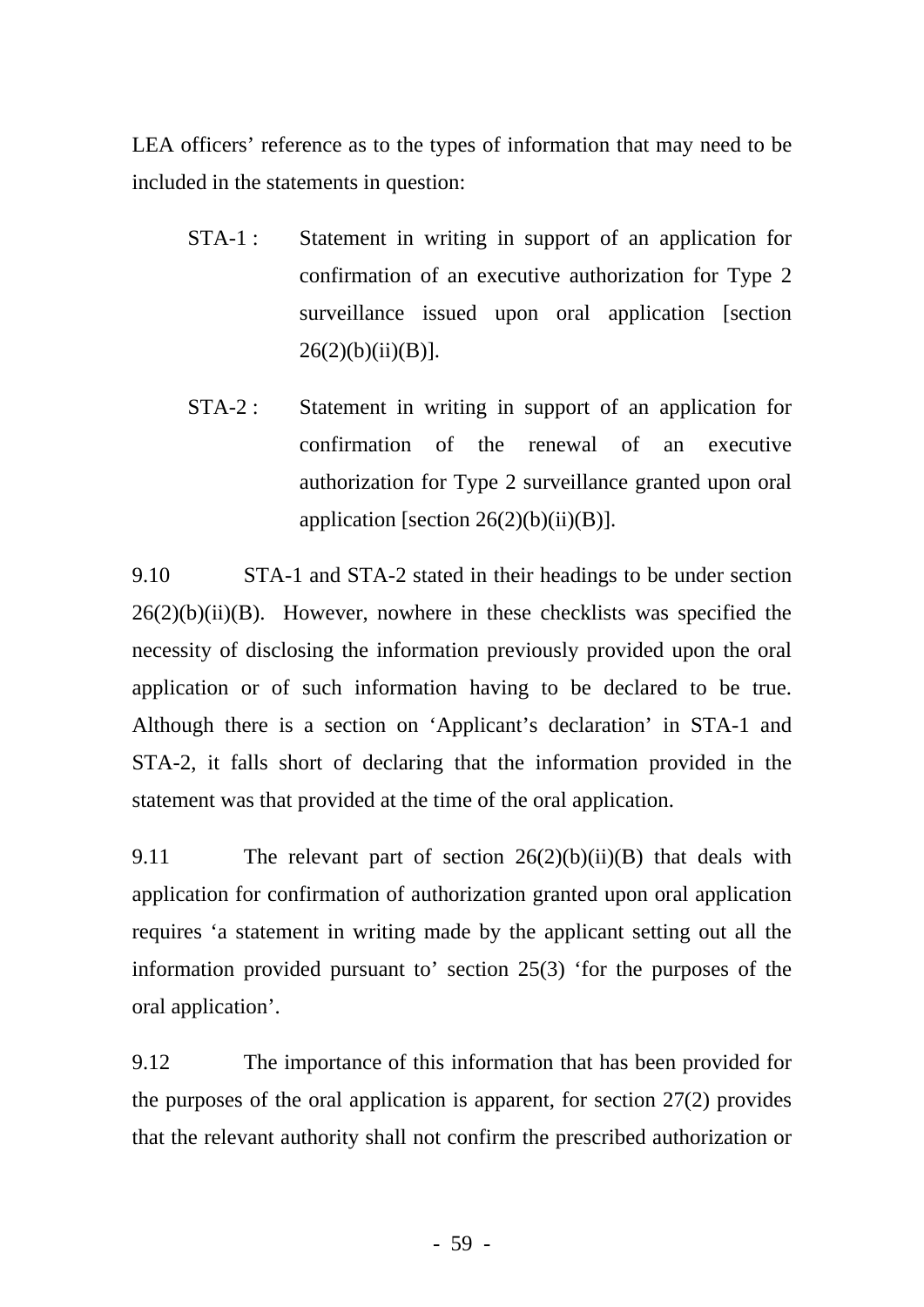renewal unless he is satisfied that 'the relevant conditions provision' has been complied with in the issue or grant of the prescribed authorization or renewal.

9.13 I therefore recommended to the Secretary for Security that improvement should be made to these STA-1 and STA-2 forms to comply with the requirement of section  $26(2)(b)(ii)(B)$ . The Secretary for Security accepted my recommendation.

# *Illustration 2: AFF-1and COP-9*

9.14 Internal form AFF-1 is a sample checklist of information for inclusion in the affidavit in support of an application for an authorization for interception or Type 1 surveillance. It contained a paragraph requiring the applicant to 'specify, if known, whether during the preceding 2 years, there has been any issue/renewal of a prescribed authorization in which the … person [identified in the affidavit aimed to be targeted] has been subjected to interception or covert surveillance, and if so, particulars of such application(s)'.

9.15 It is not reasonably clear whether the wording 'during the preceding 2 years' in AFF-1 should include the period before the commencement of the Ordinance on 9 August 2006. For example, should the applicant state yes or no if there had been telecommunications interception pursuant to an order issued or renewed before the commencement of the Ordinance under section 33 of the Telecommunications Ordinance, Cap 106 [see section 69 of the Ordinance] or if covert surveillance had been undertaken on the targeted person before the commencement of the Ordinance?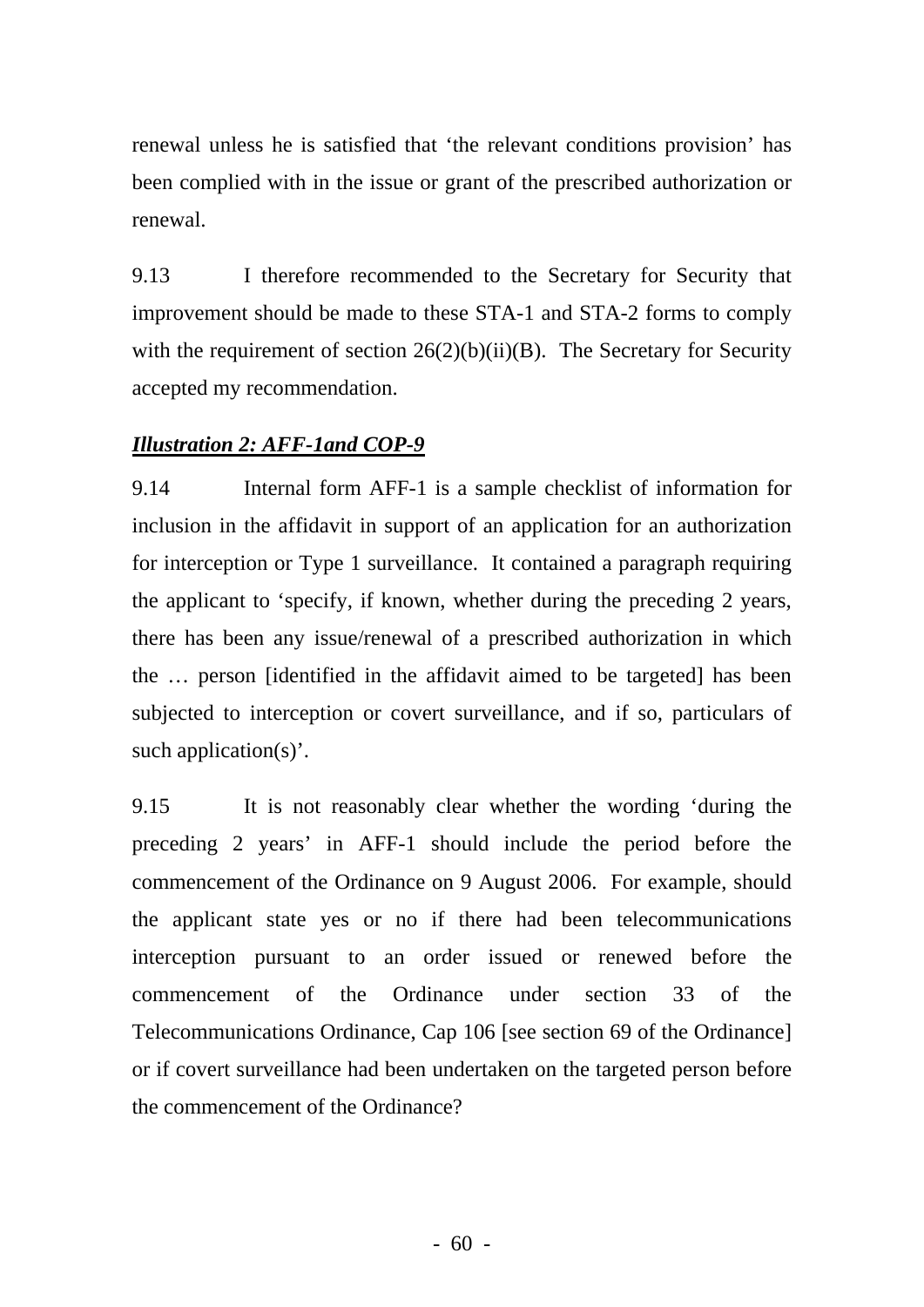9.16 COP-9 which is a statement in writing in support of an application for an executive authorization for Type 2 surveillance also contains a paragraph similar to that of AFF-1.

9.17 The relevant wording in AFF-1 and COP-9 is in accordance with the relevant subparagraph under paragraph (b) in Part 1, Part 2 and Part 3 of Schedule 3 to the Ordinance which requires the applicant to state in the affidavit or statement in writing supporting an application 'whether, **during the preceding 2 years**, there has been any application for the issue or renewal of a prescribed authorization …'. If the Ordinance has already been in force for two years or more, the wording 'during the preceding 2 years' should be clear enough. But as the Ordinance has been in force for less than one year, the question arose as to whether the 2-year period should also cover the period before the commencement of the Ordinance.

9.18 In paragraph 4.13 of Chapter 4, I have recounted a case where the applicant stated in the affidavit in support of the application that 'there has been no issue of any prescribed authorization in which (the subject) has been subject to interception' within the past two years when in fact interception had been carried out against the targeted subject pursuant to an authorization under the former regime. In that case, the panel judge refused the application because he considered that the statement was misleading. To avoid accusation of misleading the panel judge, the applicant should have stated in the affidavit that the targeted person had been subject to interception **within the past two years**, or that the targeted person had not been subject to interception **since the commencement of the Ordinance**.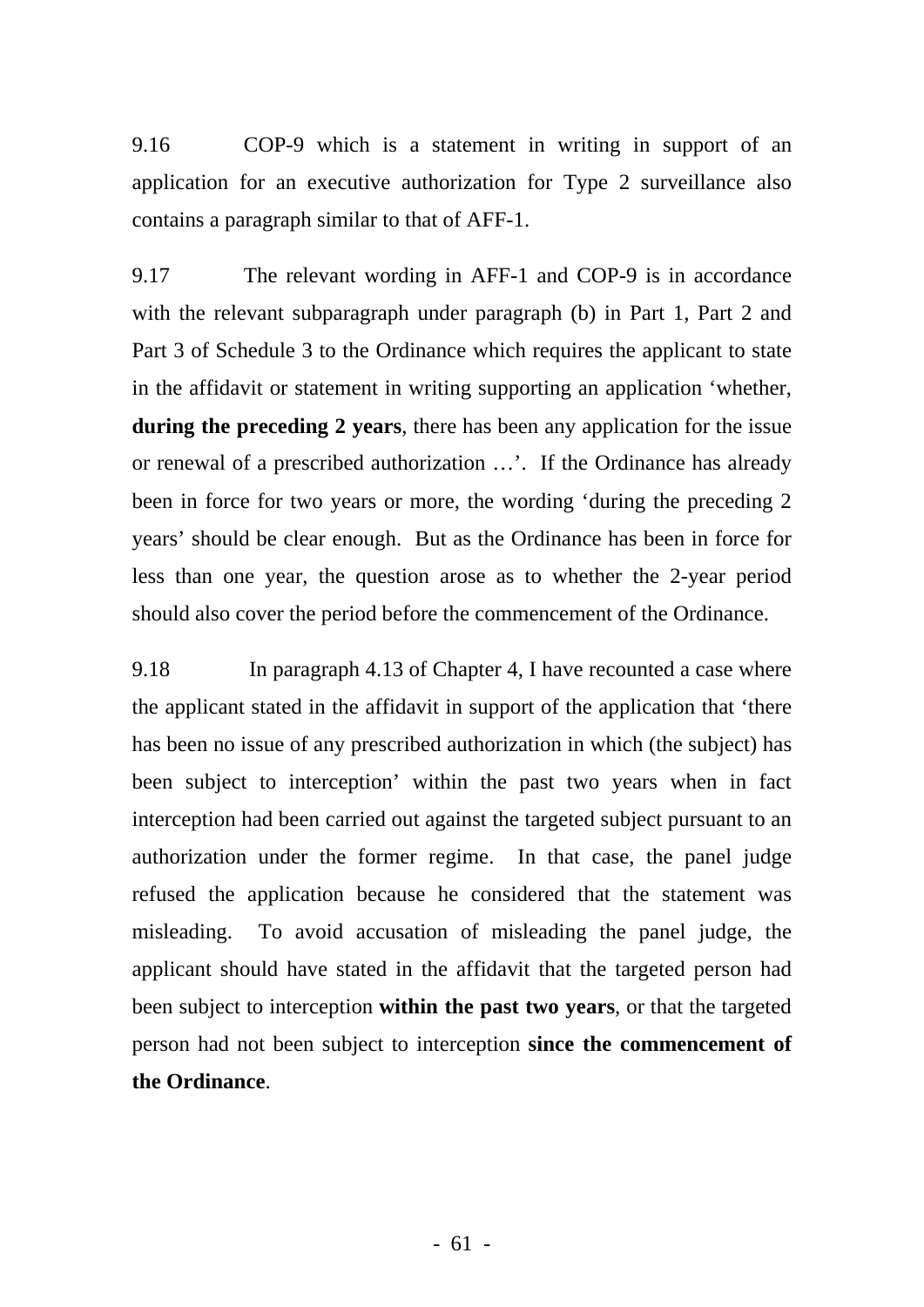9.19 It is important that the wording in the form of affidavit should be clear so that applicants know what to fill in. I made the comment to the Secretary for Security that the wording 'during the preceding 2 years' in AFF-1 (and other similar documents) was not reasonably clear. The Secretary agreed to my view above that the 2-year period should start to run from the coming into force of the Ordinance and further pointed out that the reference to 'prescribed authorization' was intended to make it clear that the authorizations in question were authorizations under the Ordinance. He will be happy to further pursue this matter if necessary.

### *Illustration 3: AFF-6*

9.20 Internal form AFF-6 is a sample checklist of information to be included in the affidavit in support of an application for confirmation of an emergency authorization for interception or Type 1 surveillance issued upon oral application. This form requires the applicant to 'verify the factual content provided to the Head of Department under section 20(2)(b), i.e. the requirements specified in Part 1 or Part 2 of Schedule 3 for the authorization of interception or Type 1 surveillance respectively'.

9.21 Section 20(2)(b) refers to a statement in writing made by the applicant in support of an application for emergency authorization. Section 25(3) provides that where an oral application is made, the information required to be provided for the purposes of the application under the relevant document provision may be provided orally (and accordingly any requirement as to the making of any affidavit or statement does not apply). In other words, where an oral application for emergency authorization is made, there might not be any statement in writing under section 20(2)(b).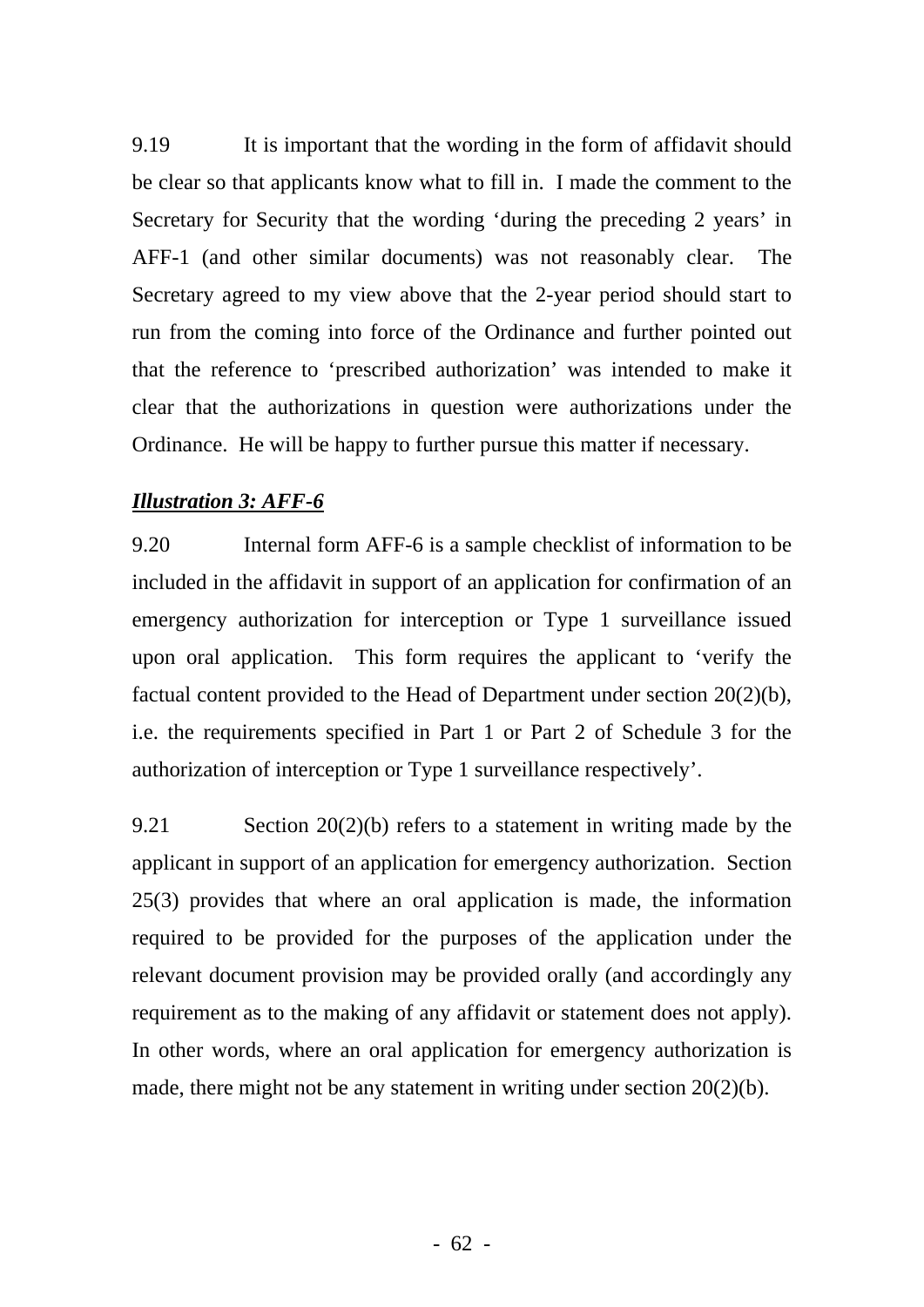9.22 I therefore recommended to the Secretary for Security that the wording in the relevant part of AFF-6 should be rephrased as follows: '**state** the factual content provided to the Head of Department under section 20(2)(b) **or section 25(3)**, ie the requirements specified in Part 1 or Part 2 of Schedule 3 for the authorization of interception or Type 1 surveillance respectively **and verify the same**', as there would not be any statement in writing if the information had been provided orally, so as to enable the panel judge to know that the information verified therein was that provided to the head of department at the time of the oral application. My proposed amendments reflect more accurately the requirement provided for in section  $28(1)(b)(ii)$ .

9.23 My recommendation was accepted by the Secretary for Security.

### *Illustration 4: COP-4, COP-5, COP-16, COP-17 and COP-18*

9.24 COP-4, COP-5 and COP-16 are application forms for confirmation of prescribed authorization granted upon oral application. COP-17 is the form for confirming an executive authorization granted upon oral application whereas COP-18 is the form for refusing to confirm. In all these forms, it is stated that the application is supported by, inter alia, a record in writing 'containing all the information that would have been provided under the **relevant application provision** had the oral application been made in writing'.

9.25 I recommended that 'relevant application provision' should be amended to read 'relevant **written** application provision' so as to follow the wording of section  $26(2)(b)(i)$  of the Ordinance. This was accepted by the Secretary for Security.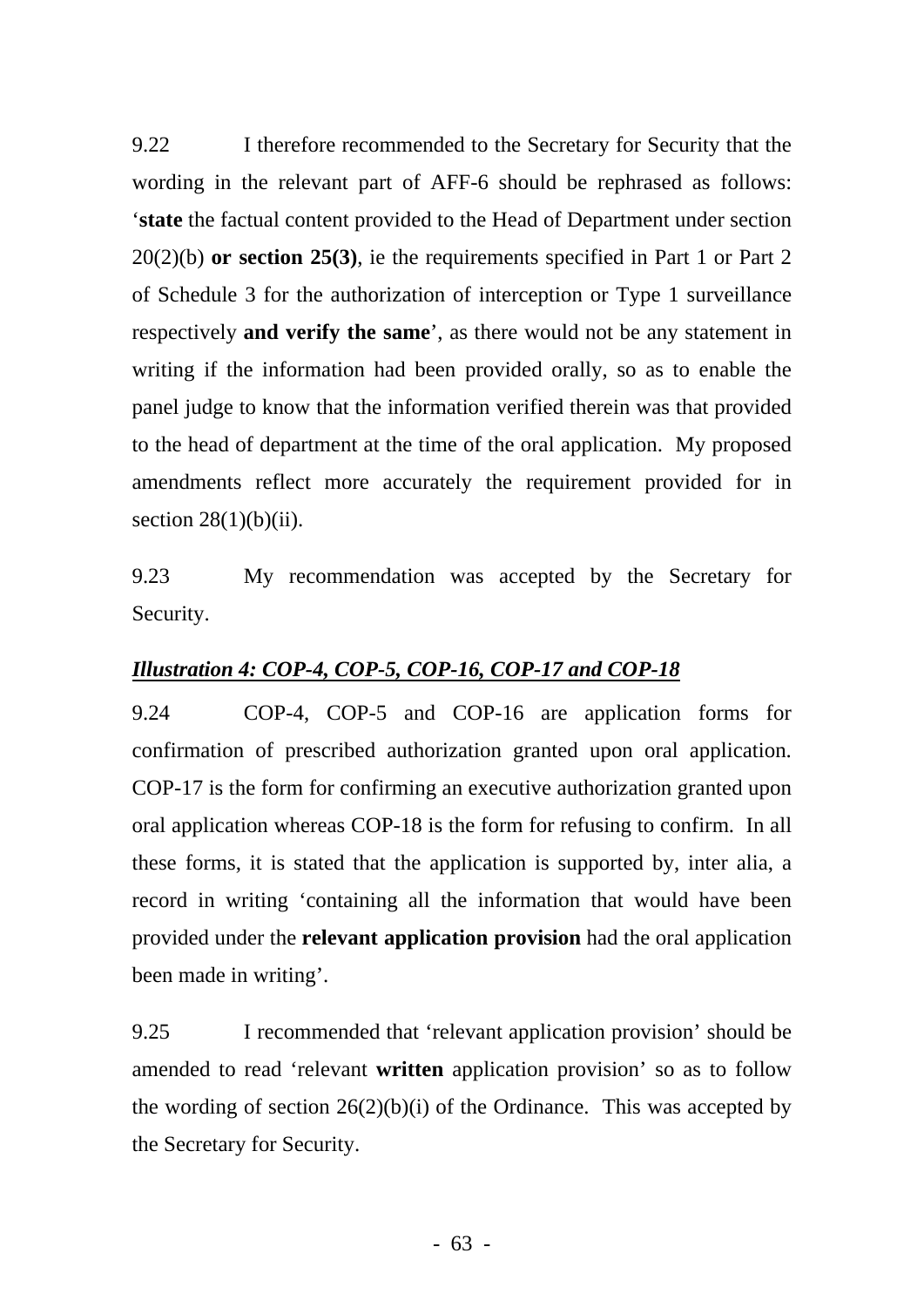#### *Illustration 5: COP-9*

9.26 COP-9 is a checklist of information that may need to be included in the statement in writing in support of an application for an executive authorization for Type 2 surveillance. To assess the intrusiveness of the Type 2 surveillance on any person, the applicant is required to state in paragraph  $4(iii)(c)$  of the form the likelihood that information which may be subject to LPP will be obtained. This is in compliance with the requirements of Part 3 of Schedule 3 to the Ordinance. However, there is a note in this paragraph which reads '**(Note: Explain also why such likelihood exists and what measures will be taken to minimize the likelihood of it occurring.)**'. I recommended to the Secretary for Security that this Note should be deleted, because if it is likely that information which may be subject to LPP would be obtained, the authorization should be sought from a panel judge by treating the Type 2 surveillance as Type 1 surveillance.

9.27 The Secretary for Security agreed with my comment and would make the necessary amendments to COP-9.

#### *Illustration 6: AFF-1, AFF-2, AFF-3, AFF-4, AFF-5 and AFF-6*

9.28 These are internal information checklists for affidavits in support of the following applications in respect of interception or Type 1 surveillance - for authorization, for renewal of authorization, for confirmation of an emergency authorization, for confirmation of an authorization issued/renewed upon oral application, and for confirmation of an emergency authorization issued upon oral application. All these affidavit forms ask the applicant to 'assess the likelihood of obtaining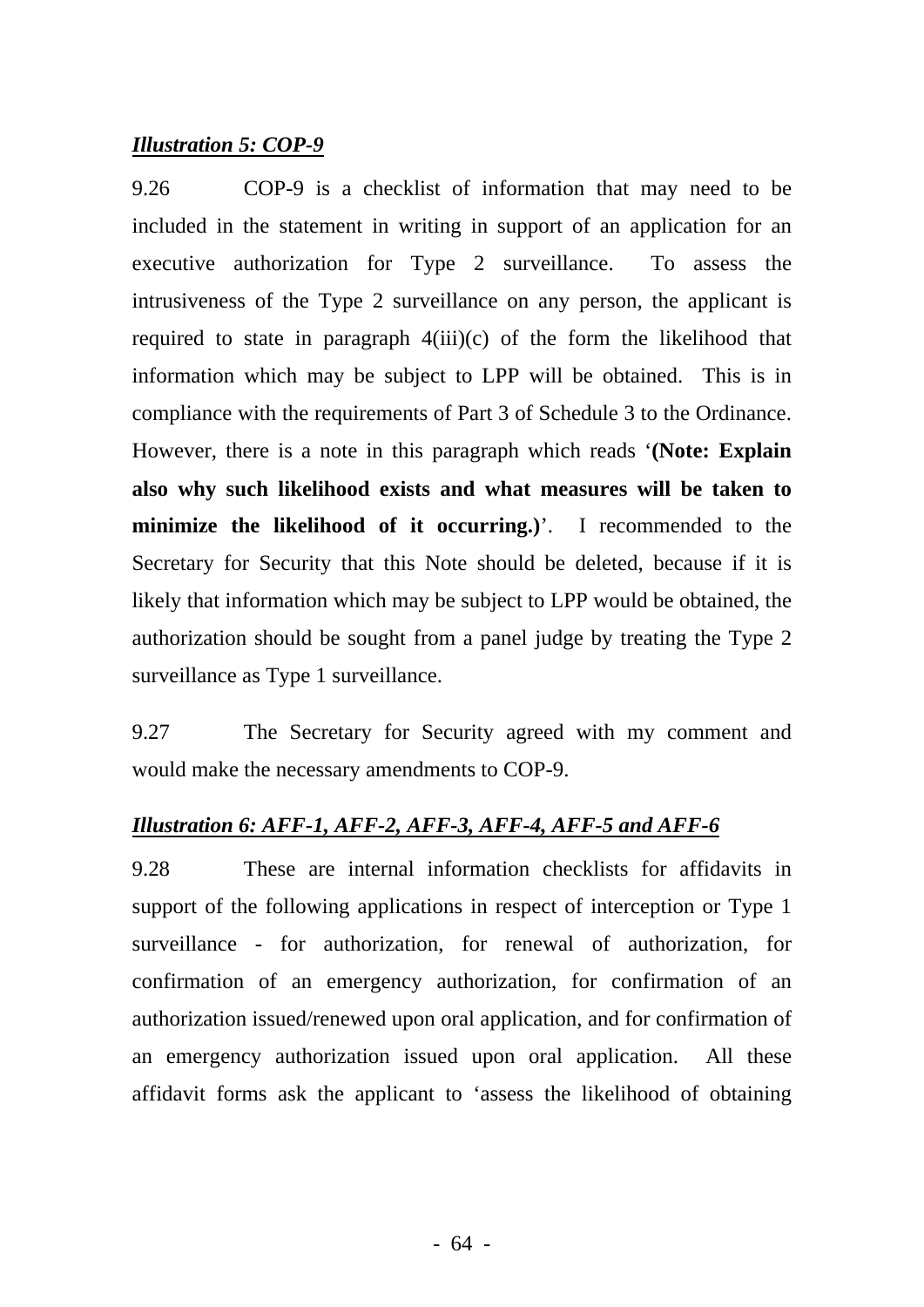information which may be subject to legal professional privilege, **including the likelihood of obtaining such information following arrests**'.

9.29 I considered that the assessment on the likelihood of obtaining LPP information following arrests was quite unnecessary at this early stage of an application, when an arrest might not even occur. And in any event, this likelihood of obtaining LPP information 'following arrest' is not required in any of the Parts of Schedule 3 to the Ordinance. Nor is it required in COP-9 which is a statement in writing in support of an application for an executive authorization for Type 2 surveillance.

9.30 The Secretary for Security agreed with my recommendation to delete the part on assessment on the likelihood of obtaining LPP information following arrests.

# *Illustration 7: EMA-1, STA-4, EMA-2 and EMA-3*

9.31 Internal form EMA-1 is an application form for confirmation of an emergency authorization for interception or Type 1 surveillance issued upon oral application and STA-4, EMA-2 and EMA-3 are connected internal forms. However, the procedure covered by these forms seems to be that the application is made to the head of department, instead of a panel judge. They appear to serve no practical purpose because such an application for confirmation must be made to a panel judge within 48 hours after the issue of the original authorization [see sections  $23(1)$ ,  $26(1)$  and 28(1) of the Ordinance]. Paragraph 103 of the Code also states that in normal circumstances only one application for confirmation from the panel judge should be made. There is no clear definition in the Code on the circumstances under which the head of department's confirmation is required.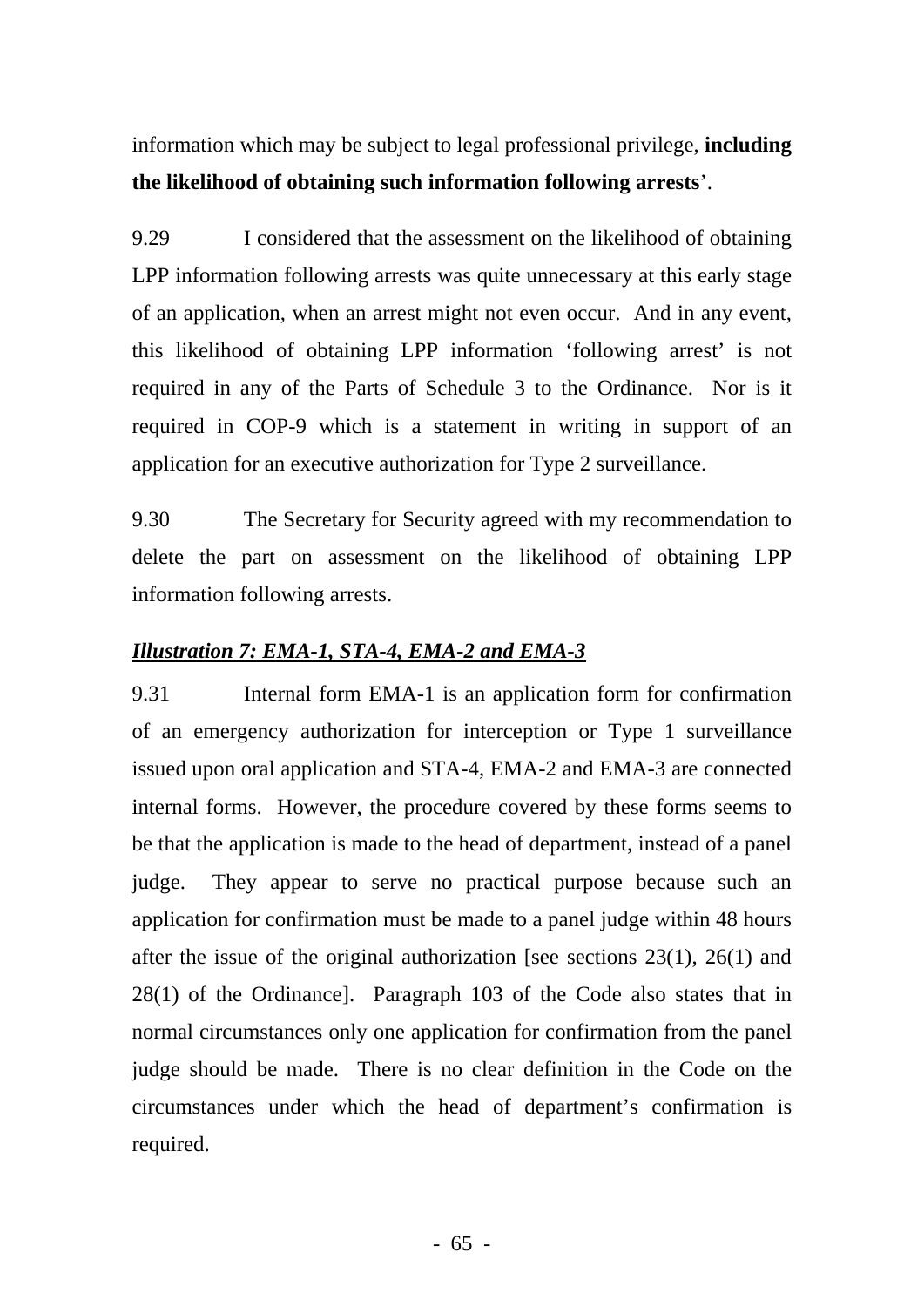9.32 I made the above comments to the Secretary for Security who responded that the two-step process should be retained as an option, as it is provided for in the law, so that the head of department's confirmation of the emergency authorization granted upon oral application could be sought in appropriate cases. Moreover, the procedure of seeking the head of department's confirmation of the oral application would still be required even if the covert operations under the emergency authorization have in fact not been carried out. Hence, the forms in question should be retained.

### **Other issues**

9.33 In the course of my review of the COP- and internal forms, issues that are subject to different interpretation surfaced, namely,

- (a) Whether a device retrieval warrant needs to be revoked if it is discontinued by the LEA and whether a panel judge has the power to revoke a device retrieval warrant. I recommended to the Secretary for Security that there was a need to request the panel judge to revoke the device retrieval warrant if it was discontinued. This recommendation was not accepted by the Secretary for Security.
- (b) Whether a panel judge has the power to impose additional conditions when confirming an emergency authorization. The Secretary for Security considered that the panel judges did not have such power but the panel judges held the opposite view.

The above two issues which are subject to conflicting interpretations are covered in detail in Chapter 13.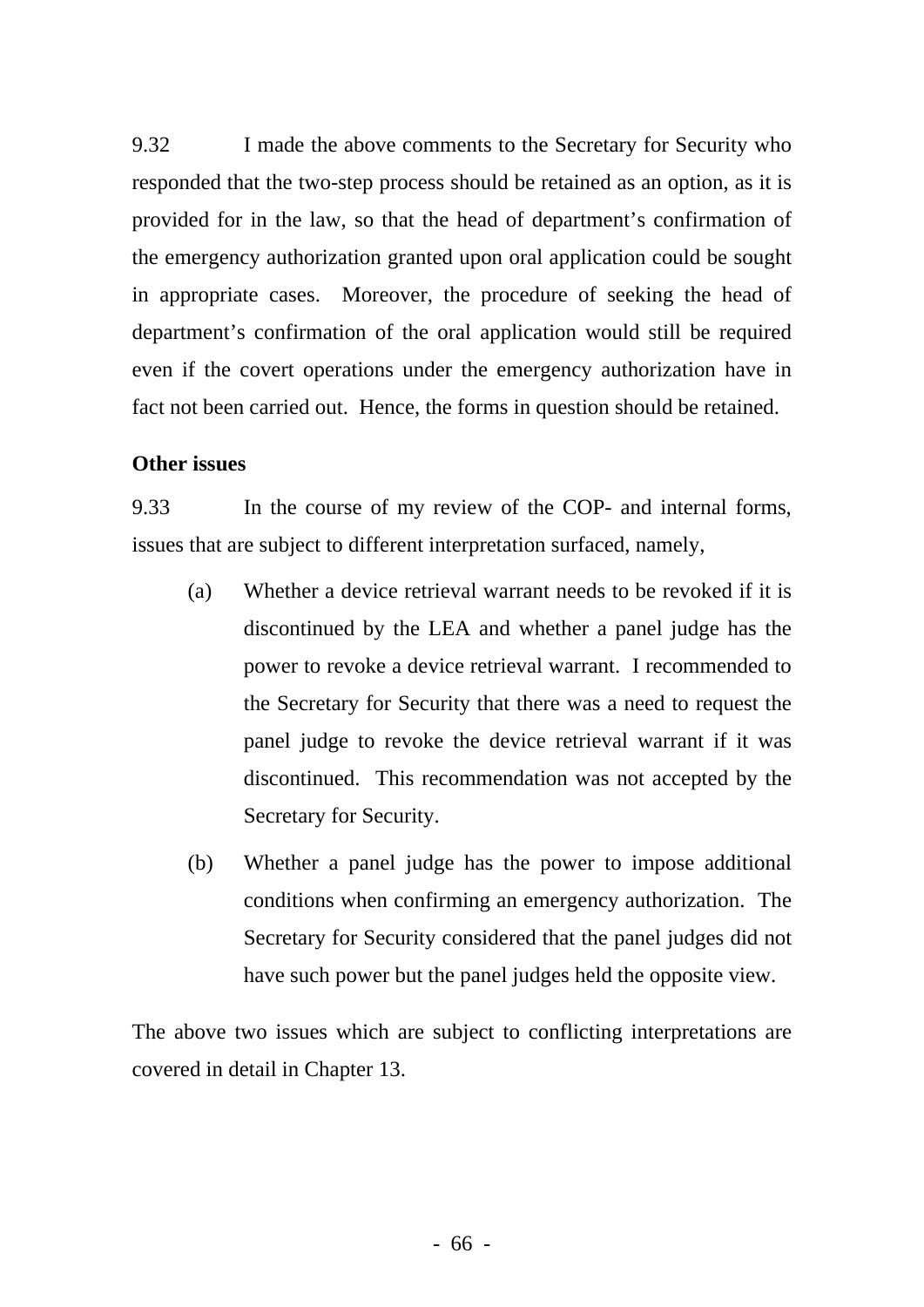### **CHAPTER 10**

### **REPORTS OF IRREGULARITIES FROM LEAS AND FINDINGS**

#### **Reports of irregularities**

10.1 During the report period, I received three reports of four incidents of irregularities from heads of LEAs made pursuant to section 54 of the Ordinance. These involve one Type 2 surveillance and three interception cases, as follows:

- Irregularity in revocation of executive authorization. Case 1 : Type 2 surveillance
- Cases 2 and 3 : Interception Interception of telecommunications facilities ahead of the authorized effective date.
- Case 4 : Interception Wrong interception of a telecommunications facility other than that authorized for interception under a prescribed authorization.

section 41(2) and (3) of the Ordinance and notified heads of LEAs concerned of my findings under section 42. My findings were accepted by the LEAs concerned. 10.2 I had reviewed the above irregularities in accordance with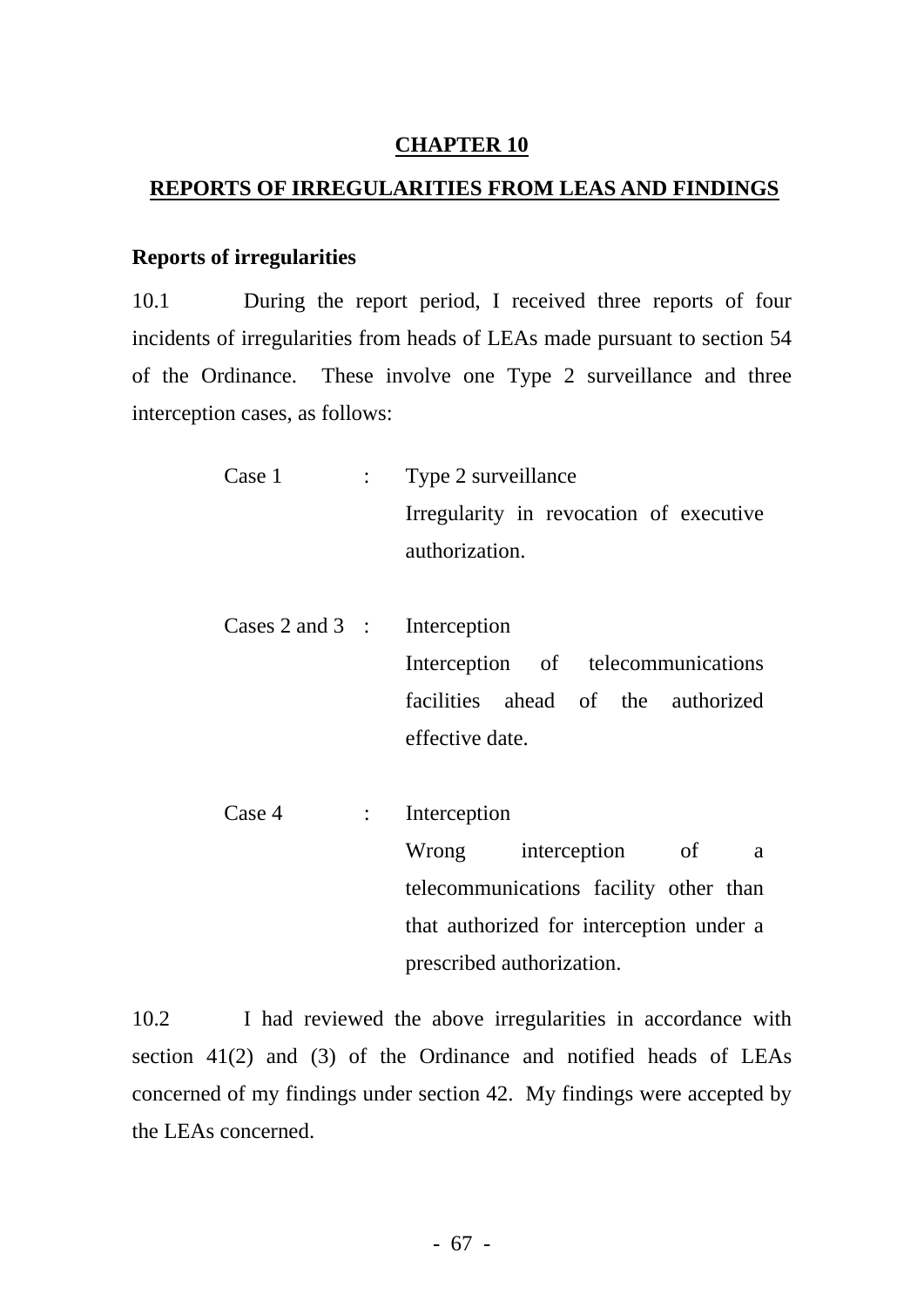### **Case 1: Incorrect dating of discontinuance in revoking an executive authorization for Type 2 surveillance**

10.3 This incident concerns the wrong entry of the date of discontinuance of surveillance by the authorizing officer when he revoked a prescribed authorization for Type 2 surveillance. The surveillance was discontinued following an arrest of three persons. The discontinuance was reported to the authorizing officer who revoked the authorization. In the revocation signed by him, the authorizing officer wrongly stated a date as the date of discontinuance of the surveillance instead of the correct date which was three days after the stated date. The head of the LEA reported the irregularity to me pursuant to section 54 of the Ordinance.

- 10.4 I made the following findings after conducting a review:
	- (a) The authorizing officer had entered wrongly the date of discontinuance of the surveillance when he revoked the prescribed authorization.
	- (b) The mistake was a genuine careless mistake without any ulterior motive. No damage had been caused to anybody.
	- (c) The head of the LEA had complied with section 54 of the Ordinance to report the irregularity promptly and proposed appropriate follow up action.

10.5 The LEA had advised the authorizing officer concerned to be more careful in entering records. As a preventive measure, the department also implemented a new feature in its database system to alert users on the validity of the dates that have been input. I was satisfied with the follow up action taken.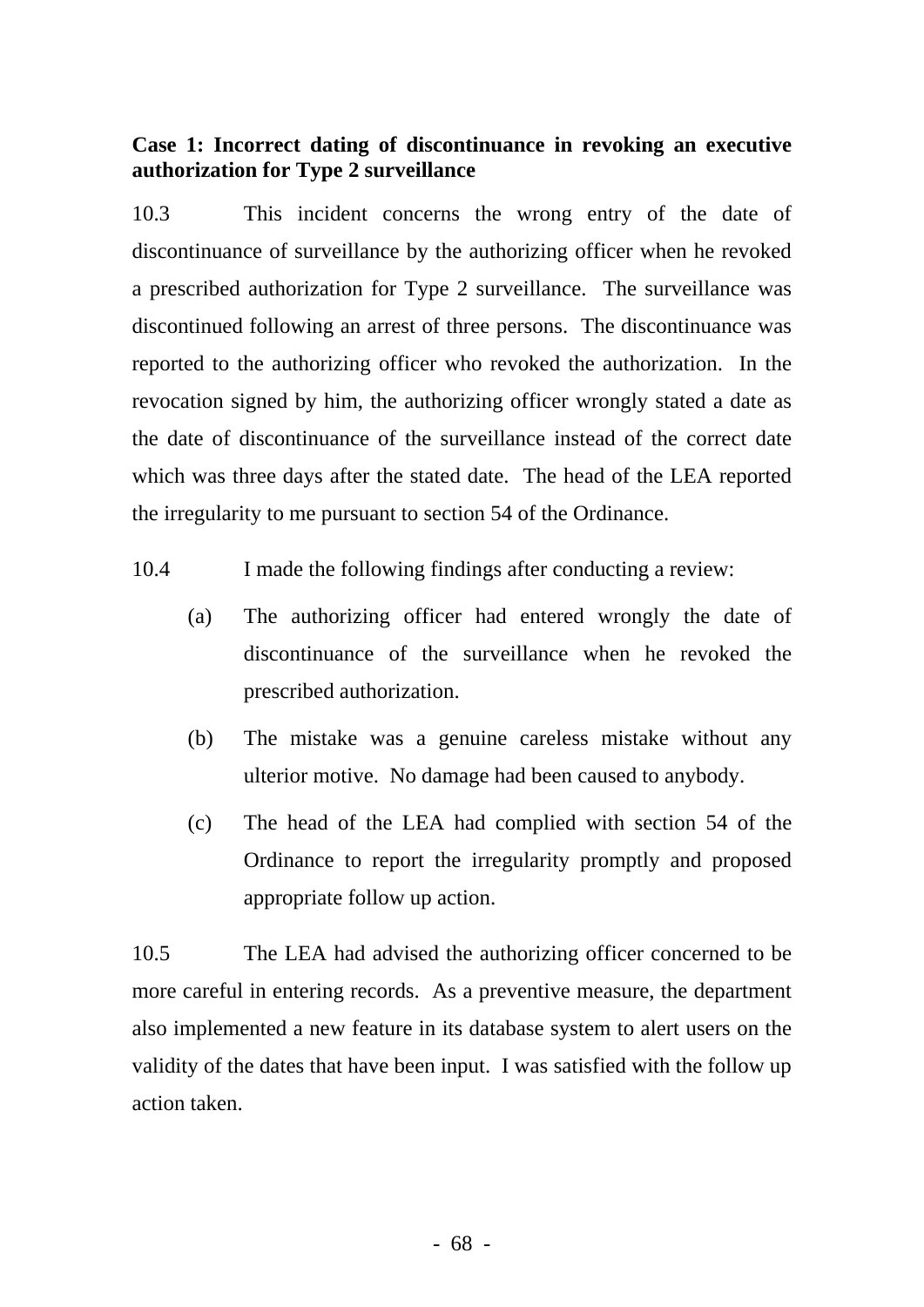#### **Cases 2 and 3: Lines intercepted ahead of the authorized effective date**

10.6 Section 10(a) of the Ordinance states that a judge's authorization takes effect at the time specified by the panel judge when issuing the judge's authorization. The irregularities in Cases 2 and 3 relate to a breach of section 10(a) in that two telephone lines, one each in two renewed authorizations, were intercepted a few days earlier than the commencement date authorized by the panel judge.

10.7 Two authorizations, hereinafter referred to as AUTH(1) and AUTH(2), had been issued by a panel judge to be valid for 31 days, both expiring on the same date. AUTH(1) authorized the interception of facilities (in this case, telephone lines) A, B and C whereas AUTH(2) authorized the interception of facility D. Four days prior to their expiration, the panel judge granted a renewal of the two authorizations with effect from their common expiry date with facility E added to AUTH(1) and facility F added to AUTH(2), as applied for by the LEA. In other words, interception of the two newly added facilities E and F could only begin immediately after the expiry of the two authorizations (which were renewed). However, the officer (Officer X) responsible for effecting interception mistakenly arranged the interception of facilities E and F to commence on the date when the panel judge granted the renewals, amidst other fresh authorizations also to commence on that day. Another officer (Officer Y) who was responsible for monitoring the two newly added facilities failed to realize the mistake at the material time. It was not until the morning of the third day after the said commencement that the breach was discovered by Officer Y and the interception on facilities E and F was ceased immediately. The interception on facilities E and F re-commenced on the fourth day in accordance with the time specified in the renewed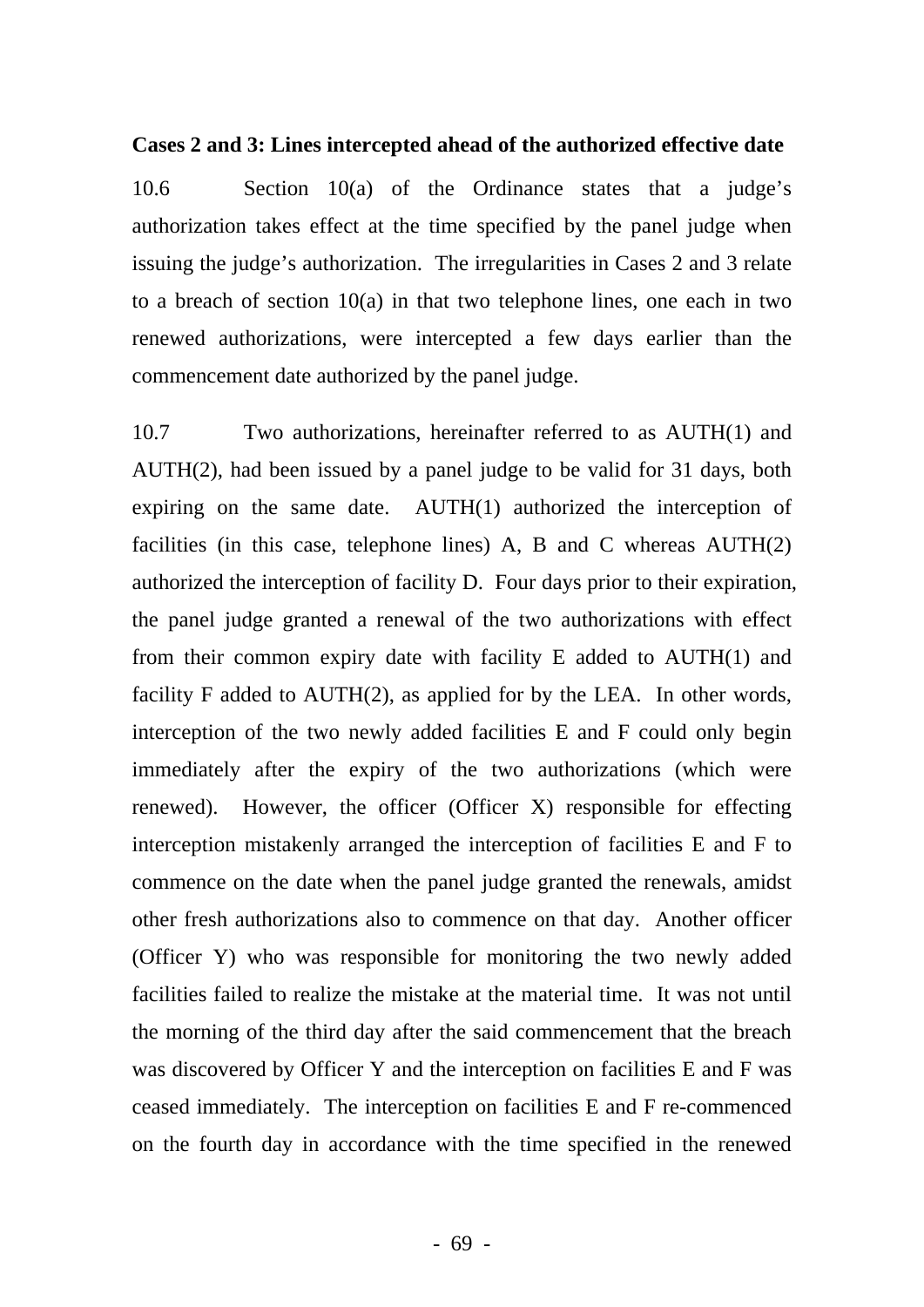authorizations. The head of the LEA reported the irregularities to me and proposed a series of follow up actions to prevent recurrence.

10.8 I conducted a review and interviewed the relevant officers. My findings are set out below:

- (a) There was unauthorized interception of the two lines for about three days.
- (b) The irregularity was due partly to the oversight of Officer X in failing to heed the commencement date of interception of the new or added facilities as authorized in the renewed authorizations amidst a batch of authorizations issued on the same date containing both the renewed authorizations and fresh authorizations.
- (c) Officer Y was partly at fault in failing to notice the mistake until the morning of the third day.
- (d) The main cause was both officers' mindset resulting from their familiarity with the old practice that fresh authorizations and renewed authorizations all took effect on the date of issue of both kinds of authorizations, which differed from the new practice in which renewed authorizations might defer the commencement of interception to the date when the original authorizations were due to expire instead of the date when the renewed authorizations were issued. Both Officers X and Y had not yet been accustomed to the new practice.
- (e) The irregularity was not caused by malice, ill will, or any ulterior motive.
- (f) The unauthorized interceptions were conducted only for a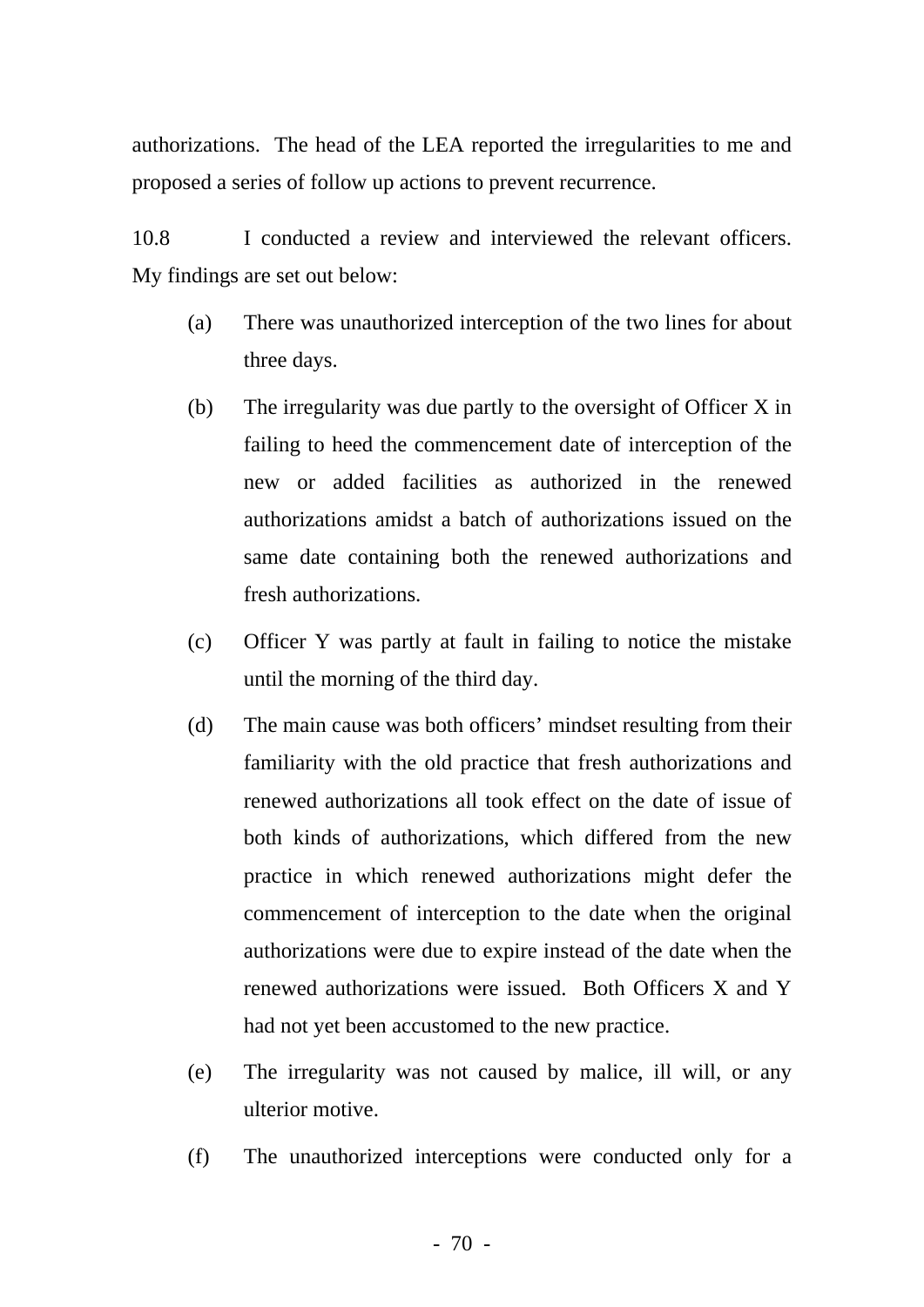short period of less than three days and were stopped within less than an hour after discovery of the mistake. The intrusiveness of the interceptions concerned on the subject was, in the circumstances, negligible.

(g) The head of the LEA had complied with section 54 of the Ordinance to report the non-compliance by the officers promptly.

10.9 Both Officers X and Y were advised by the management of the LEA to be more careful and alert. I also advised the head of the LEA that all officers in the department involved in the processing of applications and authorizations under the Ordinance be reminded to pay heed to the new practice and correct their mindset referred to in paragraph 10.8(d) above. I also requested the LEA to keep me informed of the progress of the implementation of its proposed actions to improve the procedure for effecting interception to prevent recurrence. These were duly followed up by the LEA.

- 10.10 Section 48 of the Ordinance stipulates that
	- '(1) If, in the course of performing any of his functions under this Ordinance, the Commissioner … considers that there is any case in which any interception or covert surveillance has been carried out by an officer of a department without the authority of a prescribed authorization, subject to subsection (6), the Commissioner shall as soon as reasonably practicable give notice to the relevant person –
		- (a) stating that there has been such a case and indicating whether the case is one of interception or covert surveillance and the duration of the interception or covert surveillance; and
		- (b) informing the relevant person of his right to apply to the Commissioner for an examination in respect of the interception or covert surveillance.
		- …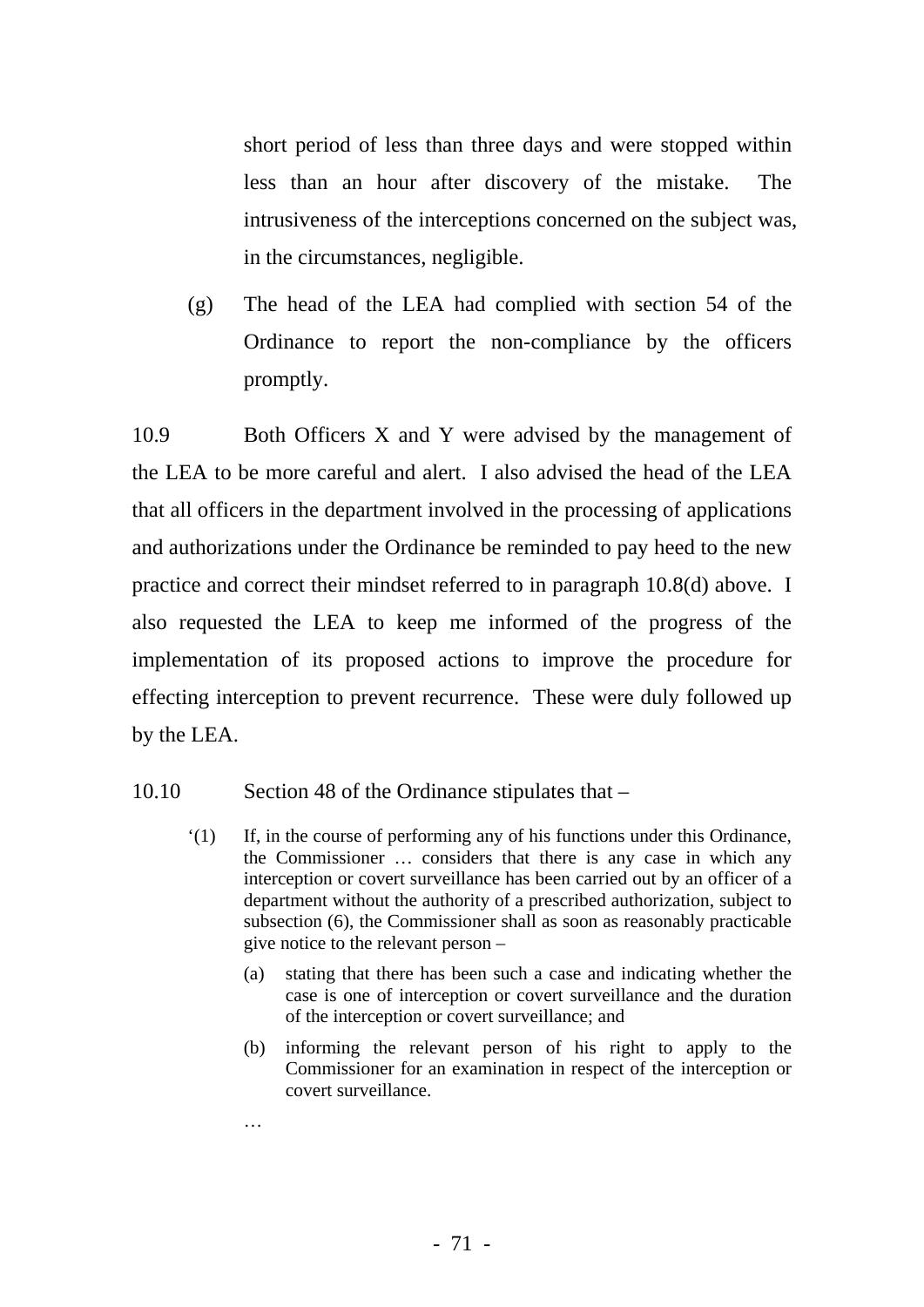- (3) Notwithstanding subsection (1), the Commissioner shall only give a notice under that subsection when he considers that the giving of the notice would not be prejudicial to the prevention or detection of crime or the protection of public security.
- (6) This section does not require the Commissioner to give any notice to a relevant person if –
	- (a) the relevant person cannot, after the use of reasonable efforts, be identified or traced;
	- (b) the Commissioner considers that the intrusiveness of the interception or covert surveillance concerned on the relevant person is negligible; or
	- $(c)$  …'

…

10.11 Despite my finding of the unauthorized interceptions referred to in paragraph 10.8(a) above, I decided not to give notice pursuant to section 48(1) to the targeted subjects because I considered that the giving of the notice would be prejudicial to the prevention or detection of crime according to section 48(3) and that the intrusiveness of the interceptions concerned on the subjects was negligible according to section 48(6).

# **Case 4: Wrong interception of a telephone line other than that authorized for interception**

10.12 This irregularity was caused by an inadvertent error in wrongly intercepting a telephone line other than that authorized for interception by a prescribed authorization.

10.13 The LEA had obtained a prescribed authorization from a panel judge to intercept a telephone line. In the course of listening to the intercept product, it became apparent to the LEA that the user of the line was not the targeted subject. The LEA suspected that there might have been a wrong interception and caused an enquiry to be made. Meanwhile, the LEA discontinued the interception. Later on the same day, it was confirmed that the person, not an LEA officer, responsible for effecting the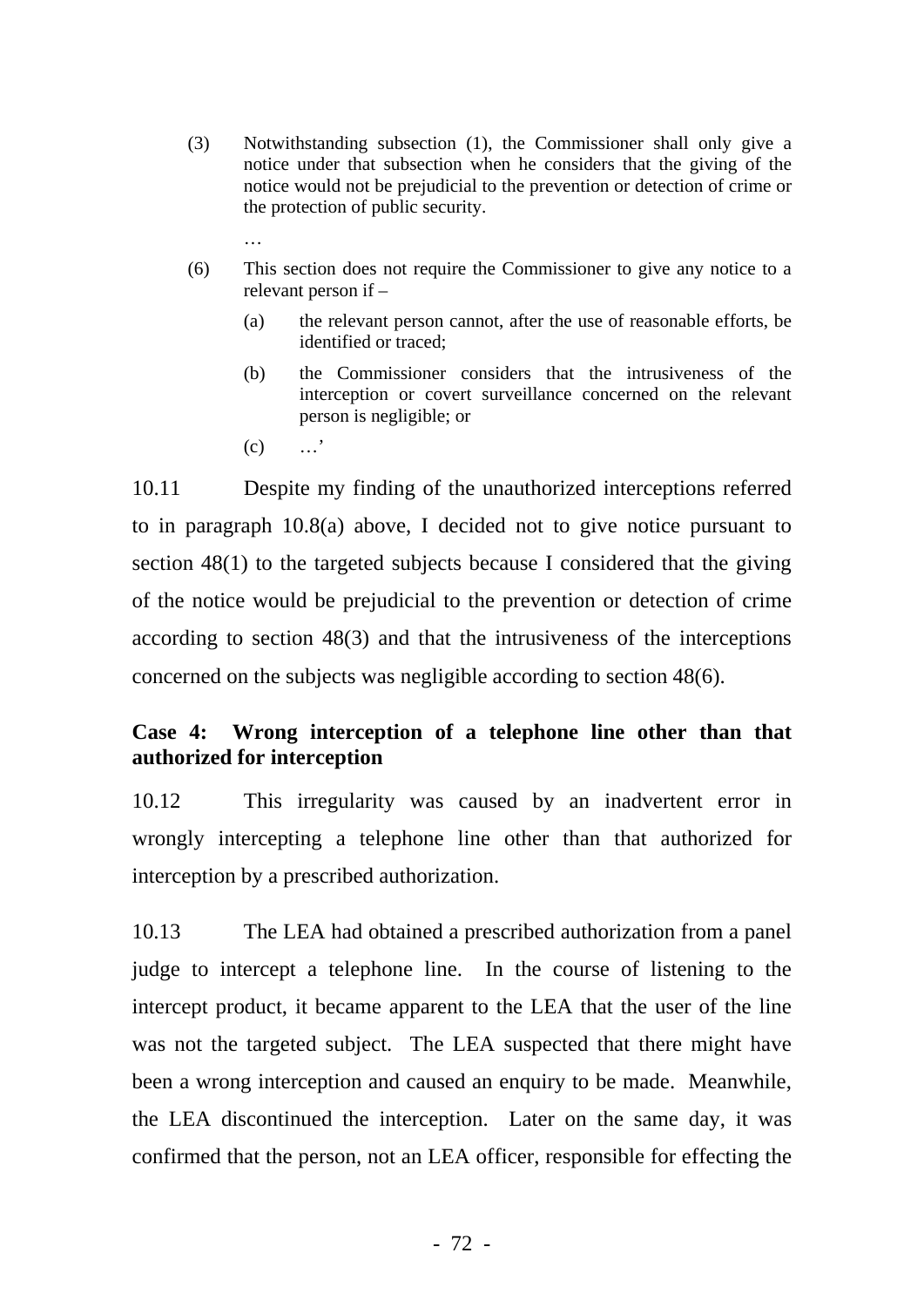operation pursuant to the prescribed authorization had inadvertently intercepted a line that was not the line authorized for interception but then the problem had been rectified. The LEA reported the discontinuance of the interception to the panel judge the following day on the ground that there was no further value to continue with the interception and the authorization was revoked by the panel judge accordingly. The LEA reported the case to me about two weeks later.

10.14 I conducted a review of the case by examining the relevant documents and interviewing the relevant law enforcement officers. The wrong interception had taken place for seven days before it was discovered and rectified. I considered that I was duty bound to give notice pursuant to section 48(1) of the Ordinance to the relevant affected person stating the duration of the interception and where appropriate consider awarding to him compensation.

10.15 I required the LEA to make all the necessary enquiries in order to find out the line that had been wrongly intercepted with the identity of the relevant person. I also collected first-hand detailed information on the procedure on how this interception operation had been effected.

10.16 Based on my findings, I considered that there was room for improvement in the security measures in effecting interceptions. I requested the Security Bureau to look into this jointly with the LEAs and all concerned parties.

10.17 As mentioned before, I also required that all possible means be used to identify the wrongly intercepted line and its subscriber. Despite efforts made by the LEA and all concerned, the identities of the wrongly intercepted line, its subscriber and user could not be ascertained. Care had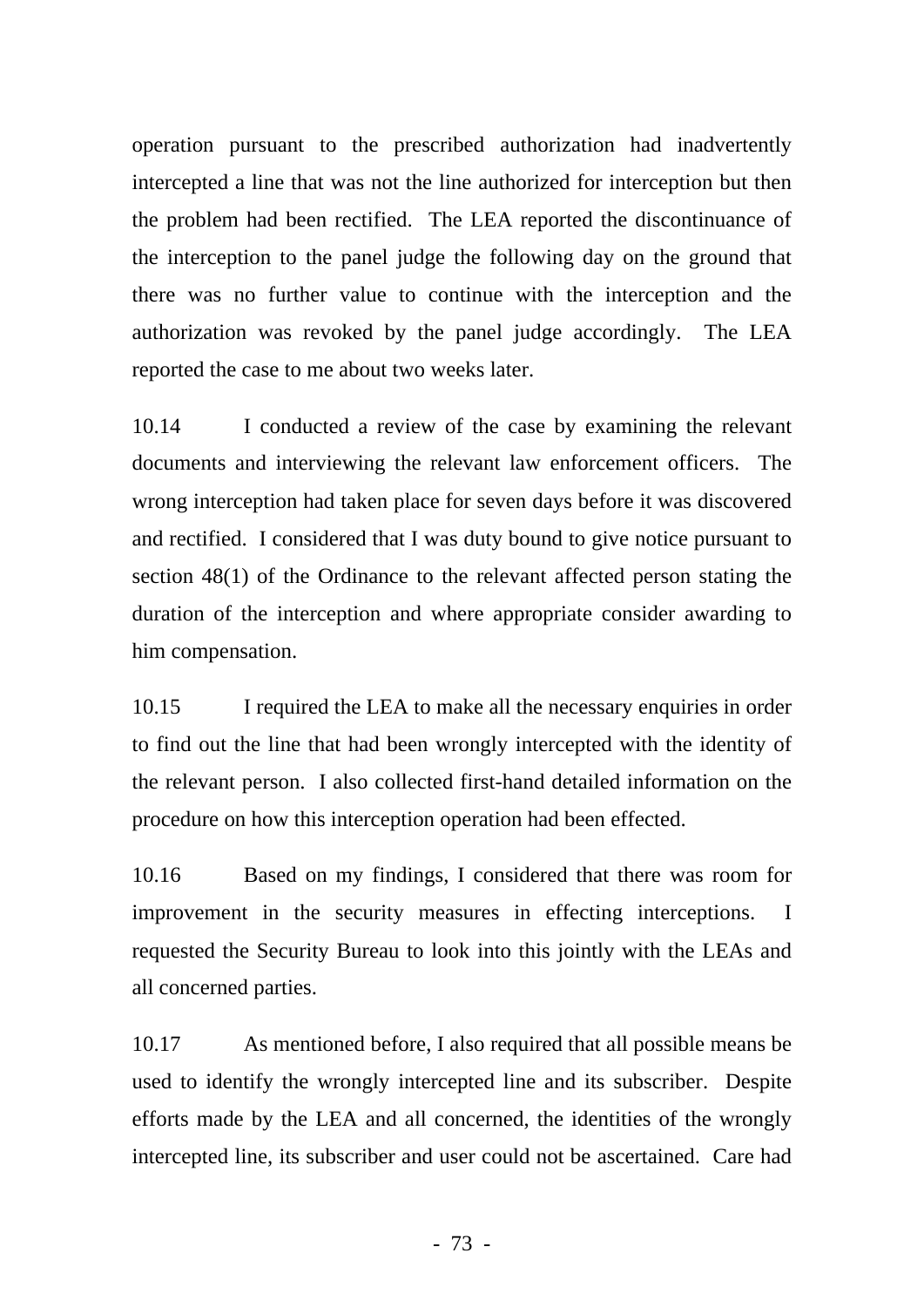been taken in the investigation of the identities to ensure that parties with no need to know would not be able, through correlation, to get to know that interceptions had been undertaken and would continue to be undertaken.

10.18 I was satisfied that all concerned parties had used reasonable efforts in their investigations as to the identity of the person affected by the erroneous interception, and that the investigations were made in good faith. In the circumstances, I did not require any further investigation to be made, which might risk prejudicing the prevention or detection of crime or the protection of public security by exposing the operational methods of the LEAs.

- 10.19 I made the following main findings and recommendations
	- (a) There was unauthorized interception of a telephone line for seven days. The wrong interception was caused by an inadvertent human error on the part of the person responsible for effecting the interception, who was not an LEA officer. It was not due to the fault of the LEA or any of its officers.
	- (b) The identity of the subscriber or user of the line wrongly intercepted could not be ascertained after reasonable efforts had been made.
	- (c) LEAs should be reminded that in case of a wrong interception for whatever reason, the relevant materials relating to the identity of the wrongly intercepted facility and the affected person as well as the duration of the wrong interception should be preserved for the purpose of enabling me to perform my functions under the Ordinance.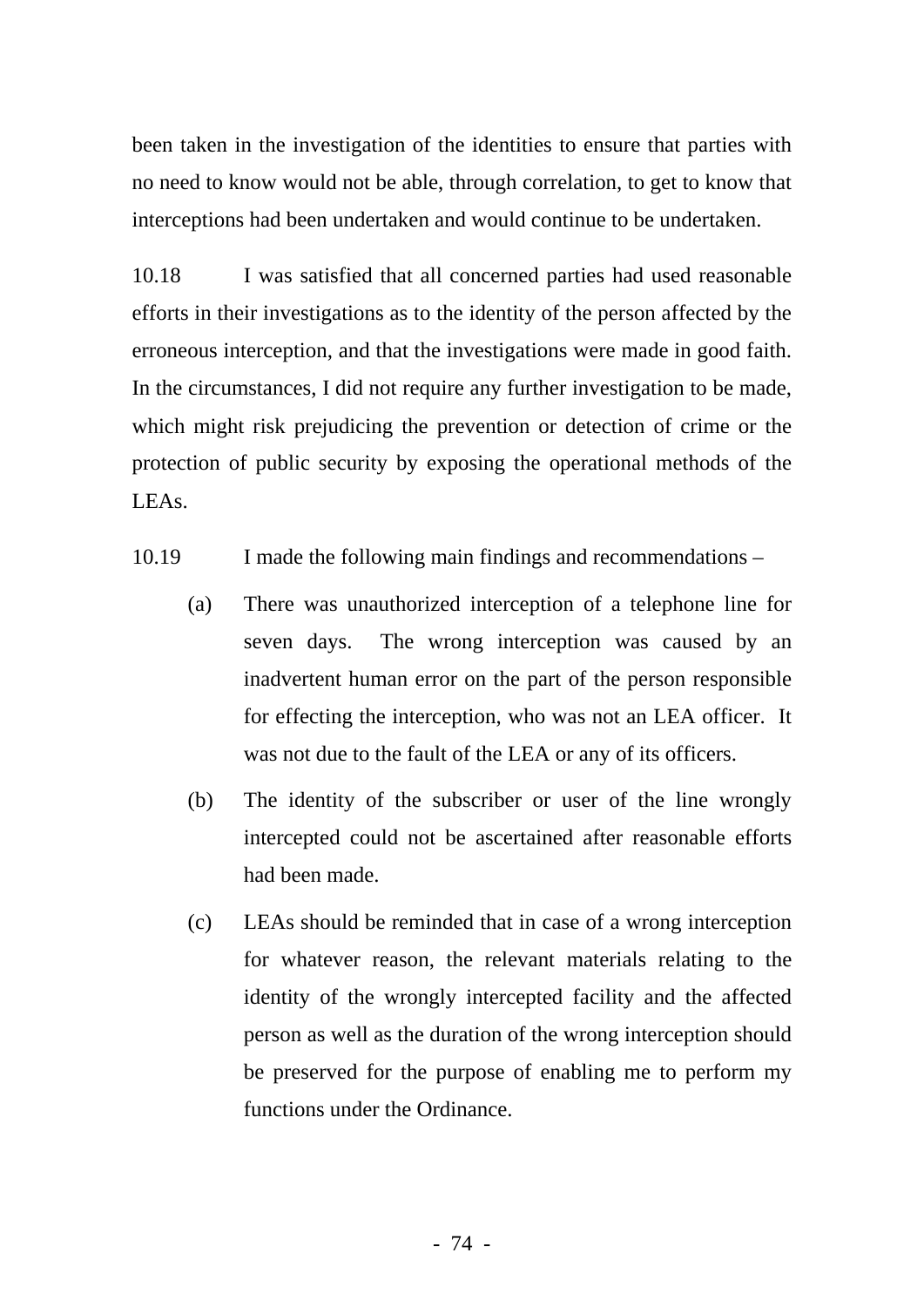- (d) The working procedure and security measures in implementing interceptions should be improved to minimize security risk.
- (e) The grounds for discontinuance of the interception as reported to the panel judge were that 'there was no further value to continue with the respective interception'. There was no mention of the wrong interception in the report of discontinuance. This was not satisfactory as it would mislead the panel judge into thinking that it was the termination of the interception of the correct facility which had been found to be of 'no value', as opposed to the true reason for the 'no value' due to a wrong line having been intercepted. The LEA should have included the wrong interception in its report of discontinuance to apprise the panel judge of the full picture.

10.20 I decided not to give notice pursuant to section 48(1) because the relevant person could not, after the use of reasonable efforts, be identified according to section 48(6).

10.21 I have notified the LEA of my above findings and recommendations for follow up by the Security Bureau and LEAs. Following from this incident, the Security Bureau had coordinated efforts to put in place measures to minimize wrong interceptions in future. It also reported to me the follow up action it had taken to improve the security measures in implementing interceptions.

10.22 Apart from the above four cases and the incidents referred to in paragraph 13.38 of Chapter 13, no other irregularity or non-compliance was reported or discovered during the report period.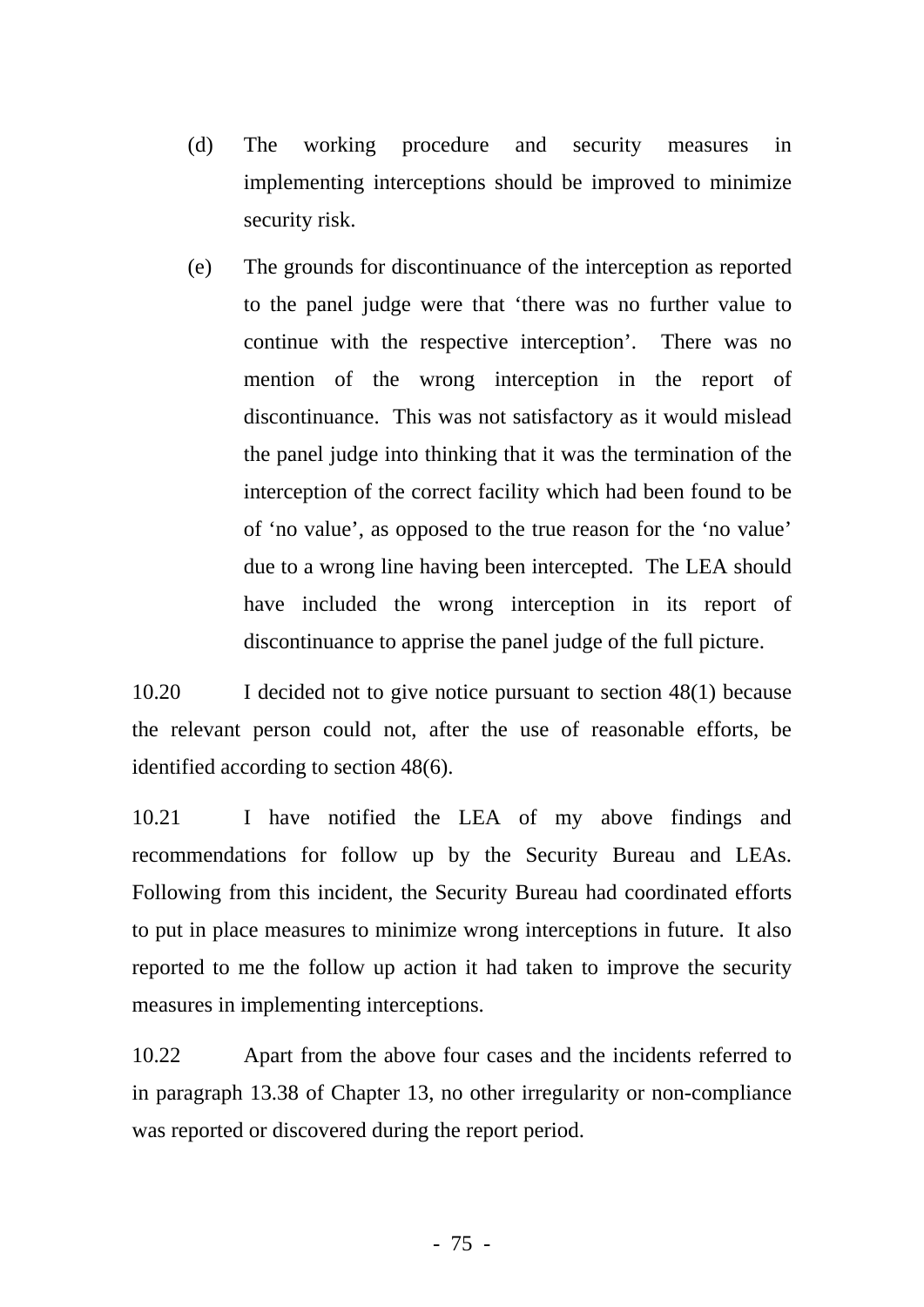### **CHAPTER 11**

#### **RECOMMENDATIONS TO LEAS MADE UNDER SECTION 52**

#### **My function to recommend**

11.1 My functions and duties as the Commissioner are clearly defined in section 40 of the Ordinance. With regard to section 40(b)(iv), without limiting the generality of my function of overseeing the compliance by the LEAs and their officers with the relevant requirements of the Ordinance, I may make recommendations to the Secretary for Security and heads of the LEAs as and when necessary. In respect of making recommendations to the LEAs, further elaboration can be found in section 52. Section 52(1) provides that, in the course of performing any of my functions under the Ordinance, if I consider that any arrangements made by any LEA should be changed to better carry out the objects of the Ordinance, I may make such recommendations to the head of the LEA as I think fit. The head of the LEA concerned shall report to me the details of any measures taken (including any disciplinary action taken in respect of any officer) to implement the recommendations, as soon as reasonably practicable or within the period as I have specified when making the recommendations.

11.2 Section 52(3) also confers on me the discretion to refer the recommendations and any other matters I consider fit to the Chief Executive, the Secretary for Justice and any panel judge or any one of them.

11.3 During the report period, I had made seven recommendations to the heads of the LEAs. There was no occasion on which I considered it appropriate to have the recommendations reported straightaway to the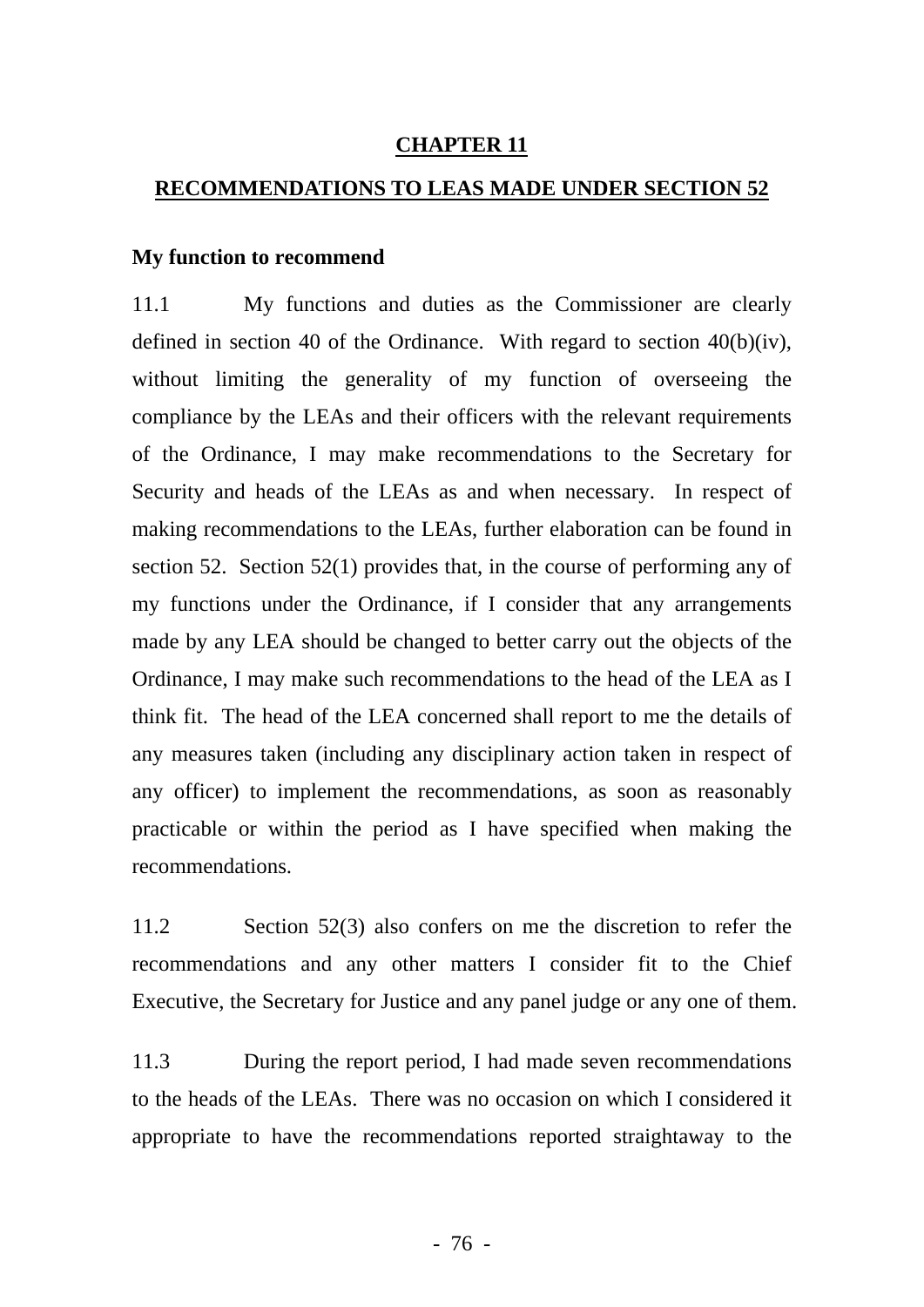Chief Executive or the Secretary for Justice, although wherever the recommendations concerned the panel judges, I had informed them of the same, so that they were fully apprised of my recommended arrangements well in advance for the LEAs concerned to put in place that would have a bearing on the practice adopted by the LEAs in their applications for prescribed authorizations before the panel judges or in connection therewith. The recommendations appear below.

# *(1) Reporting of inclusion/cancellation of communications facilities for an interception with the 'reasonably expected to use' clause granted in a prescribed authorization*

11.4 Section 29(1)(b)(ii) of the Ordinance provides that a prescribed authorization for telecommunications interception may contain terms that authorize the interception of communications made to or from any telecommunications service that any person specified in the prescribed authorization (whether by name or by description) is using, '**or is reasonably expected to use**'. A prescribed authorization with a 'reasonably expected to use' clause is considered by an LEA as empowering it and its officers during the validity of the authorization to add one or more facilities/services to be intercepted insofar as it has obtained sufficient evidence to show that the targeted subject is now found to be using the facilities/services.

11.5 In other words, this clause, when allowed by a panel judge, grants discretion to the LEA and its officers, in the course of an authorized interception operation, to intercept any communication facilities that the targeted subject is found to be using although at the time when the prescribed authorization was sought, no information or evidence of those facilities was yet available. The facility newly added was not one that had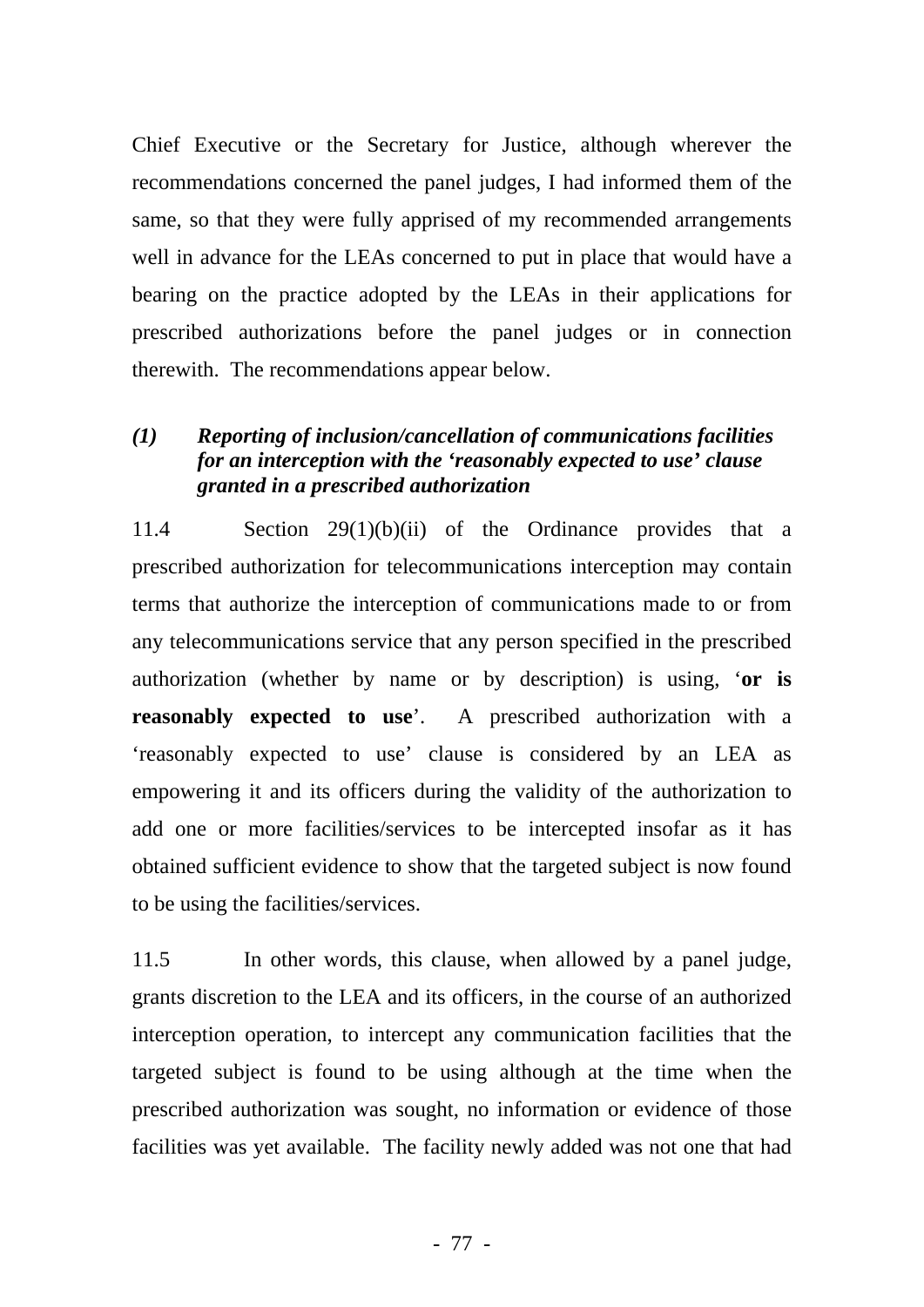been made known to the panel judge who granted the prescribed authorization. In view of this apparent latitude given to the LEAs by the panel judges, and in order to minimize the degree of intrusiveness to personal privacy, I paid special attention to authorizations granted with this 'reasonably expected to use' clause, to ensure that all relevant additions of facilities were sufficiently justified and no unnecessary or disproportionate intrusion against any persons including the targeted subject would occur.

11.6 I noted that internally within an LEA, the addition or cancellation of any communications facilities could be done with the approval of a senior departmental officer not below the rank equivalent to that of a senior assistant commissioner of police and in accordance with the relevant internal procedures.

11.7 Due to my concern, I took an opportunity to discuss the matter with the Secretary for Security. I was assured that only when it was strictly necessary and serious consideration had been taken that the 'reasonably expected to use' clause would be sought.

11.8 I was, however, told that the LEAs did not report to the panel judges the addition or cancellation of communication facilities. I considered this practice unsatisfactory. I took the view, which was shared by the panel judges, that as a matter of principle, a panel judge's authorization, including interception, was granted upon the condition that the applicant or any other responsible officer of the LEA shall, as soon as practicable, in any event during the validity of the authorization, bring to the attention of the panel judge any material change of circumstances upon which the authorization was granted. Based on this principle, the panel judges and I considered that an addition or even a cancellation of facilities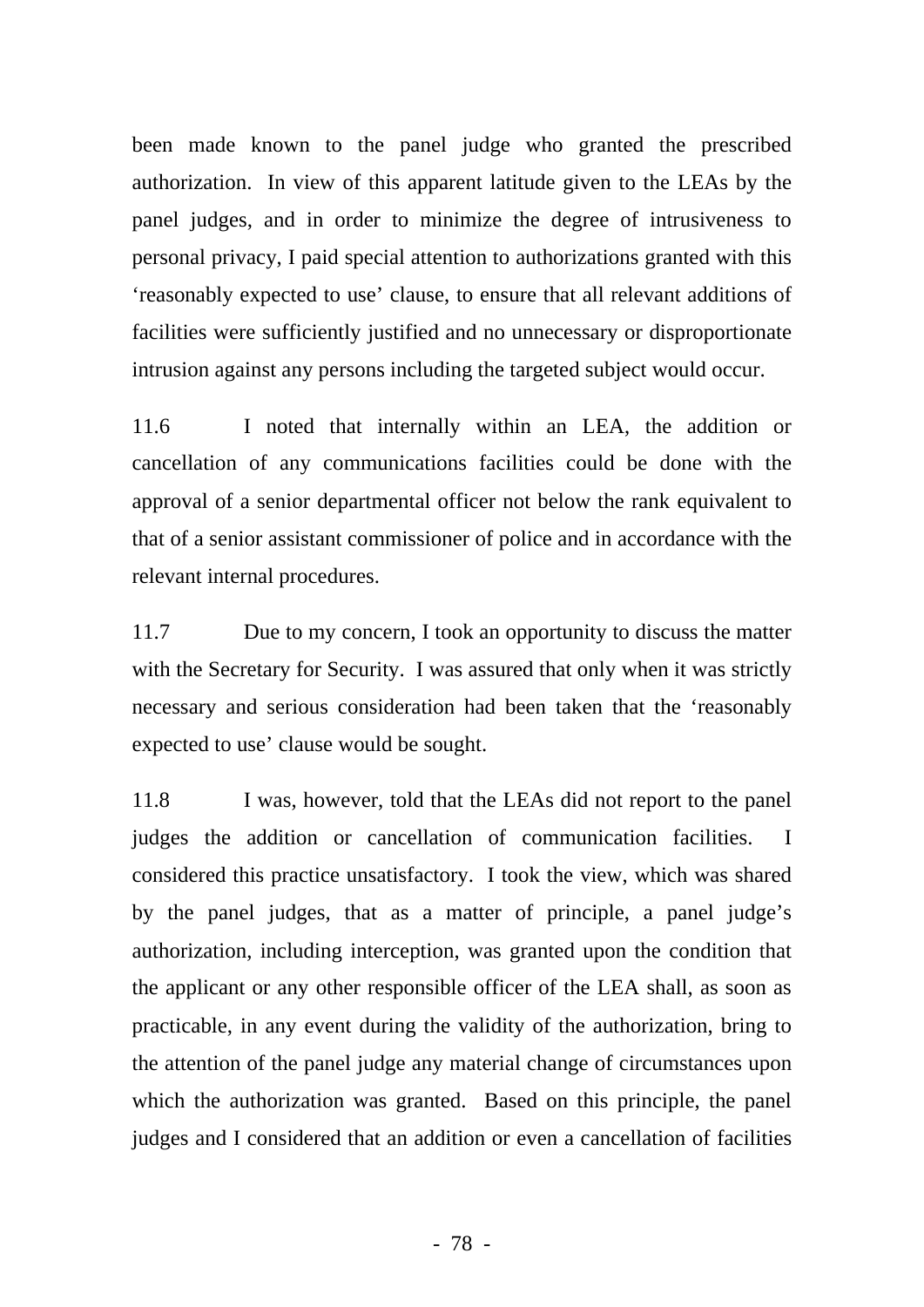was a material change of circumstances that ought to be brought to the panel judges' attention as one of the conditions upon which their authorizations were granted. Cancelling a facility was arguably a discontinuance which should be reported under section 57, and that would amount to a material change of circumstances because apparently 'the conditions for the continuance of the prescribed authorization under section 3 are not met' insofar as that facility was concerned (see section 57(7)). Adding a facility, on the other hand, should also amount to a material change of circumstances because, despite the 'reasonably expected to use' clause, the new facility had not specifically come within the consideration of the panel judge when granting the authorization and he should be kept abreast of this new development. I therefore recommended that the LEA should advise the PJO as soon as reasonably practicable whenever such additions or cancellations were made. I also had to consider and devise measures to ensure that I should receive information on all communications facilities added or cancelled, so as to ensure that all facilities intercepted were done with the authority of a prescribed authorization without exception.

11.9 After several rounds of detailed discussions with the panel judges, the Secretary for Security and the LEAs respectively, I recommended the following guidelines to be adopted across the board:

(a) Each specific facility sought for interception should be contained in a separate consecutive schedule in the draft authorization enclosed in an application made by an LEA, ie Schedule 1 for one facility, Schedule 2 for another facility, etc and a panel judge will grant or refuse each individual schedule as he will indicate and initial in the authorization he grants.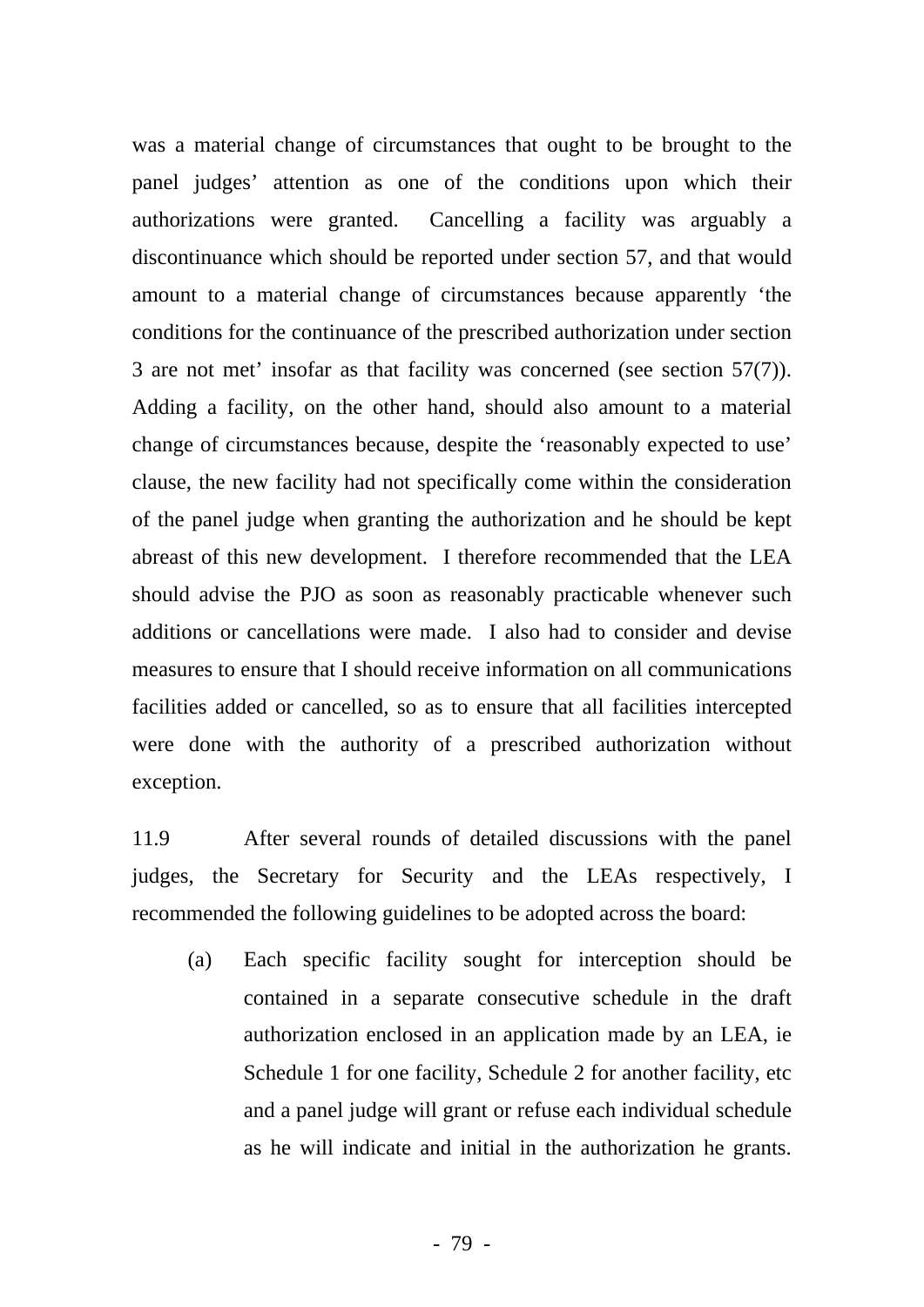On each schedule, the details of the facility should also be stated.

- (b) The addition of one or more facilities other than those set out in the schedules is only permissible where the authorization granted by a panel judge is 'subject-based' and contains the 'reasonably expected to use' clause. The importance is the 'reasonably expected to use' clause.
- (c) To facilitate distinction, facilities added under an appropriate authorization (as that referred to in (b) above) ('added facilities') should be separately identified.
- (d) For the discontinuance (albeit LEAs call it 'cancellation') of a facility in a schedule, regardless of whether the authorization granted by a panel judge is 'subject-based' and contains the 'reasonably expected to use' clause or is 'service-based' or 'premises-based', it should be reported to the panel judges. That may be seen as a 'partial' revocation under section 57.
- (e) Where an authorization granted by a panel judge is 'subjectbased' and contains the 'reasonably expected to use' clause, the LEA concerned is permitted to add any facility that the targeted subject is reasonably expected to use, because the LEA is given the discretion to do so by this kind of authorization. In such a case, the LEA should keep the PJO informed.
- (f) Where an application for an added facility was made but has been refused, the LEA should also keep the PJO informed.
- (g) The cancellation of any added facility (as opposed to a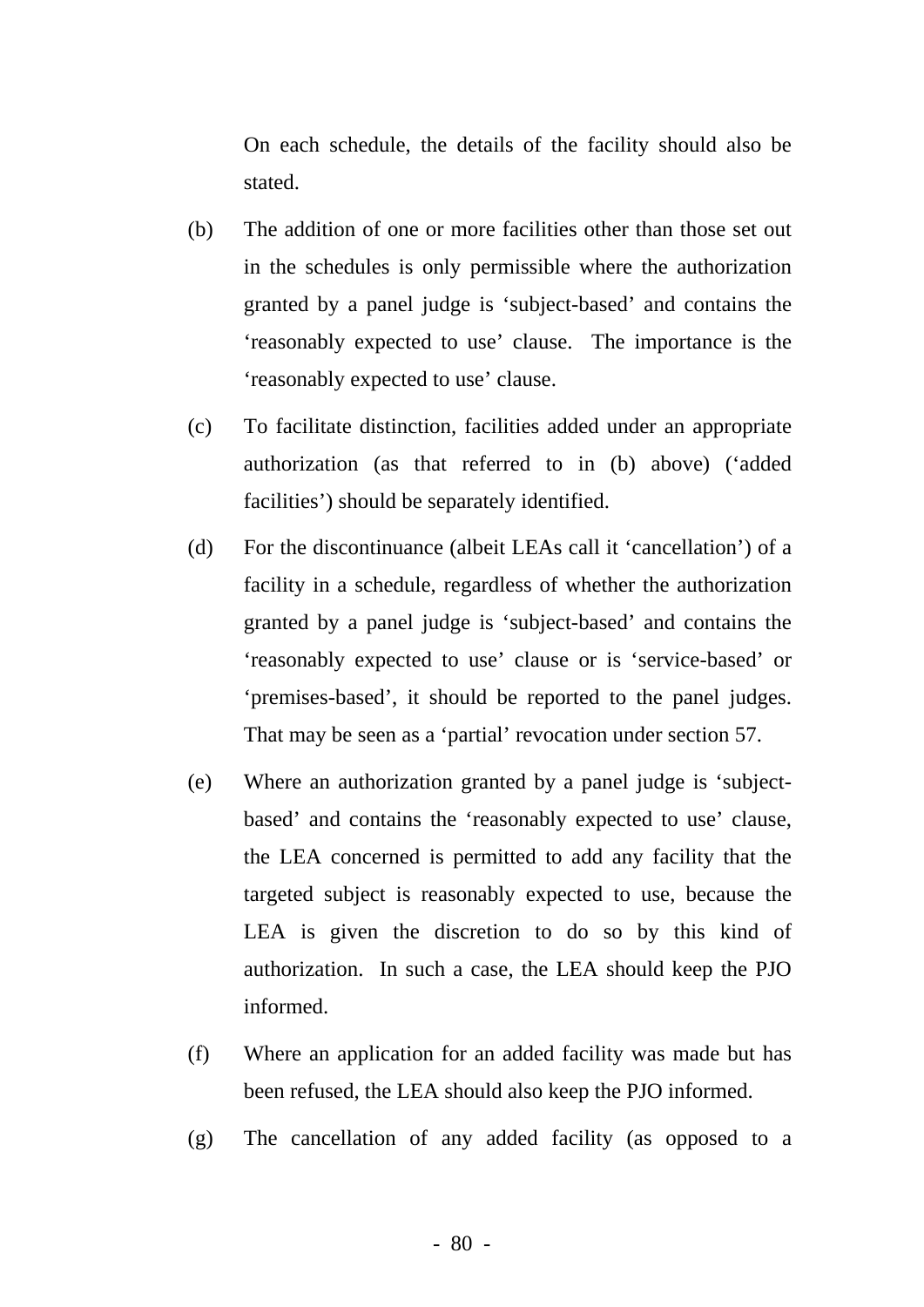scheduled facility) is not treated as requiring a panel judge's 'partial' revocation. Further, where an entire authorization is revoked subsequently, only all the scheduled facilities not otherwise revoked by the previous 'partial' revocation(s) are revoked.

- (h) Any added facility, not previously cancelled, will not need to be revoked by a panel judge's revocation of the authorization, partial or entire, save where the only remaining facility in force is an added facility (ie without any scheduled facility remaining) and it is to be terminated before expiry, when the panel judge will revoke the entire authorization.
- (i) At the expiration of an authorization granted by a panel judge that is 'subject-based' and contains the 'reasonably expected to use' clause, the added facilities also expire.
- (j) However, any facility in a schedule that was refused when an authorization was granted is not qualified as an added facility, despite the authorization being 'subject-based' and with the 'reasonably expected to use' clause. If the LEA subsequently wishes to intercept such a refused scheduled facility, a fresh application must be made to a panel judge.
- (k) All reports made by an LEA on termination or addition of a facility and on the refusal of an application to add a facility should be furnished to the PJO as soon as reasonably practicable.

11.10 The LEAs unanimously accepted and adopted the above recommended guidelines.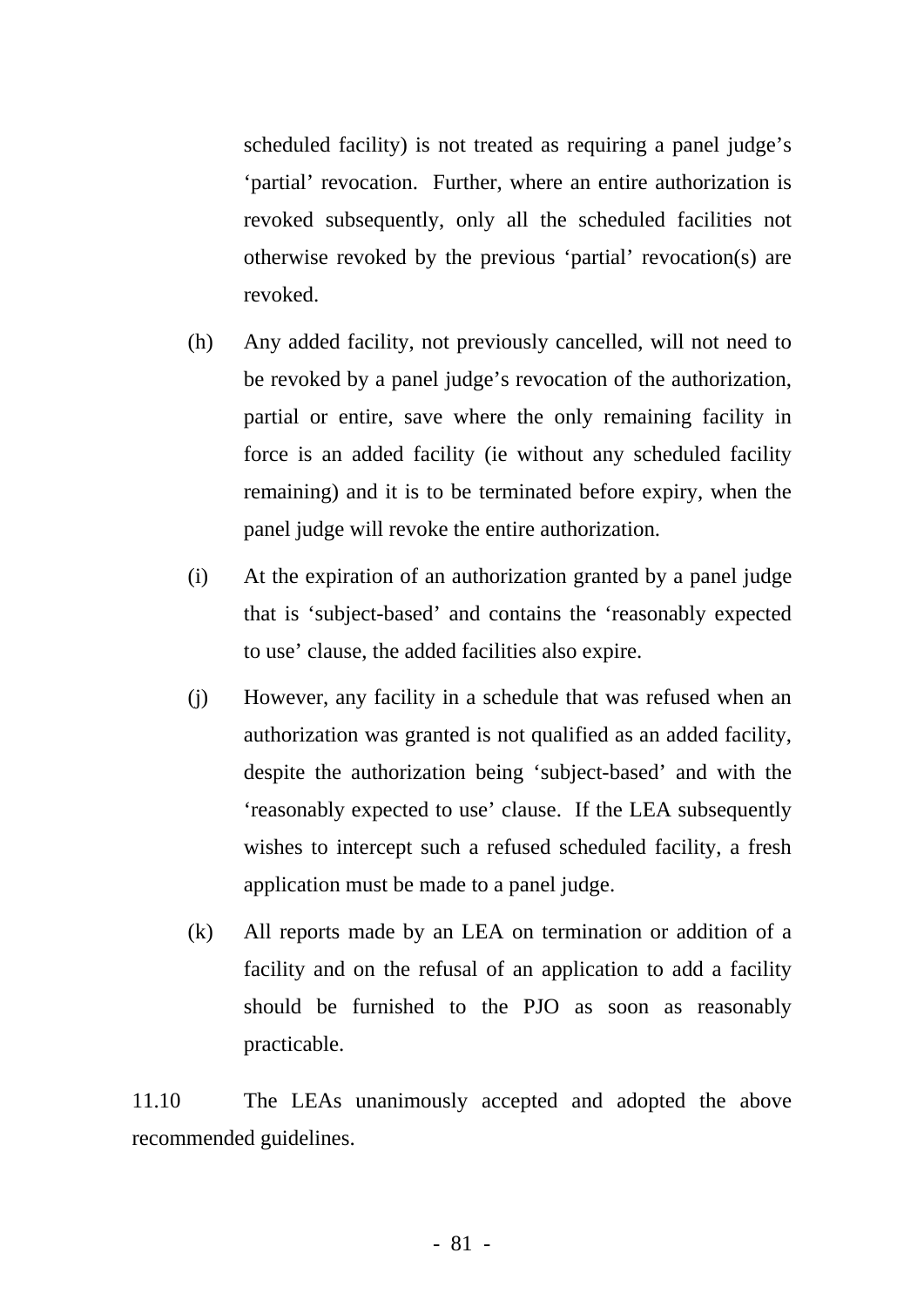### *(2) Standardization of categorization of interception and surveillance*

11.11 There are two kinds of interceptions: postal interception and telecommunications interception. Interceptions can be classified into three forms or a combination of them:

- (a) premises/address-based,
- (b) service-based, and
- (c) subject-based.

11.12 On the other hand, surveillance (Type 1 and Type 2) can be classified into three bases, namely,

- (a) premises-based,
- (b) object-based, and
- (c) subject-based.

11.13 In the weekly reports submitted by LEAs as well as the PJO, I noted that different LEAs had held different views on the categorization of the basis of an interception and surveillance. It was not uncommon that LEAs' categorization did not tally with that of panel judges. I was puzzled as to why this discrepancy could have occurred. Clarifications were sought from relevant parties. Under the prevailing practice at the time, the LEAs submitted their applications for issue of a panel judge's authorization to the PJO with affidavits in support and other supporting documents if necessary. I noted that in most of the affidavits, there was no direct and express mention on the categorization of the operation to be conducted. Similarly, the authorization, the draft of which was also prepared by the LEAs, did not make mention of such classification either. In other words, both sides did not expressly mention in relevant documents the classification of the form of the operation.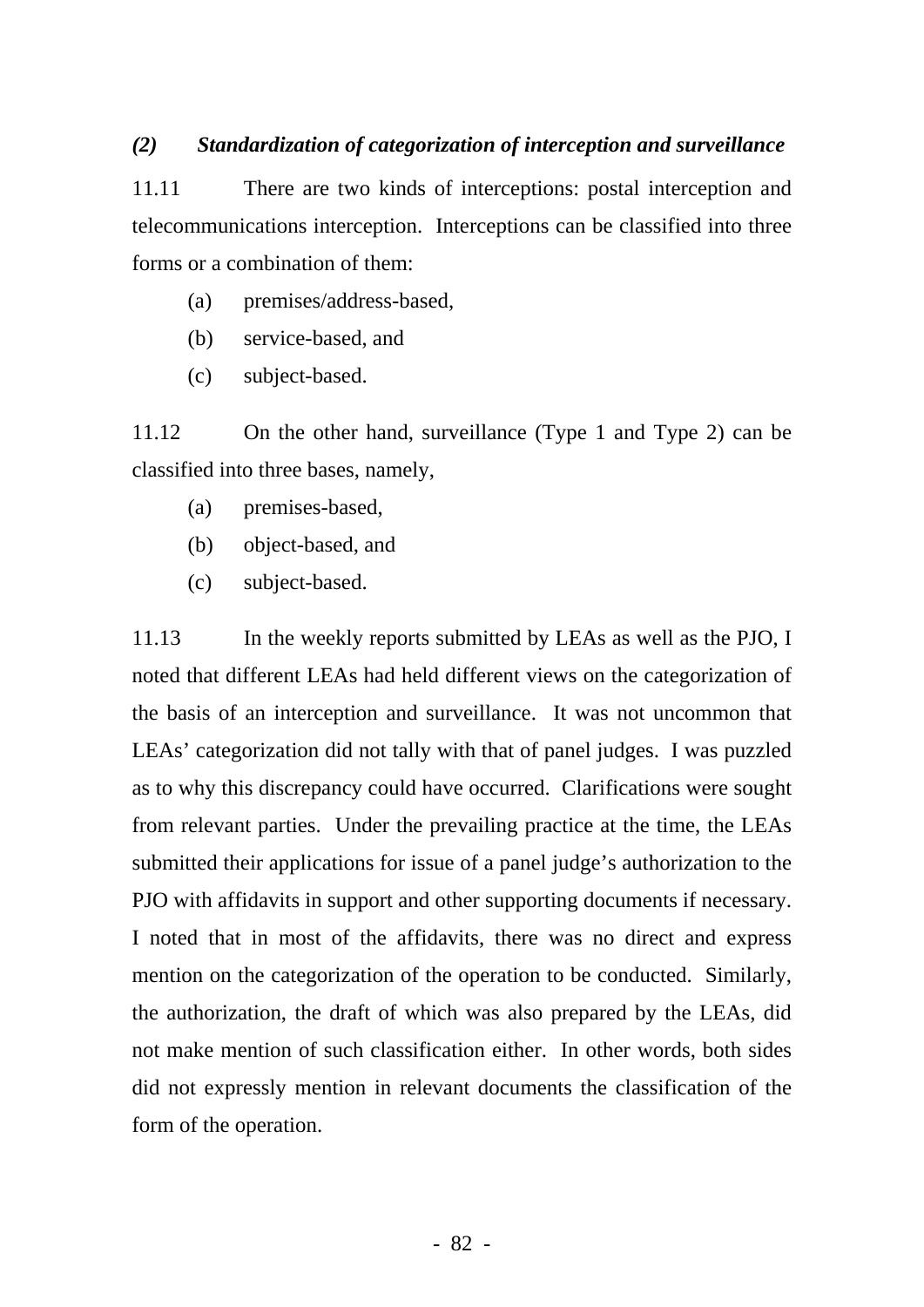11.14 This absence of any expression about the classification of an interception or surveillance in the authorization might lead to a misunderstanding of its scope as approved by the panel judge and, if carried out in a way outside the scope due to the misunderstanding, could lead to an undesirable and disproportionate intrusion upon persons, subjects or non-subjects. For instance, take a case of surveillance, a 'premisesbased' surveillance represents that relevant surveillance operation can be targeted at or carried out in particular premises: the activities or conversations of anyone inside the premises could be monitored or recorded by law enforcement officers by the use of listening and optical devices. On the other hand, a 'premises-based and subject-based' surveillance carries a more restrictive meaning. In such case, surveillance operation could be carried out only when the targeted subject, as stated in the authorization, is inside the premises clearly described in it. A different categorization could lead to a different mode of operation and, more importantly, different degree of intrusiveness.

11.15 Moreover, where an LEA classified an interception as 'subject-based', more information on the operation, such as the number of facilities authorized to be intercepted in the case of a telecommunications interception, should also be provided to me. In fact, I opined that such information is important for my review and counter-checking with the relevant parties that only authorized interceptions had been carried out.

11.16 I saw that the problem due to inconsistent categorization of interceptions and surveillance could be eliminated simply by improving the design of the draft authorization. I recommended to the LEAs to revise their affidavit form and the draft authorization form to set out clearly in the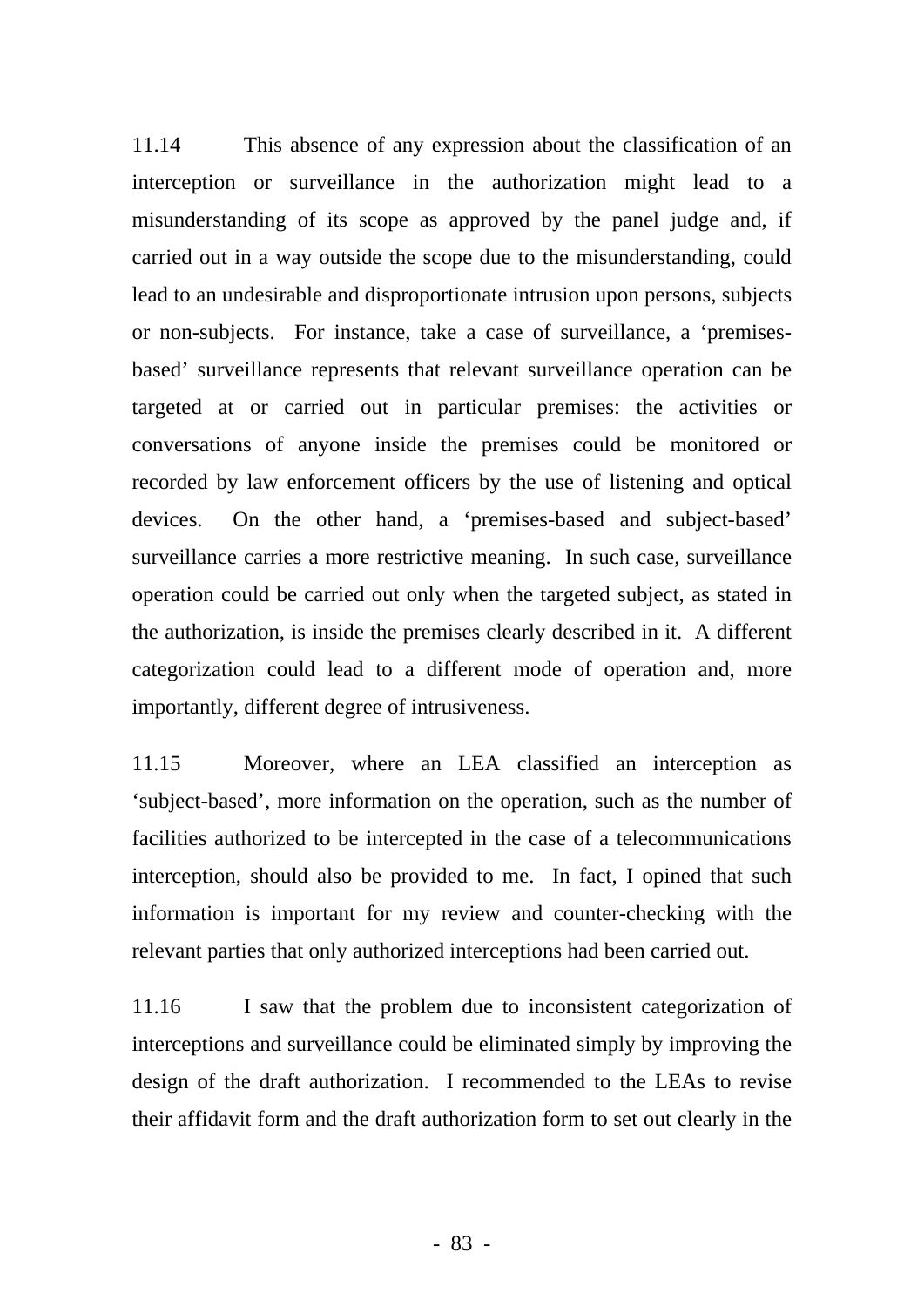affidavit in support of an application to any panel judge and in the draft authorization the following particulars:

- (a) the basis of the interception or surveillance required (eg, 'subject-based', 'service-based' or 'premises-based' or a combination of more than one basis);
- (b) the number of communications services involved (for interception);
- (c) details of the facility;
- (d) whether authorization for 'reasonably expected to use' clause is sought for a telecommunications interception; and
- (e) whether LPP information or journalistic material may be involved.

11.17 If the panel judge approves the application concerned but holds different views on some aspects, he may reflect his views by simply making corresponding amendments on the draft authorization authenticating them with his initials when he signs the authorization. The panel judge's authorization and the particulars contained in it should be the basis for the operation and also for filling in the weekly returns to be furnished to me.

- 11.18 I also issued guidelines on the categorization
	- (a) Where an authorization for telecommunications interception is confined to the facility set out in the schedule(s) attached to the authorization without the 'reasonably expected to use' clause, this should be classified as 'service-based'.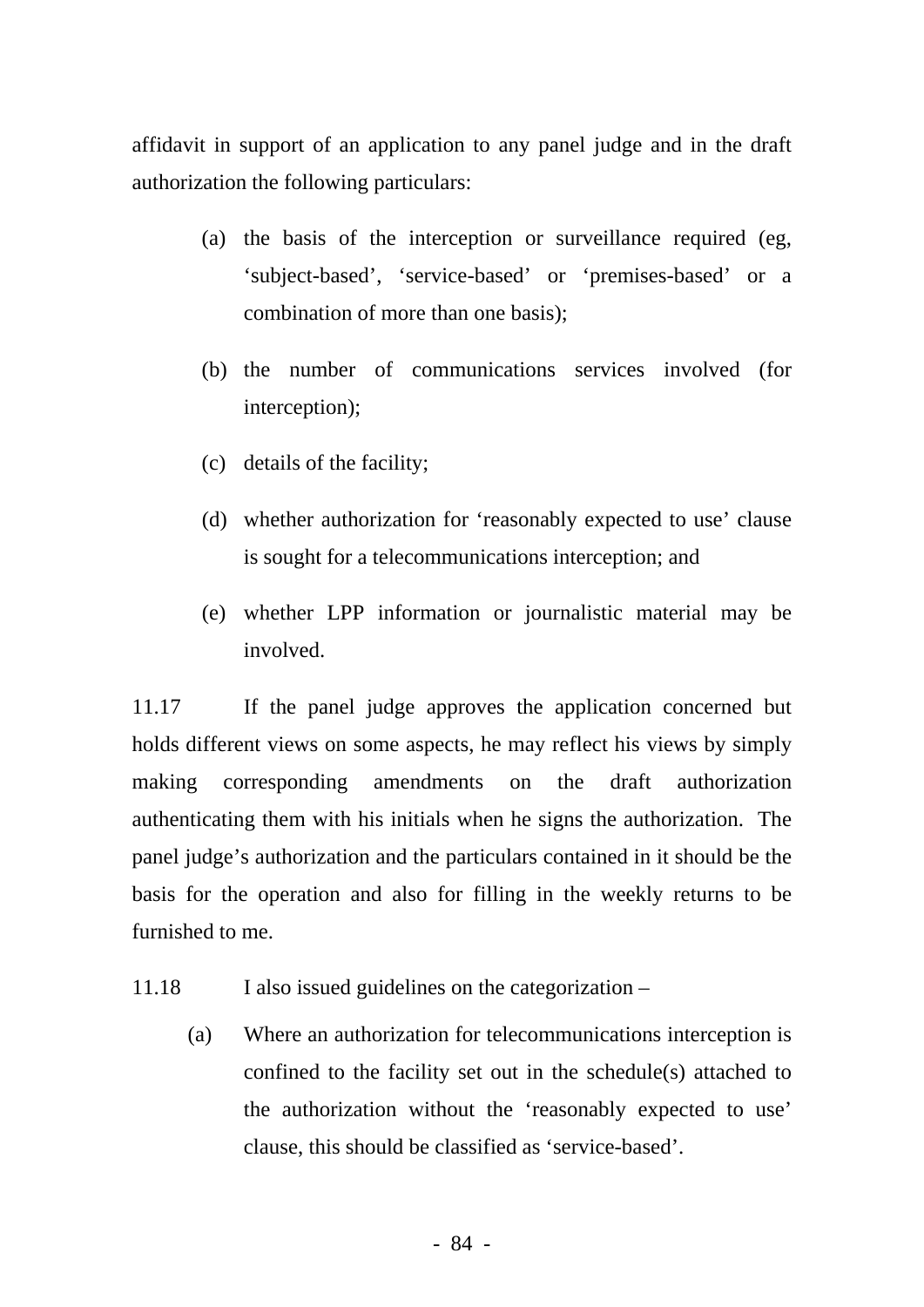- (b) Where an authorization for telecommunications interception contains the 'reasonably expected to use' clause, this should be classified as 'subject-based'.
- (c) Where an interception or surveillance is classified by a panel judge as 'subject-based and premises-based', the authorization is to the effect that the authorized activity must be directed at the targeted subject at the specified premises. The premises specified is a limitation of the subject-based authorization and not an alternative that the operation could either be carried out as against the subject generally or at the specified premises.
- (d) The fact that an original authorization for interception of telecommunications contained the 'reasonably expected to use' clause and that the same discretion was requested by the LEA in its application for renewed authorization does not necessarily mean that the same would be granted in the renewed authorization unless the panel judge has expressly stated the 'reasonably expected to use' clause in the renewed authorization.

11.19 My above recommendations had been accepted and implemented across the board.

### *(3) Uniform and proper use of sections 57 and 58*

11.20 Section 57 of the Ordinance provides that if the officer concerned, during an operation of interception or surveillance, is of the opinion or becomes aware that the ground for discontinuance of a prescribed authorization exists, he shall, as soon as reasonably practicable thereafter, cause the interception or surveillance to be discontinued. On the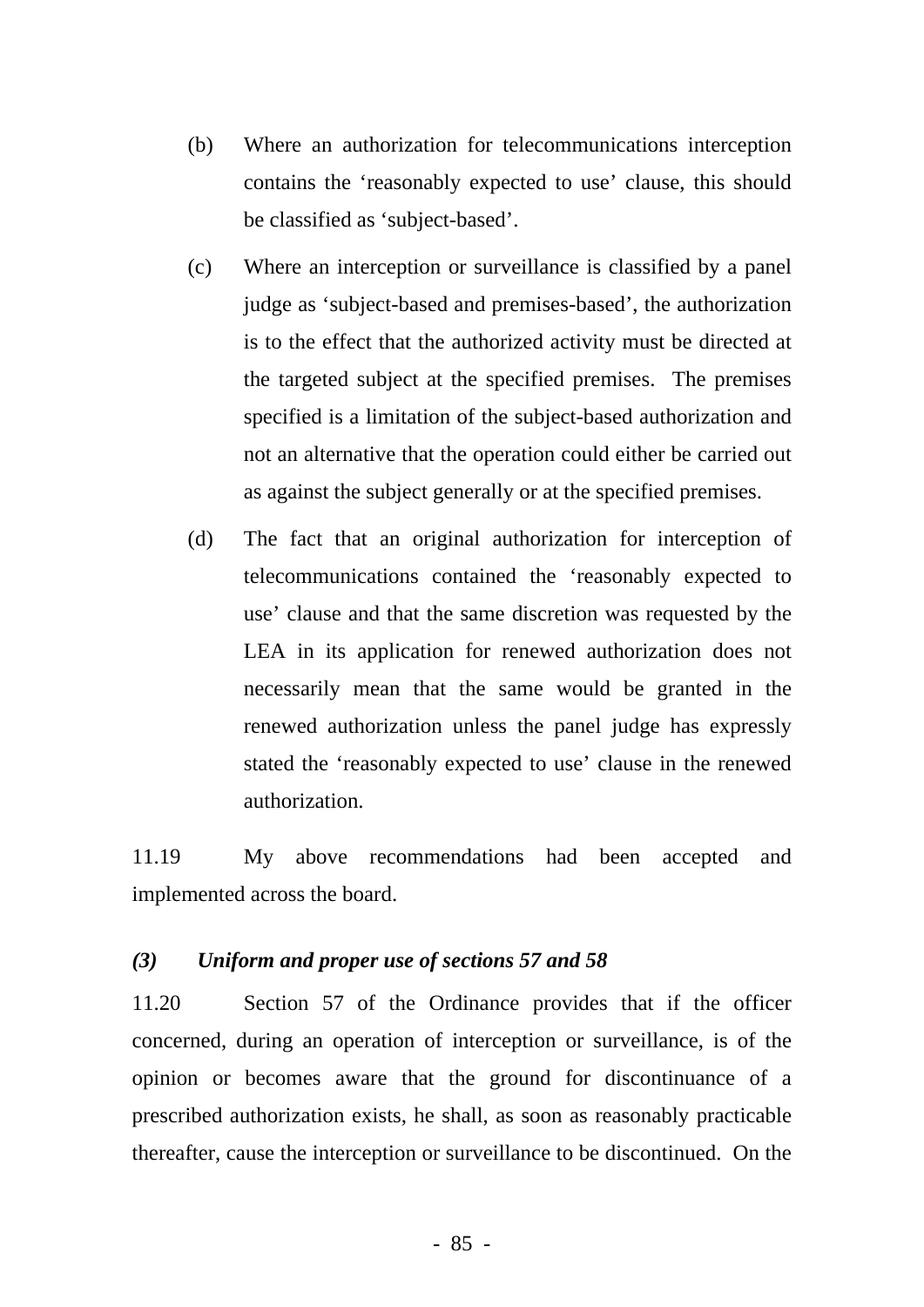other hand, section 58 provides that when the officer becomes aware that the subject of the interception or surveillance has been arrested, the officer shall, as soon as reasonably practicable, cause to report to the relevant authority. In the report, he should assess the effect of the arrest on the likelihood that any information which may be subject to LPP will be obtained by continuing the interception or surveillance.

11.21 I noticed that different LEAs had different practices for revocation of a prescribed authorization as to whether it should be revoked under section 57 'discontinuance of interception or covert surveillance' or section 58 'reports to relevant authorities following arrests'. There was no uniform application among the LEAs.

11.22 In my view, which was also the consensus of the panel judges, whenever the officer concerned forms an opinion that the interception/surveillance should be discontinued or actually discontinues the operation, a report under section 57 should be made as soon as reasonably practicable to the relevant authority who shall revoke the authorization. This is irrespective of whether an arrest has been made. But where there is an arrest, the arrest has to be stated in the report on discontinuance under section 57 as the basis or part of the basis for the discontinuance. It is only where there is still a requirement of continuance of the operation after an arrest that section 58 should be engaged. A report under section 58 should state the assessment of 'the effect of the arrest on the likelihood that any information which may be subject to legal professional privilege will be obtained by **continuing** the interception or covert surveillance'.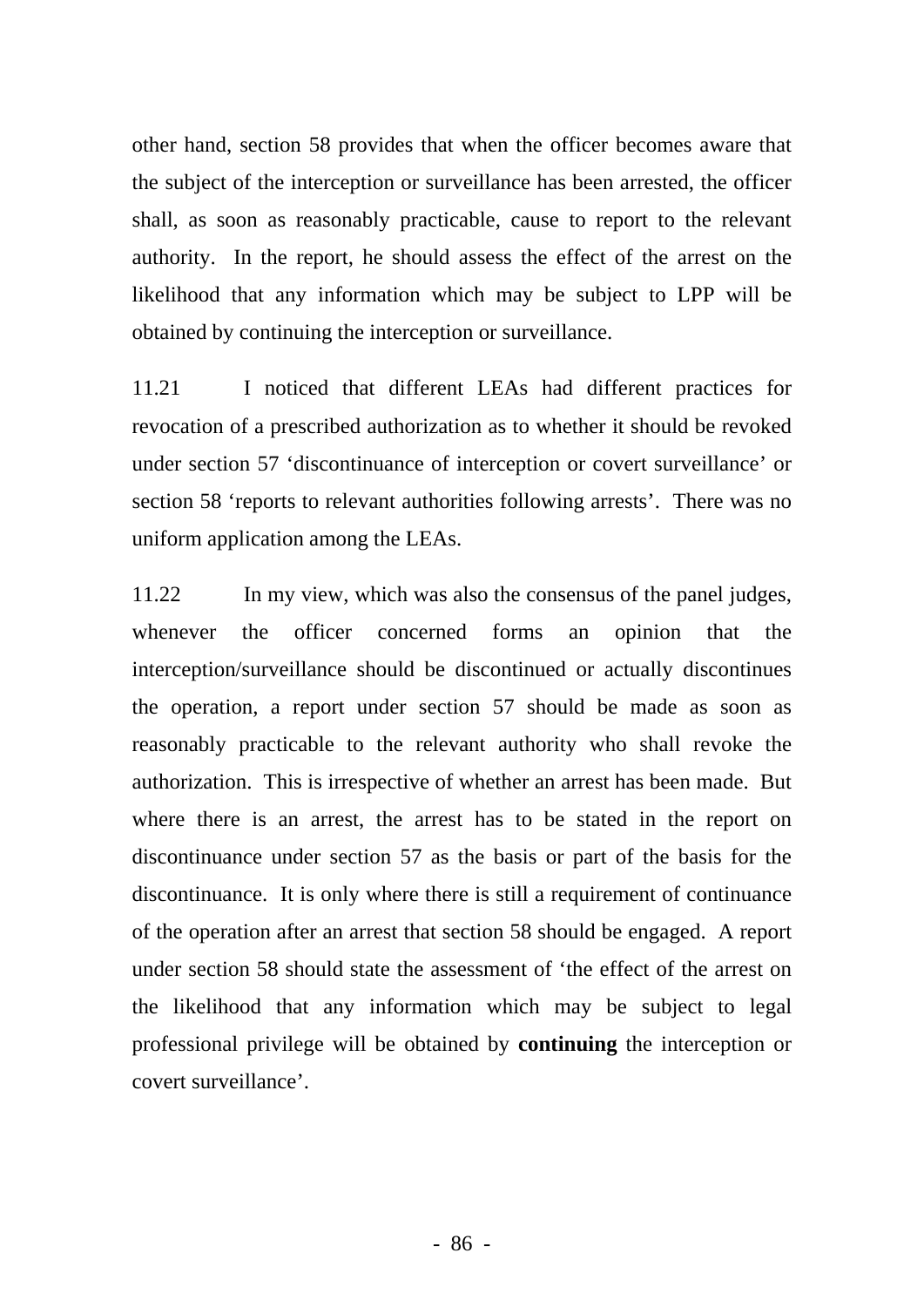11.23 I recommended the above view to the LEAs, who accepted and adopted the same in practice.

### *(4) Prompt discontinuance under section 57*

11.24 All applications for authorization from LEAs to panel judge are subject to the general rule that the applicant should make full and frank disclosure of all relevant matters. Thus all relevant material should be disclosed by the LEAs. Under this principle, if an authorization granted by a panel judge was simply allowed to lapse, without earlier discontinuance (thus the need to report on discontinuance does not arise), this fact may adversely affect any subsequent application for interception/surveillance relating to the same targeted subject because it might be considered that the lapsed authorization had not been useful and therefore quite unnecessary, contrary to the condition of necessity required by section 3 of the Ordinance.

11.25 I recommended and the LEAs accepted that prompt discontinuance should be made if it is found that the operation is not productive and will no longer be expected to be productive. This should not wait until the natural expiration of the authorization. On the other hand, full and frank disclosure of the lapsed authorization and reasons for allowing it to lapse, instead of discontinuance, should be provided to the panel judge (or the authorizing officer in the case of Type 2 surveillance) in any subsequent application.

# *(5) Report of revocation of emergency authorization to panel judge*

11.26 Section 57(3) provides that a report on the discontinuance shall be made to 'the relevant authority' to whom an application for the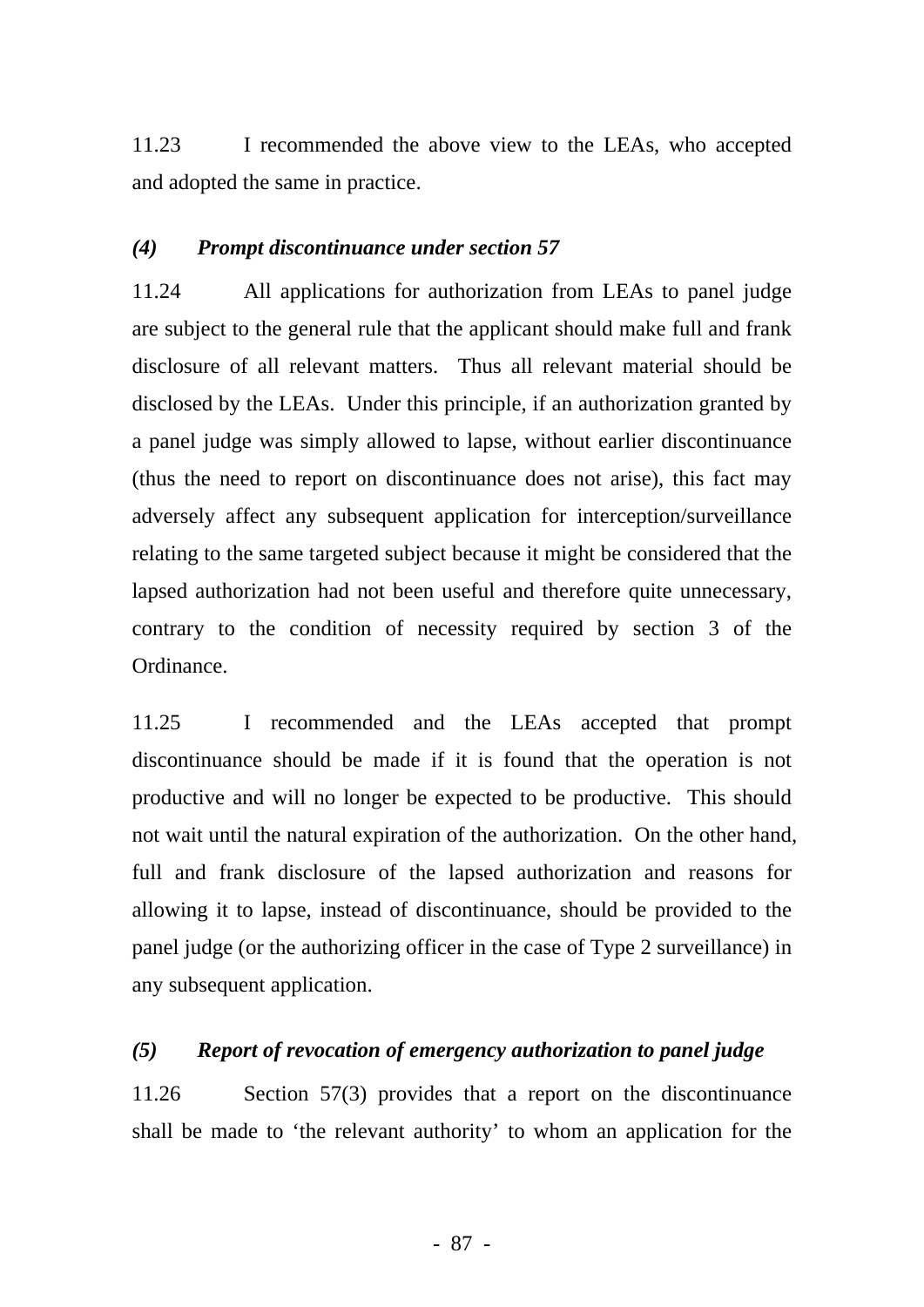issue or renewal of the prescribed authorization concerned has last been made. The relevant authority shall under section 57(4) revoke the prescribed authorization concerned. Section 58(1) provides that a report assessing the effect of an arrest on the likelihood of obtaining LPP information by continuing the operation shall be made to 'the relevant authority' by whom the prescribed authorization has been issued or renewed. The relevant authority shall under section 58(2) determine whether to revoke the prescribed authorization.

11.27 In case of an emergency authorization granted by the head of department pursuant to section 21, which has been confirmed by a panel judge under section  $24(1)(a)$  and  $(5)(a)$ , I recommended that the relevant authority to whom a report under section 57(3) or section 58(1) shall be made should be the panel judge, regardless of whether a report will also be made to the head of department. The principle is that insofar as a panel judge's authorization or confirmation has been obtained by the LEA, the report of discontinuance/cancellation or arrest must be made to him. This principle should be applied across the board. It follows that the relevant authority to revoke under section 57(4) or to determine whether to revoke under section 58(2) should also be the panel judge.

11.28 On this issue, the LEAs held a different view. They interpreted that 'relevant authority' would not necessarily be the panel judge. In relation to application for emergency authorization, in their view, the head of department was the relevant authority to approve/refuse the application. They opined that the panel judges were not the relevant authority to revoke emergency authorization.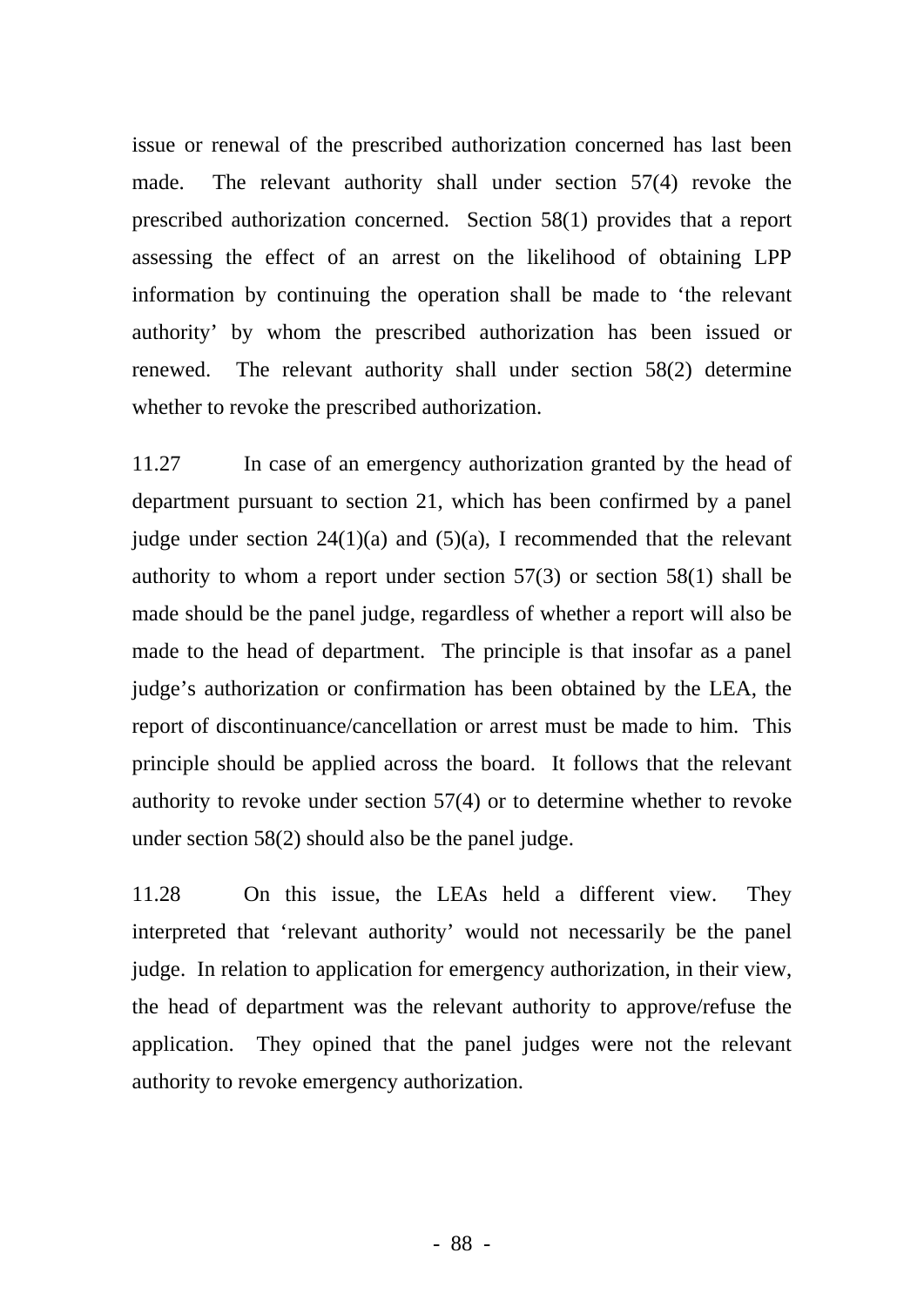11.29 The LEAs claimed, however, that in view of their nature emergency authorizations would be very small in number. Also given their very short duration (not more than 48 hours), the probability that an arrest is made or discontinuance is required within the validity of the emergency authorizations would be rare. Moreover, in cases where the LEAs consider it necessary for the operation under an emergency authorization to continue beyond the 48 hours, the LEAs will likely make fresh applications to the panel judges at the same time as they seek confirmation of the emergency authorizations.

11.30 Despite their own view on the subject, the LEAs were agreeable to keep the panel judges informed should sections 57 or 58 be engaged for the revocation of emergency authorizations.

### *(6) Regular report on number of facilities being intercepted*

11.31 It is important to ensure that all interceptions concerned are only those conducted pursuant to a prescribed authorization and no unauthorized interception occurs. In the performance of my functions under the Ordinance, I noted that once they obtained the necessary prescribed authorizations, the LEAs had the assistance of the Team (referred to in paragraph 4.9 of Chapter 4) and (if necessary) CSPs in the conduct of interception. Due to their high degree of sensitivity, these operations were and still are conducted under strict confidentiality.

11.32 To ensure no unauthorized interception operation is done against anyone in Hong Kong, there is a need to keep track on the number of facilities being intercepted by the LEAs. This will need to be checked against the number of facilities the interception of which is authorized by prescribed authorizations. I recommended and required the LEAs and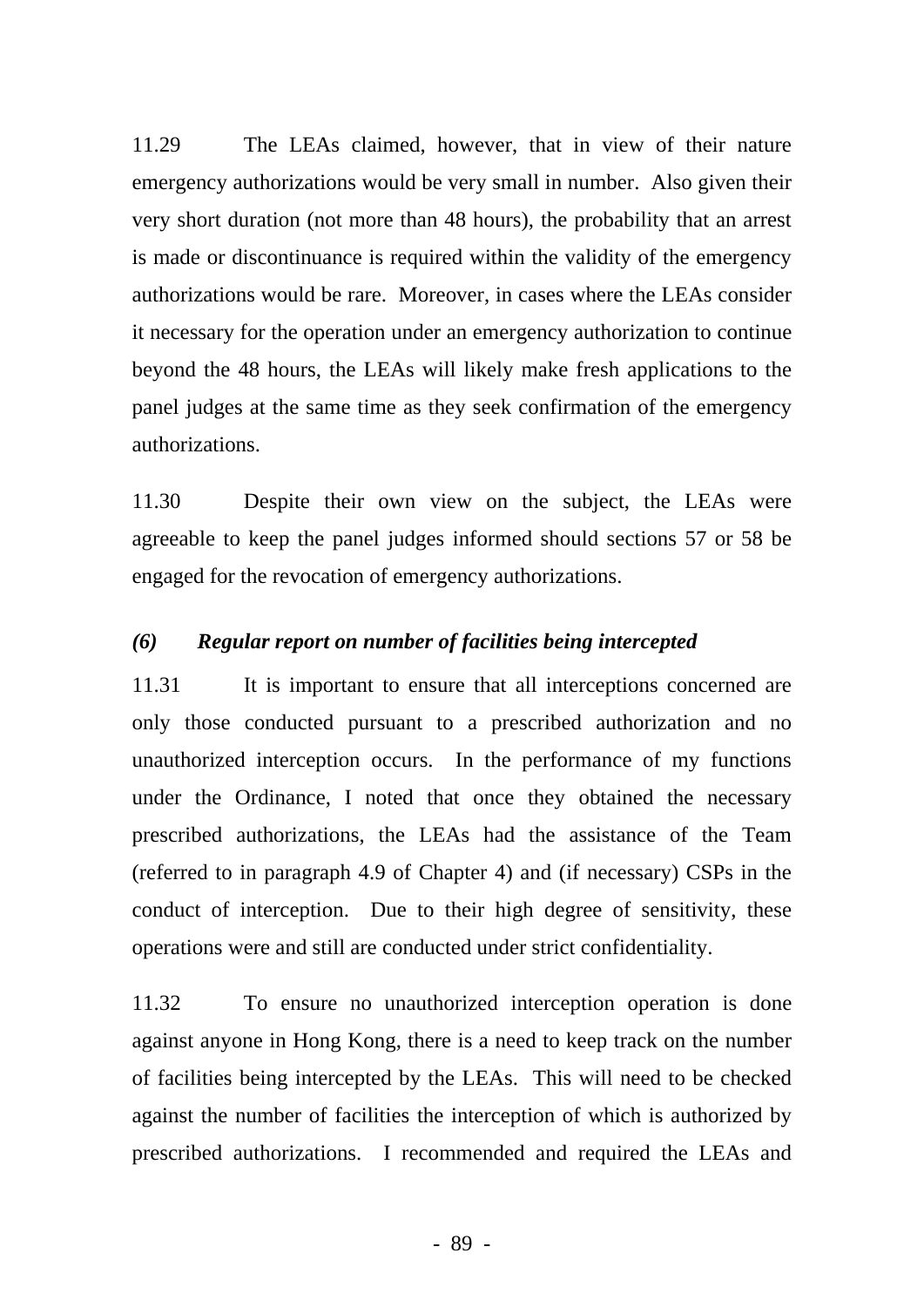CSPs to furnish me with regular reports on the respective number of facilities being intercepted by/as known to them as at a particular point of time. Upon the receipt of their reports, detailed comparison studies will be conducted to ensure that the numbers of facilities reported by different parties tally and are consistent, and the interceptions were all covered by prescribed authorizations. Should I find any discrepancy, I would expect a full and frank explanation from LEAs concerned.

### *(7) Regular submission of inventory list of surveillance devices*

11.33 To allow me to check that all surveillance operations are conducted pursuant to prescribed authorizations, I recommended and each LEA agreed to furnish me with an inventory list of all the surveillance devices for surveillance authorized under the Ordinance that the LEA possesses at any given time. In addition, the list should also explain the capability and show the trade or brand name or common name of each device under the categories of –

- (a) data surveillance device,
- (b) listening device,
- (c) optical surveillance device,
- (d) tracking device, and
- (e) device that is a combination of two or more of the above.

11.34 At the same time I requested each LEA to keep a register (or more than one if circumstances so require) of surveillance devices recording, inter alia, the following particulars, namely,

- (a) ICSO No.,
- (b) date of expiration of the authorization related to the ICSO No.,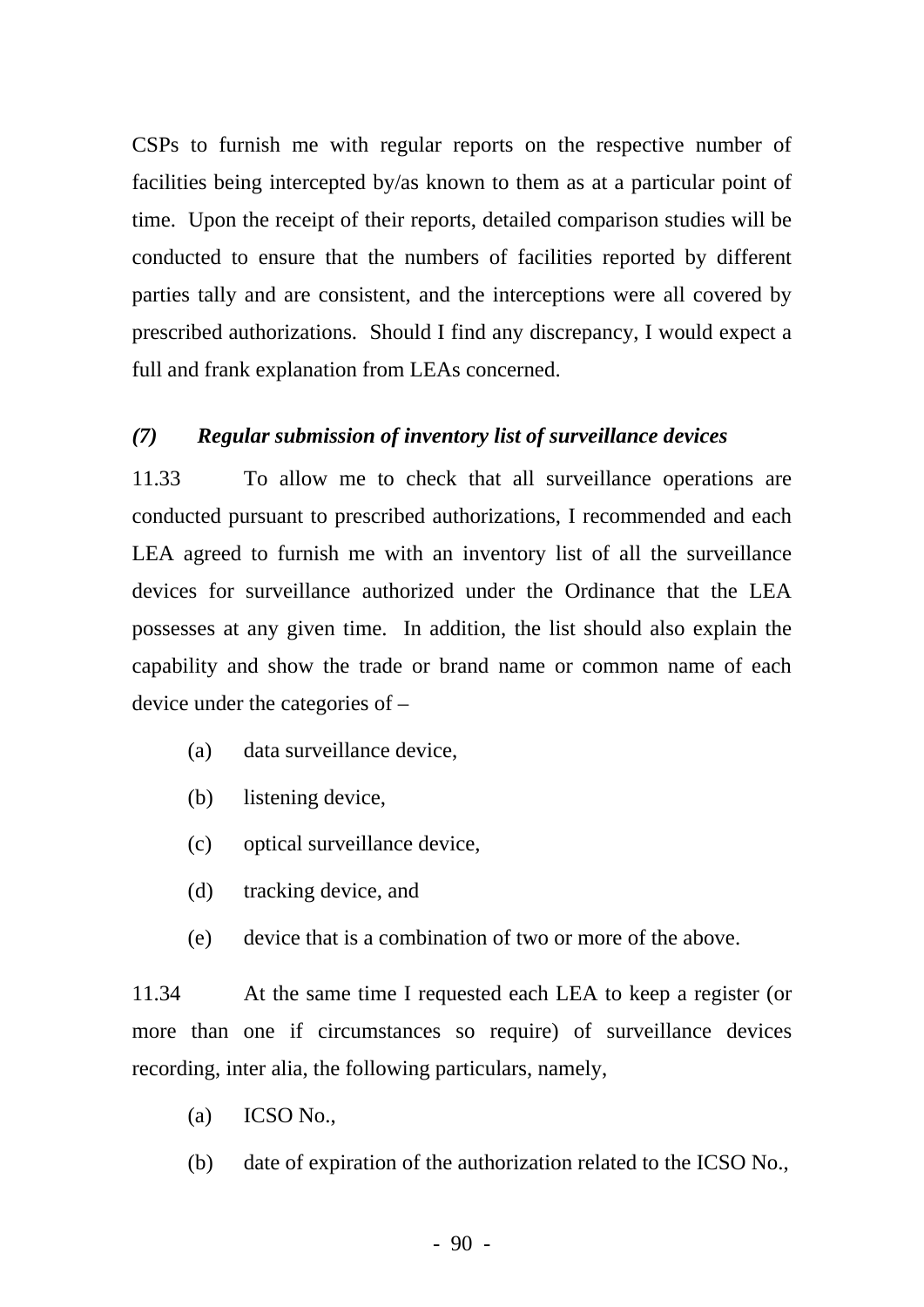- (c) devices concerned,
- (d) date and time of issue of the devices, and
- (e) date and time of return of the devices.

11.35 I have also suggested that consideration be given to recording the movement of devices capable of being employed for surveillance which are to be used for purposes other than the statutory activities under the Ordinance. This will ensure that any issue of the devices to any officer of the LEA will be duly recorded, facilitating checking and deterring any unauthorized use of such devices.

11.36 Moreover, I have also advised the LEAs that officers-incharge of the surveillance device registries should pay attention to the expiry date of each and every authorization so as to ensure that loaned items will be returned before the expiry of the authorization concerned and there is no outstanding items kept in officers' hands after the expiry of authorization.

11.37 Other details relating to this recommendation can be found in paragraphs 6.26 to 6.30 of Chapter 6.

### **Conclusion**

11.38 The Ordinance is the first attempt by all concerned to formalize and provide a comprehensive legal basis for the investigation acts of interception and surveillance to be carried out by LEAs for the purposes of prevention and detection of crime or protection of public security. A number of issues arose during the performance of my functions as the oversight authority appointed pursuant to the Ordinance, and whenever I saw the need I had made recommendations to the LEAs so that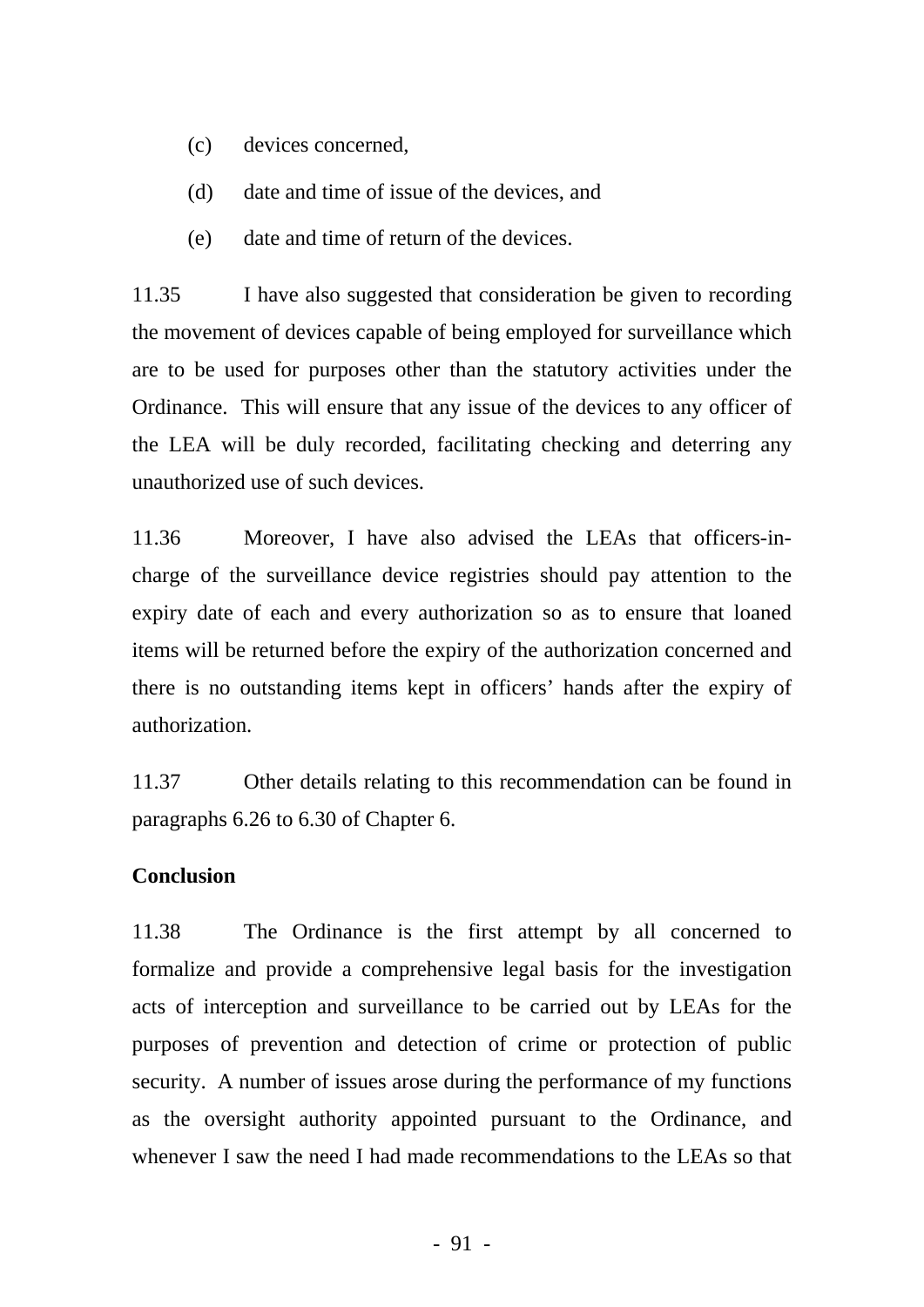improvements to the arrangements already set in place by them and the Security Bureau could be improved. All concerned in the operation of the Ordinance will doubtless discover more issues to be resolved and areas to be improved as time progresses. This is an on-going process that has to and will continue.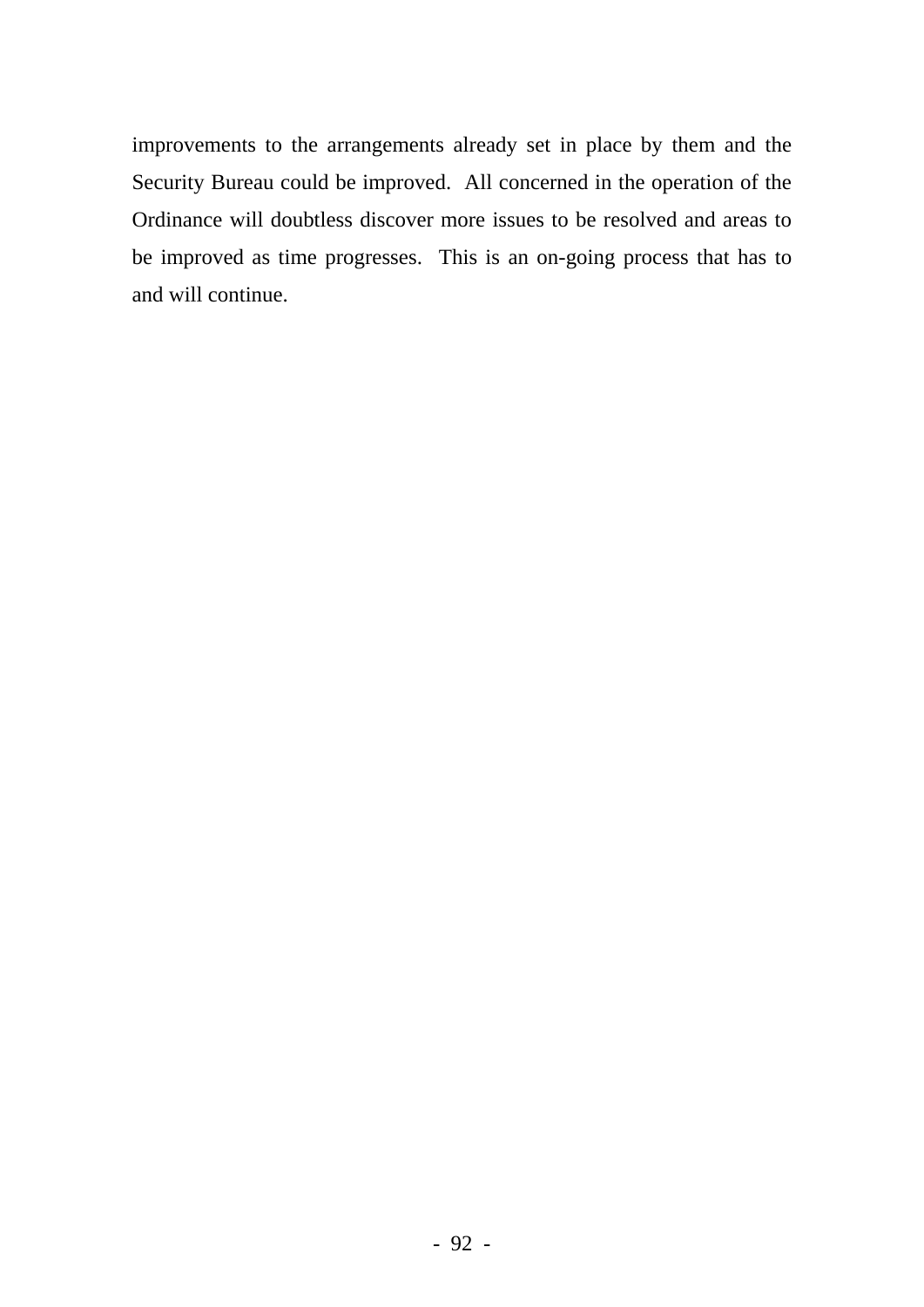### **CHAPTER 12**

### **STATUTORY TABLES**

12.1 In accordance with section 49(2), this chapter appends separate statistical information in relation to interception and surveillance for the report period, covering the commencement of the Ordinance (ie 9 August 2006) and ending on 31 December 2006. The information is set out in table form and comprises the following tables:

- (a) Table  $1(a)$  interception number of authorizations issued / renewed with the average duration of the respective authorizations and number of applications refused [section 49(2)(a)];
- (b) Table  $1(b)$  surveillance number of authorizations issued / authorizations and number of applications refused [section 49(2)(a)]; renewed with the average duration of the respective
- investigation of which prescribed authorizations have been issued or renewed under the Ordinance [section  $49(2)(b)(i)$ ]; (c) Table  $2(a)$  – interception – major categories of offences for the
- the investigation of which prescribed authorizations have been issued or renewed under the Ordinance [section  $49(2)(b)(i)$ ]; (d) Table  $2(b)$  – surveillance – major categories of offences for
- result of or further to any operation carried out pursuant to a prescribed authorization [section  $49(2)(b)(ii)$ ]; (e) Table  $3(a)$  – interception – number of persons arrested as a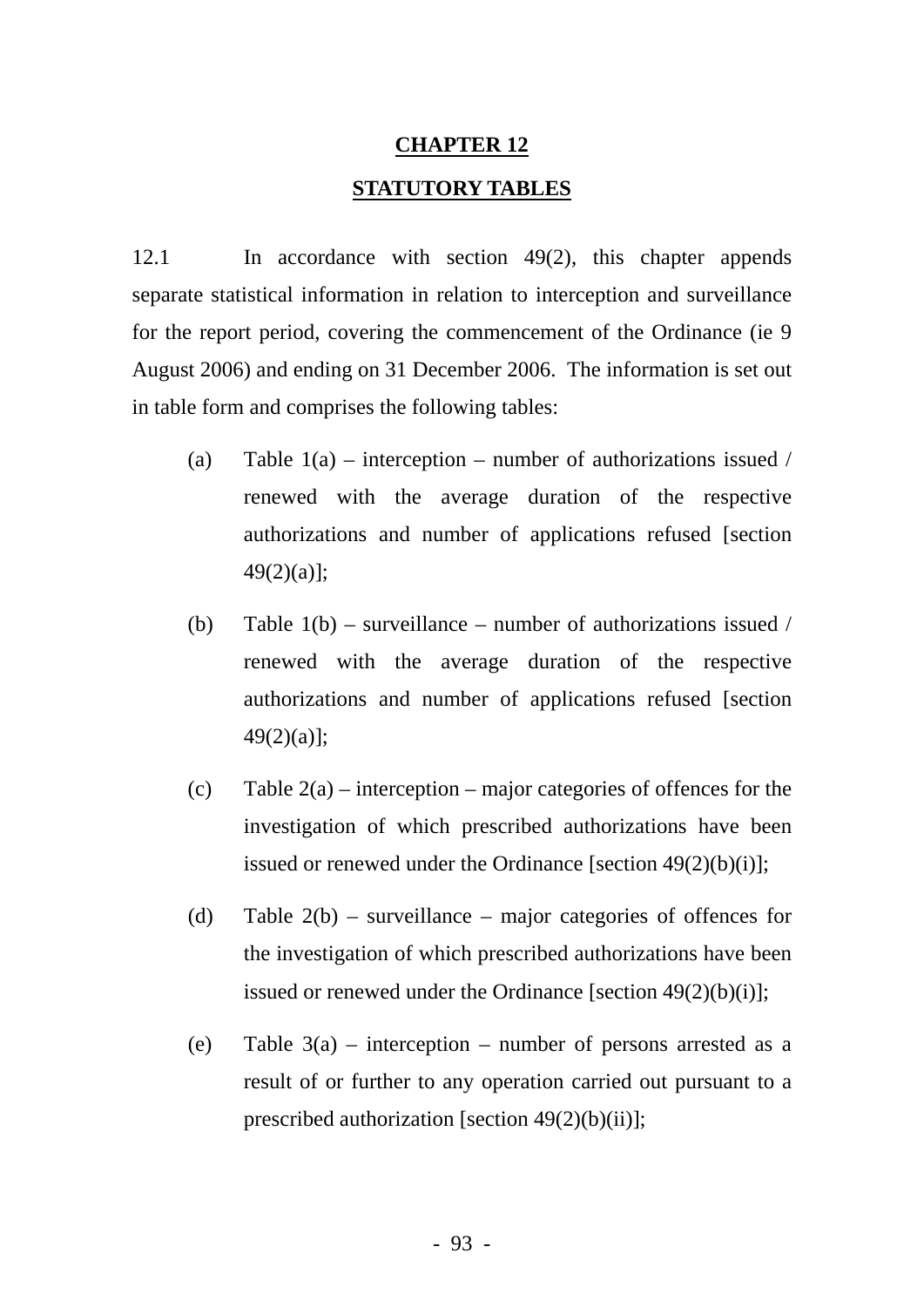- (f) Table  $3(b)$  surveillance number of persons arrested as a result of or further to any operation carried out pursuant to a prescribed authorization [section  $49(2)(b)(ii)$ ];
- (g) Table 4 interception and surveillance number of device retrieval warrants issued and number of applications for the issue of device retrieval warrants refused [section  $49(2)(c)(i)$ ] and  $(ii)$ ];
- (h) Table 5 summary of reviews conducted by the Commissioner under section 41 [section 49 $(2)(d)(i)$ ];
- (i) Table 6 number and broad nature of cases of irregularities or errors identified in the reviews [section  $49(2)(d)(ii)$ ];
- (j) Table 7 number of applications for examination that have been received by the Commissioner [section  $49(2)(d)(iii)$ ];
- (k) Table 8 respective numbers of notices given by the Commissioner under section 44(2) and section 44(5) further to examinations [section  $49(2)(d)(iv)$ ];
- (l) Table 9 number of cases in which a notice has been given by the Commissioner under section 48 [section  $49(2)(d)(v)$ ];
- (m) Table 10 broad nature of recommendations made by the Commissioner under sections 50, 51 and 52 [section 49(2)(d)(vi)];
- (n) Table 11(a) and (b) number of cases in which information subject to legal professional privilege has been obtained in consequence of any interception or surveillance carried out pursuant to a prescribed authorization [section  $49(2)(d)(vii)$ ]; and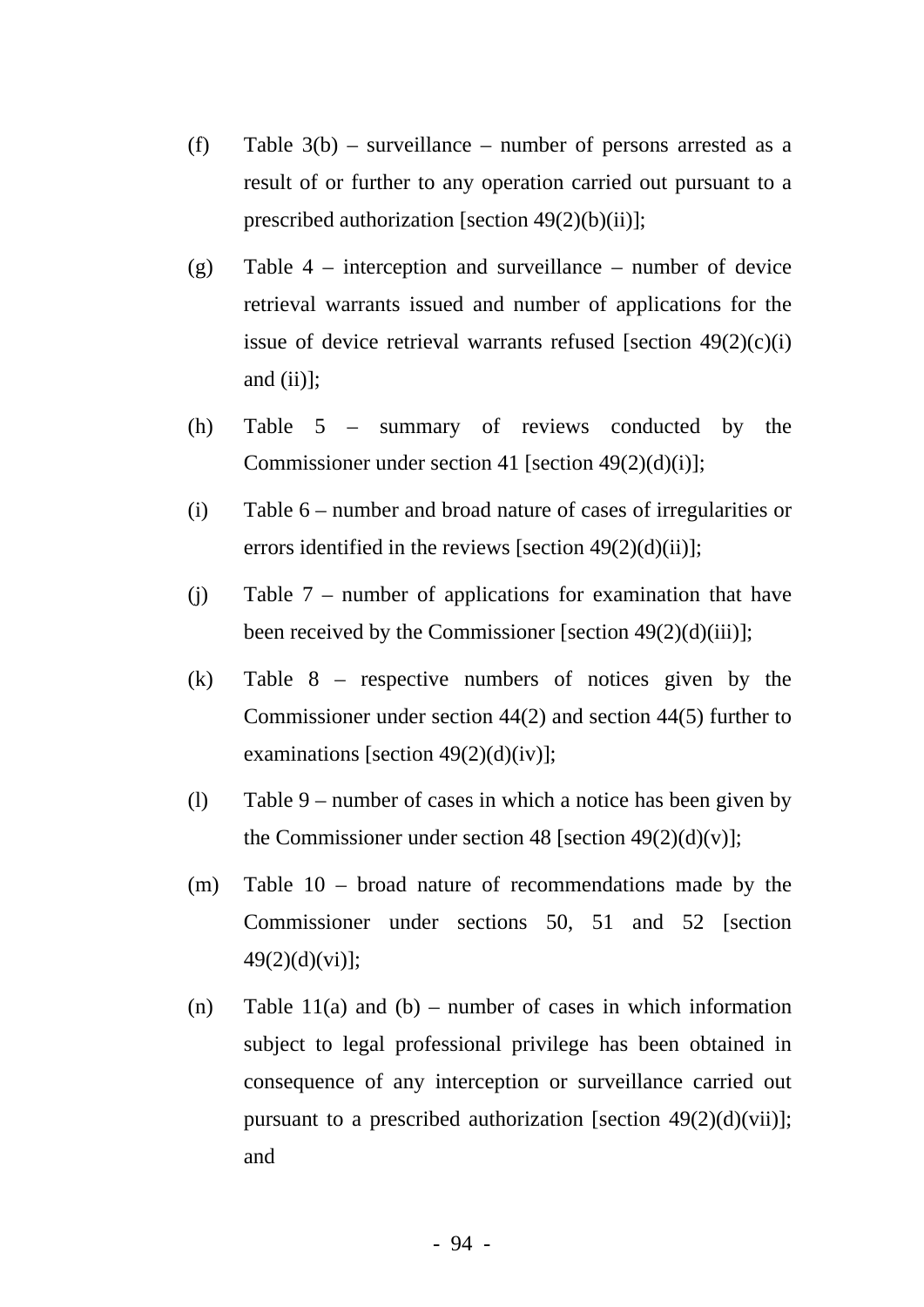(o) Table 12 – number of cases in which disciplinary action has been taken in respect of any officer of a department according to any report submitted to the Commissioner under section 42, 47, 52 or 54 and the broad nature of such action [section  $49(2)(d)(viii)$ ].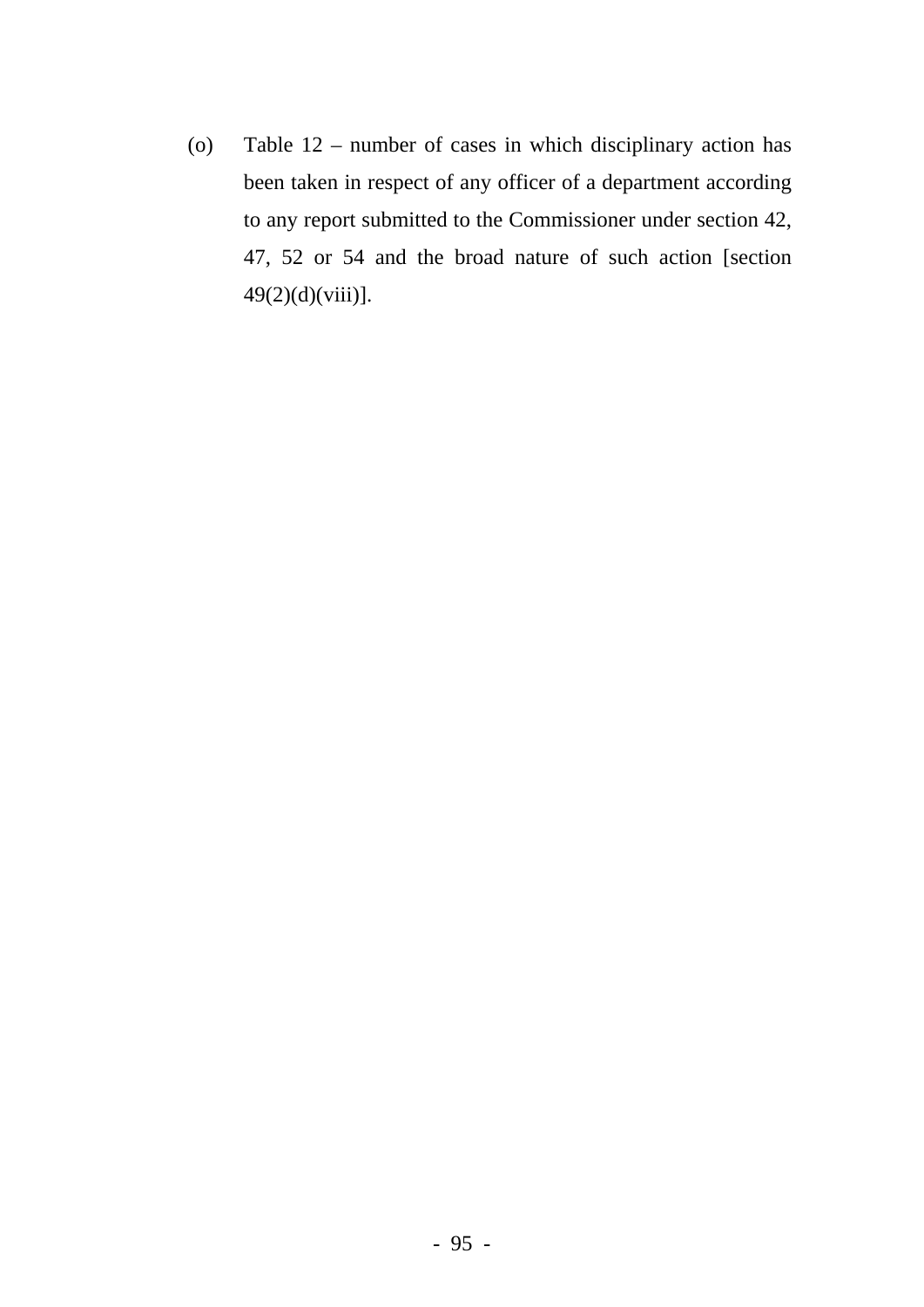## **Interception – Number of authorizations issued / renewed with the average duration of t[h](#page-102-0)e respective authorizations and number of applications refused [section 49(2)(a)]** [Note 9](#page-102-0)

### **Table 1(a)**

|        |                                                                                                                          | Judge's<br><b>Authorization</b> | <b>Emergency</b><br><b>Authorization</b> |
|--------|--------------------------------------------------------------------------------------------------------------------------|---------------------------------|------------------------------------------|
| (i)    | Number of authorizations issued                                                                                          | 301                             |                                          |
|        | Average duration <sup>Note 10</sup>                                                                                      | 30 days                         |                                          |
| (ii)   | Number of authorizations renewed                                                                                         | 148                             | Not applicable                           |
|        | Average duration of renewals                                                                                             | 30 days                         |                                          |
| (iii)  | Number of authorizations issued as a<br>result of an oral application                                                    | $\Omega$                        | $\theta$                                 |
|        | Average duration                                                                                                         |                                 |                                          |
| (iv)   | Number of authorizations renewed<br>as a result of an oral application                                                   | $\overline{0}$                  | Not applicable                           |
|        | Average duration of renewals                                                                                             |                                 |                                          |
| (v)    | Number of authorizations that have<br>been renewed during the report<br>period further to 5 or more previous<br>renewals | $\overline{0}$                  | Not applicable                           |
| (vi)   | Number of applications for the issue<br>of authorizations refused                                                        | 30                              | $\boldsymbol{0}$                         |
| (vii)  | Number of applications for the<br>renewal of authorizations refused                                                      | 5                               | Not applicable                           |
| (viii) | Number of oral applications for the<br>issue of authorizations refused                                                   | $\overline{0}$                  | $\overline{0}$                           |
| (ix)   | Number of oral applications for the<br>renewal of authorizations refused                                                 | $\overline{0}$                  | Not applicable                           |

<span id="page-102-0"></span>Note 9 Executive authorization is not applicable to interception.

<span id="page-102-1"></span>Note 10 The average duration is arrived at by dividing the sum total of the duration of all cases under a category by the number of cases under the same category. The same formula is also used to work out the 'average duration' in Table 1(b).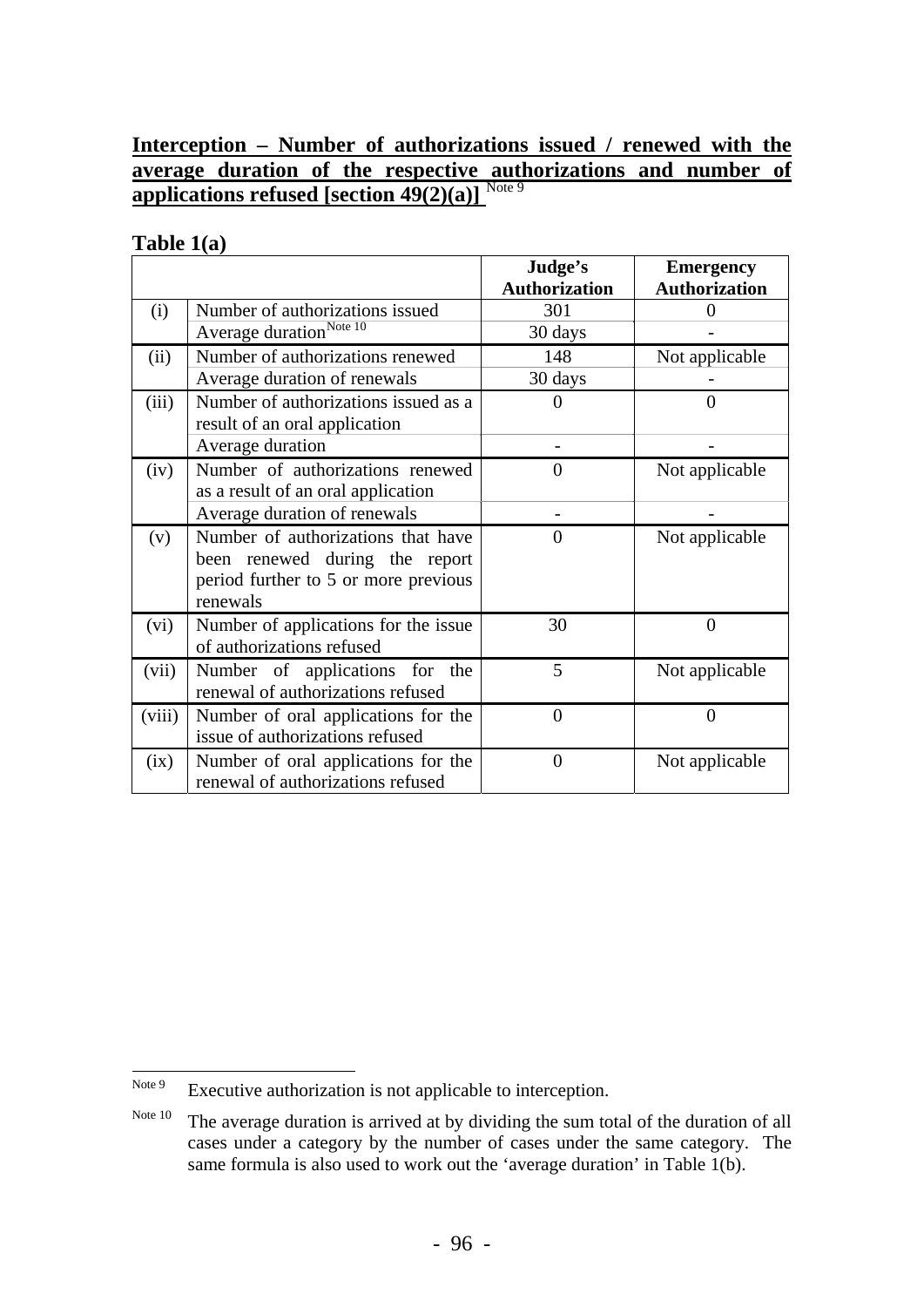# **Surveillance - Number of authorizations issued / renewed with the average duration of the respective authorizations and number of applications refused [section 49(2)(a)]**

# **Table 1(b)**

|        |                                                                                                                             | Judge's<br><b>Authorization</b> | <b>Executive</b><br><b>Authorization</b> | <b>Emergency</b><br><b>Authorization</b> |
|--------|-----------------------------------------------------------------------------------------------------------------------------|---------------------------------|------------------------------------------|------------------------------------------|
| (i)    | Number of authorizations<br>issued                                                                                          | 29                              | 35                                       | 0                                        |
|        | Average duration                                                                                                            | 5 days                          | 11 days                                  |                                          |
| (ii)   | Number of authorizations<br>renewed                                                                                         | 1                               | 8                                        | Not applicable                           |
|        | duration<br>of<br>Average<br>renewals                                                                                       | 14 days                         | 10 days                                  |                                          |
| (iii)  | Number of authorizations<br>issued as a result of an<br>oral application                                                    | $\overline{0}$                  | $\overline{4}$                           | $\overline{0}$                           |
|        | Average duration                                                                                                            |                                 | 8 days                                   |                                          |
| (iv)   | Number of authorizations<br>renewed as a result of an<br>oral application                                                   | $\overline{0}$                  | $\Omega$                                 | Not applicable                           |
|        | duration<br>of<br>Average<br>renewals                                                                                       | $\overline{a}$                  |                                          | $\overline{a}$                           |
| (v)    | Number of authorizations<br>that have been renewed<br>during the report period<br>further to 5 or more<br>previous renewals | $\overline{0}$                  | $\theta$                                 | Not applicable                           |
| (vi)   | Number of applications<br>the<br>for<br>issue<br>of<br>authorizations refused                                               | 28                              | 3                                        | $\overline{0}$                           |
| (vii)  | Number of applications<br>the<br>renewal<br>for<br>of<br>authorizations refused                                             | $\mathbf{1}$                    | $\overline{0}$                           | Not applicable                           |
| (viii) | Number<br>of<br>oral<br>applications for the issue<br>of authorizations refused                                             | $\overline{0}$                  | $\boldsymbol{0}$                         | $\overline{0}$                           |
| (ix)   | of<br>Number<br>oral<br>applications<br>for<br>the<br>renewal of authorizations<br>refused                                  | $\overline{0}$                  | $\overline{0}$                           | Not applicable                           |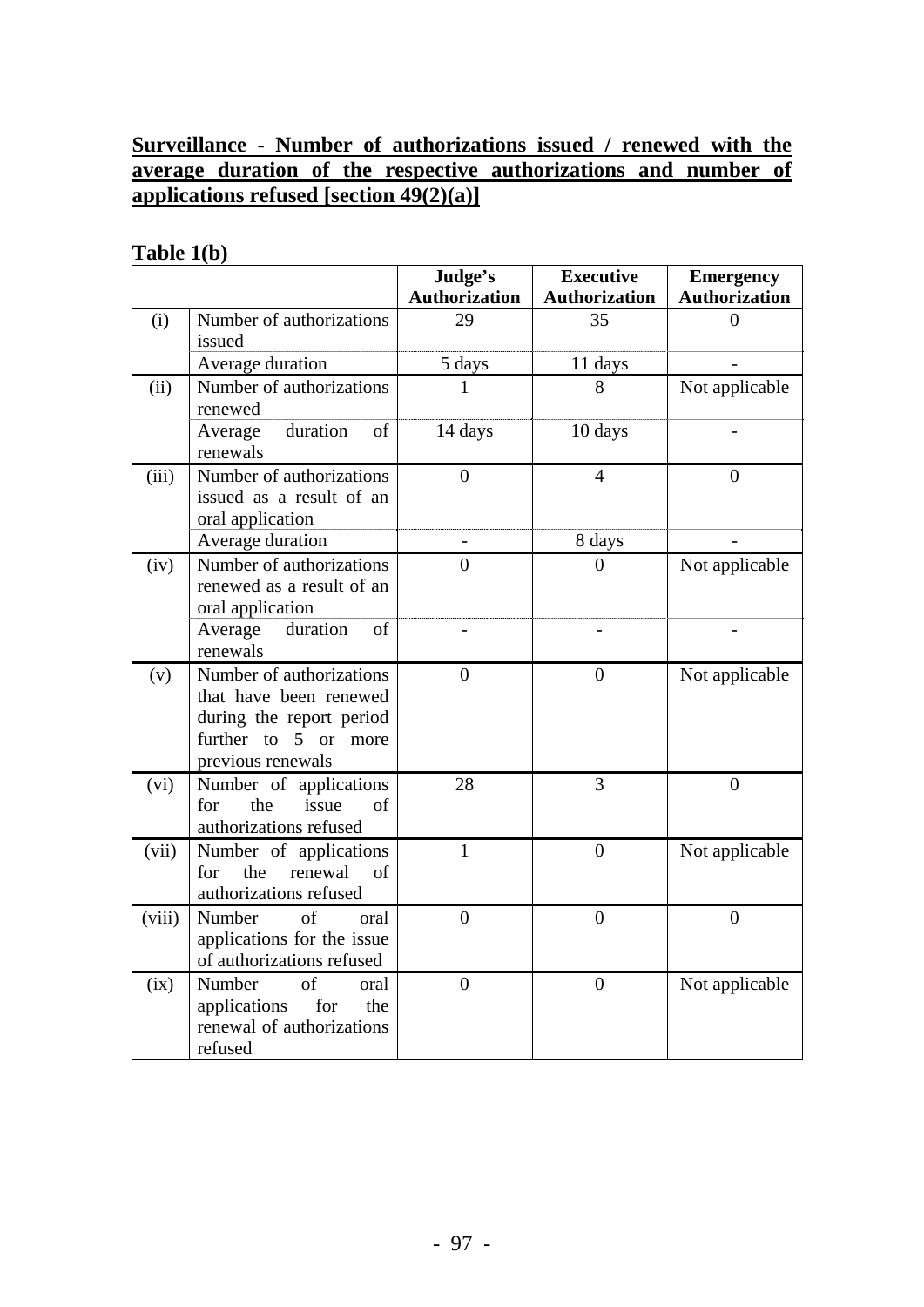# **Interception – Major categories of offences for the investigation of which prescribed authorizations have been issued or renewed under the Ordinance [section 49(2)(b)(i)]**

### **Table 2(a)**

| <b>Offence</b>                                                                       | <b>Chapter No.</b> | <b>Ordinance</b>                                            |
|--------------------------------------------------------------------------------------|--------------------|-------------------------------------------------------------|
| Trafficking in dangerous drugs                                                       | Cap 134            | Section 4, Dangerous Drugs<br>Ordinance                     |
| Managing a triad society                                                             | Cap 151            | Section 19(2), Societies Ordinance                          |
| Arson                                                                                | Cap 200            | Section 60, Crimes Ordinance                                |
| Offering advantage to public<br>servant and accepting<br>advantage by public servant | Cap 201            | Section 4, Prevention of Bribery<br>Ordinance               |
| Agent accepting advantage and<br>offering advantage to agent                         | Cap 201            | Section 9, Prevention of Bribery<br>Ordinance               |
| Theft                                                                                | Cap 210            | Section 9, Theft Ordinance                                  |
| Robbery                                                                              | Cap 210            | Section 10, Theft Ordinance                                 |
| Handling stolen property                                                             | Cap 210            | Section 24, Theft Ordinance                                 |
| Conspiracy to inflict grievous<br>bodily harm                                        | Cap 212            | Section 17, Offences against the<br><b>Person Ordinance</b> |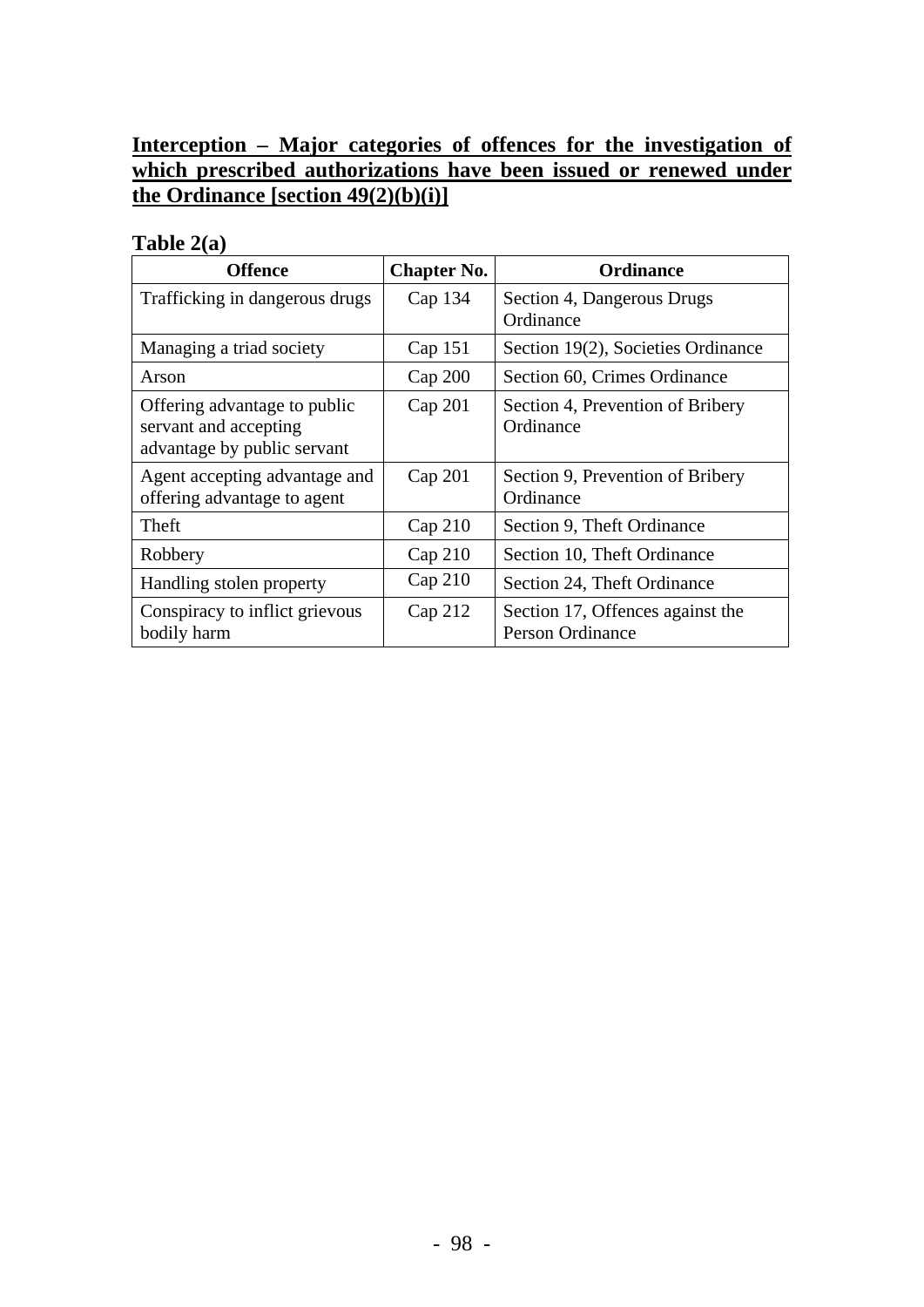# **Surveillance – Major categories of offences for the investigation of which prescribed authorizations have been issued or renewed under the Ordinance [section 49(2)(b)(i)]**

# **Table 2(b)**

| <b>Offence</b>                                                                       | <b>Chapter No.</b> | <b>Ordinance</b>                                           |
|--------------------------------------------------------------------------------------|--------------------|------------------------------------------------------------|
| Dealing with goods to which<br>the Dutiable Commodities<br>Ordinance applies         | $Cap$ 109          | Section $17(1)$ , Dutiable<br><b>Commodities Ordinance</b> |
| Trafficking in dangerous drugs                                                       | Cap 134            | Section 4, Dangerous Drugs<br>Ordinance                    |
| Conspiracy to commit an<br>offence                                                   | Cap 200            | Section 159A, Crimes Ordinance                             |
| Offering advantage to public<br>servant and accepting<br>advantage by public servant | Cap 201            | Section 4, Prevention of Bribery<br>Ordinance              |
| Agent accepting advantage and<br>offering advantage to an agent                      | Cap 201            | Section 9, Prevention of Bribery<br>Ordinance              |
| Misconduct in public office.                                                         |                    | Common law                                                 |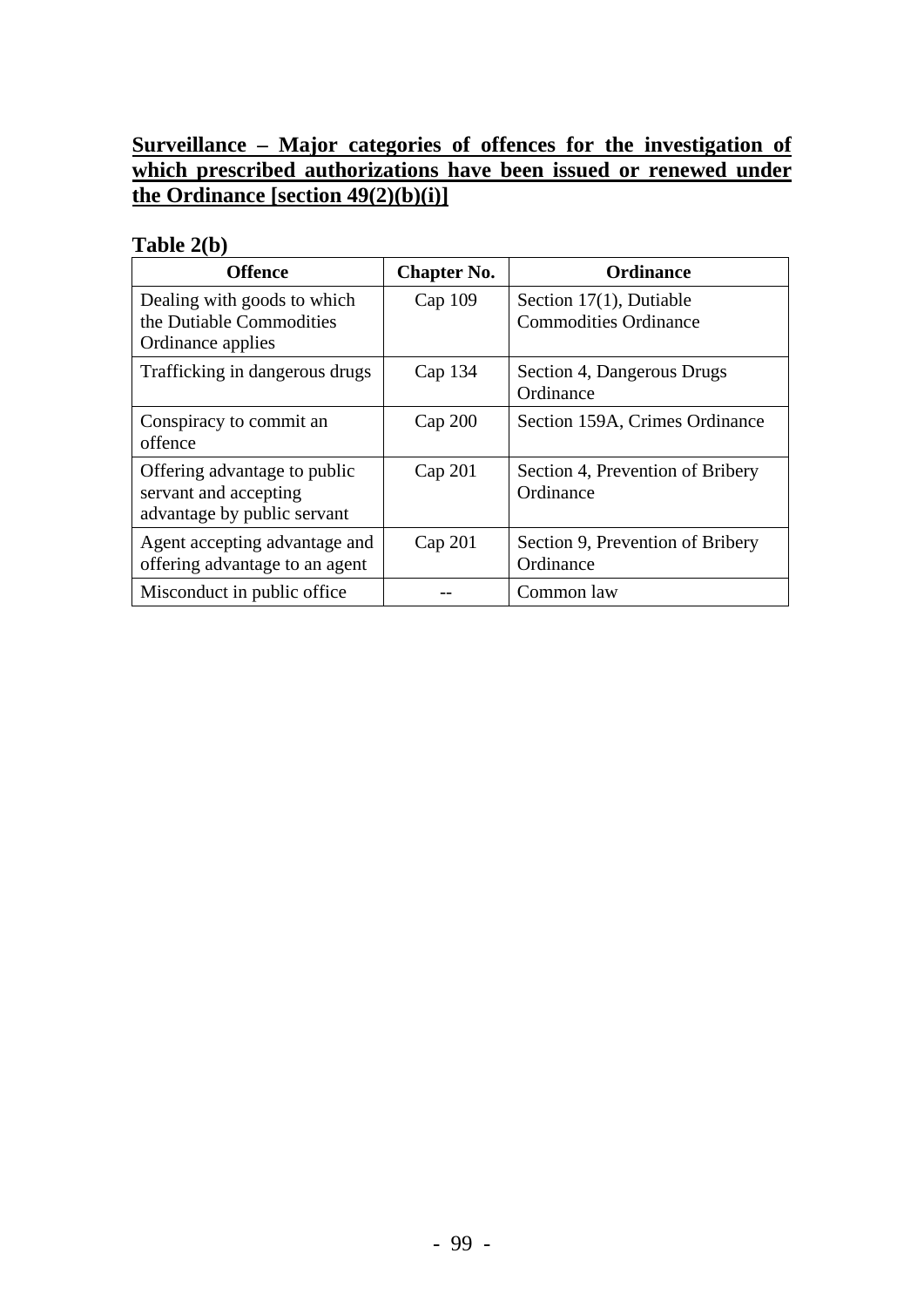# **Interception – Number of persons arrested as a result of or further to any operation carried out pursuant to a prescribed authorization [section 49(2)(b)(ii)]**

### **Table 3(a)**

|              | <b>Number of persons arrested</b> Note $\overline{11}$ |             |       |
|--------------|--------------------------------------------------------|-------------|-------|
|              | <b>Subject</b>                                         | Non-subject | Total |
| Interception |                                                        |             | 130   |

# **Surveillance – Number of persons arrested as a result of or further to any operation carried out pursuant to a prescribed authorization [section 49(2)(b)(ii)]**

#### **Table 3(b)**

|              | <b>Number of persons arrested</b> Note 12 |             |              |
|--------------|-------------------------------------------|-------------|--------------|
|              | <b>Subject</b>                            | Non-subject | <b>Total</b> |
| Surveillance |                                           |             | 89           |

<span id="page-106-0"></span>Note 11 Of the 130 persons arrested, 42 were attributable to both interception and surveillance operations that had been carried out.

<span id="page-106-1"></span>Note 12 Of the 89 persons arrested, 42 were attributable to both interception and surveillance operations that had been carried out. The total number of persons arrested under all statutory activities was in fact 177.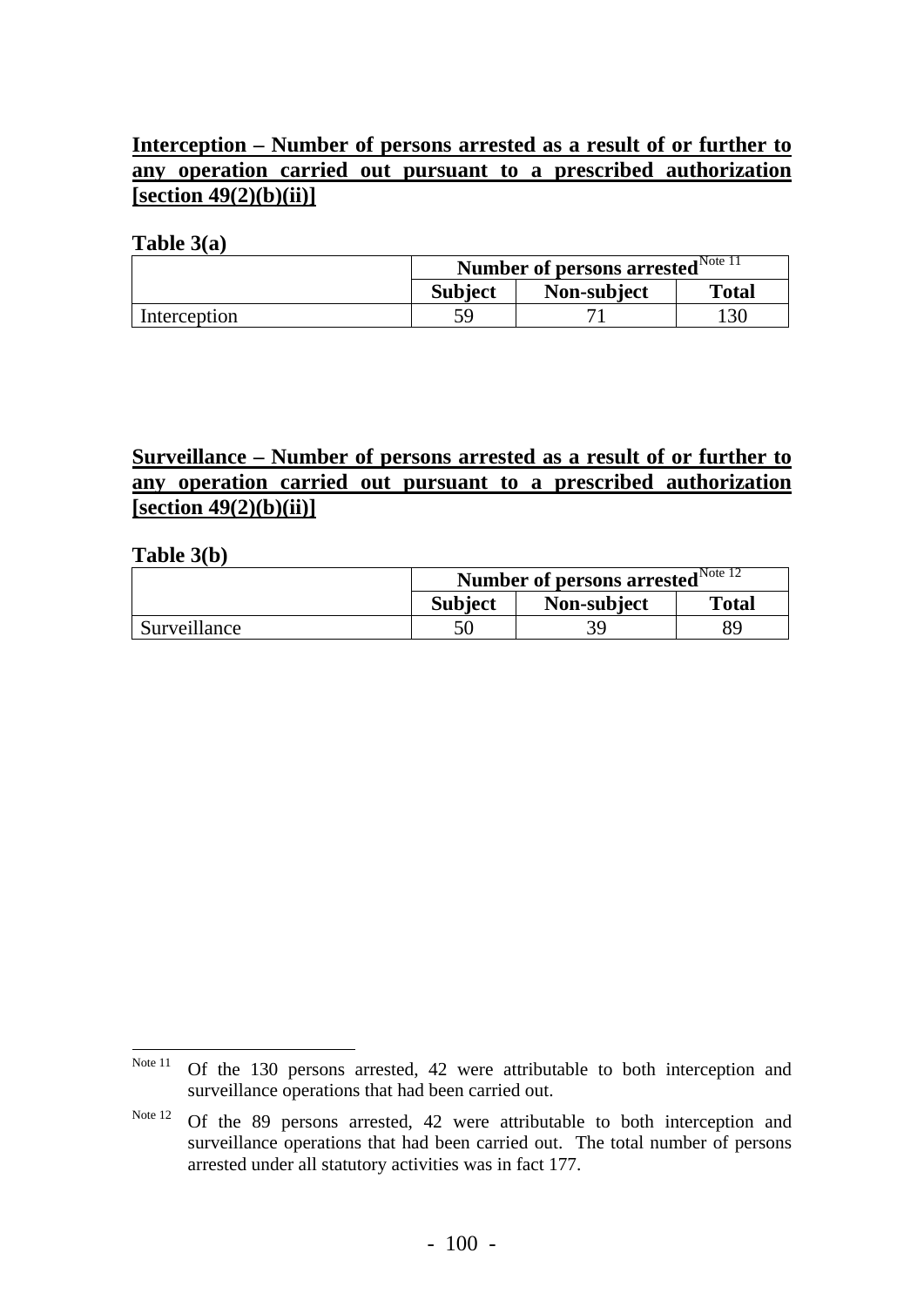# **Interception and surveillance - Number of device retrieval warrants issued and number of applications for the issue of device retrieval warrants refused [section 49(2)(c)(i) & (ii)]**

# **Table 4**

| Number of device retrieval warrants issued                   |  |
|--------------------------------------------------------------|--|
| Average duration                                             |  |
| Number of applications for device retrieval warrants refused |  |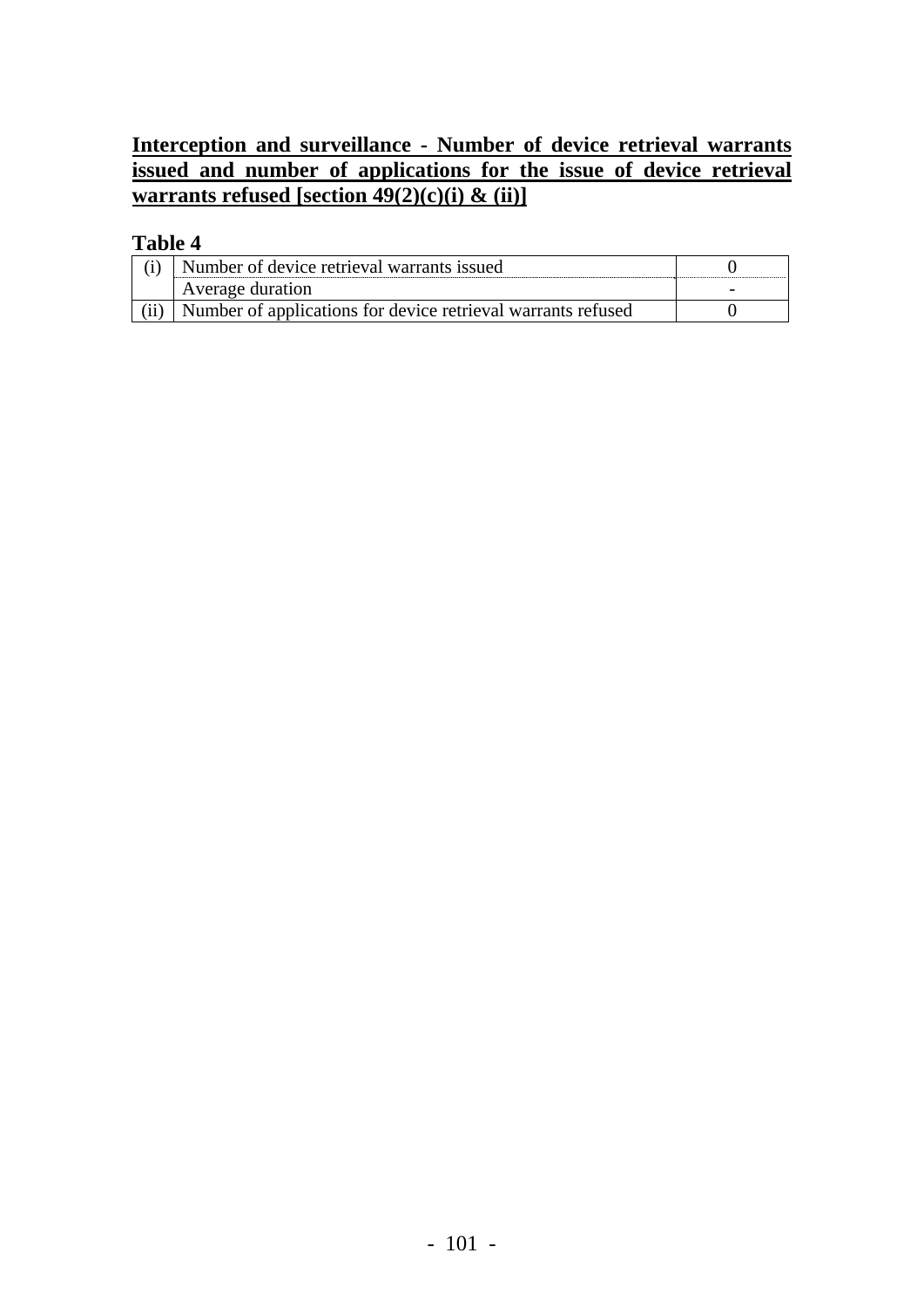## **Summary of reviews conducted by the Commissioner under section 41 [section 49(2)(d)(i)]**

| raviv J |                                         |    |                                      |                                                                                                                                                                                                                                                                                                                                                                                                                                                                                                                                                                                                                                             |  |  |  |
|---------|-----------------------------------------|----|--------------------------------------|---------------------------------------------------------------------------------------------------------------------------------------------------------------------------------------------------------------------------------------------------------------------------------------------------------------------------------------------------------------------------------------------------------------------------------------------------------------------------------------------------------------------------------------------------------------------------------------------------------------------------------------------|--|--|--|
|         | Number of reviews conducted under       |    | Interception<br><b>Surveillance</b>  | <b>Summary of reviews</b>                                                                                                                                                                                                                                                                                                                                                                                                                                                                                                                                                                                                                   |  |  |  |
|         | Section $41(1)$                         |    |                                      |                                                                                                                                                                                                                                                                                                                                                                                                                                                                                                                                                                                                                                             |  |  |  |
|         | the Commissioner considers necessary    |    |                                      | Reviews on compliance by departments and their officers with relevant requirements, as                                                                                                                                                                                                                                                                                                                                                                                                                                                                                                                                                      |  |  |  |
| (a)     | Regular reviews on weekly<br>reports    | 76 | Interception<br>$\&$<br>Surveillance | LEAs are required to submit<br>reports<br>weekly<br>to<br>the<br>Commissioner<br>providing<br>relevant information<br><sub>on</sub><br>authorizations<br>obtained,<br>applications refused<br>and<br>operations discontinued in the<br>preceding<br>week,<br>for<br>the<br>Commissioner's checking and<br>review purposes. During the<br>report period, a total of 76<br>weekly reports were submitted<br>by the respective LEAs.                                                                                                                                                                                                           |  |  |  |
| (b)     | Periodical inspection visits<br>to LEAs | 8  | Interception<br>$\&$<br>Surveillance | In addition to the checking of<br>weekly<br>the<br>reports,<br>Commissioner had paid eight<br>visits to LEAs during the report<br>period. During the visits, the<br>Commissioner<br>conducted<br>detailed checking<br>the<br>on<br>affidavits of doubtful cases as<br>he identified from the weekly<br>reports. Moreover, random<br>inspection of other cases would<br>also be made. Whenever he<br>considered<br>the<br>necessary,<br>Commissioner<br>would<br>seek<br>clarification<br>explanation<br><b>or</b><br>from LEAs directly. From the<br>said eight visits, a total of 192<br>applications/related matters had<br>been checked. |  |  |  |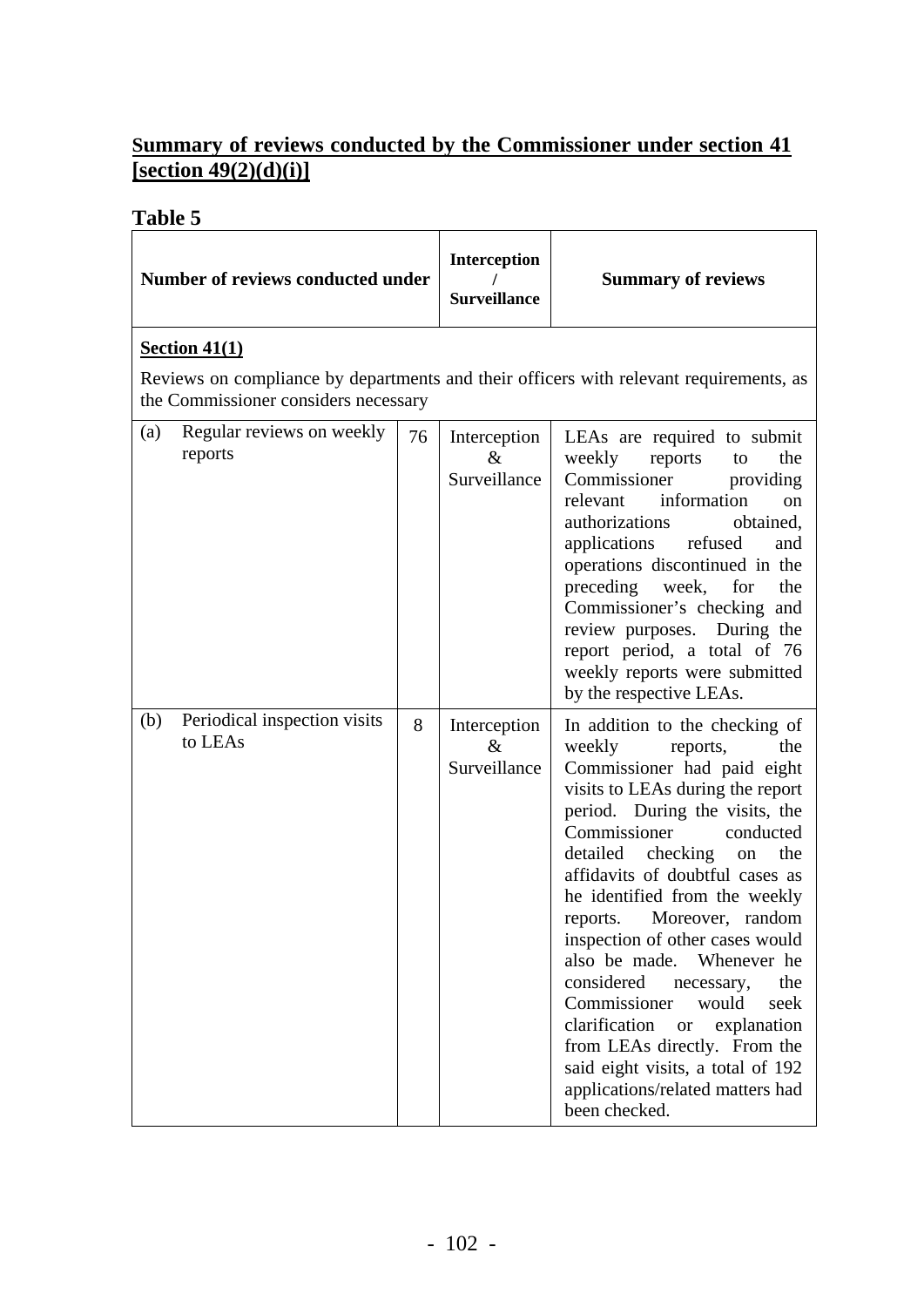| Number of reviews conducted under                          |                                                                                                                                                                                                                                        |            | Interception<br><b>Surveillance</b> | <b>Summary of reviews</b>                                                                                                                                                                                                                                                                                                                                                                                                                                                                                                                                                                                                                                                                                                                 |
|------------------------------------------------------------|----------------------------------------------------------------------------------------------------------------------------------------------------------------------------------------------------------------------------------------|------------|-------------------------------------|-------------------------------------------------------------------------------------------------------------------------------------------------------------------------------------------------------------------------------------------------------------------------------------------------------------------------------------------------------------------------------------------------------------------------------------------------------------------------------------------------------------------------------------------------------------------------------------------------------------------------------------------------------------------------------------------------------------------------------------------|
| Section $41(2)$                                            | submitted to him under section $23(3)(b)$ , $26(3)(b)(ii)$ or 54                                                                                                                                                                       |            |                                     | The Commissioner shall conduct reviews on cases in respect of which a report has been                                                                                                                                                                                                                                                                                                                                                                                                                                                                                                                                                                                                                                                     |
| (a)<br>emergency<br>within 48 hours                        | Report submitted under<br>section $23(3)(b)$ by the<br>head of department to the<br>Commissioner on cases in<br>default of application being<br>made for confirmation of<br>authorization                                              | <b>Nil</b> | <b>Not</b><br>applicable            | For the report period, there was<br>no report submitted under this<br>category.                                                                                                                                                                                                                                                                                                                                                                                                                                                                                                                                                                                                                                                           |
| Report submitted<br>(b)<br>oral<br>upon<br>within 48 hours | under<br>section $26(3)(b)(ii)$ by the<br>head of department to the<br>Commissioner on cases in<br>default of application being<br>made for confirmation of<br>prescribed authorization or<br>renewal issued or granted<br>application | Nil        | <b>Not</b><br>applicable            | For the report period, there was<br>no report submitted under this<br>category.                                                                                                                                                                                                                                                                                                                                                                                                                                                                                                                                                                                                                                                           |
| (c)<br>department<br>failure<br>of<br>relevant requirement | Report submitted under<br>section 54 by the head of<br>the<br>to<br>Commissioner on any case<br>by<br>the<br>department or any of its<br>officers to comply with any                                                                   | 3          | Surveillance                        | Report 1<br>authorizing officer<br>had<br>An<br>entered an incorrect date of<br>discontinuance<br>of Type<br>2<br>surveillance when he revoked a<br>prescribed authorization.<br>The<br>Commissioner<br>conducted<br>a<br>review<br>this<br>on<br>and<br>case<br>accepted that it was a genuine<br>careless mistake made by that<br>authorizing officer. The LEA<br>concerned had also complied<br>with section 54 to report this<br>irregularity promptly and had<br>taken appropriate follow-up<br>remedial<br>actions.<br>Having<br>considered that no damage had<br>been caused to anybody by this<br>mistake,<br>Commissioner<br>the<br>concluded<br>further<br>that<br>no<br>action would be required from<br>himself on this case. |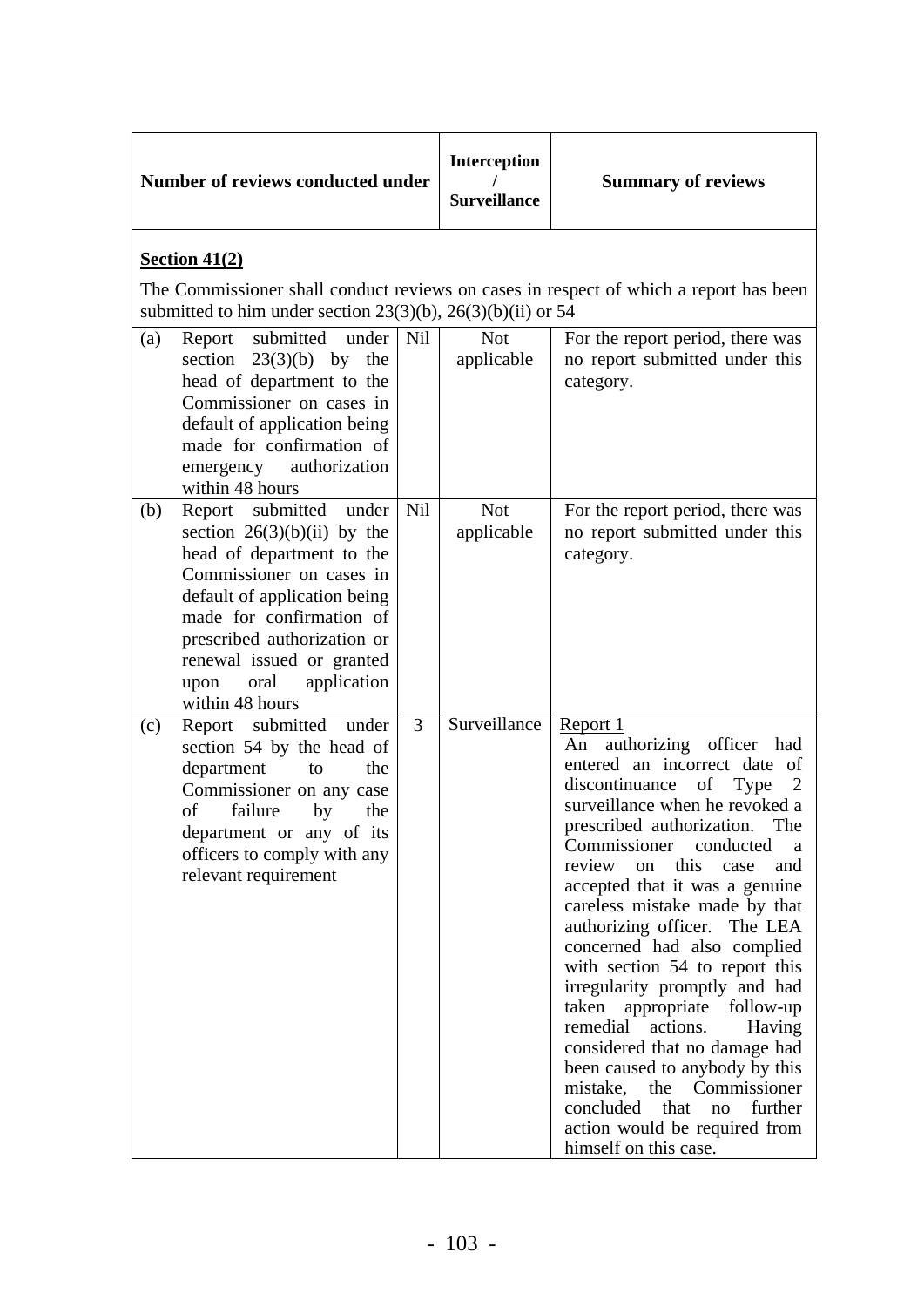| Number of reviews conducted under | <b>Interception</b><br><b>Surveillance</b> | <b>Summary of reviews</b>                                                                                                                                                                                                                                                                                                                                                                                                                                                                                                                                                                                                                                                                                                                                                                                                                                                                                                                                                                                                                                                                                                                                                                                                                                                                                                                                                                                       |
|-----------------------------------|--------------------------------------------|-----------------------------------------------------------------------------------------------------------------------------------------------------------------------------------------------------------------------------------------------------------------------------------------------------------------------------------------------------------------------------------------------------------------------------------------------------------------------------------------------------------------------------------------------------------------------------------------------------------------------------------------------------------------------------------------------------------------------------------------------------------------------------------------------------------------------------------------------------------------------------------------------------------------------------------------------------------------------------------------------------------------------------------------------------------------------------------------------------------------------------------------------------------------------------------------------------------------------------------------------------------------------------------------------------------------------------------------------------------------------------------------------------------------|
|                                   | Interception                               | Report 2 (involving two cases)<br>A breach of section $10(a)$ of<br>ICSO was reported in that two<br>telephone lines, one each in two<br>renewed authorizations, were<br>intercepted earlier<br>the<br>than<br>effective time<br>the<br>of<br>authorizations concerned. At the<br>time when this mistake was<br>discovered, a period of nearly<br>days of unauthorized<br>three<br>interceptions had<br>been<br>conducted. The Commissioner<br>reviewed these two cases and<br>found that the irregularity was<br>mainly due to officers having not<br>yet been accustomed to the new<br>ICSO practice and was not<br>caused by any malice, ill will or<br>ulterior<br>motive.<br>The<br>unauthorized interceptions were<br>stopped within less than an hour<br>after discovery of the mistake.<br>The Commissioner was satisfied<br>that appropriate follow-up action<br>had been taken to prevent<br>recurrence of such mistake in<br>future. Notwithstanding the<br>unauthorized interceptions, the<br>Commissioner decided not to<br>give notice pursuant to section<br>$48(1)$ to the targeted subjects as<br>he considered that the giving of<br>the notice would be prejudicial<br>to the prevention or detection of<br>crime according to section $48(3)$<br>and that under the circumstances<br>the<br>of<br>the<br>intrusiveness<br>interceptions was<br>negligible<br>according to section $48(6)$ . |
|                                   | Interception                               | <u>Report 3</u><br>reported<br>that<br>It<br>was<br>one<br>telephone<br>line<br>had<br>been<br>wrongly<br>intercepted for<br>an                                                                                                                                                                                                                                                                                                                                                                                                                                                                                                                                                                                                                                                                                                                                                                                                                                                                                                                                                                                                                                                                                                                                                                                                                                                                                 |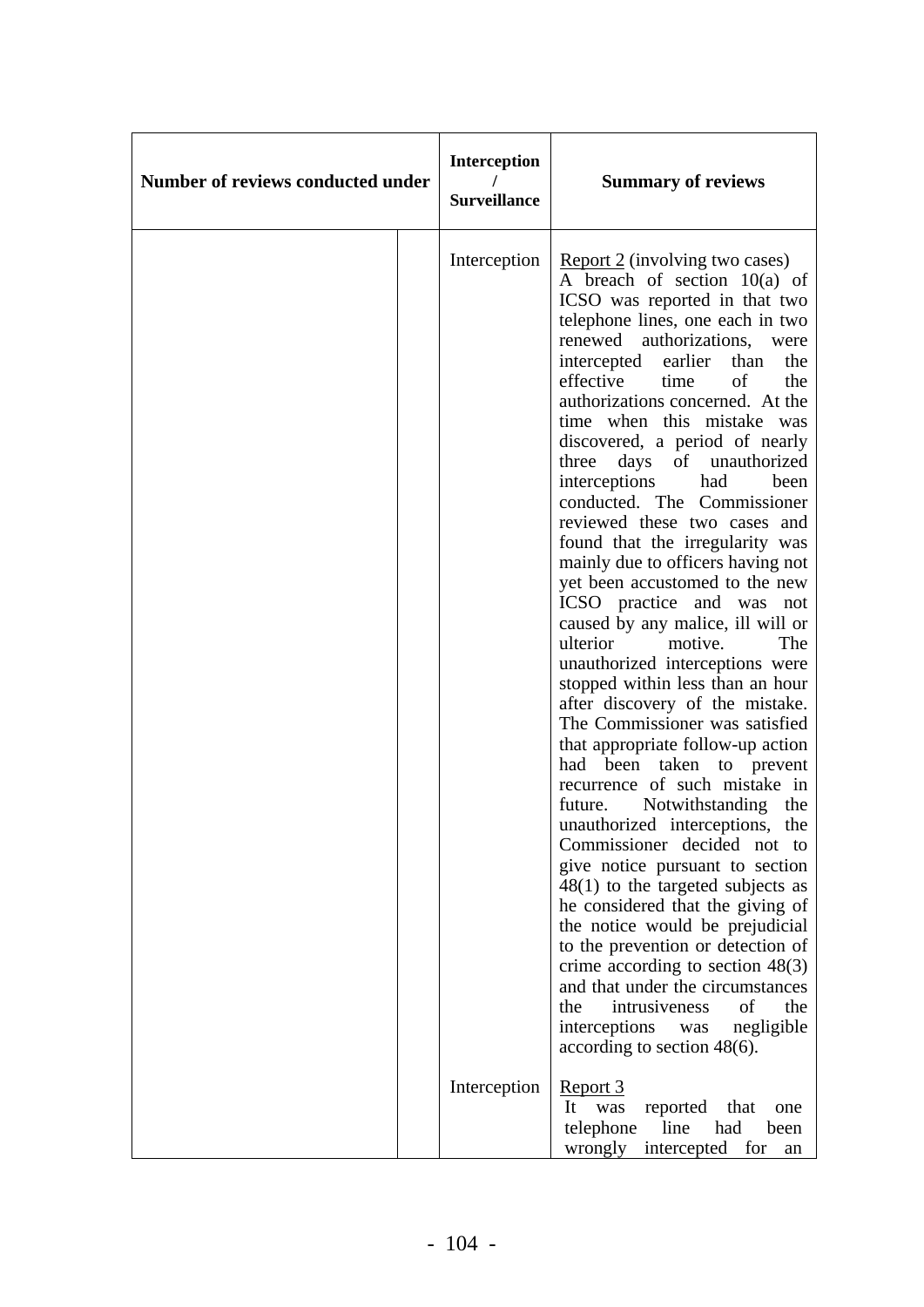| Number of reviews conducted under | <b>Interception</b><br><b>Surveillance</b> | <b>Summary of reviews</b>                                                                                                                                                                                                                                                                                      |
|-----------------------------------|--------------------------------------------|----------------------------------------------------------------------------------------------------------------------------------------------------------------------------------------------------------------------------------------------------------------------------------------------------------------|
|                                   |                                            | interception pursuant<br>to<br>a<br>prescribed authorization.<br>The<br>following were the<br>main<br>findings and recommendations:                                                                                                                                                                            |
|                                   |                                            | (a) There was<br>unauthorized<br>interception of a telephone<br>line by reason of wrong<br>interception for seven days,<br>caused by an inadvertent<br>human error on the part of a<br>person responsible<br>for<br>effecting the interception<br>(not due to the fault of the<br>LEA or any of its officers). |
|                                   |                                            | (b) The identity of<br>the<br>subscriber or user of the<br>wrongly intercepted line<br>could not be ascertained<br>after reasonable efforts had<br>been made.                                                                                                                                                  |
|                                   |                                            | (c) LEAs should be reminded<br>that in case of a wrong<br>interception, the relevant<br>materials relating to the<br>identity of the wrongly<br>intercepted facility and the<br>affected person as well as<br>the duration of the wrong<br>interception<br>should<br>be<br>preserved.                          |
|                                   |                                            | (d) The working procedure and<br>security<br>measures<br>in<br>implementing interceptions<br>should be improved<br>to<br>minimize security risk.                                                                                                                                                               |
|                                   |                                            | $(e)$ The LEA<br>should<br>have<br>included<br>the<br>wrong<br>interception in its report of<br>discontinuance to apprise<br>the panel judge of the full<br>picture.                                                                                                                                           |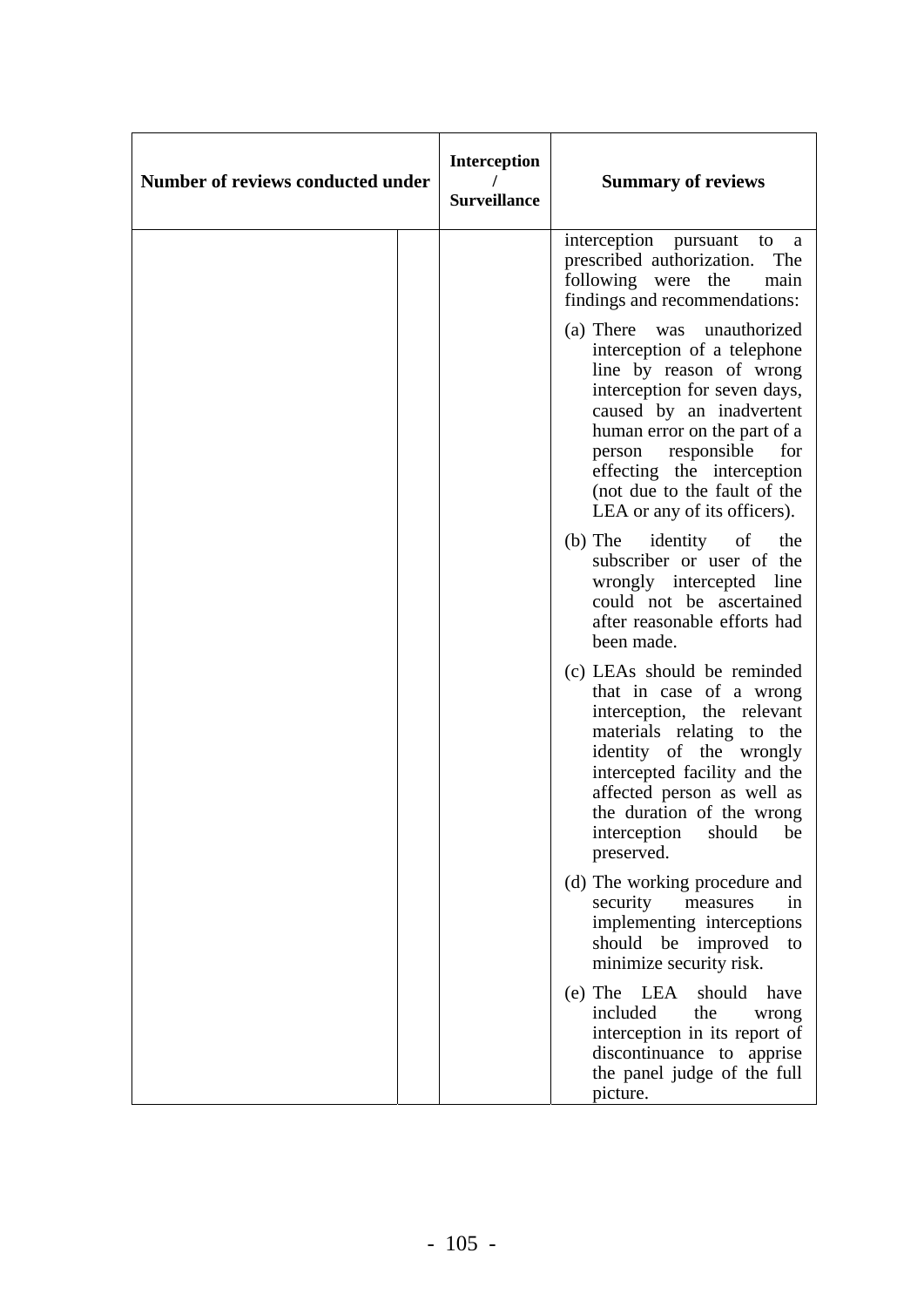## **Number and broad nature of cases of irregularities or errors identified in the reviews [section 49(2)(d)(ii)]**

| Number of cases of irregularities or<br>errors identified in the reviews<br>under                                                                                                                                                                                                                 |            | <b>Interception</b><br><b>Surveillance</b>                                                           | <b>Broad nature of irregularities</b><br>or errors identified                                                                                                                                                                                                                                                                                                                                                                 |
|---------------------------------------------------------------------------------------------------------------------------------------------------------------------------------------------------------------------------------------------------------------------------------------------------|------------|------------------------------------------------------------------------------------------------------|-------------------------------------------------------------------------------------------------------------------------------------------------------------------------------------------------------------------------------------------------------------------------------------------------------------------------------------------------------------------------------------------------------------------------------|
| Section $41(1)$                                                                                                                                                                                                                                                                                   |            |                                                                                                      |                                                                                                                                                                                                                                                                                                                                                                                                                               |
| Reviews during the periodical<br>inspection visits to LEAs                                                                                                                                                                                                                                        |            | Interception<br>During<br>the<br>$\&$<br>Surveillance<br>carrying<br>the<br>out<br>discovered<br>was | interim<br>period<br>between the revocation of a<br>prescribed authorization<br>as a<br>result of a report of arrest under<br>section 58 and the notification of<br>that revocation to the person<br>statutory<br>activity, the statutory<br>activity<br>may be unauthorized<br>(see<br>paragraphs 13.34 to 13.44 of<br>Chapter 13 for details).<br>This<br>during<br>an<br>inspection visit to an LEA in late<br>March 2007. |
| Section $41(2)$                                                                                                                                                                                                                                                                                   |            |                                                                                                      |                                                                                                                                                                                                                                                                                                                                                                                                                               |
| Reviews<br>(a)<br>in<br>cases<br><sub>on</sub><br>default of application being<br>made for confirmation of<br>the<br>emergency<br>within<br>authorization<br>48<br>hours as reported by the<br>head of department under<br>section $23(3)(b)$                                                     | <b>Nil</b> | <b>Not</b><br>applicable                                                                             | As mentioned in Table 5 above,<br>there was no report submitted<br>under this category.                                                                                                                                                                                                                                                                                                                                       |
| Reviews<br>in<br>(b)<br><sub>on</sub><br>cases<br>default of application being<br>made for confirmation of<br>prescribed authorization or<br>renewal issued or granted<br>oral<br>application<br>upon<br>within 48 hours as reported<br>by the head of department<br>under section $26(3)(b)(ii)$ | Nil        | <b>Not</b><br>applicable                                                                             | As mentioned in Table 5 above,<br>there was no report submitted<br>under this category.                                                                                                                                                                                                                                                                                                                                       |
| Reviews<br>(c)<br><sub>on</sub><br>$non-$<br>compliance<br>cases<br><b>as</b><br>reported by the head of<br>department under section<br>54                                                                                                                                                        | 4          | Surveillance                                                                                         | Case 1<br>Wrong entry of the date of the<br>discontinuance<br>of<br>the<br>surveillance in revocation of an<br>executive authorization.                                                                                                                                                                                                                                                                                       |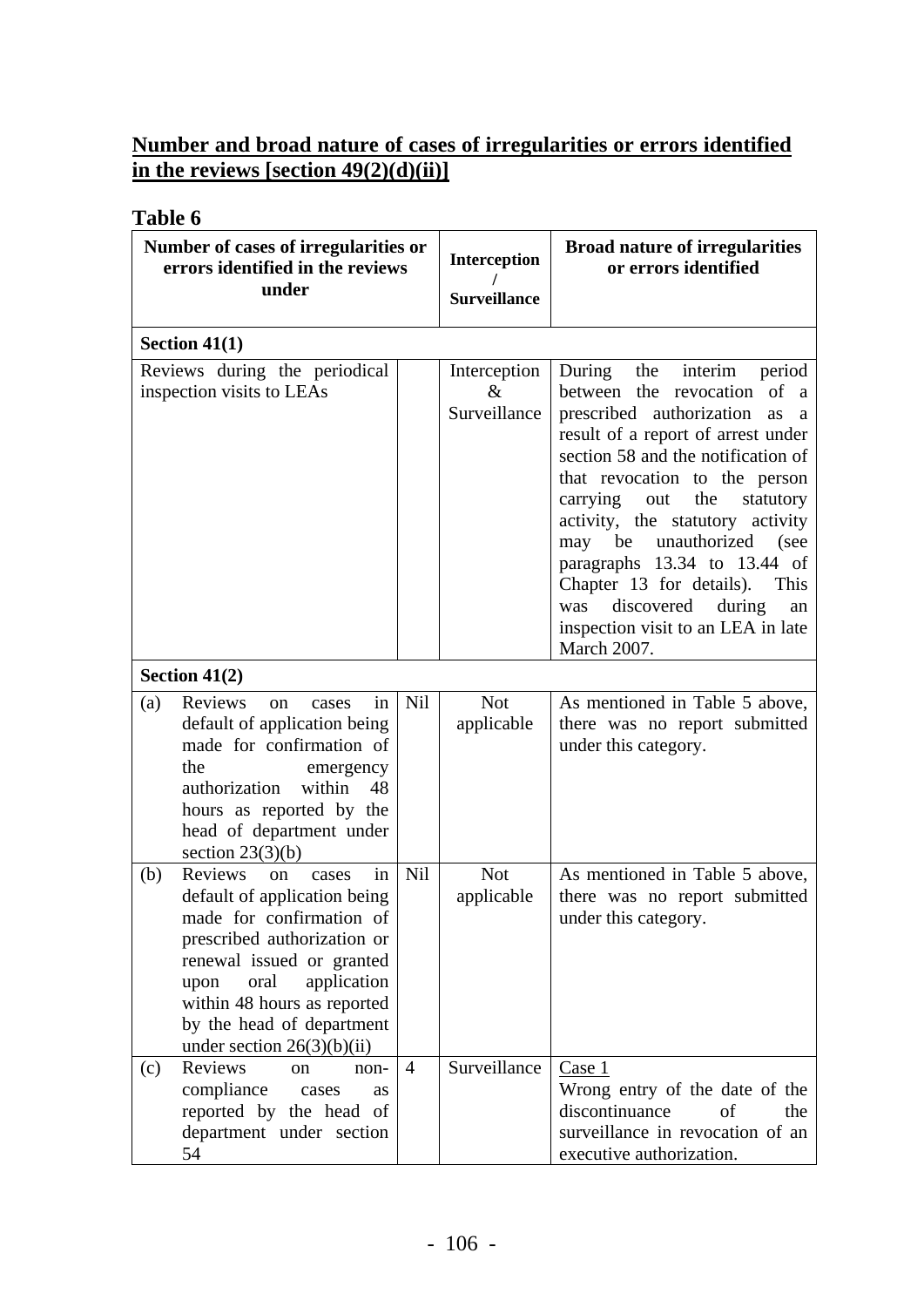| Number of cases of irregularities or<br>errors identified in the reviews<br>under | <b>Interception</b><br><b>Surveillance</b> | <b>Broad nature of irregularities</b><br>or errors identified                                                                                                                                                                                                                                                                   |
|-----------------------------------------------------------------------------------|--------------------------------------------|---------------------------------------------------------------------------------------------------------------------------------------------------------------------------------------------------------------------------------------------------------------------------------------------------------------------------------|
|                                                                                   | Interception<br>Interception               | Case 2 and Case 3<br>Unauthorized interception of two<br>telephone lines ahead of the<br>authorized commencement date<br>of two renewed authorizations.<br>Case 4<br>Wrong interception of a<br>telephone line for an interception<br>pursuant to a prescribed<br>authorization.<br>[For details see Table 5 and<br>Chapter 10. |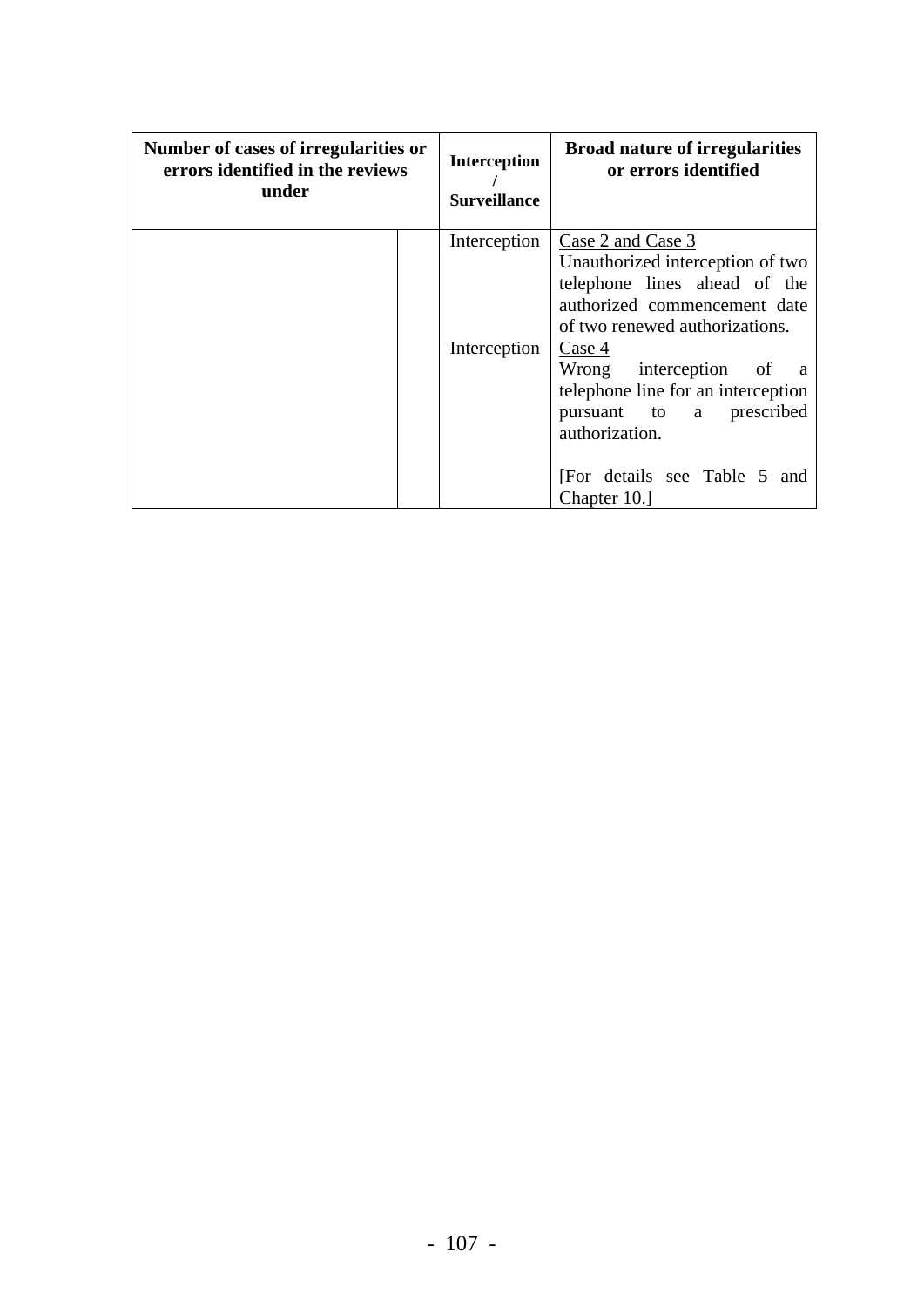## **Number of applications for examination that have been received by the Commissioner [section 49(2)(d)(iii)]**

| <b>Number of</b><br>applications<br>received $\frac{\text{Note 13}}{\text{Note 13}}$ |    | Applications for examination in respect of |                     |                                                                  |                                             |  |  |  |
|--------------------------------------------------------------------------------------|----|--------------------------------------------|---------------------|------------------------------------------------------------------|---------------------------------------------|--|--|--|
|                                                                                      |    | <b>Interception</b>                        | <b>Surveillance</b> | <b>Both</b><br><b>Interception</b><br>and<br><b>Surveillance</b> | <b>Case</b><br>could not<br>be<br>processed |  |  |  |
|                                                                                      | 19 |                                            |                     | 12                                                               |                                             |  |  |  |

<span id="page-114-0"></span>Note 13 Of the 19 applications received, one application could not be further processed as the applicant had not given a formal consent to the Commissioner to use his particulars for processing the examination.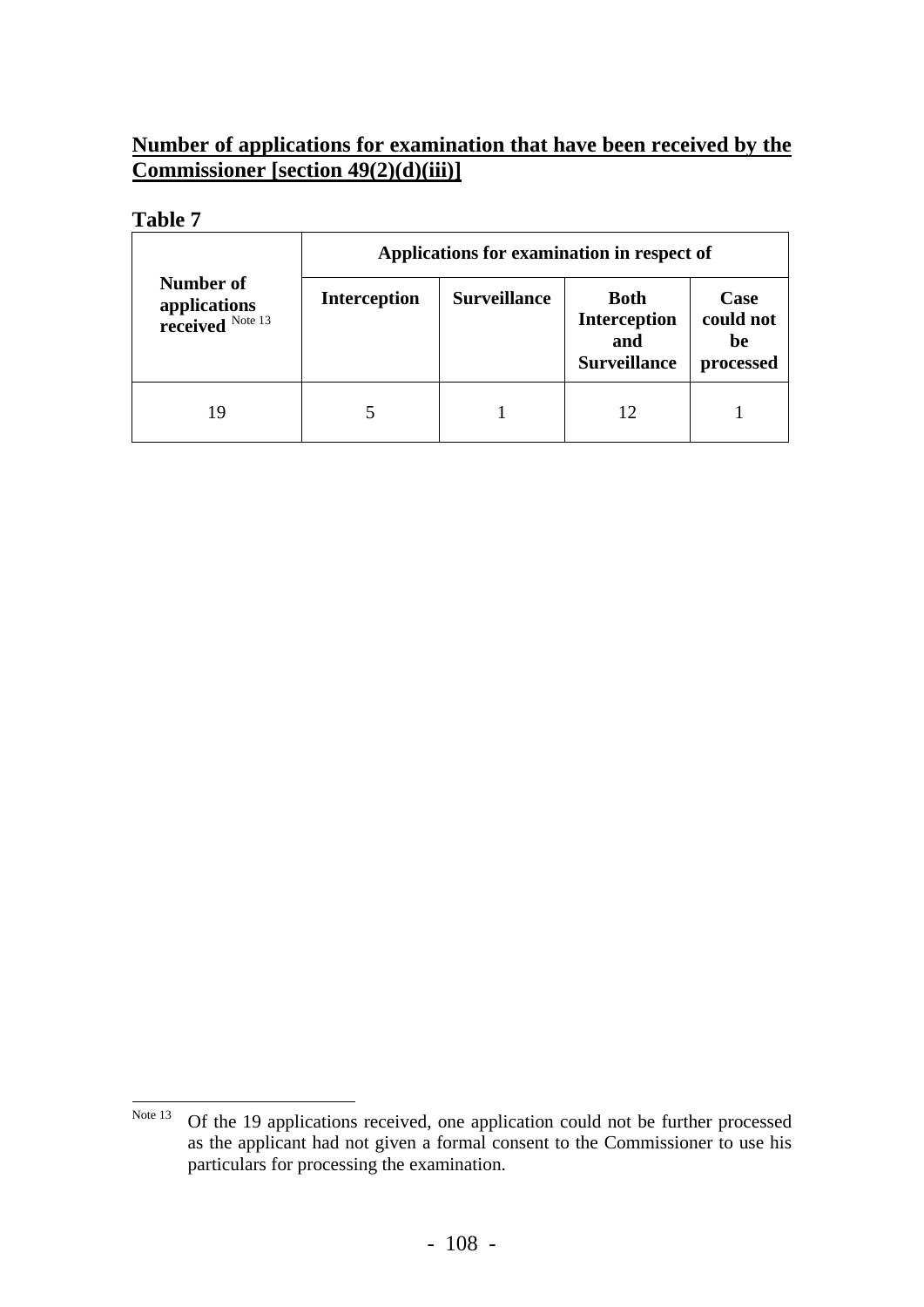## **Respective numbers of notices given by the Commissioner under section 44(2) and section 44(5) further to examinations [section 49(2)(d)(iv)]**

| Number of notices to applicants<br>given by the Commissioner                                                                    |          | Nature of applications for examination |                     |                                                                  |  |
|---------------------------------------------------------------------------------------------------------------------------------|----------|----------------------------------------|---------------------|------------------------------------------------------------------|--|
|                                                                                                                                 |          | <b>Interception</b>                    | <b>Surveillance</b> | <b>Both</b><br><b>Interception</b><br>and<br><b>Surveillance</b> |  |
| Number of cases that the<br>Commissioner had found in<br>applicant's favour<br>the<br>[section $44(2)$ ]                        | $\Omega$ |                                        |                     |                                                                  |  |
| Number of cases that the<br>Commissioner had<br>not<br>found in the applicant's<br>favour [section $44(5)$ ] <sup>Note 14</sup> | 18       | 5                                      |                     | 12                                                               |  |

<span id="page-115-0"></span>Note 14 As mentioned in Note 13 above, there was one application for examination that could not be processed. Therefore the number of notices given by the Commissioner under section 44(5) is 18 instead of 19, 15 of which were given during the report period and three thereafter.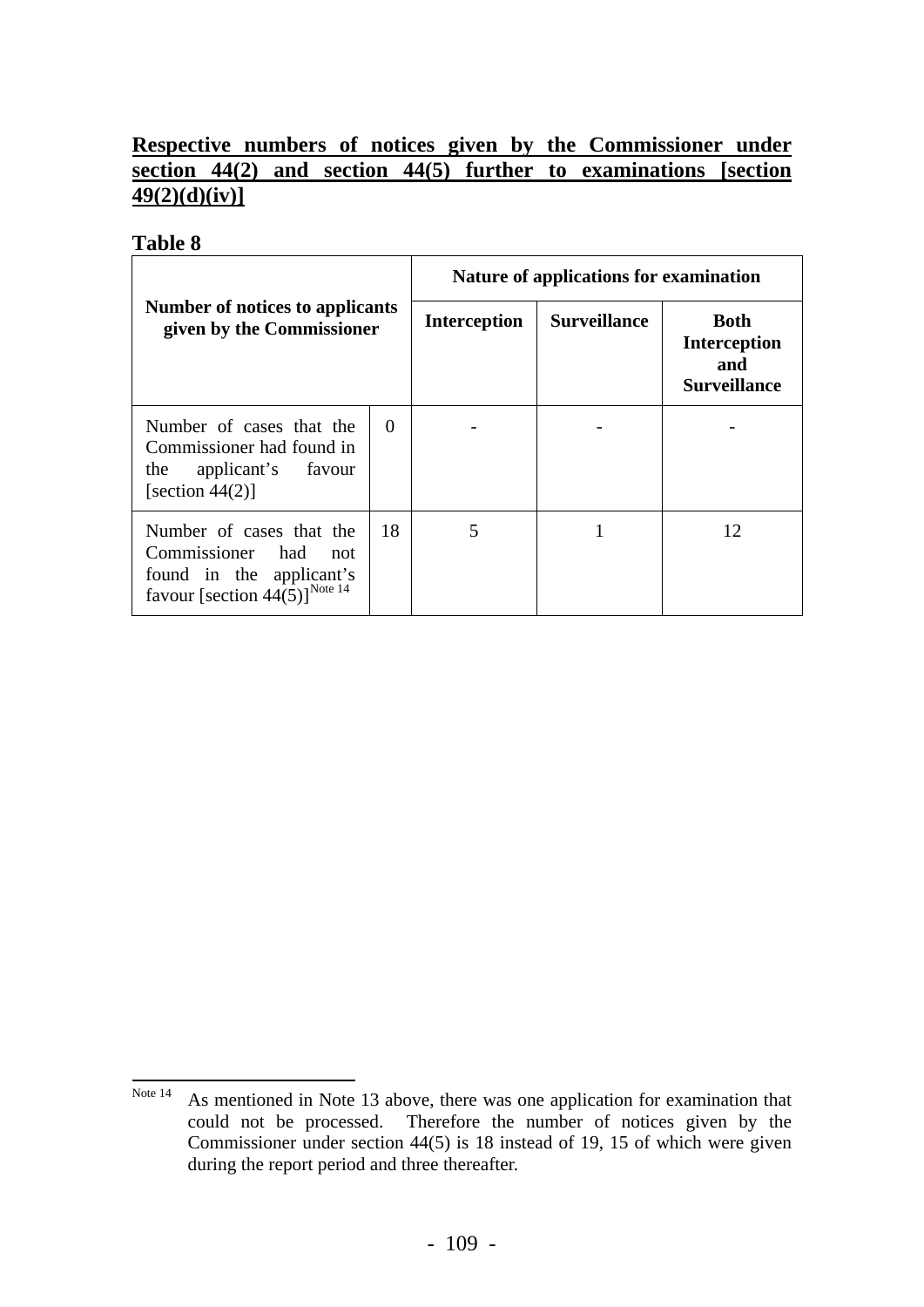## **Number of cases in which a notice has been given by the Commissioner under section 48 [section 49(2)(d)(v)]**

|                                                                                                                                                                                                                                                                                                                                                         | Number of cases in which a notice has<br>been given in relation to |                     |
|---------------------------------------------------------------------------------------------------------------------------------------------------------------------------------------------------------------------------------------------------------------------------------------------------------------------------------------------------------|--------------------------------------------------------------------|---------------------|
|                                                                                                                                                                                                                                                                                                                                                         | <b>Interception</b>                                                | <b>Surveillance</b> |
| Notice to the relevant person by the<br>Commissioner stating that he considers<br>that there has been a case of interception<br>or surveillance carried out by an officer<br>of a department without the authority of<br>a prescribed authorization and informing<br>the relevant person of his right to apply<br>for an examination [section $48(1)$ ] |                                                                    |                     |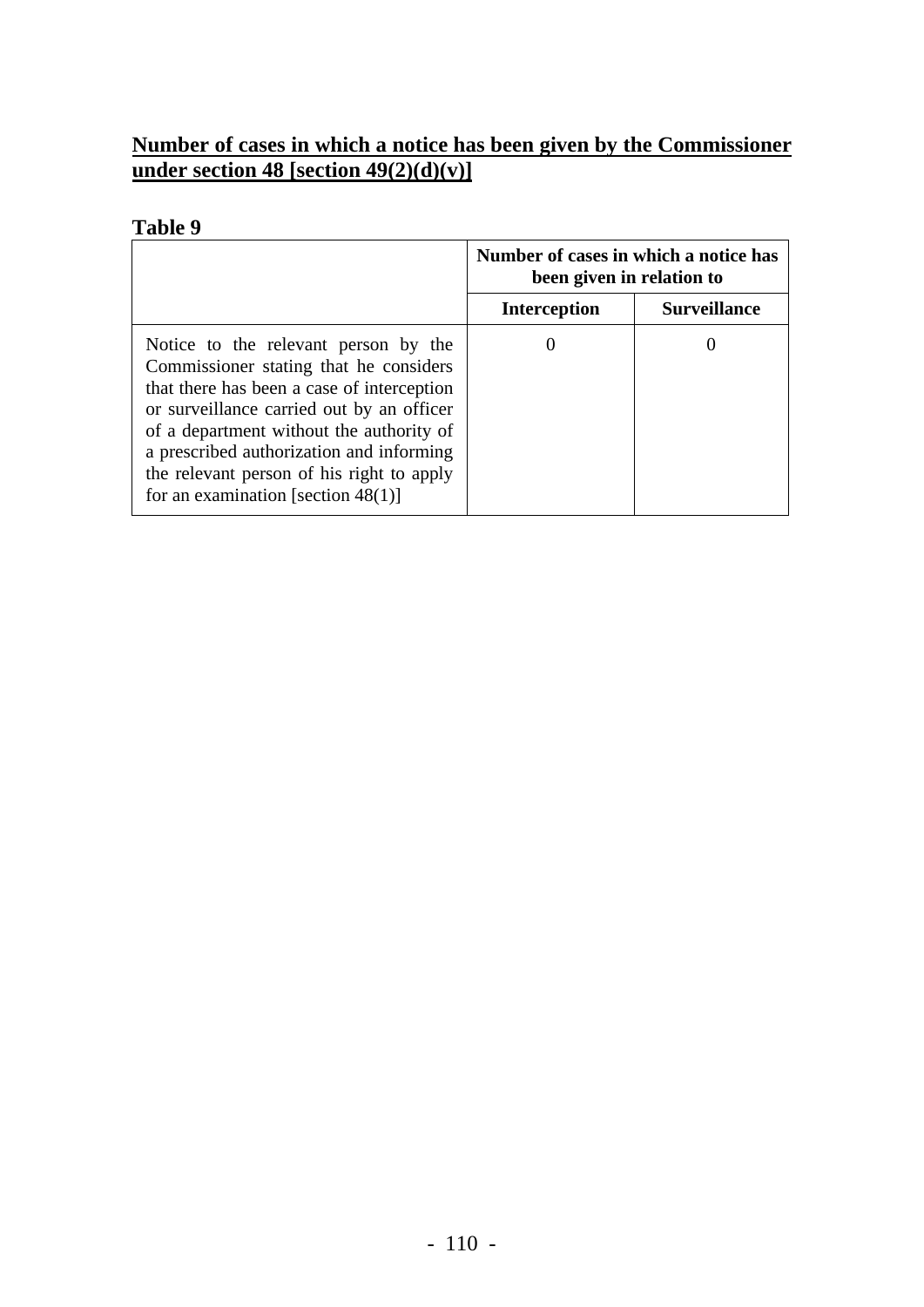## **Broad nature of recommendations made by the Commissioner under sections 50, 51 and 52 [section 49(2)(d)(vi)]**

| made by the<br><b>Commissioner</b>                                                                                                          | Interception /<br><b>Surveillance</b> |                                  | <b>Recommendations</b>                                                                                                                                                                                                                                                                                                                             |  | <b>Broad nature of recommendations</b> |
|---------------------------------------------------------------------------------------------------------------------------------------------|---------------------------------------|----------------------------------|----------------------------------------------------------------------------------------------------------------------------------------------------------------------------------------------------------------------------------------------------------------------------------------------------------------------------------------------------|--|----------------------------------------|
| Reports to the Chief<br>Executive on any<br>matter relating to<br>the performance of<br>the Commissioner's<br>functions<br>[section]<br>50] | Nil                                   | Not applicable                   | Not applicable                                                                                                                                                                                                                                                                                                                                     |  |                                        |
| Recommendations<br>to the Secretary for<br>Security on<br>the<br>Code of Practice<br>[section 51]                                           |                                       | Interception $&$<br>Surveillance | (1) Recommendations<br>to LEAs<br>on<br>the<br>changes to<br>procedures<br>and<br>practices in the implementation and<br>discontinuance<br>of<br>prescribed<br>authorizations<br>additional<br>and<br>reporting requirements necessitating<br>corresponding changes to the Code of<br>Practice to update the procedures and<br>guidelines therein. |  |                                        |
|                                                                                                                                             |                                       |                                  | Improvement of the wording and<br>(2)<br>content of the COP- and internal<br>forms in use by LEAs and PJO to<br>better reflect the requirements of<br>ICSO and avoid ambiguity.                                                                                                                                                                    |  |                                        |
| Recommendations<br>to departments for<br>better carrying out<br>the objects of the<br>Ordinance or<br>the<br>provisions of the              | 7                                     | Interception                     | (1) Panel judges should be informed<br>whenever there is<br>addition<br><sub>or</sub><br>cancellation<br>of<br>communications<br>facilities<br>under<br>prescribed<br>a<br>authorization.                                                                                                                                                          |  |                                        |
| Code of<br>Practice<br>[section 52]                                                                                                         |                                       | Interception &<br>Surveillance   | (2) The categorization of the basis of an<br>interception and surveillance should<br>be standardized between panel judges<br>and LEAs.                                                                                                                                                                                                             |  |                                        |
|                                                                                                                                             |                                       | Interception $&$<br>Surveillance | A uniform practice should be set up<br>(3)<br>among LEAs to revoke a prescribed<br>authorization<br>under<br>section<br>57<br>'Discontinuance of interception or<br>covert surveillance'<br><b>or</b><br>to<br>seek<br>continuation<br>section<br>58<br>under                                                                                      |  |                                        |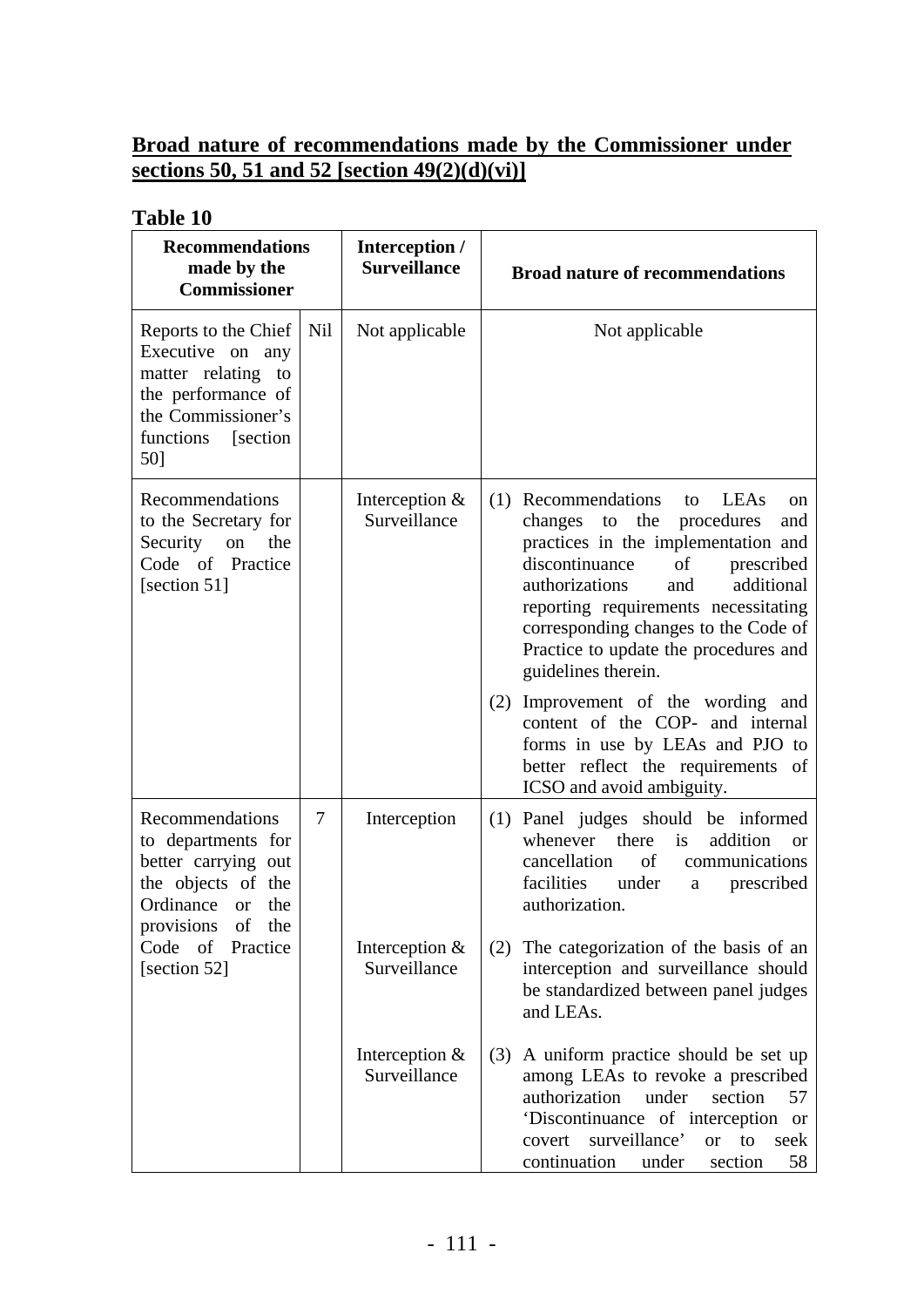| <b>Recommendations</b><br>made by the<br><b>Commissioner</b> | Interception /<br><b>Surveillance</b> | <b>Broad nature of recommendations</b>                                                                                                                                                                                                                                                                                                                                                     |
|--------------------------------------------------------------|---------------------------------------|--------------------------------------------------------------------------------------------------------------------------------------------------------------------------------------------------------------------------------------------------------------------------------------------------------------------------------------------------------------------------------------------|
|                                                              |                                       | authorities<br>'Reports<br>relevant<br>to<br>following arrests'.                                                                                                                                                                                                                                                                                                                           |
|                                                              | Interception &<br>Surveillance        | $(4)$ LEAs<br>make<br>were<br>to<br>prompt<br>discontinuance under section 57 if it<br>was found that the operation was not<br>productive and would no longer be<br>expected to be productive.                                                                                                                                                                                             |
|                                                              | Interception &<br>Surveillance        | $(5)$ For<br>revocation<br>of<br>emergency<br>authorization under section 57 or<br>section 58, panel judges should be<br>informed.                                                                                                                                                                                                                                                         |
|                                                              | Interception                          | (6) For the purpose of enabling the<br>Commissioner to check that<br>all<br>interceptions made were only those<br>conducted pursuant to a prescribed<br>authorization, LEAs were required to<br>provide information of the facilities<br>that were being so intercepted on a<br>fixed date and on a regular basis to<br>the Commissioner for checking and<br>reviewing purposes.           |
|                                                              | Surveillance                          | (7) For the purpose of enabling the<br>Commissioner<br>that<br>check<br>to<br>all<br>surveillance<br>operations<br>were<br>conducted pursuant to a prescribed<br>authorization, LEAs were required to<br>compile and keep inventory list of<br>surveillance devices and registers (of<br>withdrawals<br>and<br>returns)<br>of<br>surveillance devices for checking by<br>the Commissioner. |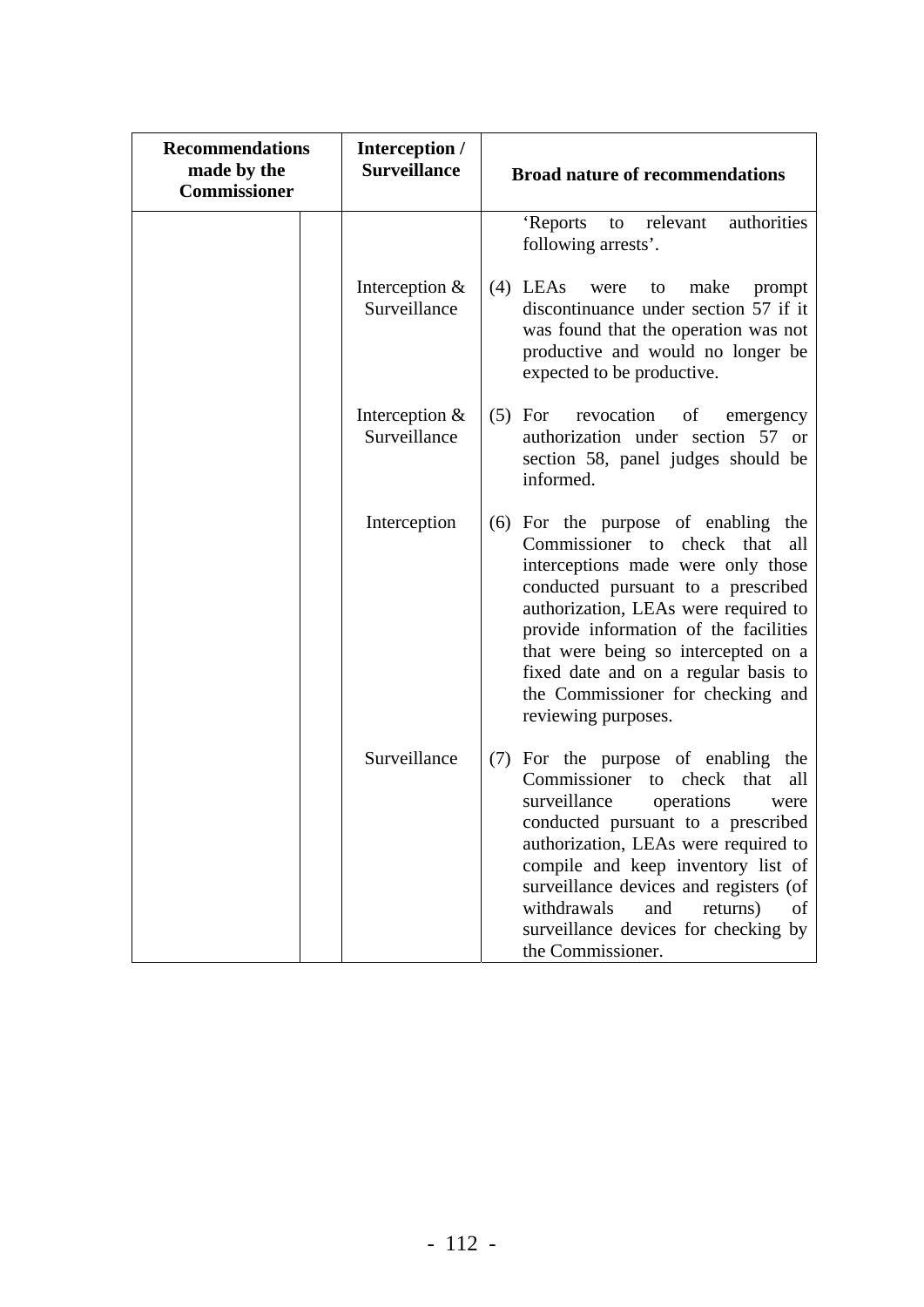## **Number of cases in which information subject to legal professional privilege has been obtained in consequence of any interception or surveillance carried out pursuant to a prescribed authorization [section 49(2)(d)(vii)]**

#### **Table 11(a)**

|              | <b>Number of cases</b> |
|--------------|------------------------|
| Interception |                        |

### **Table 11(b)**

|              | <b>Number of cases</b> |
|--------------|------------------------|
| Surveillance |                        |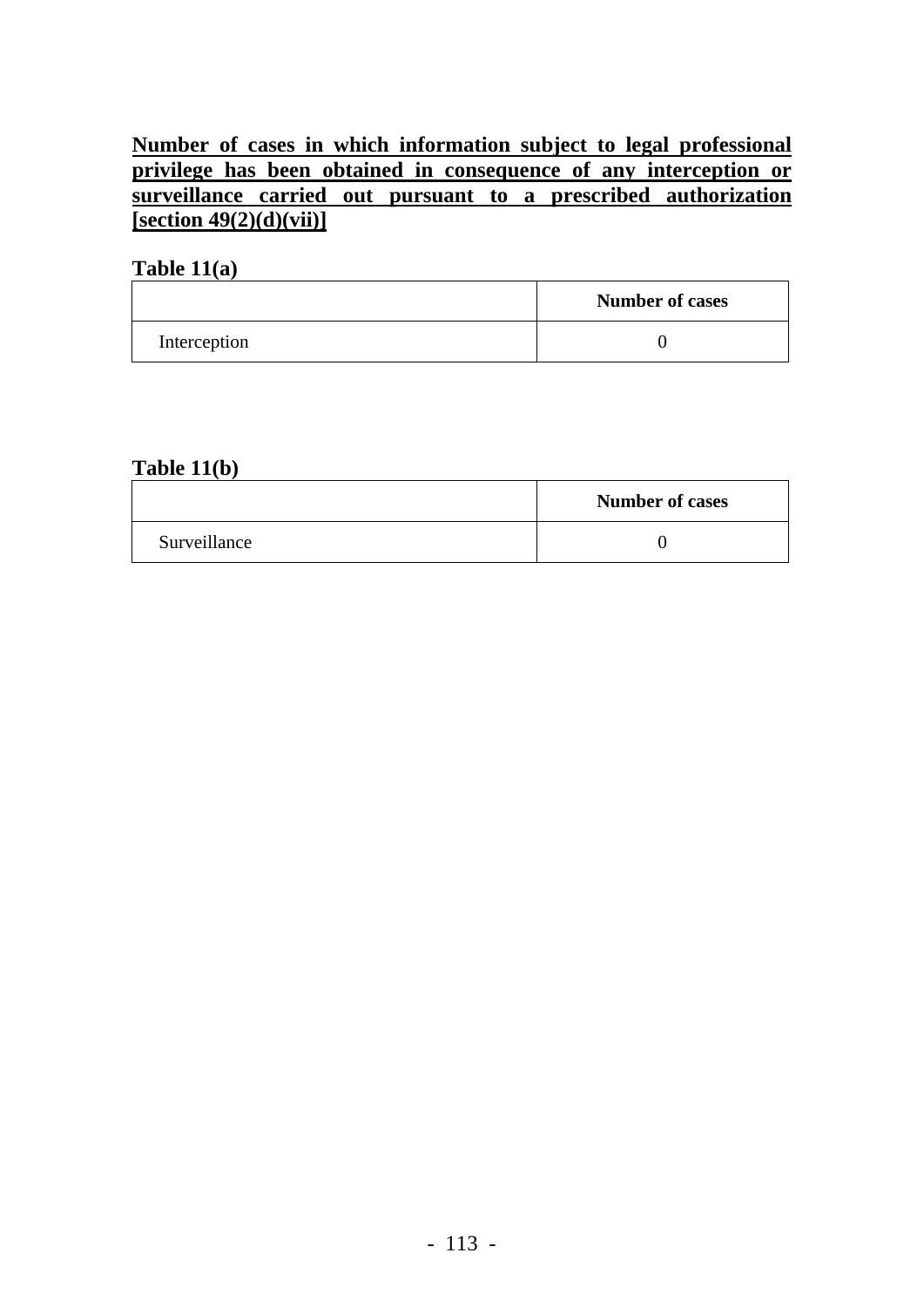## **Number of cases in which disciplinary action has been taken in respect of any officer of a department according to any report submitted to the Commissioner under section 42, 47, 52 or 54 and the broad nature of such action [section 49(2)(d)(viii)]**

|                                                                                                                                                                                                                 | <b>Number</b><br>of cases | Interception /<br><b>Surveillance</b> | <b>Broad nature of</b><br>disciplinary action |
|-----------------------------------------------------------------------------------------------------------------------------------------------------------------------------------------------------------------|---------------------------|---------------------------------------|-----------------------------------------------|
| Disciplinary action taken as a<br>result of the findings of the<br>Commissioner in a review on<br>compliance by departments<br>under section $41(3)$ [section<br>421                                            | $\overline{0}$            | Not applicable                        | Not applicable                                |
| Disciplinary action taken to<br>address any issues arising<br>from the determination on an<br>examination made by the<br>Commissioner referred to in<br>section $44(2)$ [section 47]                            | $\overline{0}$            | Not applicable                        | Not applicable                                |
| Disciplinary action taken as a<br>result of recommendations<br>made by the Commissioner<br>for better carrying out the<br>objects of the Ordinance or<br>the provisions of the Code of<br>Practice [section 52] | $\theta$                  | Not applicable                        | Not applicable                                |
| Disciplinary action taken in<br>case of<br>report<br>on<br>non-<br>compliance [section 54]                                                                                                                      | $\overline{0}$            | Not applicable                        | Not applicable                                |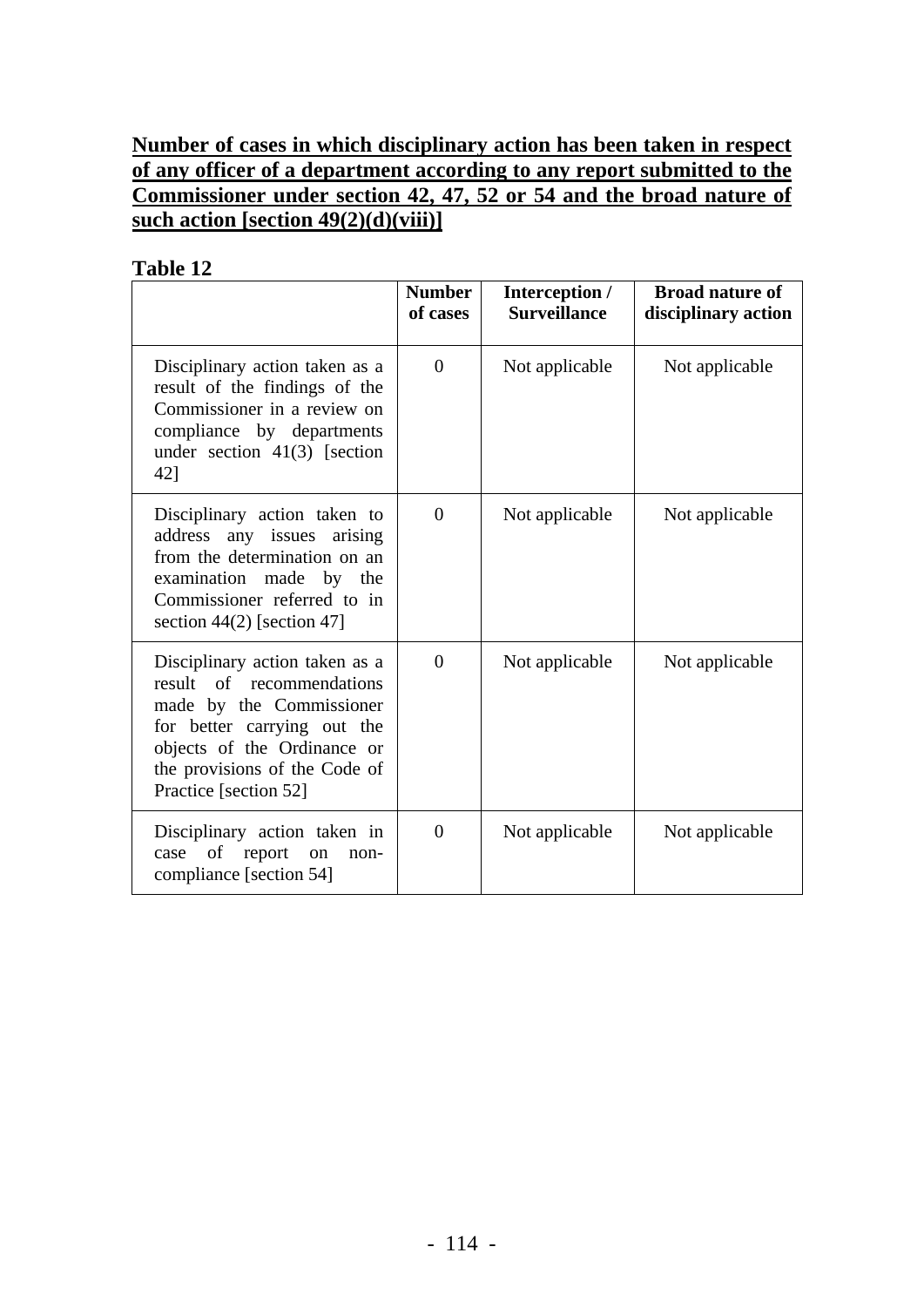12.2 In accordance with section 49(2)(e), I am required to give an assessment on the overall compliance with the relevant requirements during the report period. Such assessment and the reasons in support can be found in paragraphs 4.11 to 4.20 of Chapter 4.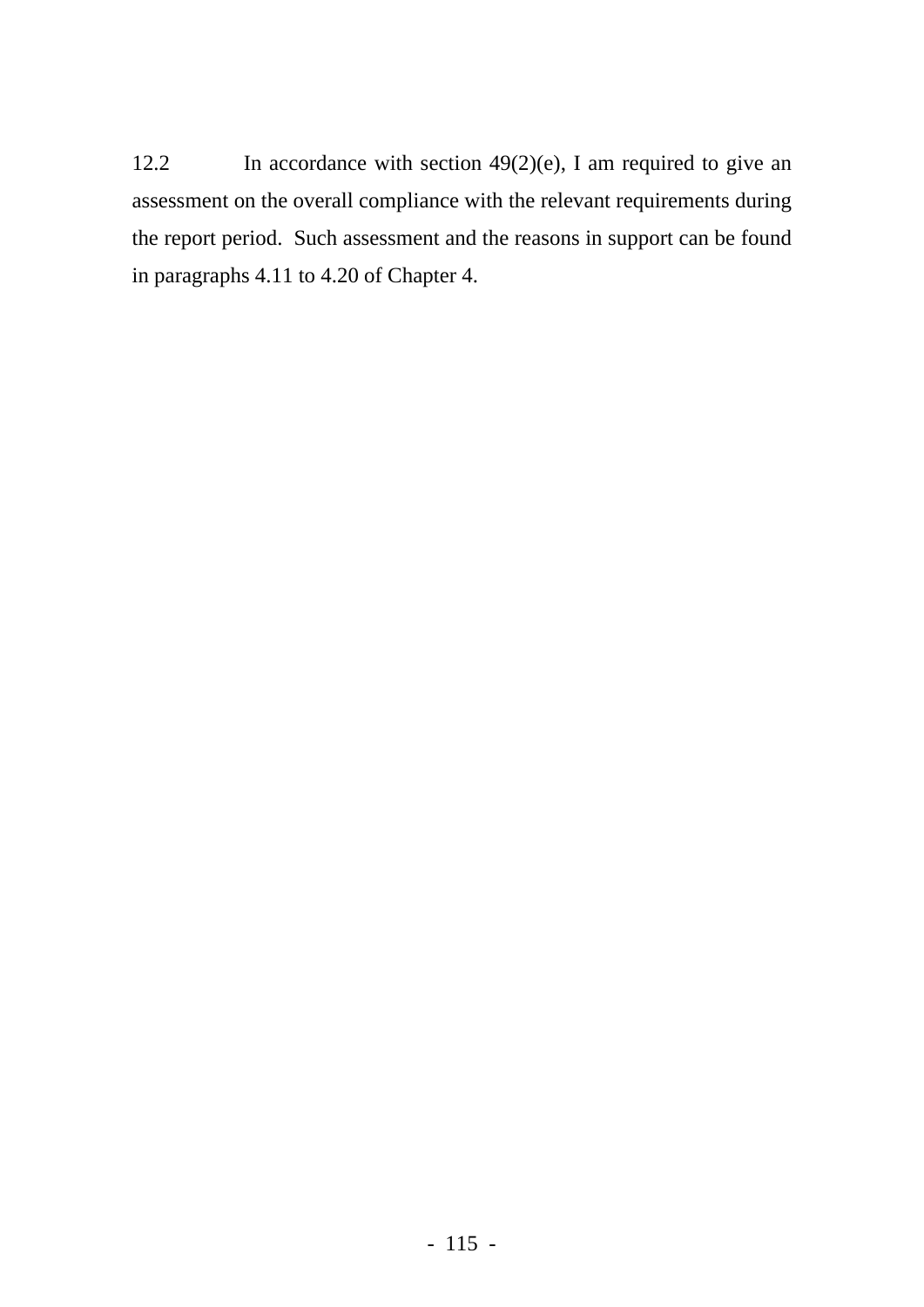### **CHAPTER 13**

### **OTHER REVIEW AND RECOMMENDATIONS**

#### **Introduction**

13.1 This chapter deals with my review of the provisions of the Ordinance and the practical aspects of its operation in the light of my experience obtained during the report period and thereafter, covering not only the report period but right up to the time of the writing of this report. The justification for going beyond the report period is that the earlier my review and recommendations are known, the sooner improvements can be considered and, if deemed appropriate, carried out.

13.2 The review under this chapter, with the recommendations consequent upon the review, is quite different from the review over the LEAs to ensure compliance by them and their officers with the requirements of the Ordinance, which has been covered by other chapters of this report.

### **Review and recommendations**

13.3 There are a number of the provisions of the Ordinance that are subject to different interpretations. During my consultations with the panel judges, the Security Bureau and the LEAs in the performance of my functions as the Commissioner, I have discovered that the following are so subject, namely,

(a) the power of a panel judge to partially revoke the authorizations that have been granted;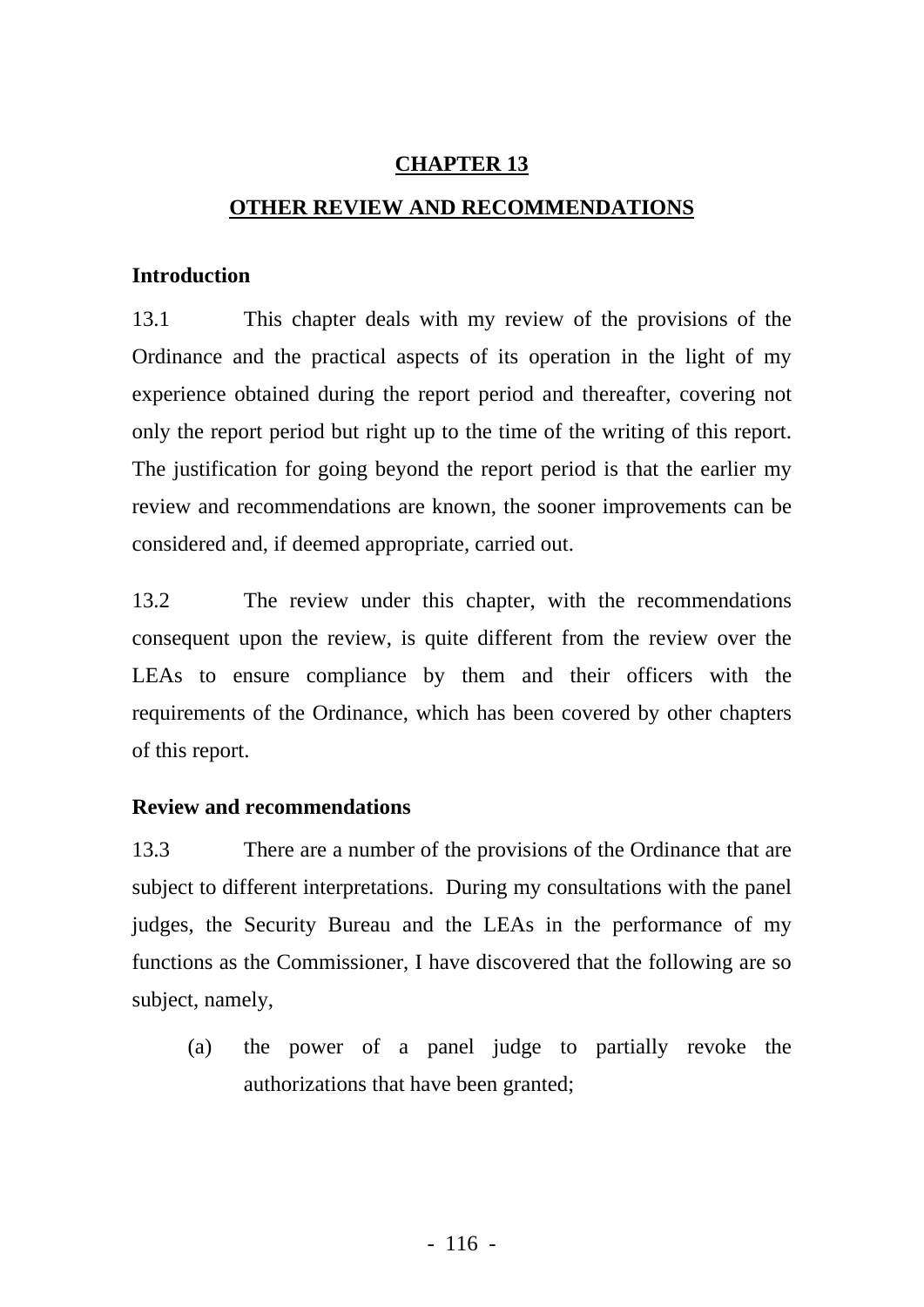- (b) the ambit of coverage of telecommunications facilities that the targeted subject is 'reasonably expected to use' stated in the prescribed authorization granted by a panel judge and the related necessity or otherwise of reporting to the panel judge the fact where there is a facility additionally intercepted under the authorization;
- (c) the power of a panel judge to impose additional conditions when confirming an emergency authorization;
- (d) the power of a panel judge to revoke a device retrieval warrant; and
- (e) section 53 in regard to the Commissioner's power and entitlement to request the panel judges to provide him with copy documents in the due performance of his functions.

13.4 Moreover, there are matters that are not expressly covered by the provisions of the Ordinance, which have given rise to conflicting interpretations and different ways of understanding of what is to be done. There are also practical difficulties regarding the application of section 58 of the Ordinance. A part of section 49 should also be rephrased when the Ordinance is reviewed and amended.

### *(1) Partial revocation of authorization*

13.5 The most blatant difference relates to the situation where a prescribed authorization granted by a panel judge authorized interception of more than one communication service, such as two or three telephone lines, and during the currency of the authorization, the LEA concerned dropped the interception of one of the services. The panel judges adopted the stance that since they had granted the prescribed authorization, insofar as any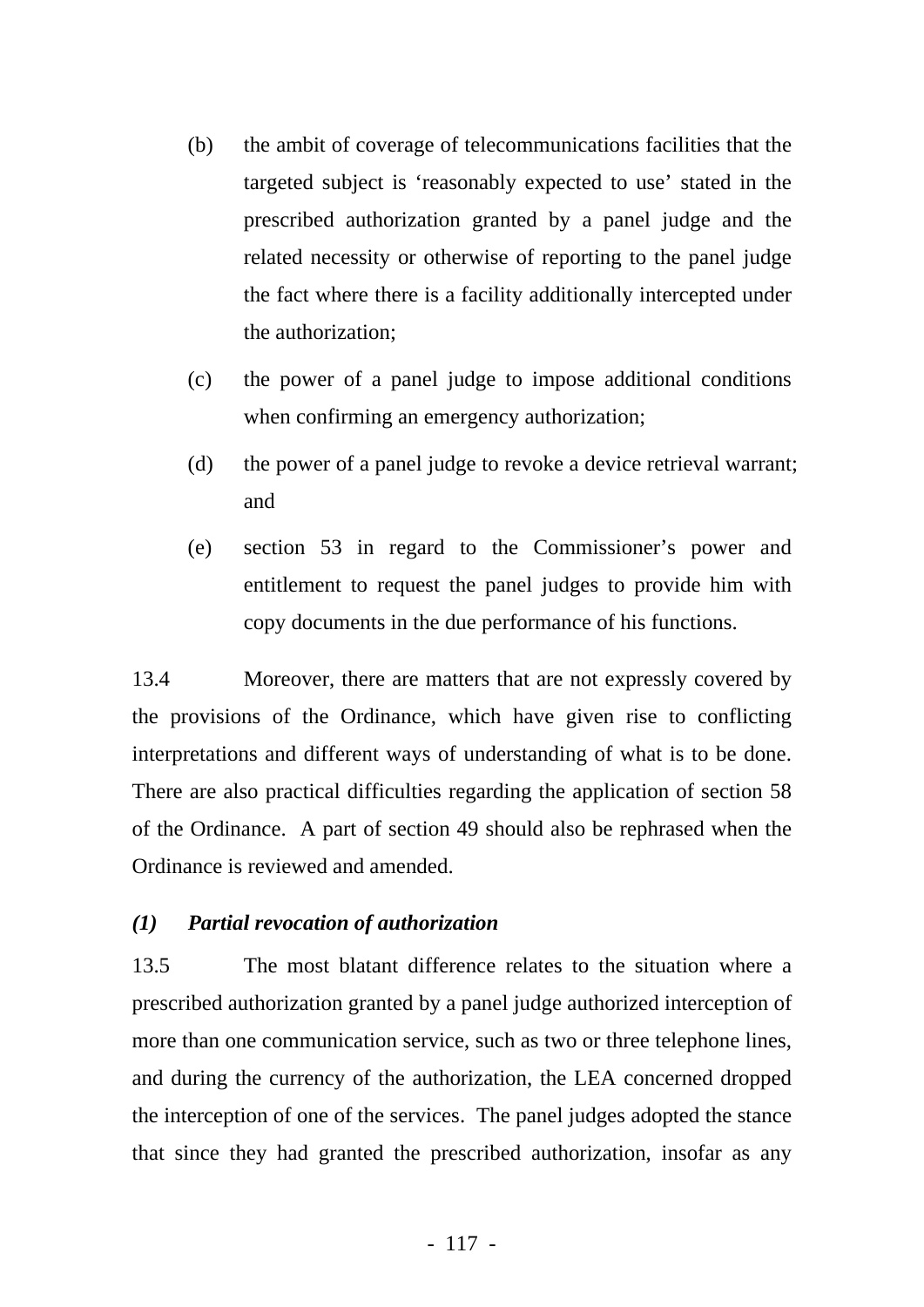service that was authorized to be intercepted was dropped, that would properly result in their having to revoke the authorization partially. However, the LEAs (with the Security Bureau sharing their view) were of the opinion that such a situation did not require the partial revocation of the authorization: they were merely cancelling one of the services in respect of which interception had been authorized. According to their understanding, the Ordinance does not provide for partial revocation of authorizations, and if an authorization is to be revoked, it must be revoked in its entirety. On the other hand, the panel judges were of the view that the power conferred by the Ordinance on them to grant an authorization must include the power to revoke it and to revoke it partially.

13.6 As far as I am concerned, the construction taken by either the panel judges or the LEAs did not affect the performance of my functions to oversee the compliance with the requirements of the Ordinance, so long as clear information was to be provided to me as to the number of services authorized for interception and the number of those cancelled or dropped. I have to keep a vigilant eye so that unauthorized interception or surveillance does not take place, and keeping track of the number of services remaining to be intercepted is an important tool to achieve this aim. There was one matter, however, that required my intervention, which was that the LEAs considered that in the case of the dropping of a service, they did not even need to inform the PJO. I considered this undesirable, to say the least, for the panel judge who granted the authorization should be notified where a portion of the authorization was no longer to be used. Accordingly, I advised all LEAs that a report had to be made to the PJO in case any service under an authorization granted by a panel judge had been dropped even though other portions of the authorization were still being afoot.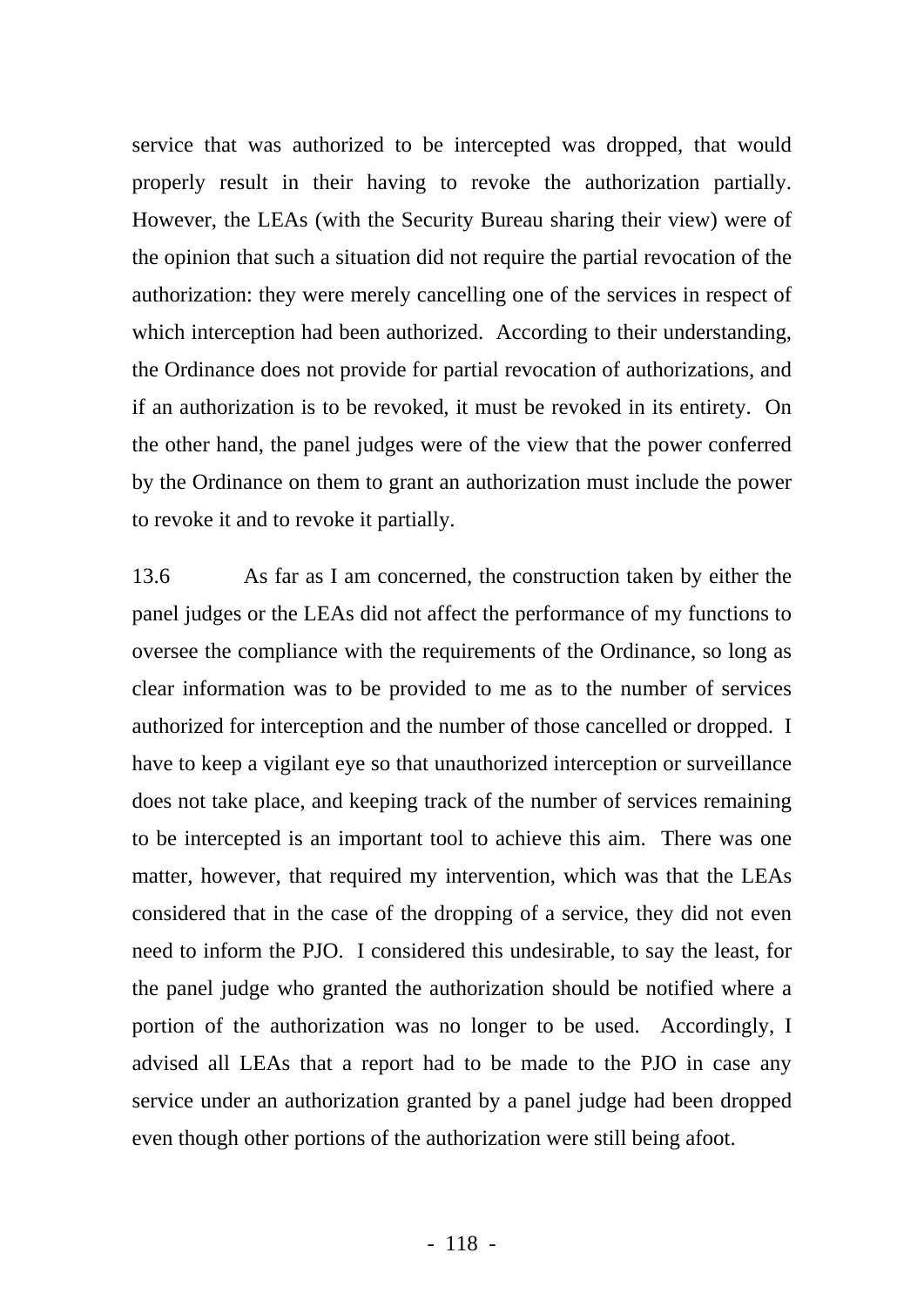13.7 The different views of construction held by the panel judges and by the LEAs can be resolved by the legislature when it takes steps to revise the provisions of the Ordinance in the future.

### *(2) Interception: telecommunications service that a subject is reasonably expected to use*

13.8 The procedure for adding facilities to a prescribed authorization in respect of telecommunications interceptions with the approval of a departmental officer not below the rank equivalent to a senior assistant commissioner of police ('departmental approving officer') is envisaged by paragraph 107 of the Code of Practice issued by the Secretary for Security. This is based on section  $29(1)(b)(ii)$  of the Ordinance and the wording of the authorization to permit interception of a communications service that the targeted subject is 'reasonably expected to use'. However, there is no express provision of 'addition' of facilities or the approving officer or his ranking in the Ordinance. Nor is there any definition of the scope or extent of facilities that can be added in this manner. For instance, it is not clear whether the departmental approving officer could approve the addition of a facility that has previously been refused or revoked by a panel judge. I have advised the LEAs that in such circumstances, they should seek the approval of the panel judge to intercept the additional facility instead of having it approved within the department.

13.9 During my inspection visit to one of the LEAs, I noted a case where the original authorization granted by a panel judge contained the 'reasonably expected to use' clause but the renewed authorization did not. The LEA took it that since the original authorization contained such wording and the same was asked for in the application for renewal, the renewed authorization should also empower it to add facility(ies)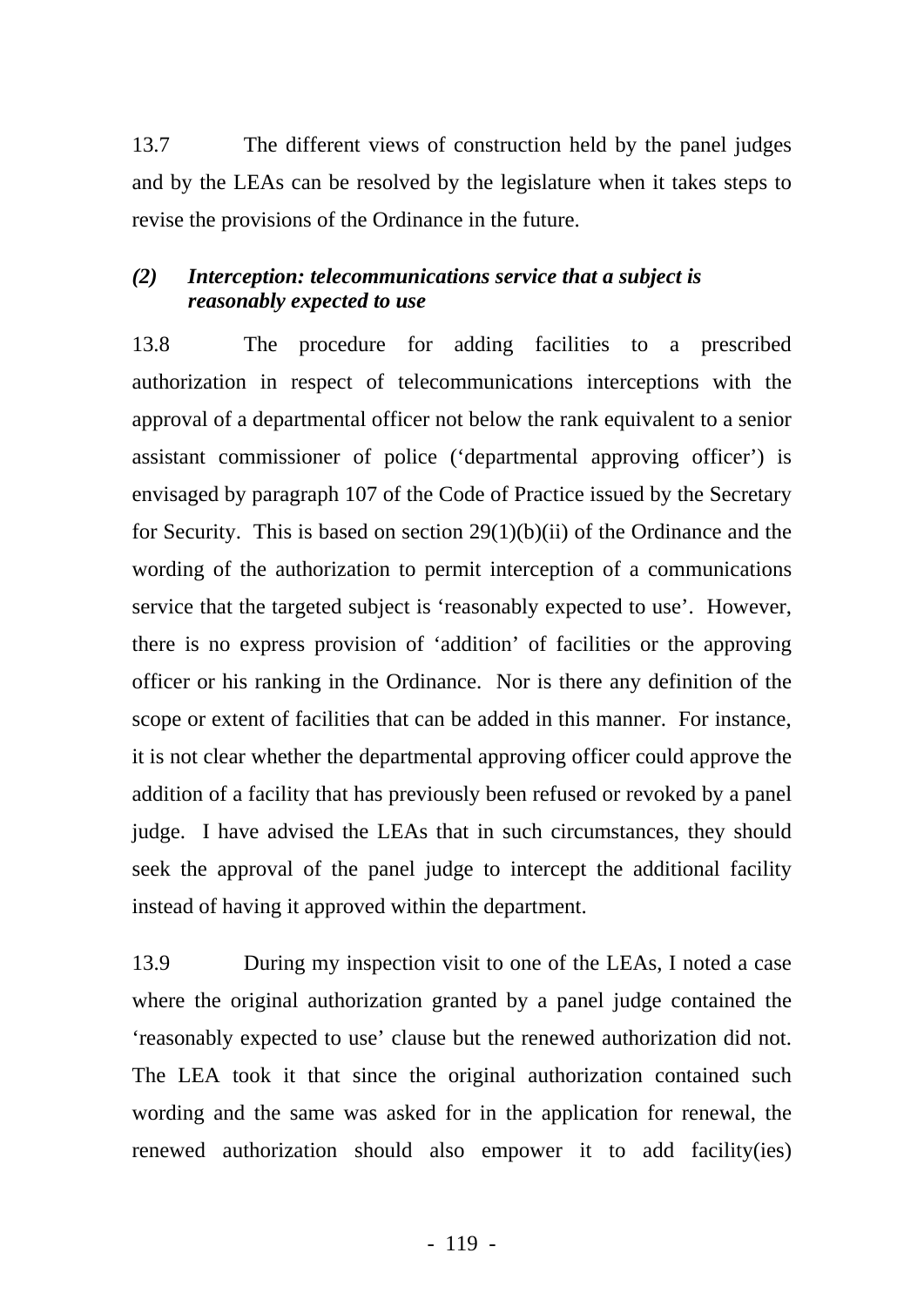reasonably expected to be used by the targeted subject even though this was not expressly stated in the renewed authorization. I clarified this with the panel judges and they unanimously disagreed. The fact that an original authorization for interception contained the 'reasonably expected to use' wording does not necessarily mean that the same latitude would be granted in the renewed authorization unless such wording is expressly stated in the renewed authorization by the panel judge. I advised the LEA concerned that its interpretation of the panel judge's renewed authorization was wrong and the LEA confirmed that it had not added any facility under the renewed authorization.

13.10 Initially, the LEAs did not feel the need to report to the panel judges as to the facilities which they had added by virtue of the 'reasonably expected to use' clause in a prescribed authorization, apparently because there is no such reporting requirement stipulated in the Ordinance or the Code of Practice. On my recommendation, the LEAs agreed to report such addition of facilities to the panel judges by treating the addition as a material change of circumstances that ought to be brought to the attention of the panel judges as one of the conditions upon which their authorizations were granted.

13.11 To avoid any ambiguity in the legality of facilities added by LEAs themselves, I **recommend** that the Ordinance should have an express provision on this, including the definition of the ambit of facilities that can be added in this manner and the requirement to report to the panel judge as soon as reasonably practicable after the departmental approving officer has exercised his power to intercept additional facilities that the subject is reasonably expected to use.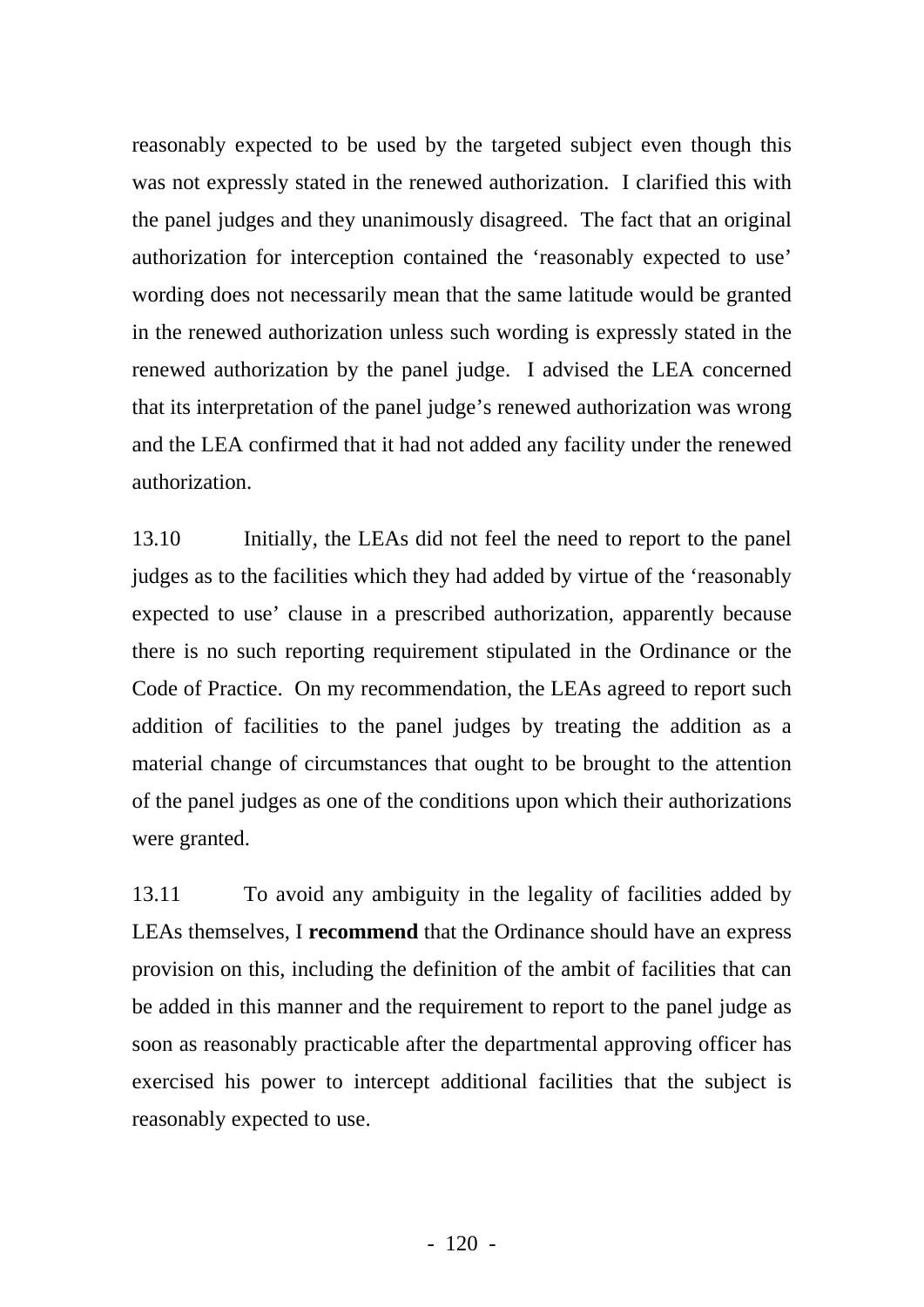#### *(3) Imposing conditions when confirming emergency authorization*

13.12 The Security Bureau holds the view that under the statutory scheme, a panel judge cannot impose additional conditions when confirming an emergency authorization. If a panel judge wishes to do so, he would need to first refuse the application and then make a separate order under section 24(3)(a) of the Ordinance.

13.13 However, the panel judges do not agree that a panel judge cannot impose any additional conditions when confirming an emergency authorization. They refer to the provision in section 32 of the Ordinance which provides that –

> 'A prescribed authorization may be issued or renewed **subject to any conditions** specified in it that apply to the prescribed authorization itself or to any further authorization or requirement under it …' (Emphasis added.)

They consider that section 24 cannot be used in isolation since the definition of 'prescribed authorization' includes an emergency authorization.

13.14 The conflicting interpretations held by the Security Bureau and the panel judges may be addressed when the Ordinance is next revised.

#### *(4) Revocation of device retrieval warrant*

13.15 Where a prescribed authorization has ceased to have effect, an officer of the department may apply to a panel judge under section 33 of the Ordinance for the issue of a device retrieval warrant authorizing the retrieval of any of the devices authorized to be used under the prescribed authorization if such devices have been installed in or on any premises or object pursuant to the prescribed authorization and are still in or on such premises or object, or are in or on any other premises or object. A device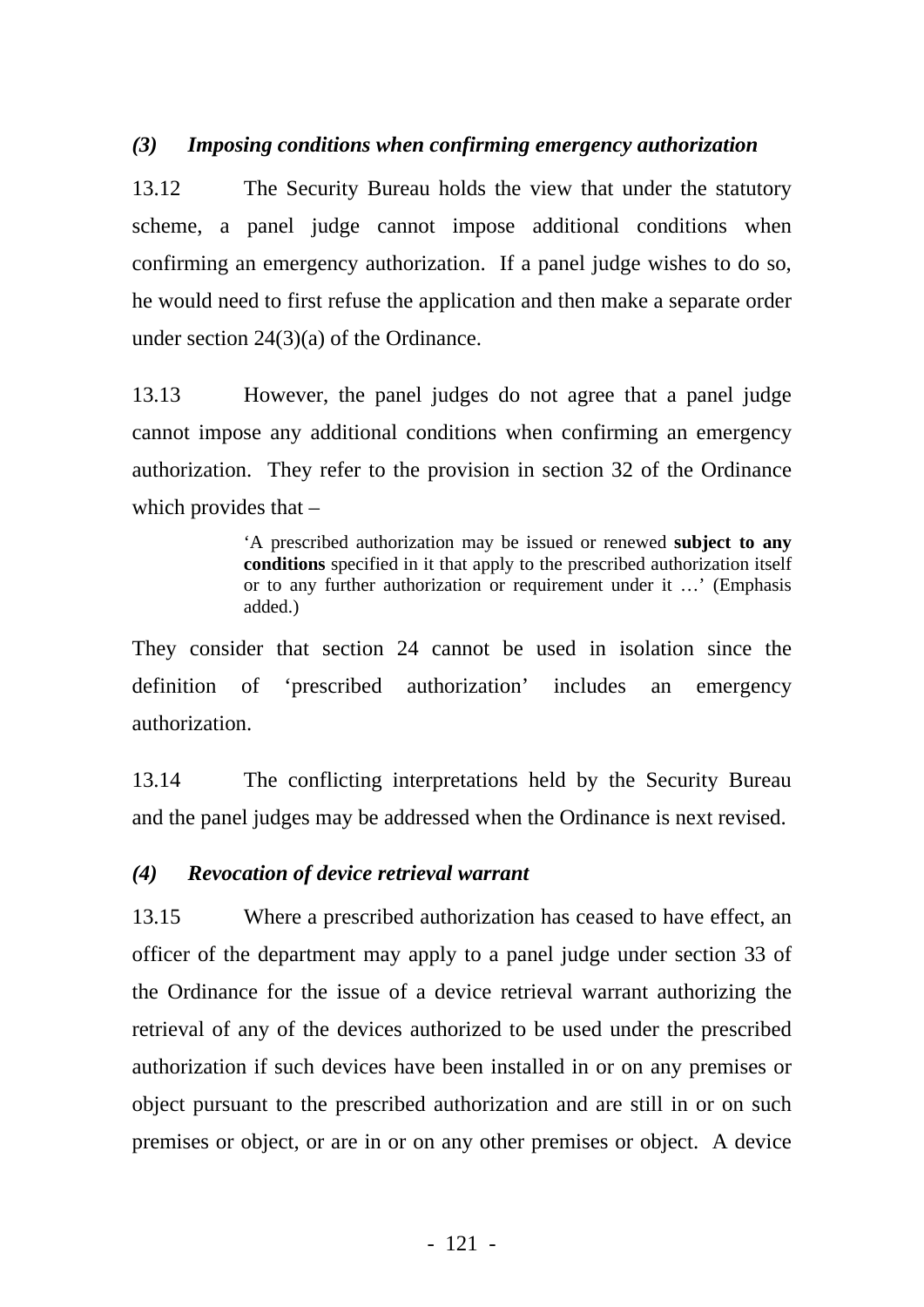retrieval warrant takes effect at the time specified by the panel judge and ceases to have effect upon the expiration of the period specified by the panel judge which in any case is not to be longer than a period of three months.

13.16 One can find in section 57 of the Ordinance express provision for the revocation of the prescribed authorization by the relevant authority after receiving a report on discontinuance of the authorized interception or surveillance. However, there is no similar provision in the Ordinance with regard to the revocation of a device retrieval warrant. I have recommended to the Secretary for Security that although there is no statutory provision, in case a device retrieval warrant is discontinued, say, because the relevant purpose has been achieved or it has become unable to retrieve the device specified in the warrant, there is a need to report the discontinuance to the panel judge for him to revoke the device retrieval warrant.

13.17 The Security Bureau's response is that the reason for not providing for revocation of device retrieval warrants in the statutory scheme (as compared to prescribed authorizations) is that device retrieval warrants authorize the carrying out of specified tasks. When a device is successfully retrieved, the task is completed. There is no more device to be retrieved and the need to revoke the warrant does not arise as the warrant does not give authority for any other actions. On the other hand, a failed attempt to retrieve a device would not result in the warrant ceasing to have effect. The LEA concerned could make further attempts to retrieve the device within the validity period of the warrant in question. The warrant ceases to have effect at the end of the validity period specified if the device has not by then been retrieved.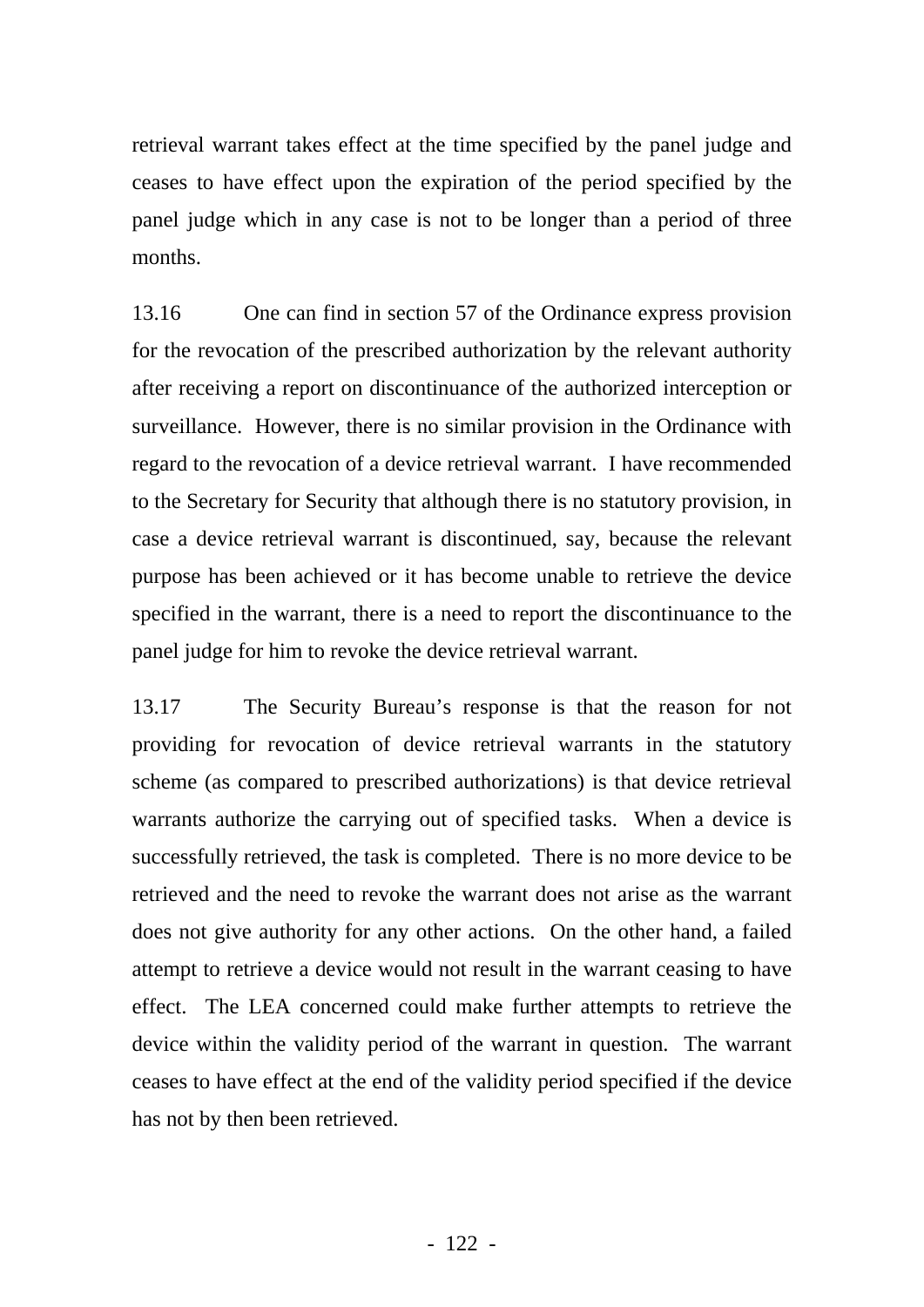13.18 According to the Security Bureau's understanding, there is no legal authority for a panel judge to revoke a device retrieval warrant, since the warrant is a statutory creation, and there is no statutory power under the Ordinance (nor under the Interpretation and General Clauses Ordinance (Cap 1)) which would permit its revocation.

13.19 The panel judges, however, share my view and reckon that although there is no statutory provision, there is still a need for panel judges to revoke the warrant in cases, for example, where the address is found to be incorrect after the granting of the warrant.

13.20 I **recommend** that there should be an express provision in the statute to require the LEAs to report to the panel judges the discontinuance of device retrieval warrants and for the judges to revoke device retrieval warrants where necessary.

### *(5) Commissioner's power under section 53*

13.21 Section 53(2) empowers me to request a panel judge to provide me with access to any of the documents or records kept under section 3 of Schedule 2 for the purpose of performing any of my functions under the Ordinance.

13.22 In the performance of my duty to oversee the compliance by LEAs, I made a request to the panel judges for providing me, on a weekly basis, with copies of certain types of documents kept under section 3 of Schedule 2 as and when they are used so as to enable me to counter check the information in the weekly reports submitted by LEAs to me. The essential information relating to the identifying details of the targeted subject should be blocked out from the copy documents so that the risk of security leakage would be reduced to the minimum, if not entirely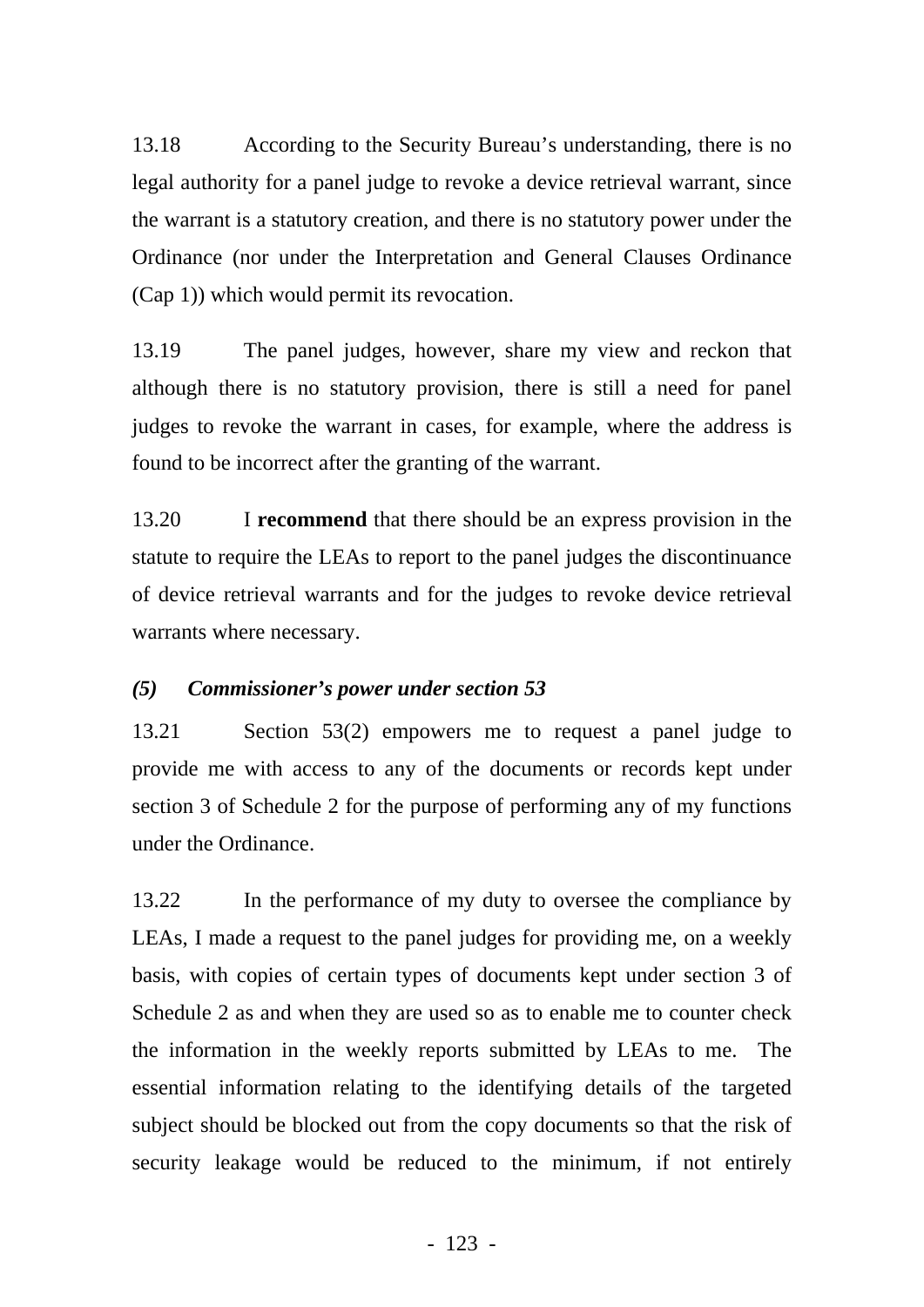eliminated. Previously the counter checking was done by my requesting the panel judges to complete weekly report forms identical to those requested from the LEAs, but the panel judges were perturbed at the large amount of details to be provided in the weekly report forms. My request to the panel judges for copy documents was an alternative adopted to reduce their efforts or facilitate their work.

13.23 While the panel judges welcome the convenience of my proposed alternative they have, however, grave doubts on whether they can provide me with the copy documents as requested. They refer to the following provisions in Schedule 2 that prescribe how all documents and records compiled by, or made available to, the panel judges are to be handled by them:

(a) Section 3(1) thereof provides that these documents are  $-$ 

'… to be kept in a packet sealed … as soon as they are no longer immediately required for the purpose of performing any of [the panel judges'] functions …'.

(b) Section 3(2) thereof stipulates (among other things) that the panel judge to whom these documents are made available shall –

'… cause … [a certified] copy [of each of those documents] … to be made available to the department concerned'.

13.24 The panel judges also point out that under section 53(2) of the Ordinance, the Commissioner may request the panel judges to provide him with **access to** those documents. The Chinese version of section 53(2) reads –

'專員可…向小組法官要求讓他可取用[該等文件]'.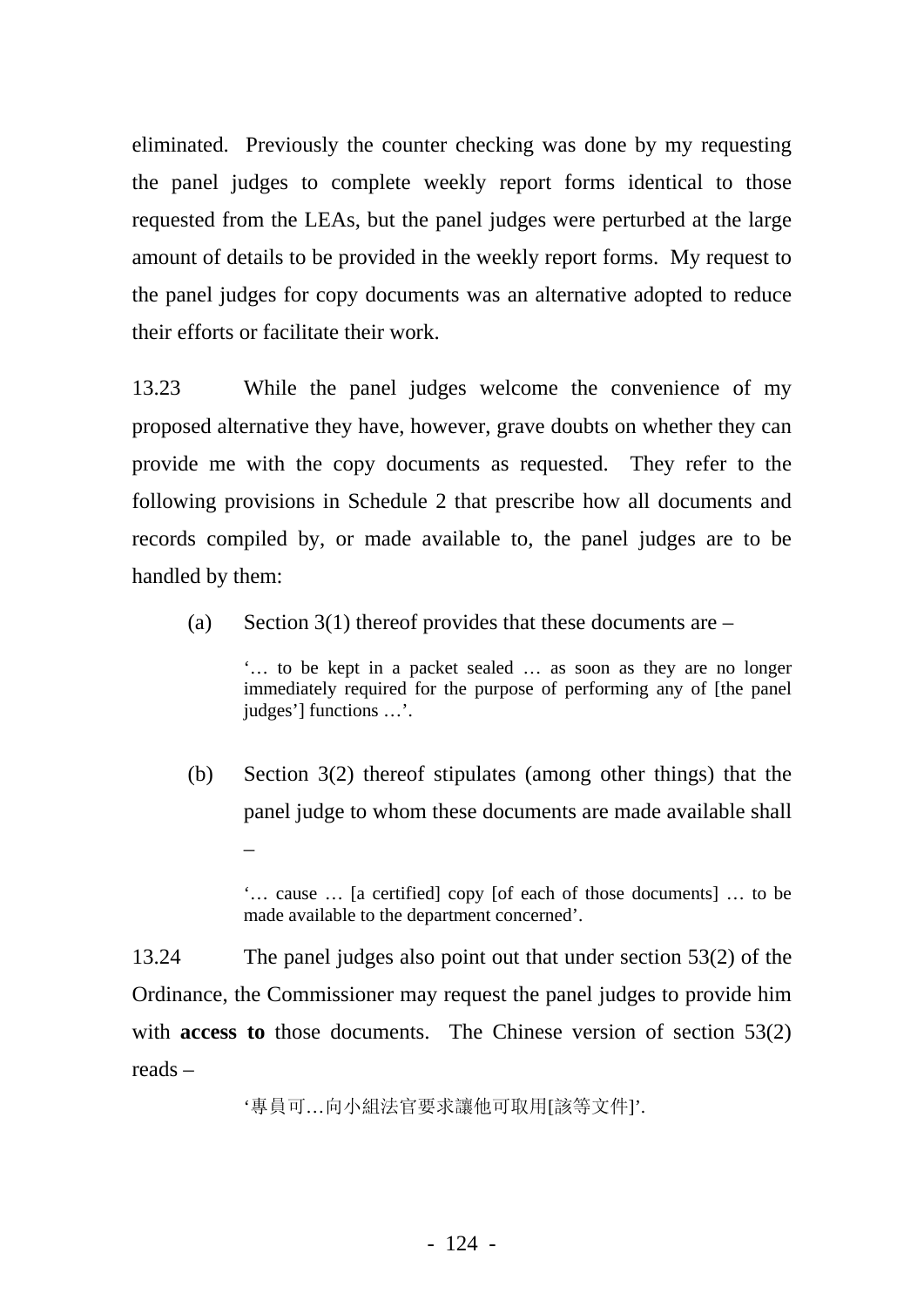13.25 However, in view of the absence of express provision for their doing so, the panel judges have grave doubts on whether the Ordinance permits them to provide any copy of the documents to the Commissioner in addition to making available copies to 'the department concerned'.

13.26 The panel judges' view is supported by a written legal advice from the Department of Justice. While the adviser accepts that section 53(2) may impliedly empower the panel judges to provide copies of the documents to the Commissioner, he is of the opinion that routinely copying the documents is not envisaged by the Ordinance and cannot be justified by the Commissioner's general oversight function for which the copy documents are requested.

13.27 I cannot agree with these interpretations. Section 53(2) permits me to have access to and even take away  $(\mathbb{R})$  any of the documents or records kept by the panel judges under section 3 of Schedule 2 for the performance of my functions under the Ordinance. The bigger includes the lesser. If I am permitted to take away even the original documents, it would be absurd if the law were not to allow the panel judges to make a photocopy for me in the due performance of my functions. Even if a much more restrictive construction of 'access' is adopted, I would be entitled to have the documents made available to me, view them, take written notes of them and hand-copy them, but on the said interpretations I would not be allowed to have a photocopy of them. In such a case, whenever I wish to view any of the documents for obtaining any information contained in them, I would have to personally visit the PJO and read the documents, and I would have to hand-copy them if I wish to keep a record of what I have read. Since the documents are packaged under seal and stored in a secure room in the PJO, a panel judge would have to return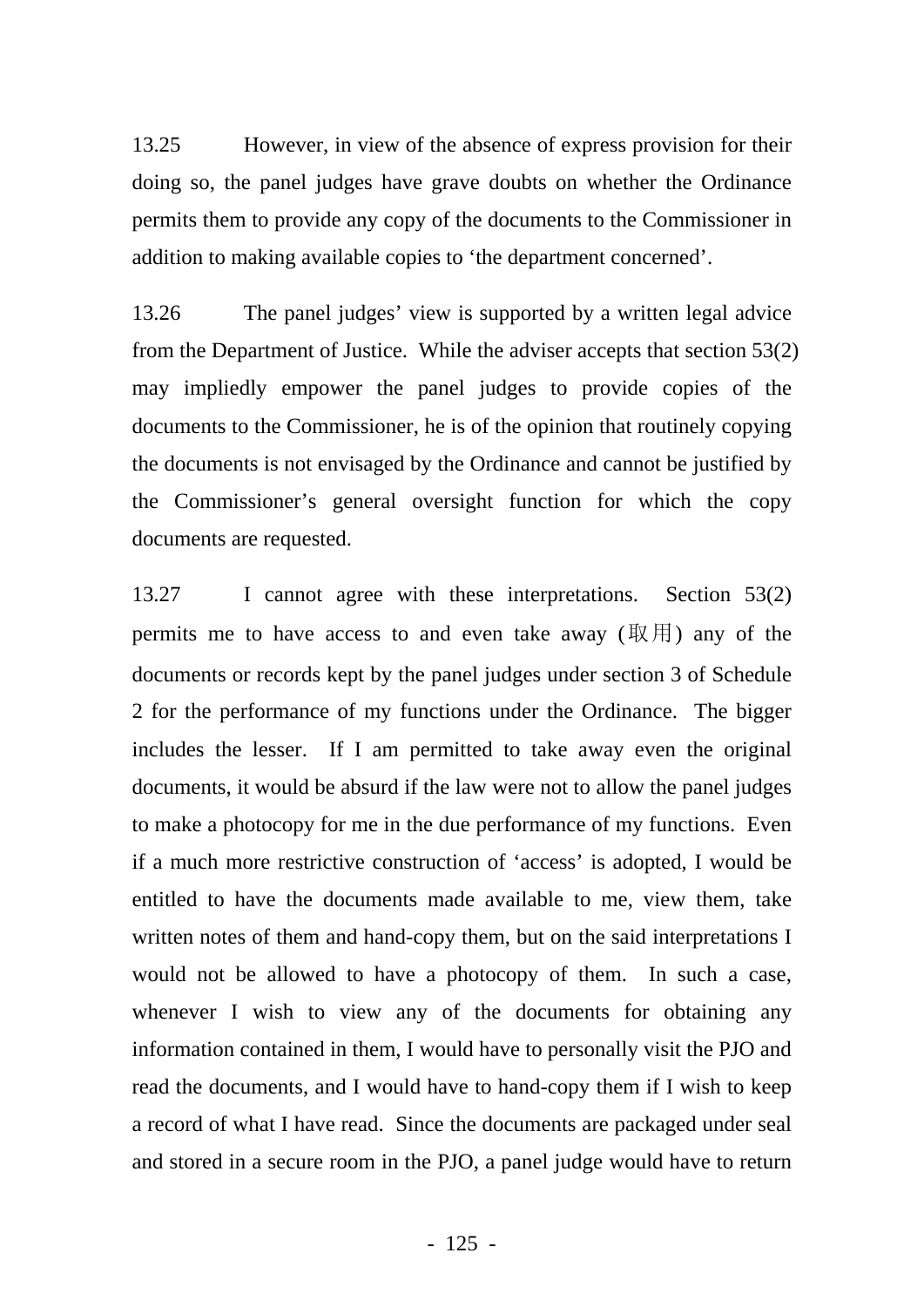to the PJO to break the seal and accompany me for my viewing and physically copying the documents. The personal service of a panel judge and mine in this regard could not be dispensed with or replaced by deploying an officer from our respective offices for the purpose.

13.28 The legal advice suggested that my power to request copy documents from the panel judges should be restricted to specific cases where discrepancies (whatever those might be, between the information provided to me by the LEAs and the PJO) have arisen instead of in the routine performance of my oversight function cannot be justified. Unless the PJO's weekly return contains identical details as those contained in the LEAs' weekly returns, there will be no basis for comparison to be made to expose any discrepancy to give rise to the suggested proper exercise of my power. As described in paragraph 13.22 above, the panel judges wished to avoid providing such large amount of details, and without such details or the copy documents as the alternative, my task in counter checking would be rendered ineffective, if not futile. Moreover, section 53(5) empowers me to determine the procedure to be adopted in performing any of my functions under the Ordinance, and imposing the suggested restriction pays lip service to this provision. Nor would the fear of security leakage be a warrant for such a restriction, because the essential information relating to the identifying details of the targeted subject would have been blocked out and after all the Commissioner's appointment should be safely relied on to bear out that full security measures had been taken and that he could be trusted with the secretive nature of the work.

13.29 The different views of construction held by the panel judges and the legal advice on the one hand and me on the other can be resolved by amending section 53 of the Ordinance or section 3(2) of Schedule 2 to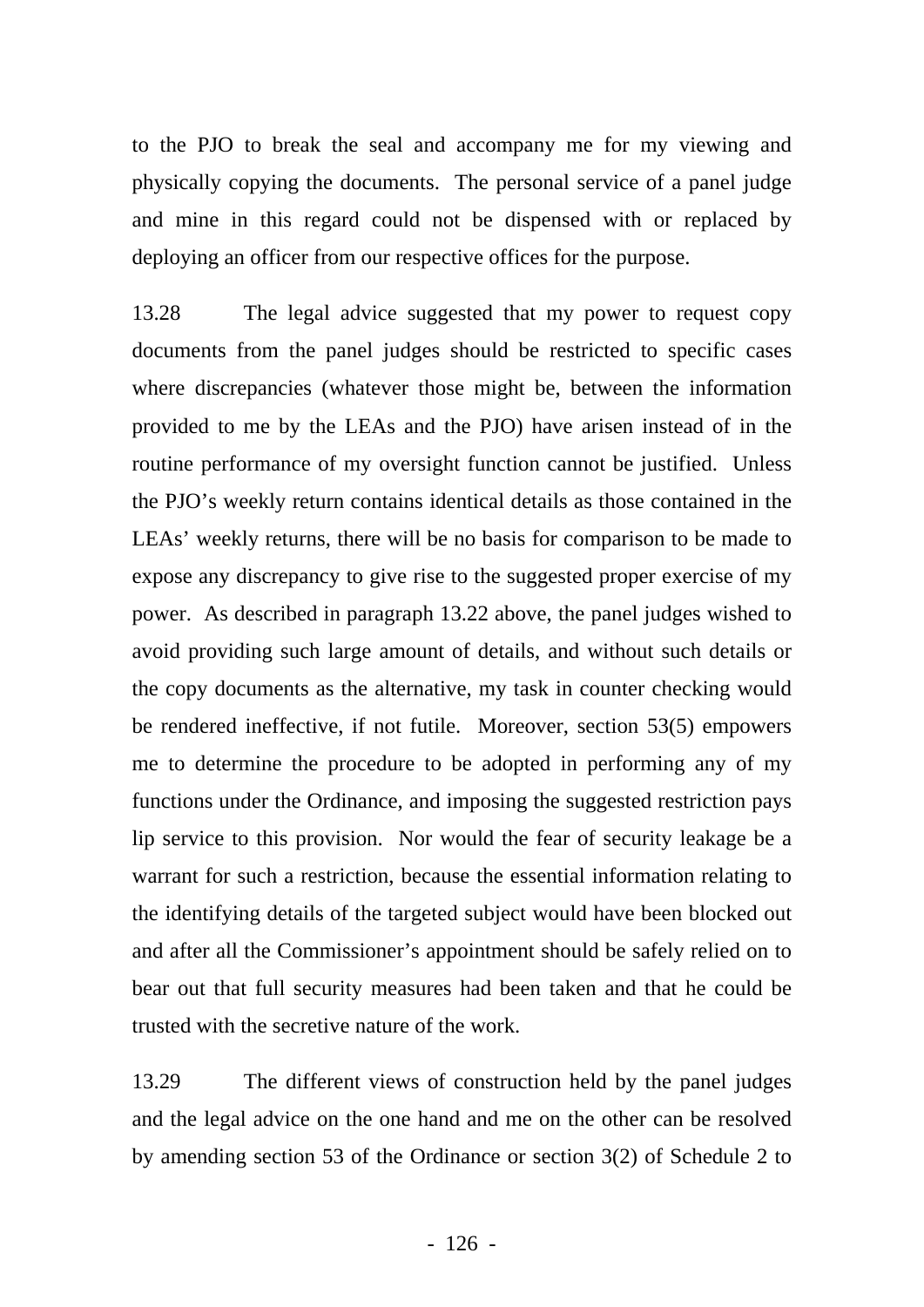make express provision that a copy of documents kept under section 3 of Schedule 2 could also be made available to the Commissioner by the panel judges upon the Commissioner's request.

#### *(6) Examination and notification by the Commissioner*

13.30 There is also an absence of express provision as to what I, as the Commissioner, should do when discovering that there was an unauthorized statutory activity, when an application for examination has been received. According to section 44(2), when in dealing with such an application I determine that there has been an unauthorized statutory activity, I shall notify the applicant that I have found the case in his favour and initiate the procedure for assessing and awarding compensation to him [section 44(2), (3) and (4)]. Moreover, if I discover that there has been an unauthorized statutory activity during the performance of my functions under the Ordinance, I shall give notice to the affected or relevant person to advise him of his right to make an application for examination whereby the compensation procedure can also be invoked [section 48(1) and (2)]. However, according to sections 44(6) and 48(3), I will only give such notice when I consider that it would not prejudice the prevention or detection of crime or the protection of public security. In practice, if the unauthorized activity is discovered by me, without anyone applying for examination, I can rely on section 48(3) to refrain from giving the notice to the affected person, because he would not know my discovery. However, if the affected person makes an application for examination pursuant to section 43 without having been prompted by my notice under section 48(1), then according to section 44(2), I am obliged to give him the notice if my doing so would not prejudice the prevention or detection of crime or the protection of public security. If I consider that section 44(6) is applicable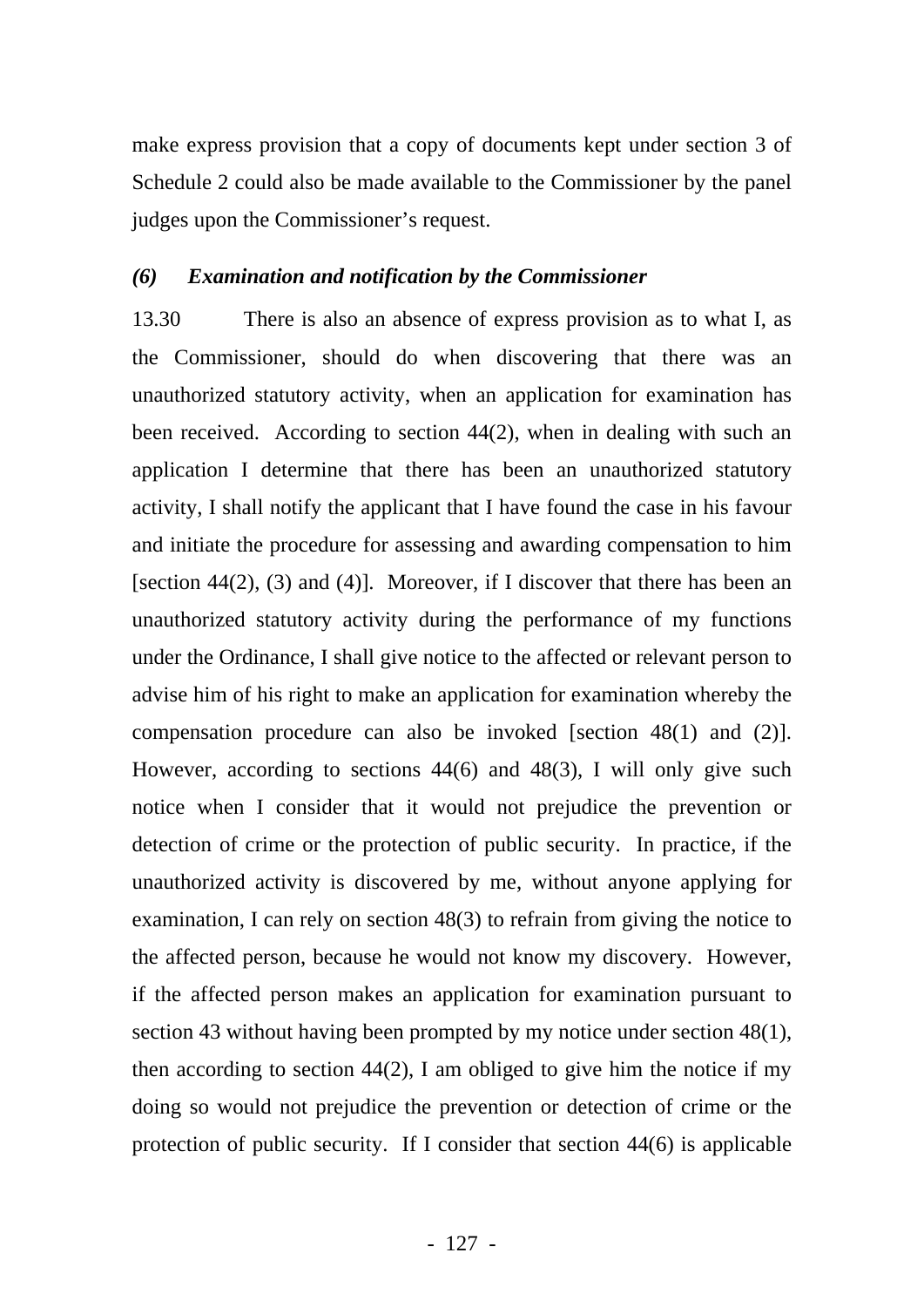in that such prejudice would be caused by giving the notice, what am I to do if I, as allowed by section 44(6), do not give the applicant the notice? The notice that I do not find the case in his favour referred to in section 44(5) does not seem to be suitable because the content of such a notice does not adhere to the fact that I have determined that there was an unauthorized statutory activity carried out against him, based on which fact section 44(2) would require me to give a notice of a finding in his favour. Moreover, a notice not favouring the applicant's case under section 44(5) might be accused of containing a lie. The wording of section 44(6) excepting the Commissioner from giving a notice notwithstanding the provisions of subsections (2), (3) and (5) is not wide enough, in my view, to authorize me to give a notice under subsection (5). If no notice is given to the applicant under either section 44(2) or under section 44(5), especially after a few months, he would appreciate that he was or still is a subject of one or more statutory activities, albeit unauthorized and would accordingly take avoidance action. This situation is, ironically, what section 44(6) is apparently aimed to prevent.

13.31 To cater for the situation mentioned above, I **recommend** that amendments be made to section 44(6) and section 48(3) to provide the Commissioner with the legal basis for giving a notice in terms of that in section  $44(5)$ .

13.32 Section 45(1) gives discretion to and section 45(2) imposes an obligation on the Commissioner not to carry out the examination applied for by an applicant for examination. However, there is no provision as to what the Commissioner should do in response to the applicant's application where a situation covered by either of the subsections of section 45 arises. If the Commissioner notifies the applicant that he is not proceeding with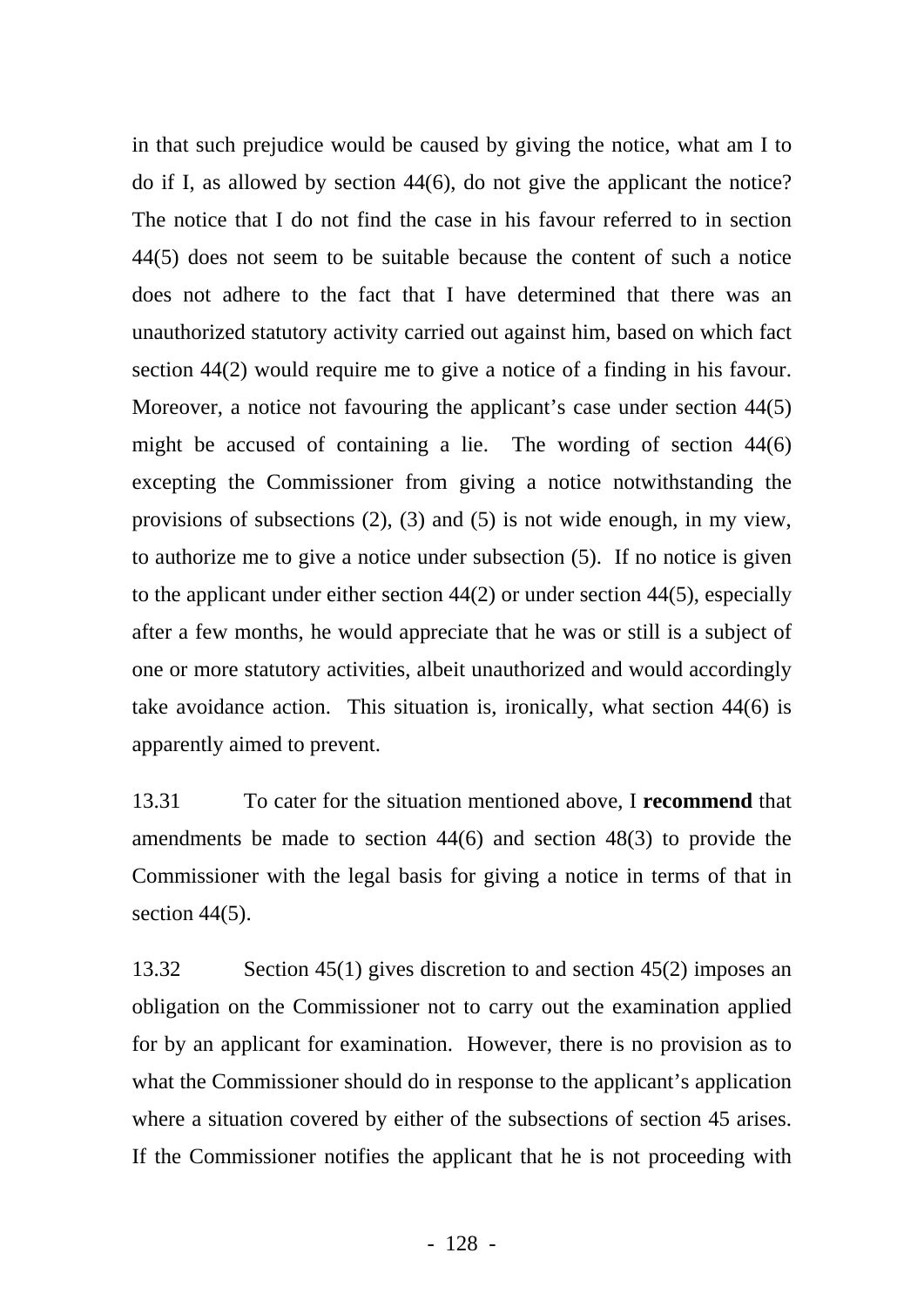the examination, would he not be required to give a reason for his so refraining? Even if the Commissioner is exempt from giving a reason, the applicant would without any difficulty appreciate that his case was not that covered by any of the situations under section 45(1), ie, that his application was made more than 1 year after the statutory activity complained of took place, that the application was made anonymously, that the applicant cannot be identified or traced or that the application is frivolous or vexatious or not made in good faith, and therefore he would be able to come to the conclusion that his case was that under section 45(2), ie, relevant criminal proceedings are pending or are likely to be instituted. Or alternatively, since he has received no notice from the Commissioner, he might think that his case falls within the situation covered by section 44(6) with the consequence already referred to in paragraph 13.30 above. In either event, the applicant's appreciation of the reason(s) for not receiving a response from the Commissioner would undoubtedly be compromising the prevention or detection of crime or the protection of public security.

13.33 To cater for the situation mentioned in the preceding paragraph, I **recommend** that section 45 be amended to add a provision giving the Commissioner the legal basis for giving a notice in terms of that in section 44(5) even where he is not going to proceed with the examination sought by the applicant.

#### *(7) Practical difficulty regarding the application of section 58*

13.34 Section 58(1) provides that where the officer of the department concerned who is in charge of the statutory activity becomes aware that the subject of the statutory activity has been arrested, the officer shall as soon as reasonably practicable cause to be provided to the relevant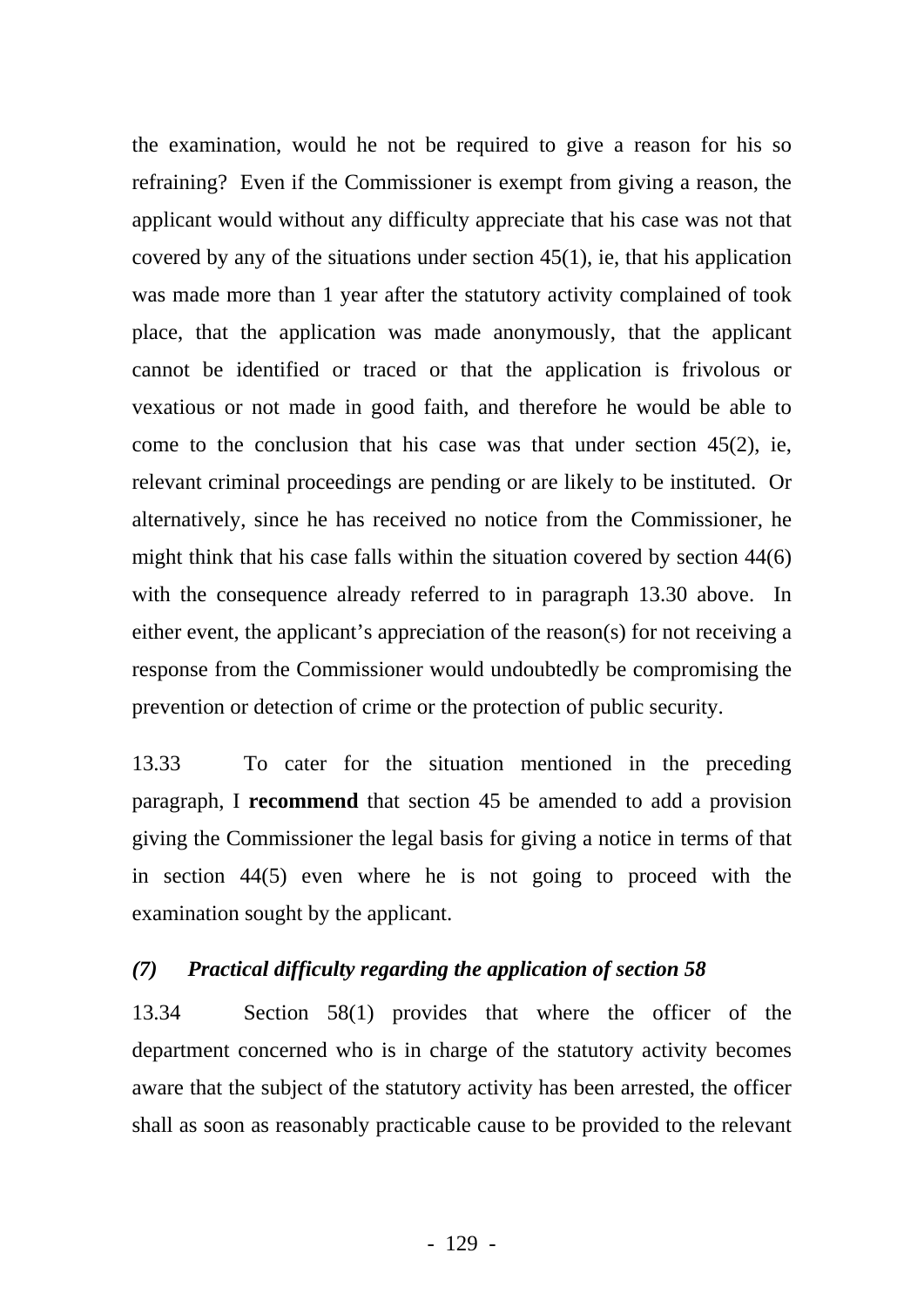authority a report assessing the effect of the arrest on the likelihood that any information which may be subject to LPP will be obtained by continuing the statutory activity. Where the relevant authority receives a report under subsection (1), he shall revoke the prescribed authorization if he considers that the conditions for the continuance of the prescribed authorization under section 3 are not met, and the prescribed authorization is to cease to have effect from the time of the revocation [subsections (2) and (3)].

13.35 The report on arrest under section 58 is to be distinguished from the situation of a report on discontinuance under section 57. The discussion on the topic is contained in paragraphs 11.20 to 11.22 of Chapter 11. Where a report of arrest under section 58 is made, the LEA officer making the report obviously wishes the relevant authority to continue the validity of the prescribed authorization despite the arrest of the targeted subject, or else he would have already discontinued the authorized activity and reported on the discontinuance under section 57. No problem will arise if the relevant authority receiving the section 58 arrest report decides not to revoke the authorization, but there will be practical difficulties if the decision is otherwise.

13.36 It was during an inspection visit to an LEA towards the end of March 2007 when enquiries were made of its officers as to each and every of the steps taken where situations under section 57 and section 58 arose that it dawned on the Commissioner that an irregularity might arise from the application of the section 58 procedure.

13.37 Where the relevant authority to whom a section 58 arrest report is made decides to revoke the prescribed authorization, there would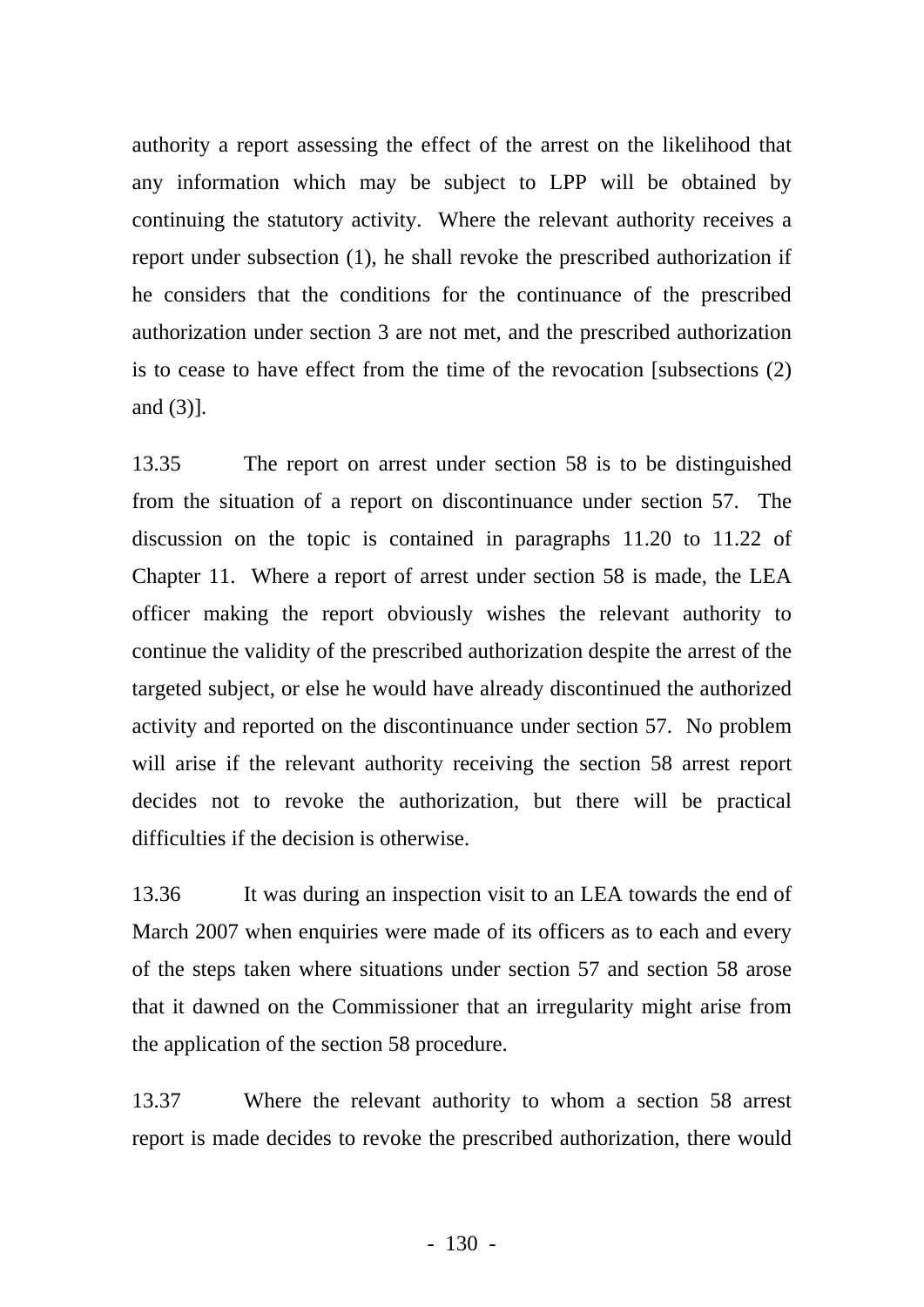be an interim period during which the interception or surveillance would remain in operation after the prescribed authorization (which is sought to be continued) is revoked but before the revocation (with immediate effect) is conveyed to officers carrying out the operation. The interception or surveillance carried out during the interim period would in the circumstances become in theory an unauthorized activity.

13.38 The LEAs were advised of the possible irregularity and required to report on the cases in which such irregularity had taken place. Since the commencement of the Ordinance on 9 August 2006 and up to the end of March 2007, there were four cases of interception falling within the situation described in the preceding paragraph, two of which occurred during the report period.

13.39 I have discussed with the panel judges and we are all agreed that section 58 in its present wording does not allow the panel judges to post-time the revocation.

13.40 One way of addressing the problem is to discontinue the statutory activity temporarily at the time of submitting the arrest report to the relevant authority and re-start the activity if the relevant authority decides not to revoke the prescribed authorization. But this has the undesirable effect of missing the intelligence in between and is not conducive to the prevention or detection of crime or the protection of public security in the event that the relevant authority does not revoke the prescribed authorization after considering the report of arrest.

13.41 The same problem would arise if an emergency authorization when being revoked in accordance with section 24(4) is still in operation. It equally applies to a revocation under section  $27(3)(a)(i)$  and (4) of an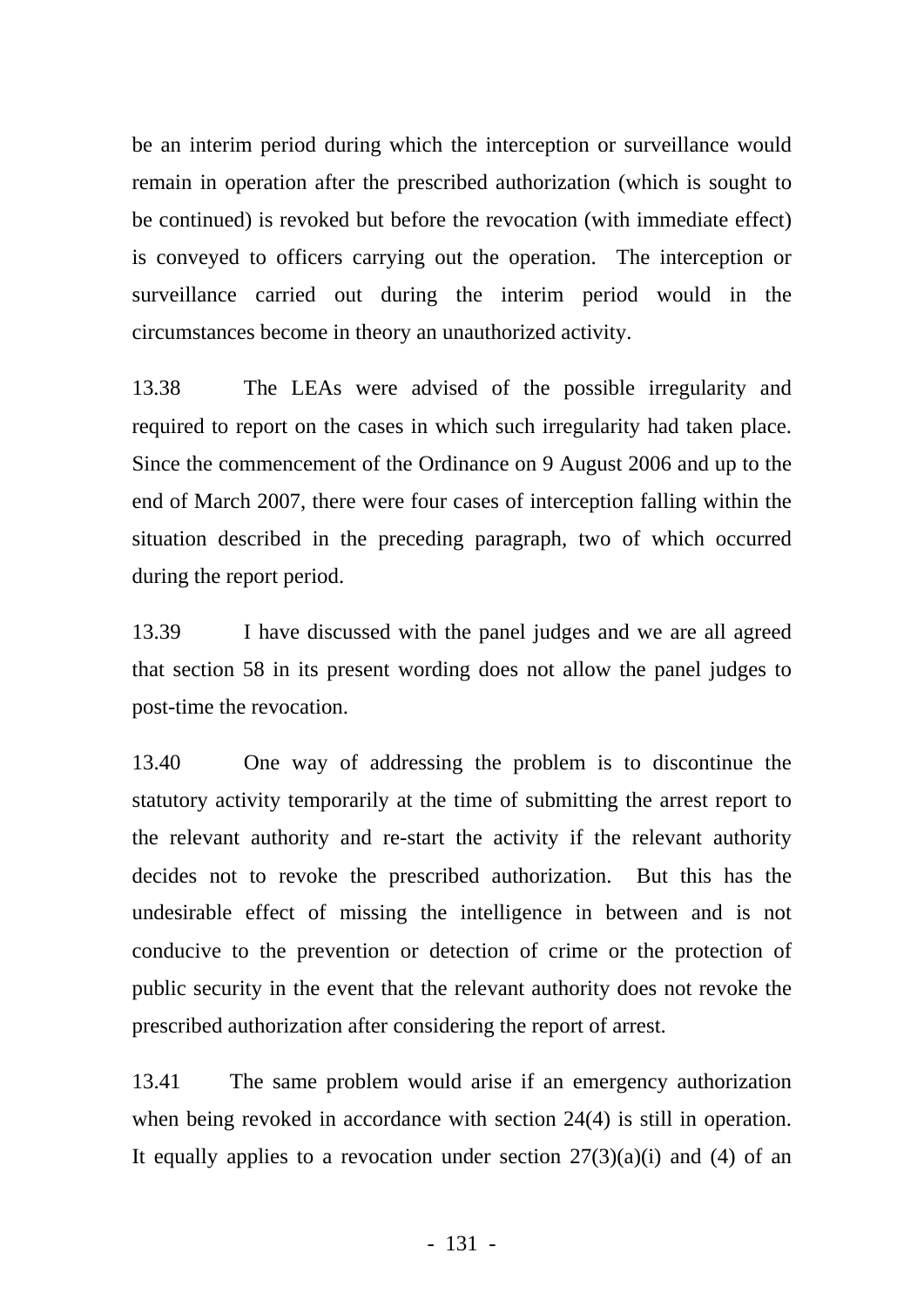authorization issued upon oral application. Fortunately, no such case has yet occurred.

13.42 The Security Bureau has recently prepared a paper on the subject. It points out that the same problem also applies to the scenario where consequent upon an LEA's report to the PJO of a material change of circumstances regarding a prescribed authorization granted by a panel judge, the panel judge writes on the report that the prescribed authorization is revoked.

13.43 While it appears to me that a solution would be to amend the relevant provisions of the Ordinance to allow the relevant authority flexibility to defer the time of revocation of prescribed authorizations to some time as the relevant authority will state in the revocation, the Security Bureau paper has suggested pragmatic ways, which have to be adopted by the panel judges, to resolve the difficulties for the consideration by the panel judges and me. No decision on the suggested ways has yet been made pending the completion of this report.

13.44 In the meantime, I have advised the LEAs to follow the arrangement referred to in paragraph 13.40 above to avoid any possible unauthorized interception or surveillance caused by the revocations of the authorizations discussed under this section.

#### *(8) Separate listing required by section 49(2)*

13.45 Section 49(2) of the Ordinance provides that the Commissioner's annual report to the Chief Executive is to set out various matters 'separately in relation to interception and covert surveillance'. Such matters are to be contained in lists referred to in paragraphs (a), (b), (c)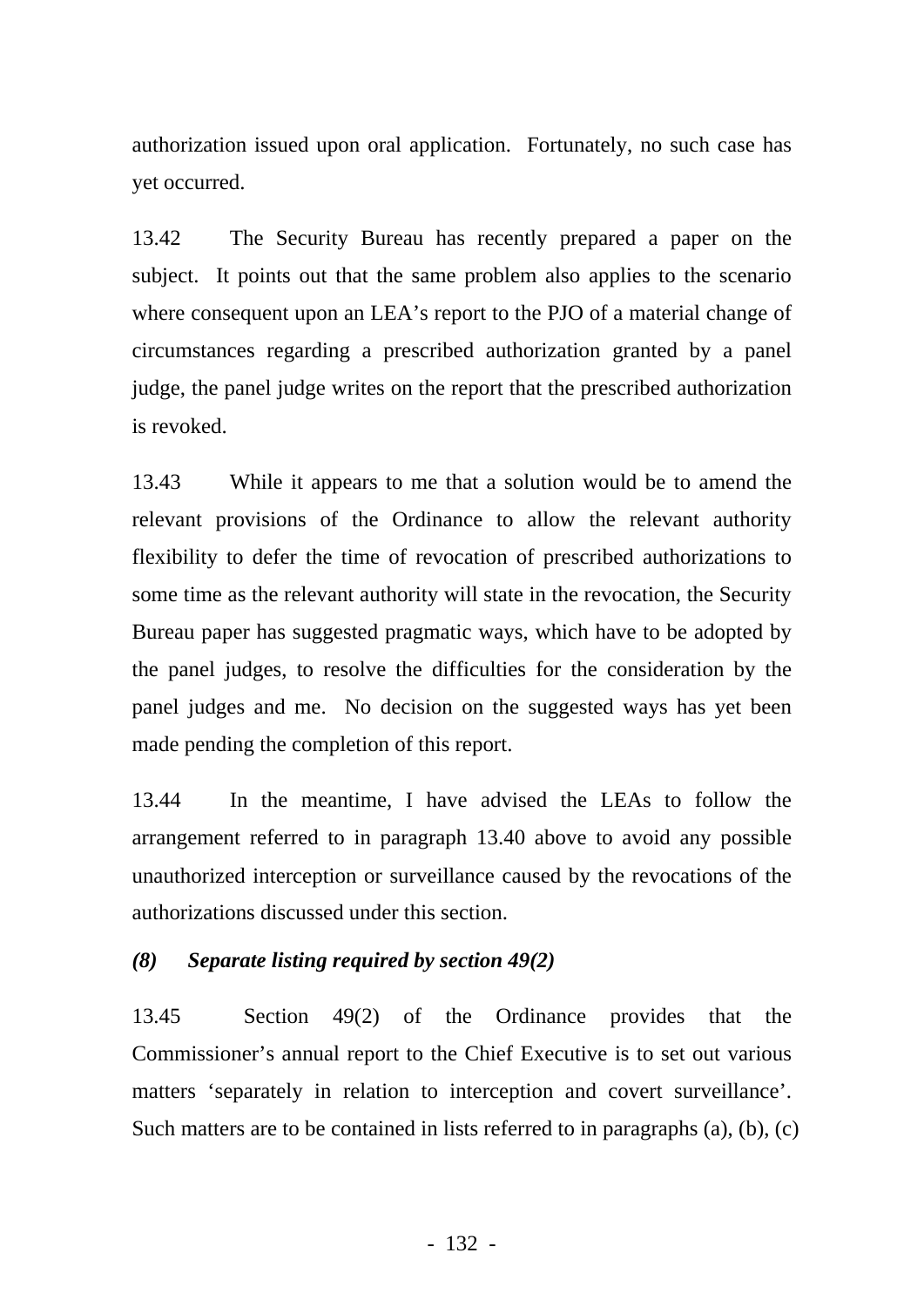and (d) of the subsection and to include an assessment on the overall compliance under the remaining paragraph (e) of the subsection.

13.46 While the matters to be shown in the lists under section 49(2)(a) can be readily appreciated as required to be separately listed to distinguish between 'interception' and 'covert surveillance', I find it difficult to understand the identical requirement regarding 'the major categories of offences' under paragraph (b)(i), 'the number of persons arrested' under paragraph (b)(ii), matters under paragraph (c), 'a summary of reviews conducted by the Commissioner under section 41' under paragraph (d)(i), other matters under paragraph (d), and 'an assessment on the overall compliance with the relevant requirements' under paragraph (e). It seems to me that the umbrella heading of 'separately in relation to interception and covert surveillance' in the lead-in wording of section 49(2) does not make too much sense when applied to the matters under paragraphs (b), (c), (d) and (e) of that subsection and should better be left out. Indeed, requiring a distinction to be made on such matters may prejudice the prevention or detection of crime or the protection of public security; for example, the categorization of offences with the distinction may help criminal minds to evaluate what kind of investigation activity would more likely be employed by LEAs for a particular kind of offence.

13.47 I **recommend** that this matter be looked into when the Ordinance is next revised.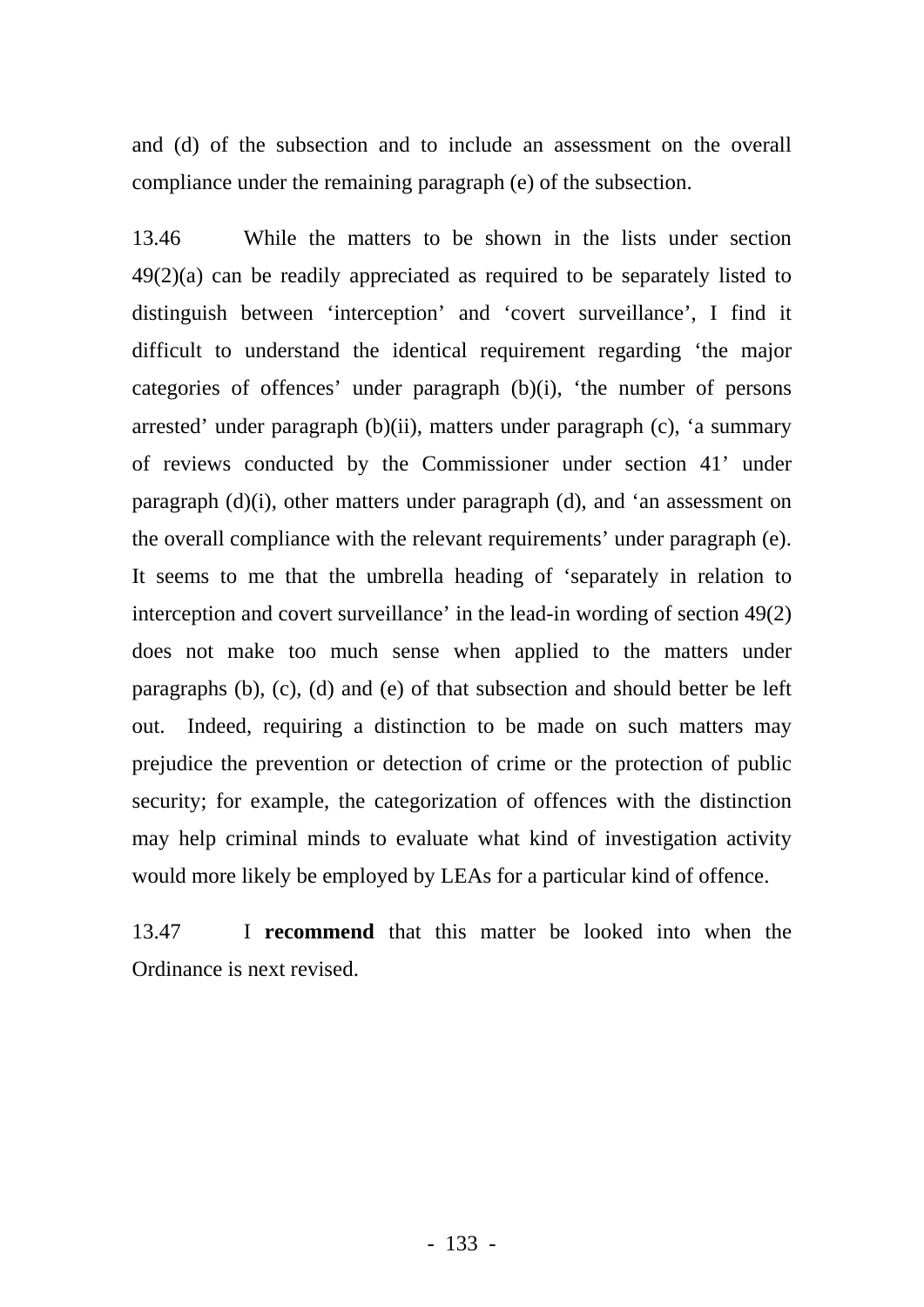#### **CHAPTER 14**

#### **CONCLUSIONS AND ACKNOWLEDGEMENT**

14.1 I have reviewed the compliance by the LEAs with the requirements of the Ordinance in Chapter 4. Overall, I find it satisfactory. Please see the discussions in paragraphs 4.11 to 4.20 under the heading 'Review of compliance'.

14.2 During the report period, I did not detect any deliberate breach or their officers. The irregularities reported in Chapter 10 were genuine careless mistakes and the heads of LEAs have taken appropriate follow up actions to prevent recurrence. The unauthorized statutory activities stated in paragraph 13.38 of Chapter 13 were caused by the non-realisation of the irregularity given rise by the practical difficulty in discontinuing the of the requirements of the Ordinance or the Code of Practice by any LEAs statutory activities at the same time as the revocation of the authorization and were not intentional.

14.3 In Chapter 9 and Chapter 11, I have outlined the recommendations I made to the Secretary for Security and the LEAs respectively to better carry out the objects of the Ordinance and the Code of Practice. Most of them were accepted by the Secretary for Security and the heads of LEAs for implementation.

interpretations of the provisions of the Ordinance adopted by the panel judges, the Security Bureau, the LEAs and myself, I have in Chapter 13 of this Report reviewed certain provisions of the Ordinance and made 14.4 In the light of my experience obtained after the operation of the Ordinance for some months and of the different or even conflicting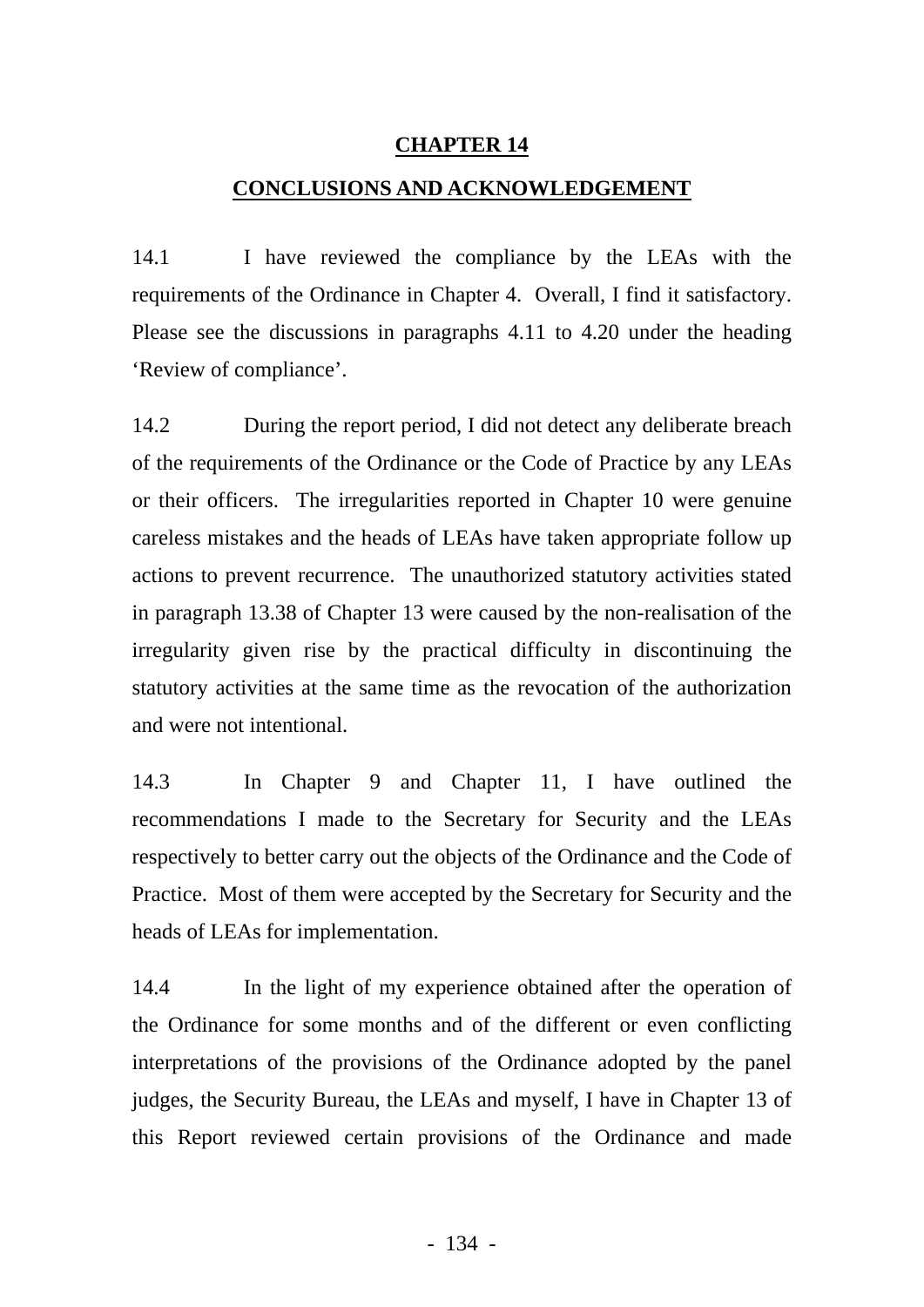consequential recommendations. A summary of these recommendations is given below:

- (a) To amend section 57 of the Ordinance to indicate whether a panel judge has the power to partially revoke an authorization [paragraphs 13.5 to 13.7].
- (b) To expressly provide in the Ordinance to make clear the extent of the LEAs' power to include in the prescribed authorization for interception of telecommunications services that a subject is reasonably expected to use, to define the ambit of such telecommunications services that can be so added, and to require the LEAs to report to the panel judges after exercising such power [paragraphs 13.8 to 13.11].
- (c) To spell out in the Ordinance whether a panel judge has the power to impose additional conditions when confirming an emergency authorization [paragraphs 13.12 to 13.14].
- (d) To make express provision in the Ordinance to require LEAs to report to the panel judges the discontinuance of device retrieval warrants and for the panel judges to revoke device retrieval warrants where necessary [paragraphs 13.15 to 13.20].
- (e) To amend section 53 of the Ordinance or section 3(2) of Schedule 2 to provide expressly that a copy of the documents kept under section 3 of Schedule 2 could also be made available to the Commissioner by the panel judges upon the Commissioner's request [paragraphs 13.21 to 13.29].
- (f) To amend sections  $44(6)$ ,  $45$  and  $48(3)$ , and related provisions, to provide the Commissioner with the legal basis for giving a